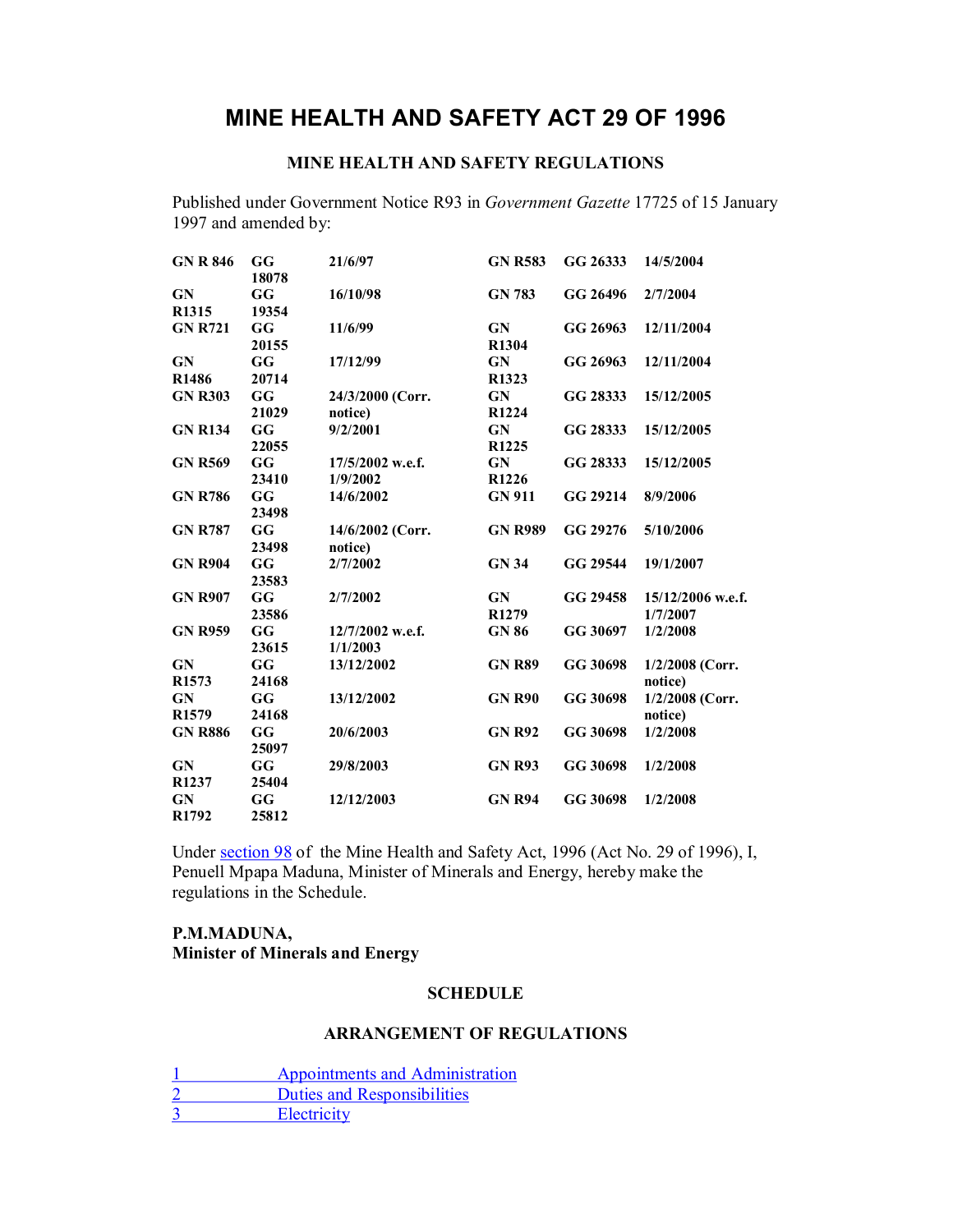| <u>4</u>  | <b>Explosives</b>                                                          |
|-----------|----------------------------------------------------------------------------|
| 5         | <b>Fires and Explosions</b>                                                |
| 6         | <b>Health and Safety Representatives and Committees</b>                    |
|           | <b>Inspectorate of Mine Health and Safety</b>                              |
| 8         | <b>Machinery and Equipment</b>                                             |
| 9         | Mine Environmental Engineering and Occupational Hygiene                    |
| 10        | <b>Miscellaneous and General Provisions</b>                                |
| 11        | <b>Occupational Medicine</b>                                               |
| 12        | <b>Offshore Installations</b>                                              |
| 13        | <b>Outlets, Ladderways and Travelling Ways</b>                             |
| 14        | Protection of the Surface and the Workings                                 |
| 15        | <b>Qualifications and Competencies</b>                                     |
| 16        | Rescue, First Aid and Emergency Preparedness and Response                  |
| 17        | <b>Surveying, Mapping and Mine Plans</b>                                   |
| <u>18</u> | <b>Tripartite Institutions</b>                                             |
| <u>19</u> | <b>Underwater Mining</b>                                                   |
| 20        | Definitions                                                                |
| 21        | <b>Forms</b>                                                               |
| 22        | <b>Schedules</b>                                                           |
| 23        | <b>Reporting of Accidents and Dangerous Occurences</b>                     |
|           | [Arrangement of Regulations substituted by GN R007/2002 and GN R1573/2002] |

[Arrangement of Regulations substituted by GN R907/2002 and GN R1573/2002]

## **CHAPTER 1**

## **APPOINTMENTS AND ADMINISTRATION**

1.1 Prescribed period for representations<br>1.2 Prescribed period for navment of fine Prescribed period for payment of fine

An italicised word or phrase is defined in section 102 of the Act and such word or phrase in bold is defined in Chapter 20 of these regulations.

## **1.1 Prescribed period for representations**

(1) Representations invited by the *Principal Inspector of Mines* as contemplated in section 55D (1) (b) must be submitted to the *Principal Inspector of Mines* within 30 days of the date of the invitation or within such further period or periods as the *Principal Inspector of Mines* may determine.

## **1.2 Prescribed period for payment of fine**

- (1) A fine imposed on an employer in terms of <u>section 55D</u>, must be paid to the *Principal Inspector of Mines* within 60 days of the date on which the fine was imposed or within such further period or periods as the person or court imposing the fine, may determine.
- (2) The date on which the fine is imposed is regarded as the date on which notification of the administrative fine was served on the *employer* by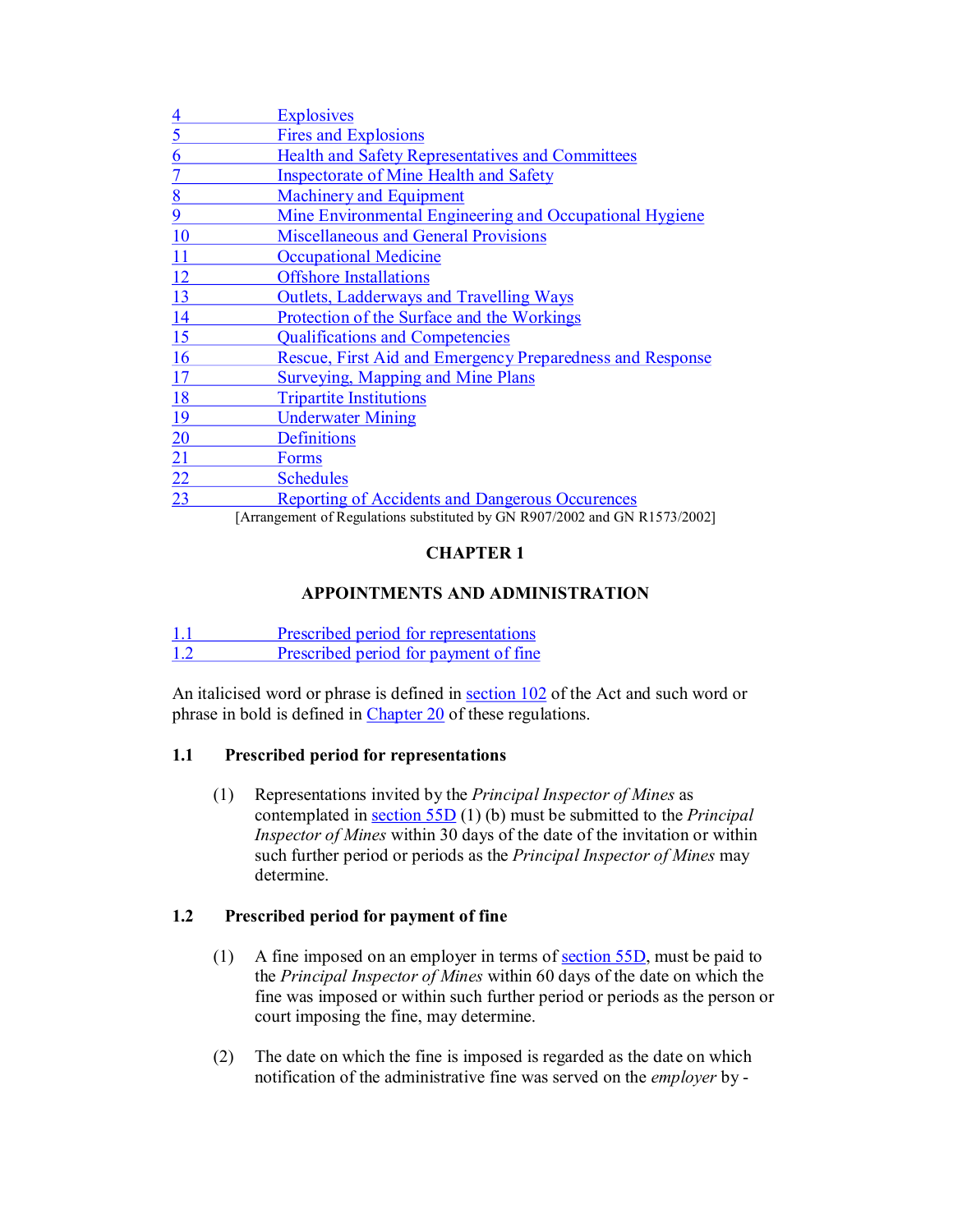- (a) hand;
- (b) registered post; or
- (c) any other form of communication agreed to between the *employer* and the *Principal Inspector of Mines.* [Chapter 1 inserted by GN R1315/98]

### **CHAPTER 2**

#### **DUTIES AND RESPONSIBILITIES**

Regulations not yet promulgated

#### **CHAPTER 3**

#### **ELECTRICITY**

Regulations not yet promulgated

#### **CHAPTER 4**

#### **EXPLOSIVES**

Definitions<br>4.1 Secu

- Security in respect of explosives
- 4.2 Receipt, storage, issuing, transportation and destruction of explosives 4.3 Approved explosives at mines
- Approved explosives at mines
- 4.4 Primary and Secondary blasting to be performed by competent persons
- 4.5 Certification of Initiation Apparatus and Blasting Systems<br>4.6 General precautionary measures when blasting
- 4.6 General precautionary measures when blasting<br>4.7 Learners
- **Learners**
- 4.8 Prevention of flammable gas and coal dust explosions
- 4.9 Shot Holes to be Stemmed

### **Definitions**

In this Chapter, unless the context otherwise indicates

#### **"explosive"** means

- (a) a substance, or a mixture of substances, in a solid or liquid state, which is capable of producing an explosion;
- (b) a pyrotechnic substance in a solid or liquid state, or a mixture of such substances, designed to produce an effect by heat, light, sound, gas or smoke, or a combination of these, as the result of non-detonative selfsustaining exothermic chemical reaction, including pyrotechnic substances which do not evolve gases;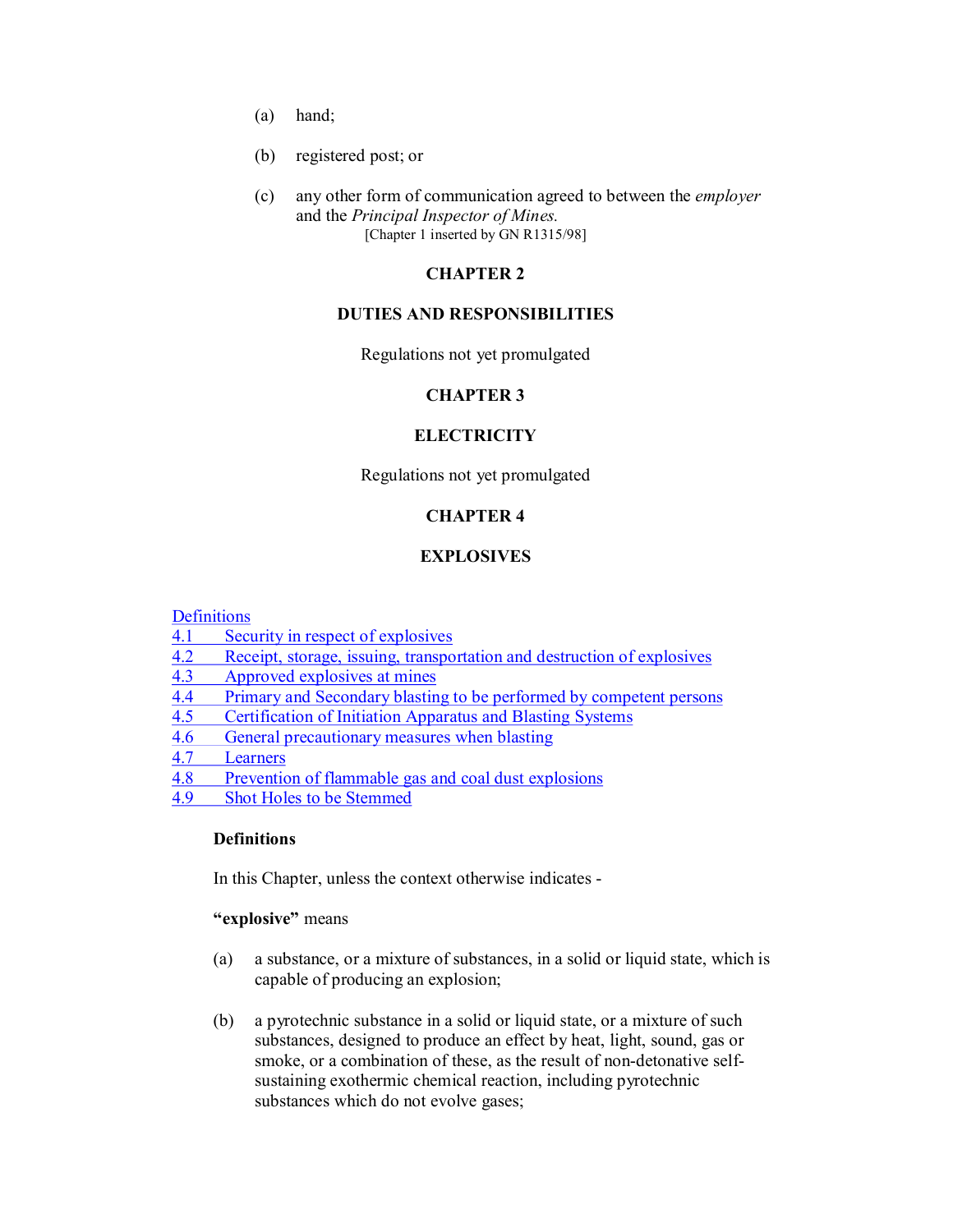- (c) any article or device containing one or more substances contemplated in paragraph (a); or
- (d) any other substance or article which the Minister of Safety and Security may from time to time by notice in the *Gazette* declare to be an explosive in terms of the Explosives Act, Act No. 15 of 2003;

**"initiate"** means the action or intended action to detonate or deflagrate explosives;

**"manufacture"** means the making or processing of any explosive, and includes the division of any explosive into its components by any process, the conversion of any kind of explosive into another kind and the alteration, testing or reworking of any explosive;

**"misfire"** means any explosives which have falled to explode;

**"misfired hole"** means a shot hole or part of a shot hole in which any explosives or any portion thereof has falled to explode;

**"primary blasting"** means the blasting operations normally associated with the breaking of in-situ ground for production purposes, including the blasting of big rocks, obstructions in ore passes or box holes or blasting operations where explosives are not contained in a shot hole;

**"secondary blasting"** means the blasting operations not associated with production from in-situ ground which can take place at any time during a shift to remove obstructions or reduce big rocks in size, but excludes the blasting of shot holes drilled in in-situ rock;

**"shot hole"** means any drill hole charged with or intended to be charged with explosives;

**"socket"** means any shot hole, or part of any shot hole, known not to be a misfired hole, which remains after having been charged with explosives and blasted or which, for any other reason, may be suspected of having contained explosives at any time and includes any shot hole, or part of any shot hole, from which all explosives have been extracted;

#### **4.1 Security in respect of explosives**

- (1) The employer must take reasonably practicable measures to prevent persons not authorized by the employer to do so, from
	- (a) gaining access to explosives;
	- (b) being in possession of explosives, or
	- (c) removing or attempting to remove explosives from a mine.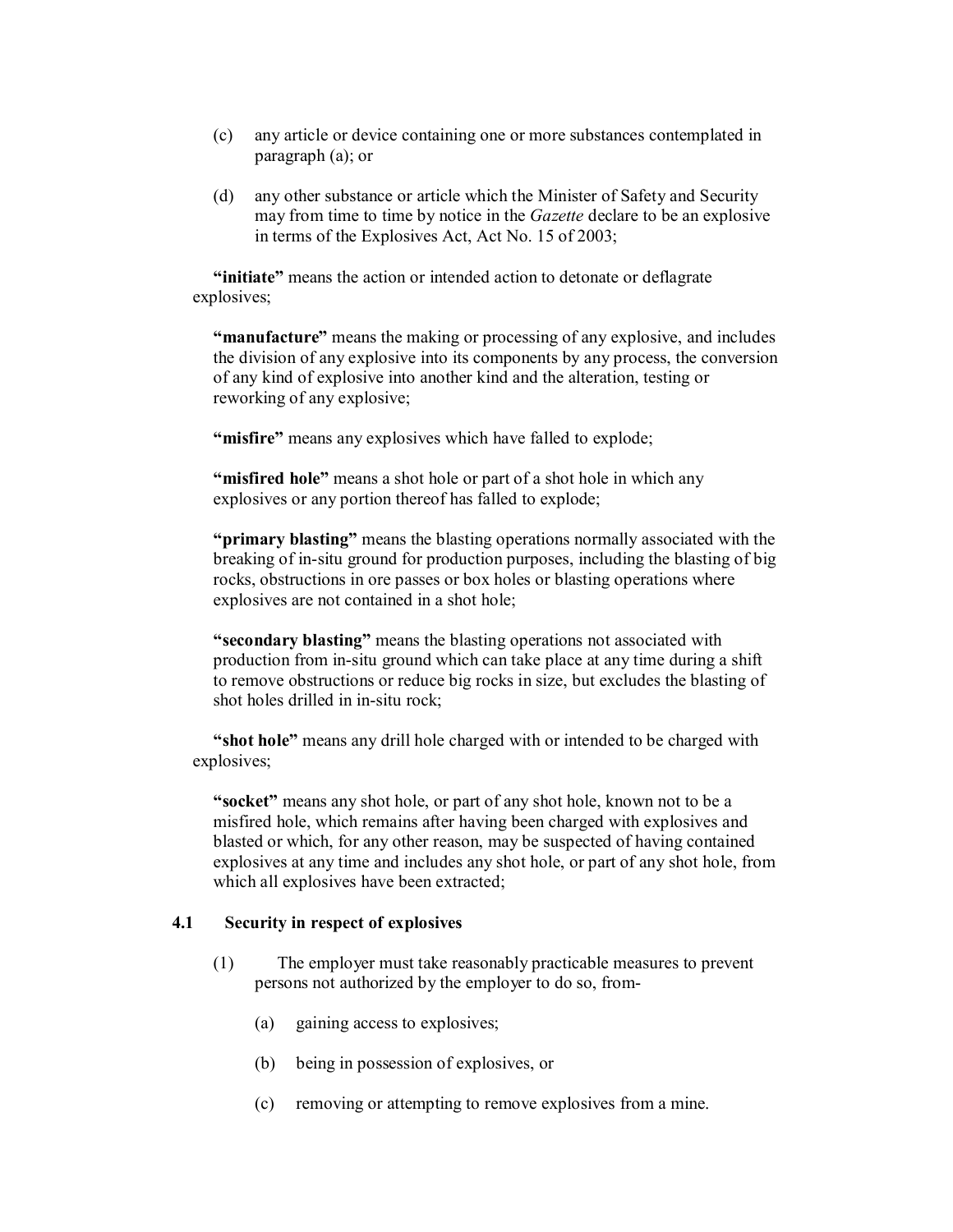- (2) Only persons authorized by the employer to do so may
	- (a) gain access to or attempt to gain access to explosives;
	- (b) be in possession of explosives, or
	- (c) remove or attempt to remove explosives from a mine.
- (3) Subject to regulation 4.2(1)(d), no person may bury, hide, submerge or abandon any explosives.

#### **4.2 Receipt, storage, issuing, transportation and destruction of explosives**

- (1) The employer must ensure that
	- (a) explosives that are not being transported or prepared for use are stored in explosive stores, silos or containers which are, as far as reasonably practicable, designed and located so as to facilitate the safe and secure receipt, storage and issuing of explosives by a competent person;
	- (b) a written procedure is prepared and implemented, after consultation with the explosive manufacturer or supplier, to prevent persons from being exposed to the significant risks associated with the receipt, storage, issuing and transportation of explosives, including associated with the inadvertent initiation and the deterioration of explosives;
	- (c) as far as reasonably practicable, explosives are only transported in vehicles or conveyances approved for that purpose by the employer, after consultation with the explosive manufacturer or supplier; and
	- (d) when mine closure is intended, or when a mine is not being worked as contemplated in section 2(2), the Principal Inspector of Mines and the Chief Inspector of Explosives (as defined in the Explosives Act, Act No. 15 of 2003) are notified in writing as soon as reasonably practicable, if any explosives have been left behind in the mine, of
		- (i) the type, quantities and location of such explosives; and
		- (ii) the measures taken to safeguard persons from any significant risk associated with such explosives.
- (2) The employer must take reasonable measures to ensure that only the competent person contemplated in regulation 4.4(1) destroys explosives.
- (3) In the case of underground coal mines, explosives must be destroyed only on surface, and in accordance with a written procedure prepared for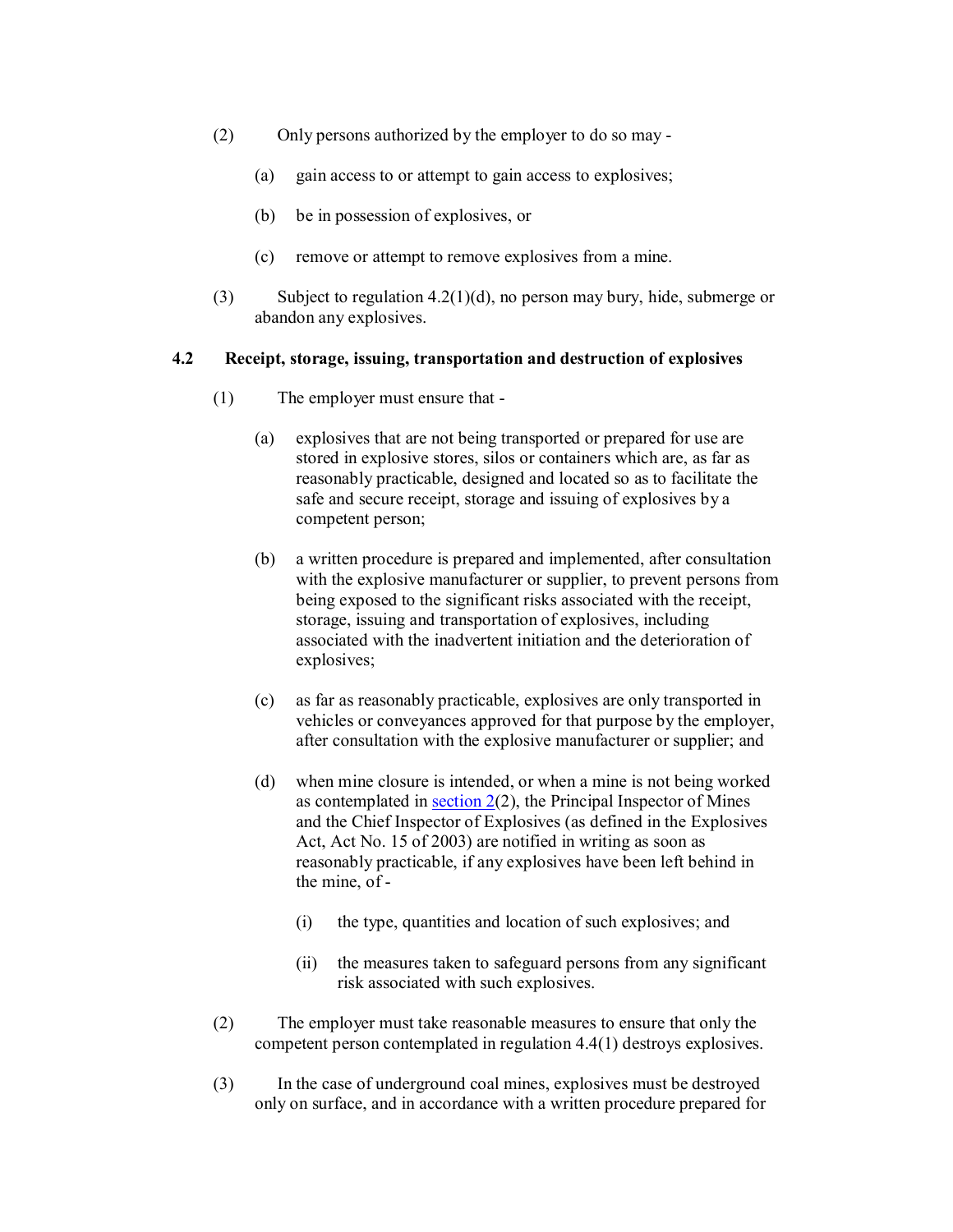that purpose by the employer after consultation with the explosives manufacturer or supplier.

- (4) The employer must inform the Chief Inspector of Explosives (as defined in the Explosives Act, Act No. 15 of 2003) in advance if more than 50kg of explosives are to be destroyed at any one time.
- (5) The employer must take reasonable measures to ensure that accurate records, covering the immediate preceding three years, are kept readily available at the mine of all explosives received, stored, issued, used and destroyed at the mine.

#### **4.3 Approved explosives at mines**

- (1) The employer must take reasonable measures to ensure that
	- (a) only explosives approved by the employer are used at the mine;
	- (b) the explosives are used in accordance with a written procedure prepared and implemented for that purpose after consultation with the explosive manufacturer or supplier;
	- (c) no explosives are initiated where flammable gas or coal dust may be present in sufficient quantities to cause a flammable gas or coal dust explosion or to cause flammable gas to burn;
	- (d) if explosives are manufactured at the mine, it is done in accordance with a written procedure prepared and implemented for that purpose after consultation with the explosive manufacturer or supplier; and
	- (e) explosive powered tools are used and maintained in accordance with a written procedure prepared and implemented for that purpose.

#### **4.4 Primary and Secondary blasting to be performed by competent persons**

- (1) The employer must take reasonable measures to ensure, where blasting takes place, that a competent person
	- (a) exercises control over the explosives to be used for such blasting;
	- (b) prepares primers;
	- (c) tests for flammable gas in accordance with a written procedure prepared and implemented for that purpose by the employer;
	- (d) examines any drilled hole to be deepened to ensure it is safe to deepen;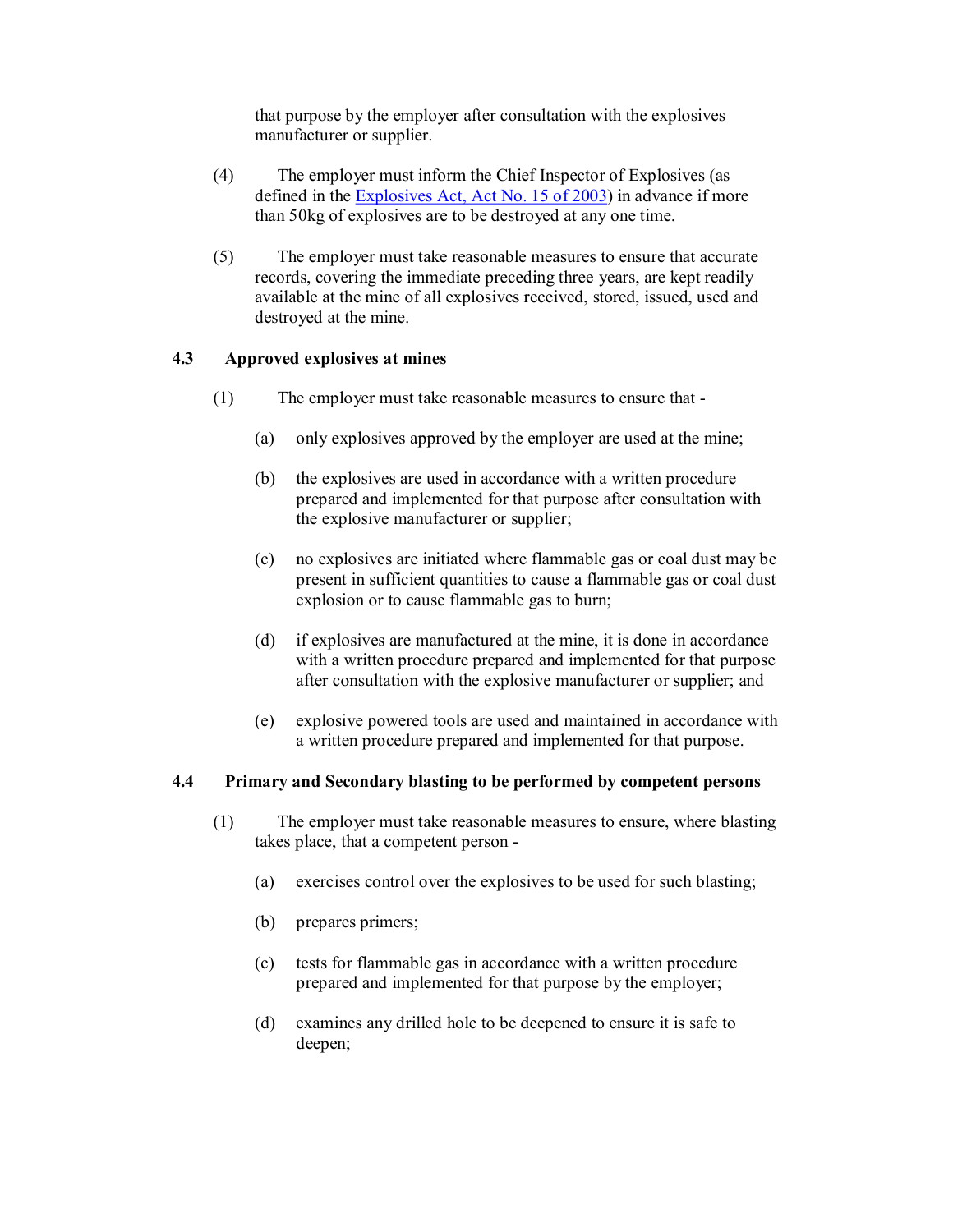- (e) examines for and deals with misfires, sockets, old and damaged explosives in accordance with a written procedure prepared for that purpose by the employer;
- (f) marks or indicates shot holes for drilling or sanctions the drilling of shot holes marked or indicated by another person;
- (g) exercises control over any manufacturing at the mine of explosives to be used for such blasting;
- (h) the connecting up of blasting rounds or circuits;
- (i) charges shot holes with explosives or places explosive charges; and
- (j) initiates blasting.
- (2) *Blasting Assistants*

A *competent person* may, with the approval of the employer, assist the competent person referred to in regulation 4.4(1) with any of the following activities

- (a) exercising control over the explosives to be used for such blasting;
- (b) the preparation of primers;
- (c) the charging of shot holes with explosives or the placing of explosive charges;
- (d) the timing of blasting rounds or circuits; and
- (e) initiating any blasting in the actual presence and under the direct supervision of the competent person referred to in regulation 4.4(1).

## **4.5 Certification of Initiation Apparatus and Blasting Systems**

- (1) The employer must ensure that where initiation of explosives charges takes place by means of electricity
	- (a) apparatus used for the initiation of electronic detonators complies with Part 1 "Electronic Initiation Systems" of SANS 1717 The design and approval of EED initiation systems for use in mining and civil blasting;
	- (b) apparatus used for the initiation of electric detonators complies with Part 2 "Electric Initiation System - Shot Exploder based" of SANS 1717;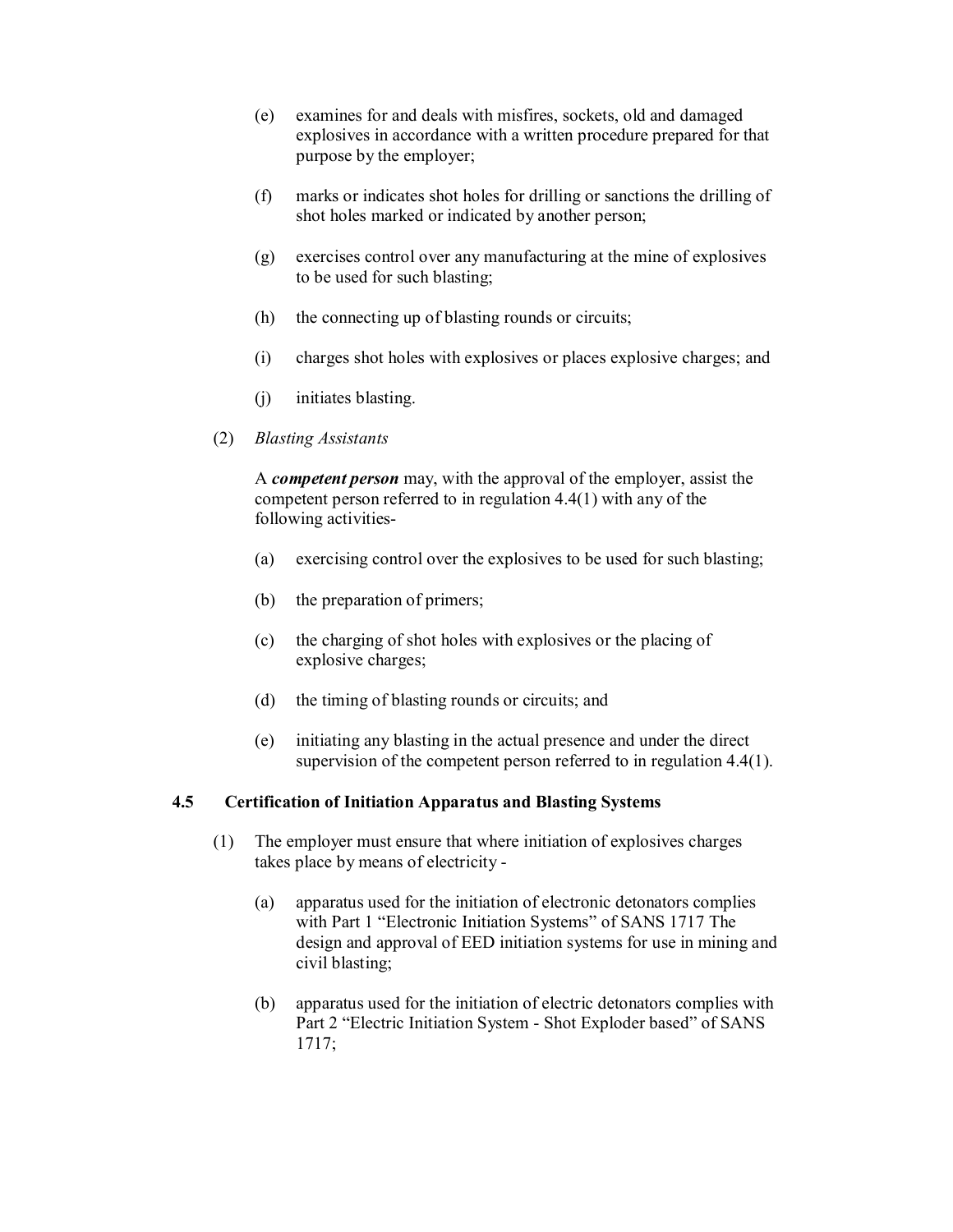- (c) every shot exploder, initiator or electronic delay detonator system is tested and certified by a test laboratory accredited for this purpose by the government endorsed national accreditation body;
- (d) every inherently safe apparatus used for the testing of a circuit containing an electric detonator, electric or electronic initiator, electronic delay detonator or a similar device is tested and certified for that purpose by a test laboratory accredited for that purpose by the government endorsed national accreditation body; and
- (e) all aspects pertaining to the use of electrical blasting are executed safely with specific reference to the following SANS Codes of Practice 10325: "The safe application of detonator systems for use in mining and civil blasting applications; Part 1: Electronic Detonator Systems (SABS 10325-1:2000) and Part 2: Electric Detonator Systems - Shot Exploder-based." (SABS 0325-2:2001).
- (2) The normative references in the SABS Standards referred to in  $4.5(1)(e)$ above are not applicable to the employer.

#### **4.6 General precautionary measures when blasting**

The employer must take reasonable measures to ensure that when blasting takes place, air andground vibrations, shock waves or fly material are limited to such an extent and at such a distance from any building, public thoroughfare, railway, power line or any place where persons congregate to ensure that there is no significant risk to the health or safety of persons.

#### **4.7 Learners**

Learners to be assessed competent against any of the qualifications referred to in these regulations may, with the approval of the employer, perform any of the activities listed under these regulations in the actual presence and under the direct supervision of the relevant competent person(-s).

#### **4.8 Prevention of flammable gas and coal dust explosions**

The employer must take reasonable measures to ensure that:

- (a) a blow out or ignition of flammable gas or initiation of a coal dust explosion does not occur due to the design and positioning of the blast holes or due to the type of explosives that are used; and
- (b) initiating devices or systems used in blast designs are designed not to cause a methane or coal dust explosion.

#### **4.9 Shot Holes to be Stemmed**

The employer must take reasonable measures to ensure that no explosive charge, contained in a shot hole where there is a significant risk of a flammable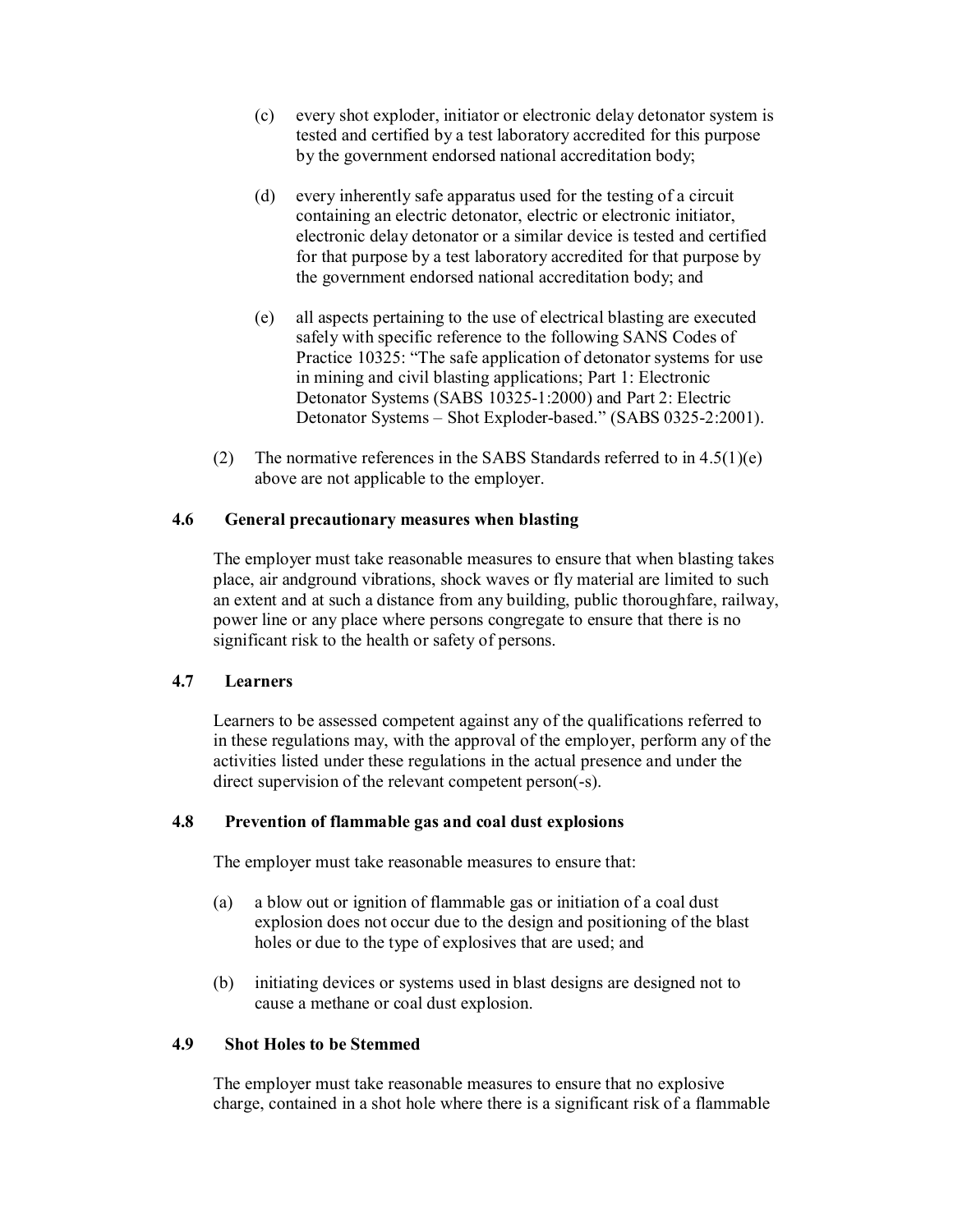gas or coal dust explosion, is initiated, unless the explosives are contained in a shot hole and that the portion of the hole between the explosives and the collar is only filled with sand, clay or non flammable materials, provided that fine coal may not be used for stemming.

[Chapter 4 inserted by GN R1279/2006]

#### **CHAPTER 5**

#### **FIRES AND EXPLOSIONS**

#### 5.1 Report to Employer

#### **5.1 Report to Employer**

- (1) The employer must ensure that a competent person reports to the employer, at appropriate intervals determined in accordance with the mine's risk assessment, on
	- (a) the effectiveness of the precautionary measures taken to prevent or suppress explosions of coal dust or flammable gas; and
	- (b) the adequacy of measures in place to prevent, detect and combat the start and spread of mine fires.
- (2) Where at any area at a mine, a fire could pose a significant risk to the health and safety of persons, the employer must take reasonable measures to ensure that flammable liquids, gases and materials in use, are transported, stored, deposited, used and disposed of in such a way as to prevent the starting or spreading of a fire. [Subreg. (2) added by GN R1237/2003]
- (3) The employer at any mine at which a fire occurs must, as soon as practicable, notify the employer of any other mine at which the spread of such fire could constitute a hazard should such fire not be immediately extinguishable, of the existence of that fire [Subreg. (3) added by GN R1237/2003]
- (4) The employer must take reasonably practicable measures to ensure that any coal, coal debris or bituminous rock is deposited so that it does not pose a significant risk to the health or safety of any person. [Subreg. (4) added by GN R1237/2003]
- (5) The employer, at any mine where the risk assessment indicates a risk of the presence of flammable gas, must ensure that all flammable gas measuring instruments and flammable gas warning devices used at the mine for the detection of methane or hydrogen or a mixture of both, comply with the South African National Standard Specification SANS 1515 1: 2006, Edition 2.1 "Gas measuring equipment primarily for use in mines: Part 1: Battery operated portable, flammable gas measuring instruments and warning devices".

[Subreg. (5) added by GN R92/2008]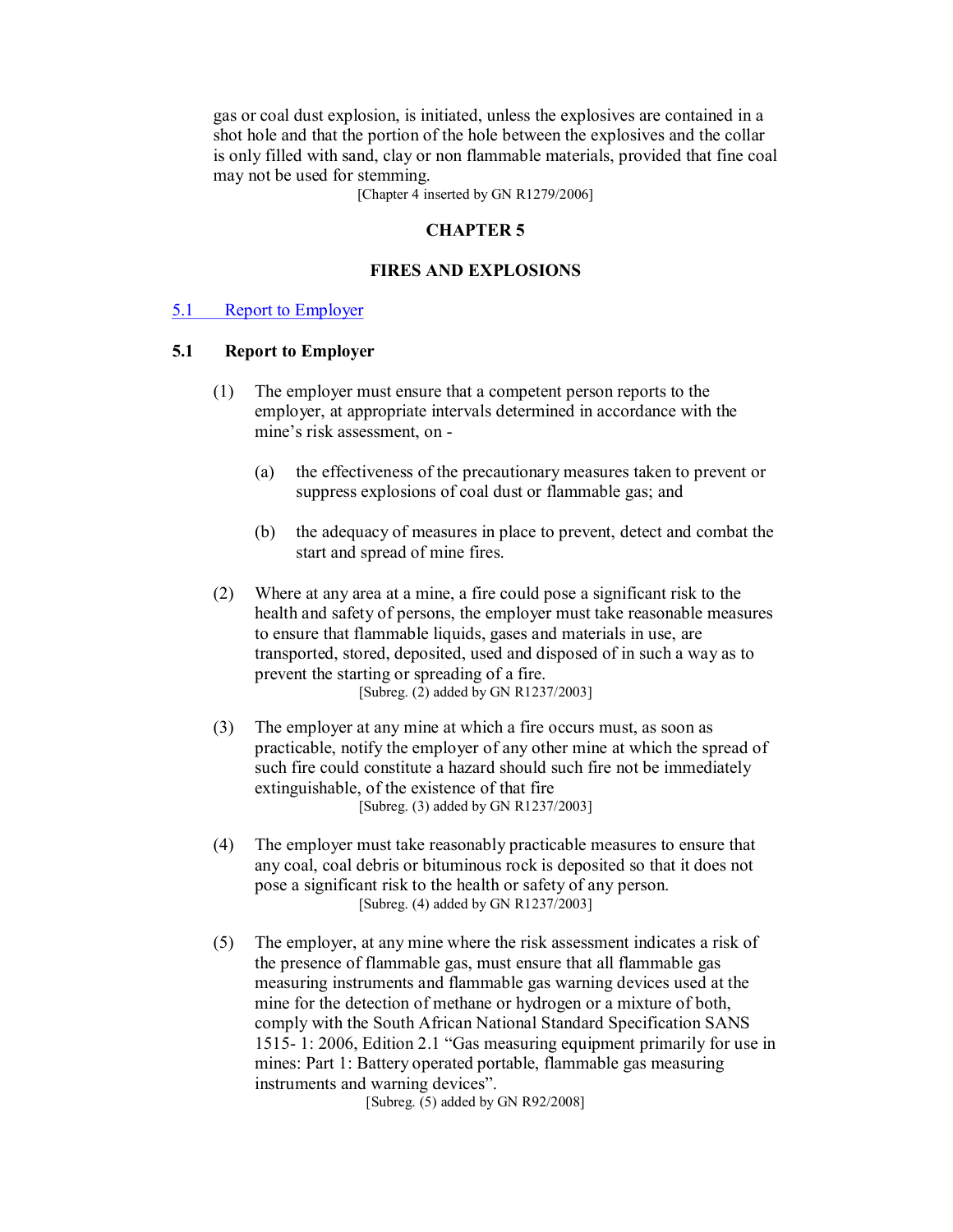(6) Annex A: "Assessment of Compliance with this part of the Specification" contained in South African National Standard Specification SANS 1515 1: 2006, Edition 2.1 shall, for the purpose of regulation 5.1(5), be deemed to be normative.

[Subreg. (6) added by GN R92/2008]

#### **Reference is made to the following Guidelines issued by the Chief Inspector of Mines in terms of section 9(2) of this Act**

- (i) Guideline for the Compilation of a Mandatory Code of Practice for the Prevention of Coal Dust and Flammable Gas Explosions: Ref.: DME 16/3/2/1-Al
- (ii) Guideline for the Compilation of a Mandatory Code of Practice for the Prevention of Flammable Gas Explosions in Mines Other than Coal DME 16/3/2/1-A2 [Chapter 5 inserted by GN R904/2002]

## **CHAPTER 6**

### **HEALTH AND SAFETY REPRESENTATIVES AND COMMITTEES**

| 6.1             | Prescribed period for negotiations and consultations             |  |  |
|-----------------|------------------------------------------------------------------|--|--|
| 6.2             | Application of regulations                                       |  |  |
| 6.3             | Establishment of election committee                              |  |  |
| 6.4             | Duties of election committee                                     |  |  |
| 6.5             | Duties of manager                                                |  |  |
| 6.6             | Nomination of health and safety representatives                  |  |  |
| 6.7             | Procedures for the election of health and safety representatives |  |  |
| 6.8             | Procedures for the election of full-time health and safety       |  |  |
| representatives |                                                                  |  |  |
| 6.9             | Appointment of health and safety representatives                 |  |  |
| 6.10            | Appointment of employee representatives on health and<br>safety  |  |  |
| committee       |                                                                  |  |  |
| 6.11            | Period of office                                                 |  |  |
| 6.12            | Vacation of office and filling of vacancies                      |  |  |

#### **6.1 Prescribed period for negotiations and consultations**

- (1) The owner of a mine required to enter into negotiations in terms of sections 26 (1) and 33 (1), must commence negotiations within one month of the obligation to do so arising.
- (2) The manager of a mine required to enter into consultations in terms of sections  $26$  (6) or (7) and  $33$  (6) or (7), must commence consultations within one month of the obligation to do so arising.
- $(3)$  If no collective agreement is concluded on the number of full-time health and safety representatives within three months of negotiations commencing in terms of regulation 6.1 (1), any party to a dispute in terms of section 26 (8) (a) may refer the dispute to the Commission.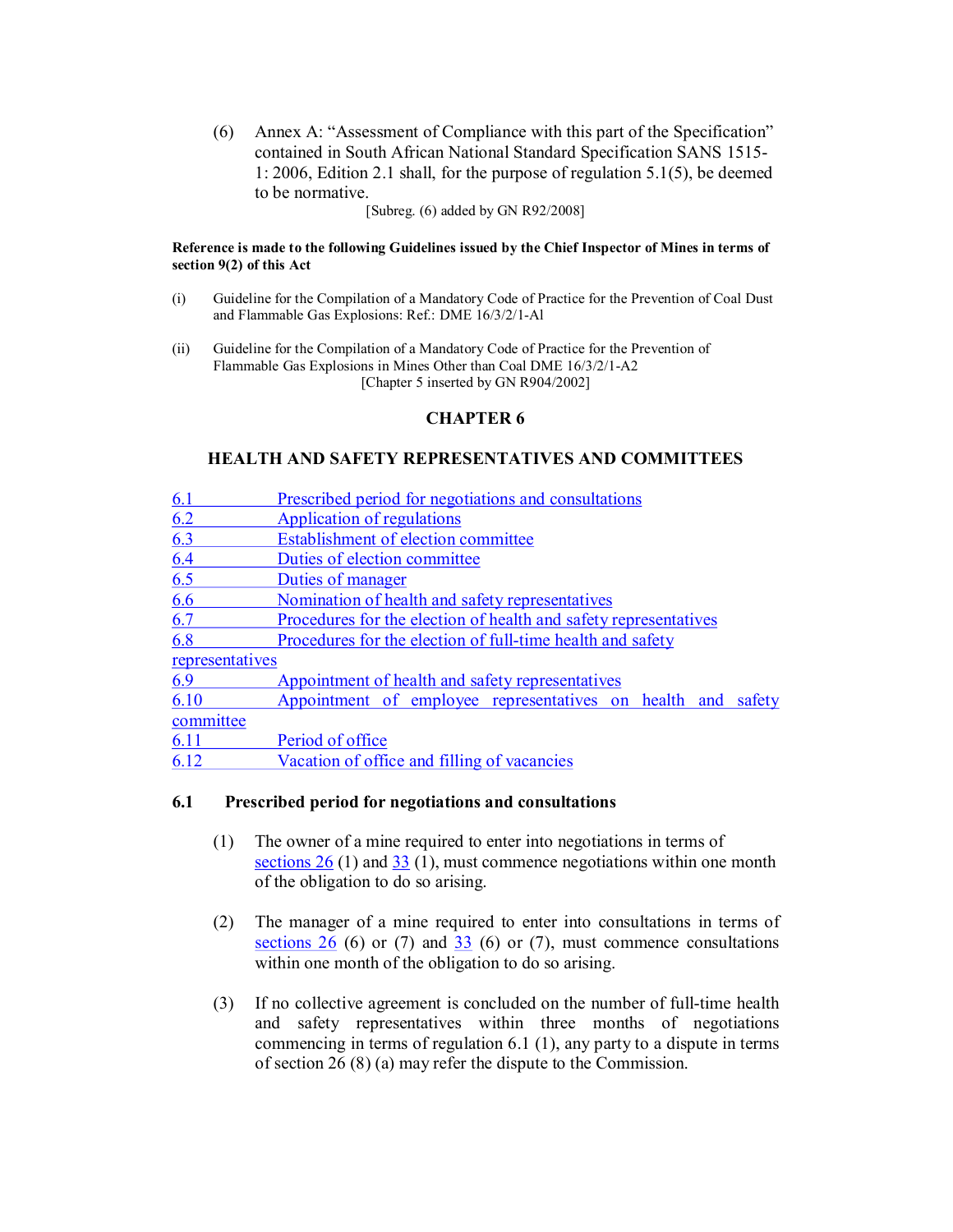$(4)$  If no agreement is concluded on the number of full-time health and safety representatives within three months of consultations commencing in terms of regulation 6.1 (2), any party to a dispute in terms of section 26 (8) (b) may refer the dispute to the Commission.

## **6.2 Application of regulations**

If a collective agreement dealing with the election of health and safety representatives, full-time health and safety representatives or employee representatives on health and safety committees is concluded in terms of Chapter 3 of this Act, the regulations in this Chapter dealing with such election do not apply.

## **6.3 Establishment of election committee**

- (1) The manager must establish an election committee.
- (2) The election committee
	- (a) must include an appropriate number of employee representatives; and
	- (b) may include a number of management representatives.
- (3) If the election committee includes management representatives, their number must be equal to or less than the number of employee representatives.
- (4) The employee representatives on the election committee must be appointed
	- (a) by the representative trade union at the mine;
	- (b) if there is no representative trade union at the mine, by the registered trade unions with members at the mine; or
	- (c) if there is no registered trade union with members at the mine, by the employees at the mine.

#### **6.4 Duties of election committee**

The election committee must

- (a) determine fair and reasonable procedures for the nomination and election of health and safety representatives;
- (b) ensure that elections are conducted in terms of such procedures;
- (c) appoint an election officer and one or more counting officers for each election; and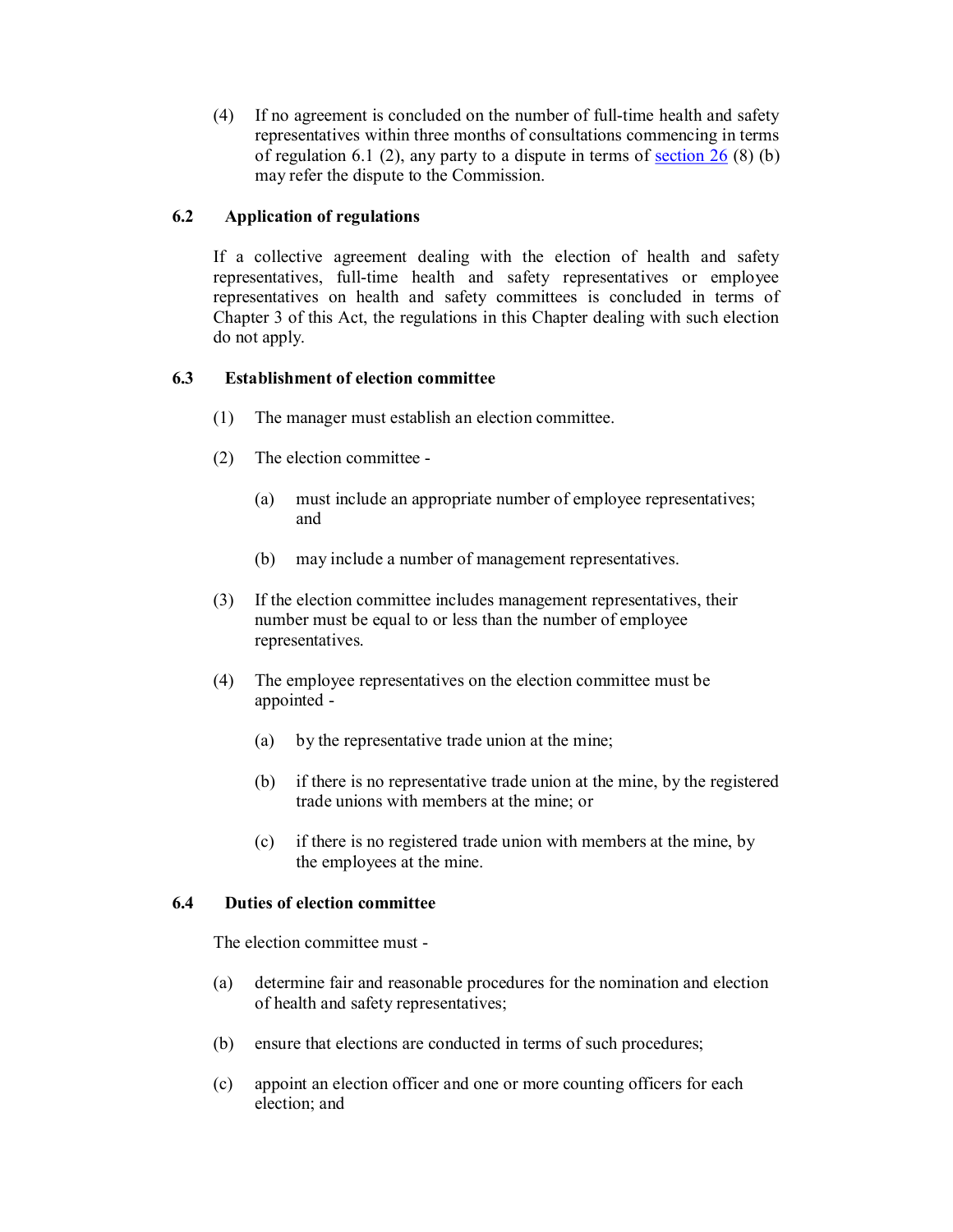(d) after consulting the manager, determine the date, time and place of each election.

## **6.5 Duties of manager**

- (1) The manager must
	- (a) as far as practicable, ensure that every employee is made familiar with the nomination and election procedures;
	- (b) give reasonable and understandable notice to the employees of the date, time and place of each election;
	- (c) provide the facilities and assistance reasonably necessary for the election committee to perform its functions;
	- (d) provide the facilities reasonably necessary for
		- (i) the election of health and safety representatives; and
		- (ii) the appointment of employee representatives on any health and safety committee; and
	- (e) provide reasonable time off from work, without loss of remuneration, for employees to participate in the elections of health and safety representatives.
- (2) The Chief Inspector may issue guidelines regarding the facilities and assistance to be provided in terms of regulation 6.5 (1).

#### **6.6 Nomination of health and safety representatives**

- (1) Every candidate for election as a health and safety representative for a shift and designated working place must be nominated for election by an employee who works on the same shift at the designated working place.
- $(2)$  Every candidate for election as full-time health and safety representative for a mine must be nominated for election by an employee.

#### **6.7 Procedures for the election of health and safety representatives**

(1) (a) If only one candidate is nominated for election as a health and safety representative

for a shift at a designated working place, the election officer must declare the candidate elected.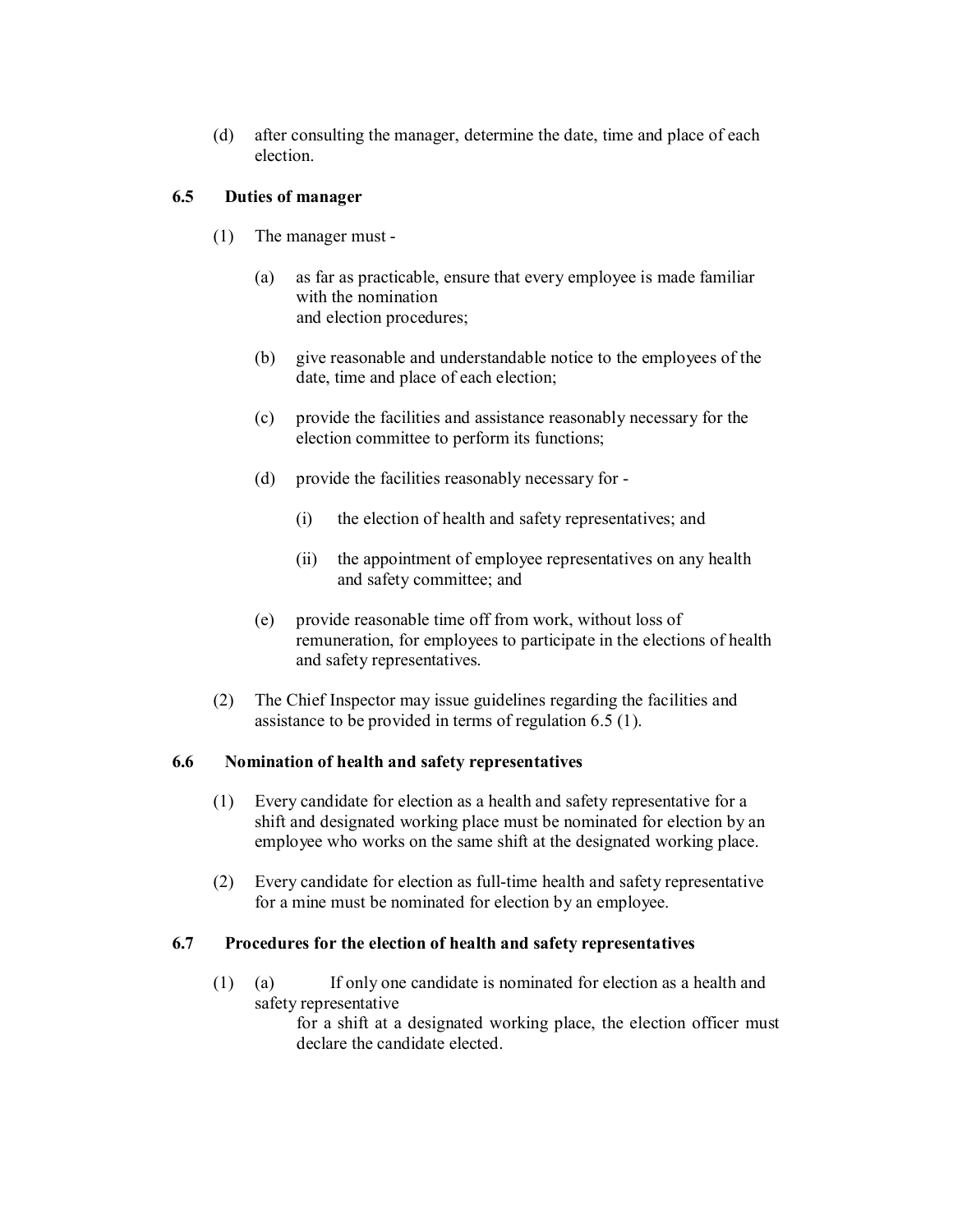- (b) If two or more candidates are nominated for election as a health and safety representative for a shift at a designated working place, the election officer must hold an election.
- (2) Every election for a health and safety representative
	- (a) must be under the control of the election officer; and
	- (b) is only valid if 50% or more of the employees who work on the same shift at the designated working place concerned vote in the election.
- (3) (a) If less than 50% of the employees who work on the same shift at the designated working place concerned vote in an election, the election officer must, after consulting the manager, determine a date, time and place for a subsequent election.
	- (b) Regulation 6.7 (2) (b) does not apply to such subsequent election.
- (4) Every employee on a shift at a designated working place has one vote in the election of every health and safety representative for that shift and designated working place.
- (5) The counting officers must, under the supervision of the election officer, count all valid votes.
- (6) The election officer must announce the results of the count to the employees concerned.
- (7) If an election for an alternate health and safety representative is held, it must be conducted in the same manner as an election for a health and safety representative.

#### **6.8** Procedures for the election of full-time health and safety representatives

- $(1)$  If the number of candidates nominated for election as full-time health and safety representatives at a mine is
	- (a) not more than the number that must be elected, the election officer must declare the candidates elected; or
	- (b) more than the number that must be elected, the election officer must hold an election.
- $(2)$  Every election for a full-time health and safety representative -
	- (a) must be under the control of the election officer; and
	- (b) is only valid if 50% or more of the employees vote in the election.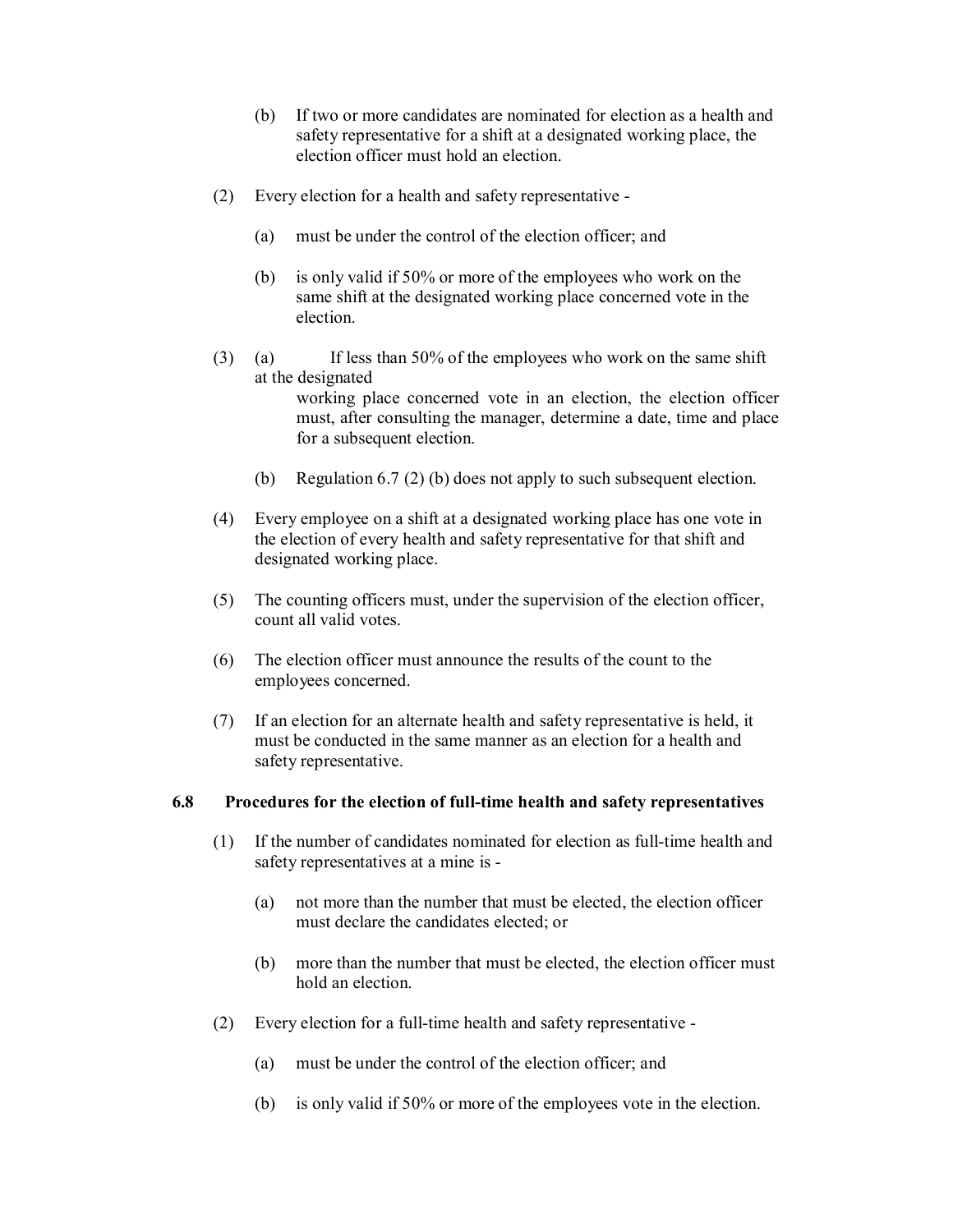- (3) (a) If less than 50% of the employees vote in an election, the election officer must after consulting the manager, determine a date, time and place for a subsequent election.
	- (b) Regulation 6.8 (2) (b) does not apply to the subsequent election.
- (4) Every employee has one vote in the election of every full-time health and safety representative.
- (5) The counting officers must, under the supervision of the election officer, count all valid votes.
- (6) The election officer must announce the results of the count to the employees.

#### **6.9 Appointment of health and safety representatives**

The manager must

- (a) within 7 days of election, appoint in writing every employee elected as a health and safety representative;
- (b) provide every health and safety representative with suitable means of identification as a health and safety representative; and
- (c) prominently and conspicuously display the photograph and name of the health and safety representative at an appropriate place at the mine.

#### **6.10 Appointment of employee representatives on health and safety committee**

Every employee representative on a health and safety committee at a mine must be appointed by a majority of the health and safety representatives at the mine.

#### **6.11 Period of office**

- (1) The period of office of any health and safety representative or employee representative on a health and safety committee is three years.
- (2) Despite regulation 6.11 (1) the health and safety committee may determine shorter periods of office for
	- (a) health and safety representatives;
	- (b) full-time health and safety representatives; and
	- (c) employee representatives on a health and safety committee.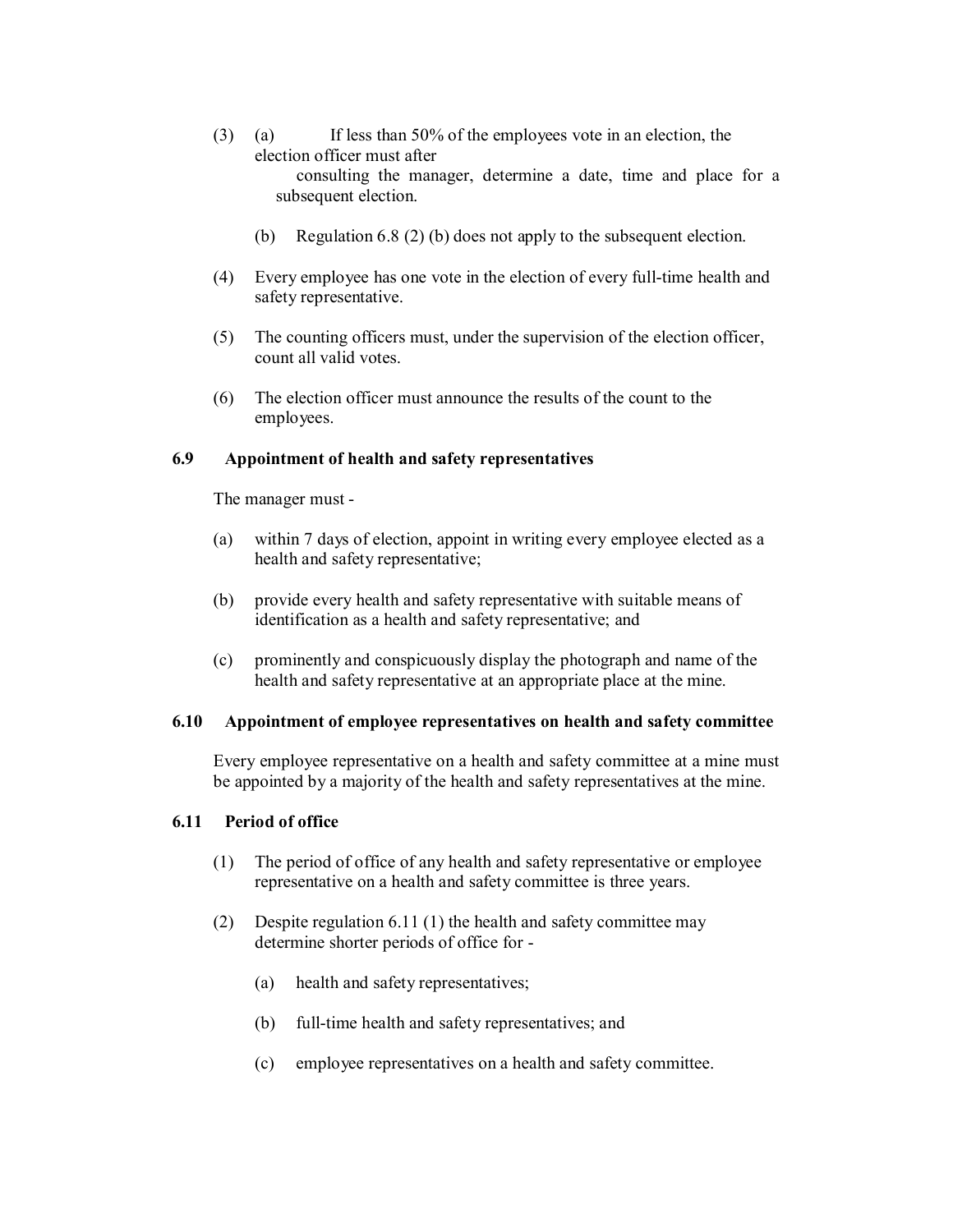(3) Every health and safety representative and employee representative on a health and safety committee may be reappointed in accordance with the provisions of these regulations after the expiry of their periods of office.

### **6.12 Vacation of office and filling of vacancies**

- (1) A health and safety representative must vacate office on expiry of that representative's period of office or if
	- (a) the representative
		- (i) no longer satisfies the qualifications contemplated in section  $28(1)$ ; or
		- (ii) resigns as a health and safety representative; or
	- (b) so required in writing on the grounds that the representative has not properly performed the functions of a health and safety representative by
		- (i) at least 50% of the employee representatives on the health and safety committee; or
		- (ii) at least 50% of the employees who work on the same shift at the designated working place as the health and safety representative.
- $(2)$  A full-time health and safety representative must vacate office on expiry of that representative's period of office or if
	- (a) the representative
		- (i) no longer satisfies the qualifications contemplated in section  $28(2)$ ; or
		- (ii) resigns as full-time health and safety representative; or
	- (b) so required in writing on the grounds that the representative has not properly performed the functions of a full-time health and safety representative by
		- (i) at least 50% of the employee representatives on the health and safety committee; or
		- (ii) at least 50% of the employees.
- (3) The manager must within 7 days from the time when a health and safety representative must vacate office in terms of regulation 6.12 (1) or (2), terminate the health and safety representative's appointment and in writing notify the health and safety representative of it.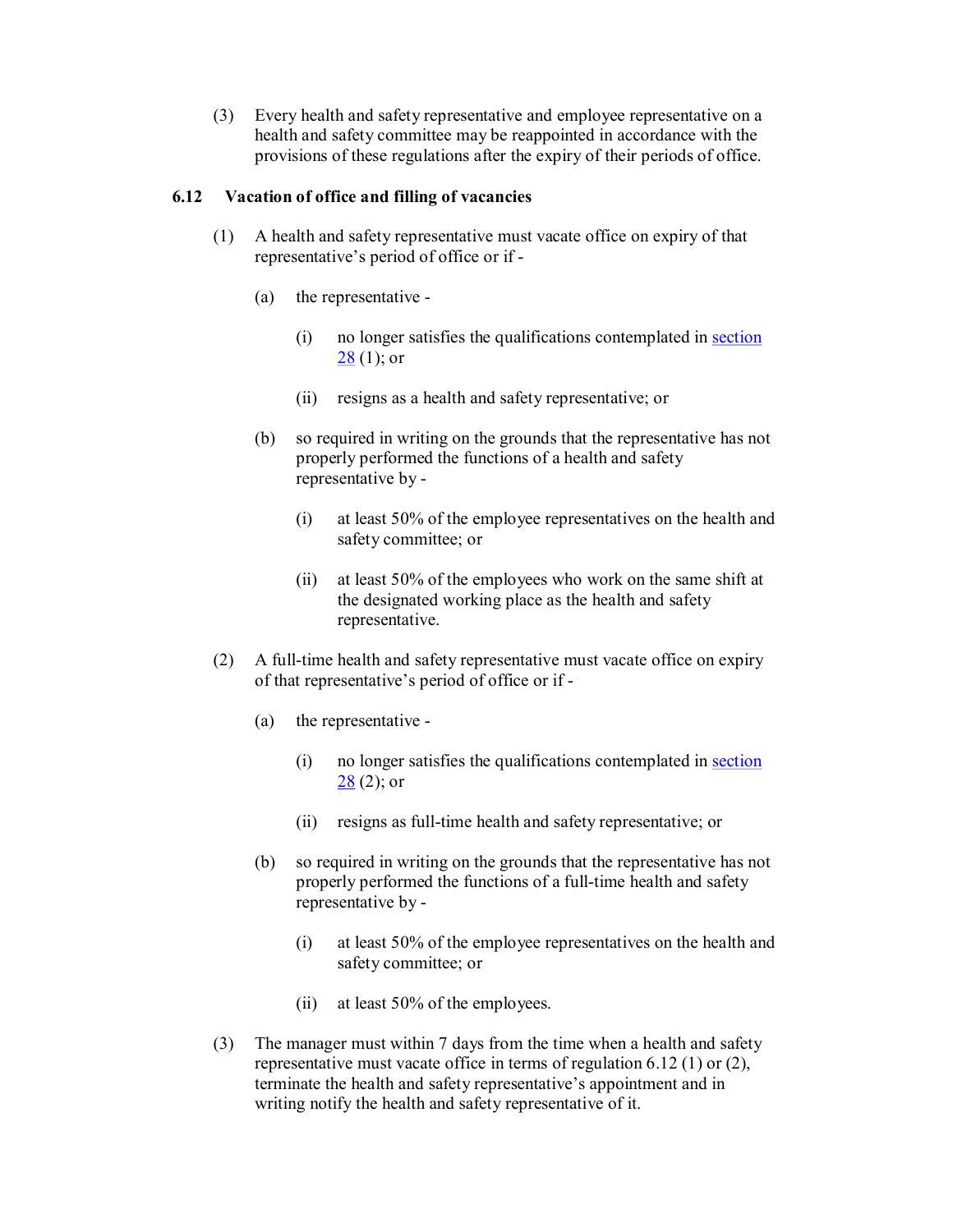- (4) A vacancy contemplated in regulation 6.12 (1) or (2) must be filled by a health and safety representative elected in a by-election held in terms of regulation 6.7 or 6.8, as the case may be.
- (5) An employee representative on a health and safety committee must vacate office on the committee on expiry of such representative's period of office of it that representative
	- (a) is removed from office by a majority vote of employee representatives on the health and safety committee on grounds that the representative has not properly performed the functions of an employee representative on the health and safety committee; or
	- (b) resigns as employee representative on the health and safety committee.
- (6) A vacancy contemplated in regulation 6.12 (5) must be filled by an employee appointed in terms of regulation 6.10. [Chapter 6 substituted by GN R846/97]

### **CHAPTER 7**

### **INSPECTORATE OF MINE HEALTH AND SAFETY**

7.1 Qualifications of inspectors<br>7.2 Authorisation certificate

Authorisation certificate

#### **7.1 Qualifications of inspectors**

An officer must comply with the appointment requirements of the Personnel Administration Standard for the Occupational Class: Inspector: Mines or the Occupational Class: Inspector: Mining Machinery approved by the Public Service Commission read in conjunction with Public Service Staff Code K.II/I to be appointed as an inspector on the establishment of the Mine Health and Safety Inspectorate.

#### **7.2 Authorisation certificate**

(1) (a) The Chief Inspector must issue each inspector appointed in terms of section 49 (1)

with a certificate DME 34 signed by the Chief Inspector.

- (b) The certificate which must include the names, identification number and a photograph of the inspector, must indicate
	- (i) the position in which the inspector is employed; and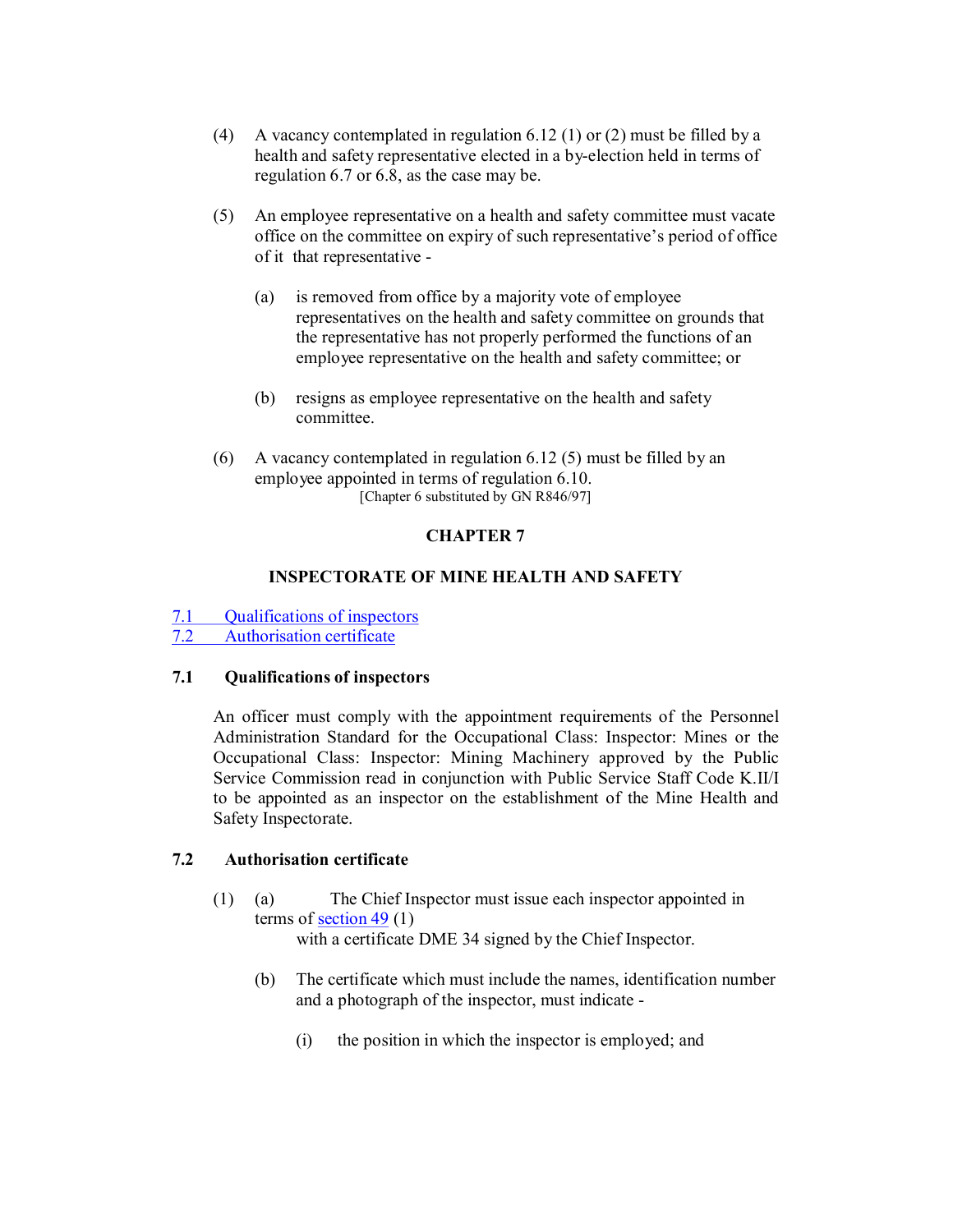- (ii) that the inspector may, in terms of section  $50(1)$ , enter any mine for the purposes of monitoring or enforcing compliance with this Act.
- (2) (a) The Chief Inspector must issue each person authorised under section  $49(4)(b)$ with a letter of authorisation and a certificate DME 35 signed by the Chief Inspector.
	- (b) The letter of authorisation must include
		- (i) the names of the person;
		- (ii) the functions to be performed by the person;
		- (iii) the area in which the functions will be performed; and
		- (iv) the period for which the person is authorised.
	- (c) The certificate, which must include the names, identification number and a photograph of the authorised person, must indicate that the person
		- (i) is appointed to perform the functions of an inspector as indicated in the letter of authorisation; and
		- (ii) may, in terms of section 50, enter any mine to perform such functions.
- (3) Every inspector appointed or person authorised under section 49 (1) or 49 (4) as the case may be, must at all times when entering, or performing any function at any mine
	- (a) carry on their person, certificates DME 34 or 35 and the letter of authorisation issued in terms of regulation 7.2 (2), as the case maybe; and
	- (b) must show such certificate and letter to the manager of the mine or the person in charge of any working place at the mine, if requested to do so.
- (4) (a) Despite regulations 7.2 (1) to (3) the Principal Inspector of Mines may issue a letter, signed by the Principal Inspector of Mines to any inspector appointed or person authorised under section  $49$  (1) or 49 (4), as the case may be, who for any reason is not in possession of a certificate

DME 34 or 35.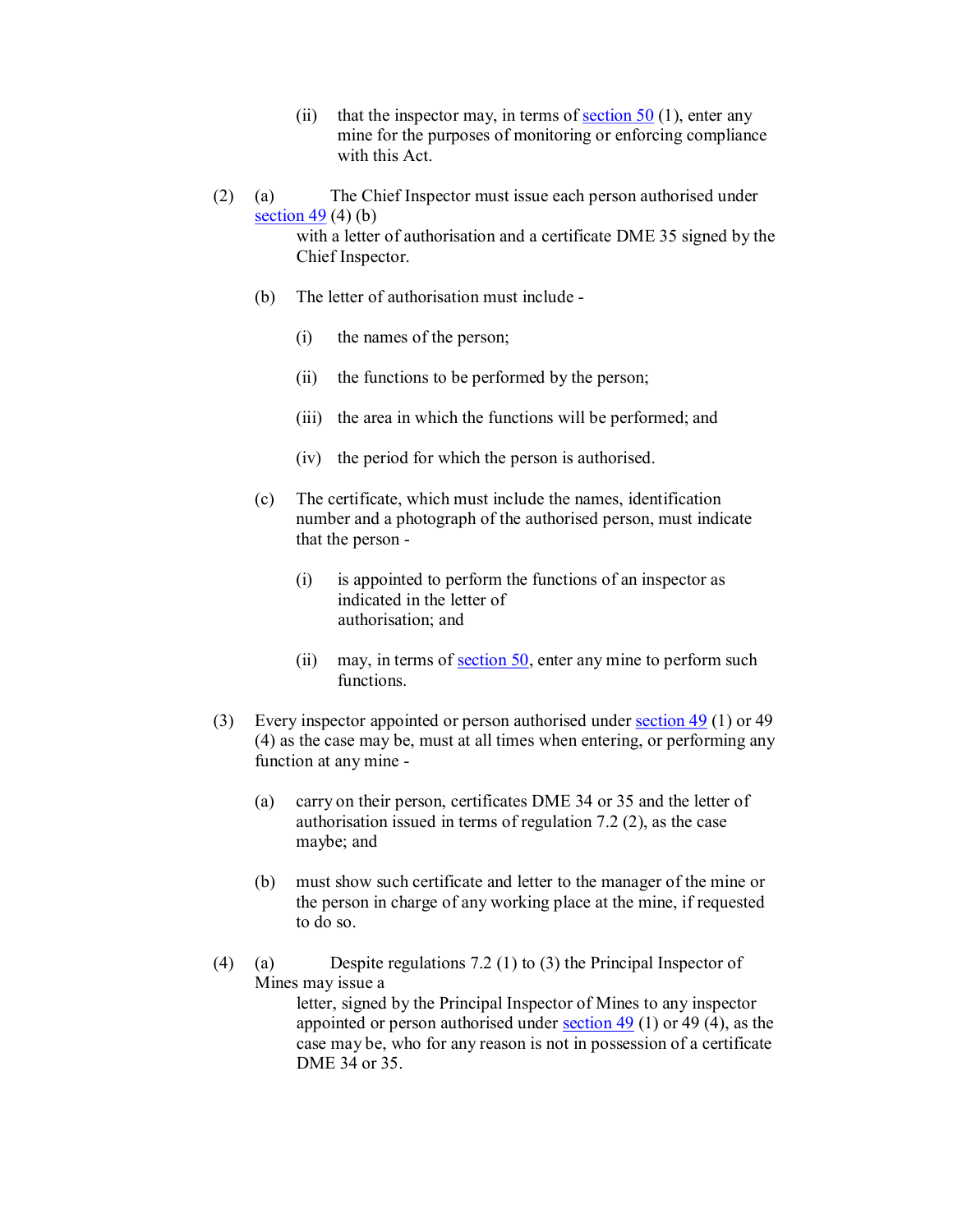- (b) The letter issued under regulation 7.2 (4) (a) must include the names of the inspector or person and the official stamp of the office of the Principal Inspector of Mines and must state that the inspector or person is duly appointed or authorised under section 49 (1) or 49 (4), as the case may be.
- (c) Regulation 7.2 (3) is applicable to a letter issued under regulation 7.2 (4).
- (5) A certificate DME 34 or 35 or a letter contemplated in regulation 7.2 (4) is deemed to be adequate proof of an appointment or authorisation under section  $49$  (1) or 49 (4), as the case may be. [Chapter 7 substituted by GN R846/97]

### **CHAPTER 8**

#### **MACHINERY AND EQUIPMENT**

- 8.1 Air Compressors
- 8.2 Underground Railbound Transport
- $\frac{8.3}{8.4}$
- Scraper Winch and Mono-Rope installation
- 8.5 Lifting Equipment Regulations
- 8.6 Fans
- 8.7 Refrigeration and Air-Conditioning Installations<br>8.8. General Machinery Regulations
- 8.8. General Machinery Regulations<br>8.9 Convevor Belt
- Conveyor Belt

#### **8.1 Air Compressors**

(1) The employer must ensure, in the case of air compressors with a free delivery in excess of 0,15 cubic metres per second and where compression takes place in the presence of lubricating oil, that the compressor is fitted with automatic means of limiting the operating temperature and pressure of the compressor to a safe level.

[Chapter 8 inserted by GN R1579/2002]

#### **8.2 Underground Railbound Transport**

The employer must take reasonable measures to ensure that:

- (1) the *braking system* of every *locomotive* or *train* is capable of stopping the *locomotive* or *train* within a safe distance under all operating conditions;
- (2) the *braking system* of every *locomotive* has passed a *dynamic type test* under full load conditions, before being used for the first time and after any brake design modifications;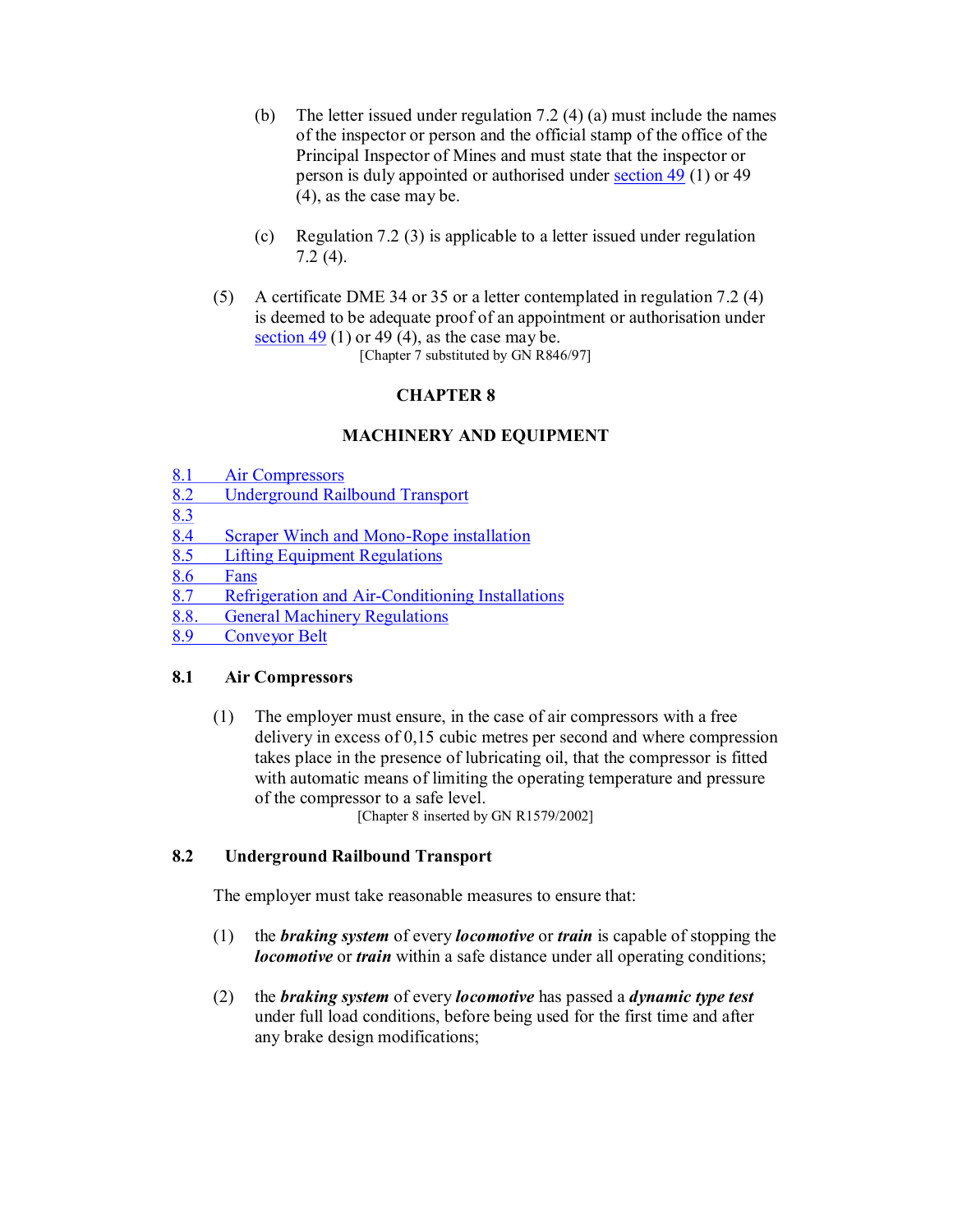- (3) the *braking system* of every *locomotive* has passed a *static test* before the *locomotive* is put into use at the commencement of each shift, after repairs and after adjustments;
- (4) a system is in place to alert persons to the presence and direction of travel of any *locomotive* or *train*;
- (5) a system is in place to assist the driver or operator of a *locomotive* or *train* to travel at a safe speed;
- (6) any *rolling stock* used for the transportation of persons is approved, by a competent person and is operated and maintained safely;
- (7) a system is in place that is capable of preventing any *locomotive* or *train* from inadvertently being set in motion. [Reg. 8.2 added by GN R583/2004]
- **8.3** No person may board or alight from a *locomotive* or *train* while it is in motion. [Reg. 8.3 added by GN R583/2004]

#### **8.4 Scraper Winch and Mono-Rope installation**

- (1) The employer, at every mine where scraper-winches or mono-rope winches are operated, must take reasonable measures to prevent persons from being injured as a result of
	- (a) any person coming into contact with any moving part of a scraper winch or mono-rope winch installation or any equipment attached thereto; and
	- (b) the scraper winch or mono-rope winch installation being unsafe.
- (2) The measures to be taken by the employer in terms of regulation 8.4(1) must include measures to ensure that
	- (a) scraper-winches and mono-rope winches are only operated by competent persons authorized by the employer to do so;
	- (b) the scraper winch or mono-rope winch is not operated until it is examined and declared safe to operate by a person authorised to do so by the employer;
	- (c) means are provided to forewarn persons of the intention to commence operating any scraper-winch or mono-rope winch;
	- (d) means are provided for persons to signal to the operator, from any access point to the installation, to shut down the operation of the scraper-winch or mono-rope winch installation;
	- (e) scraper winch and monorope winch ropes, scraper attachments and rope splicing are regularly inspected;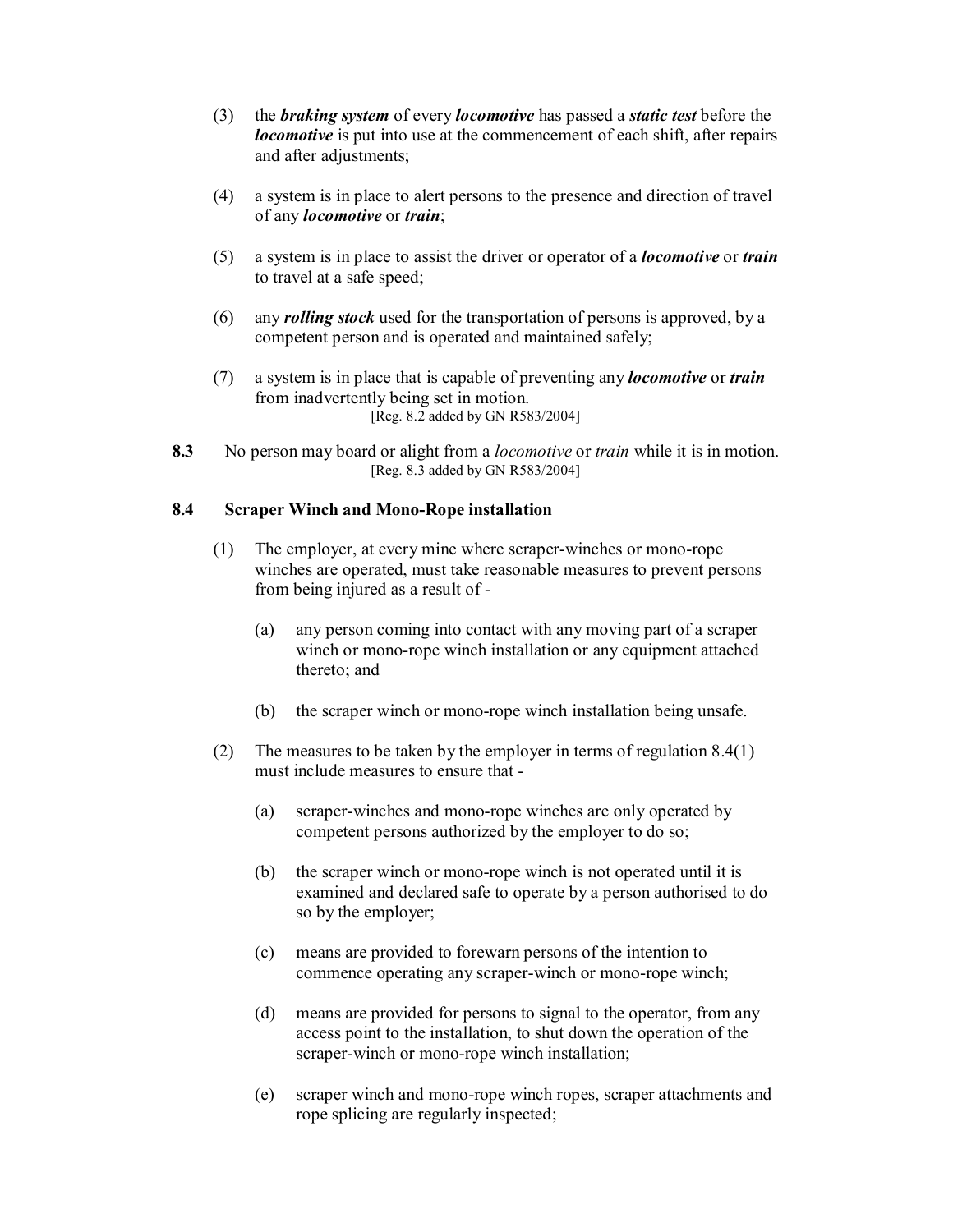- (f) the scraper winch ropes are always underlay;
- (g) a written procedure is prepared and implemented for the installation of the winch system, covering at least
	- (i) the requirements of scraper and monowinch foundations and installations;
	- $(ii)$  the crossover and anti-fouling arrangements of ropes from two or more winches;
	- (iii) illumination of the moving parts of any winch so that they can be identified by persons;
	- (iv) appropriate sheave and return pulley anchor and rigging arrangements, including the use of safety slings;
	- (v) measures to ensure that winch ropes are used within the design capacity;
	- (vi) winch starter box location to ensure ease of operation by the operator; and
	- (vii) the moving and transport of winches from one location to another.
		- [Reg. 8.4 added by GN R1225/2005]

#### **8.5 Lifting Equipment Regulations**

#### **Definitions**

For purposes of regulation 8.5, unless the context otherwise indicates

**"Lifting equipment,"** means any equipment or machine or arrangement of equipment or machines intended or used for the lifting, lowering, suspension, or moving in suspension of any person or load.

**"Lifting tackle,"** means any attachment, including anchoring points, used to secure lifting equipment or a load to lifting equipment.

- (1) The employer must take reasonable measures to ensure that no person is injured due to the failure of any lifting equipment or lifting tackle as a result of
	- (a) incorrect design for the intended application;
	- (b) incorrect installation; or
	- (c) insufficient maintenance.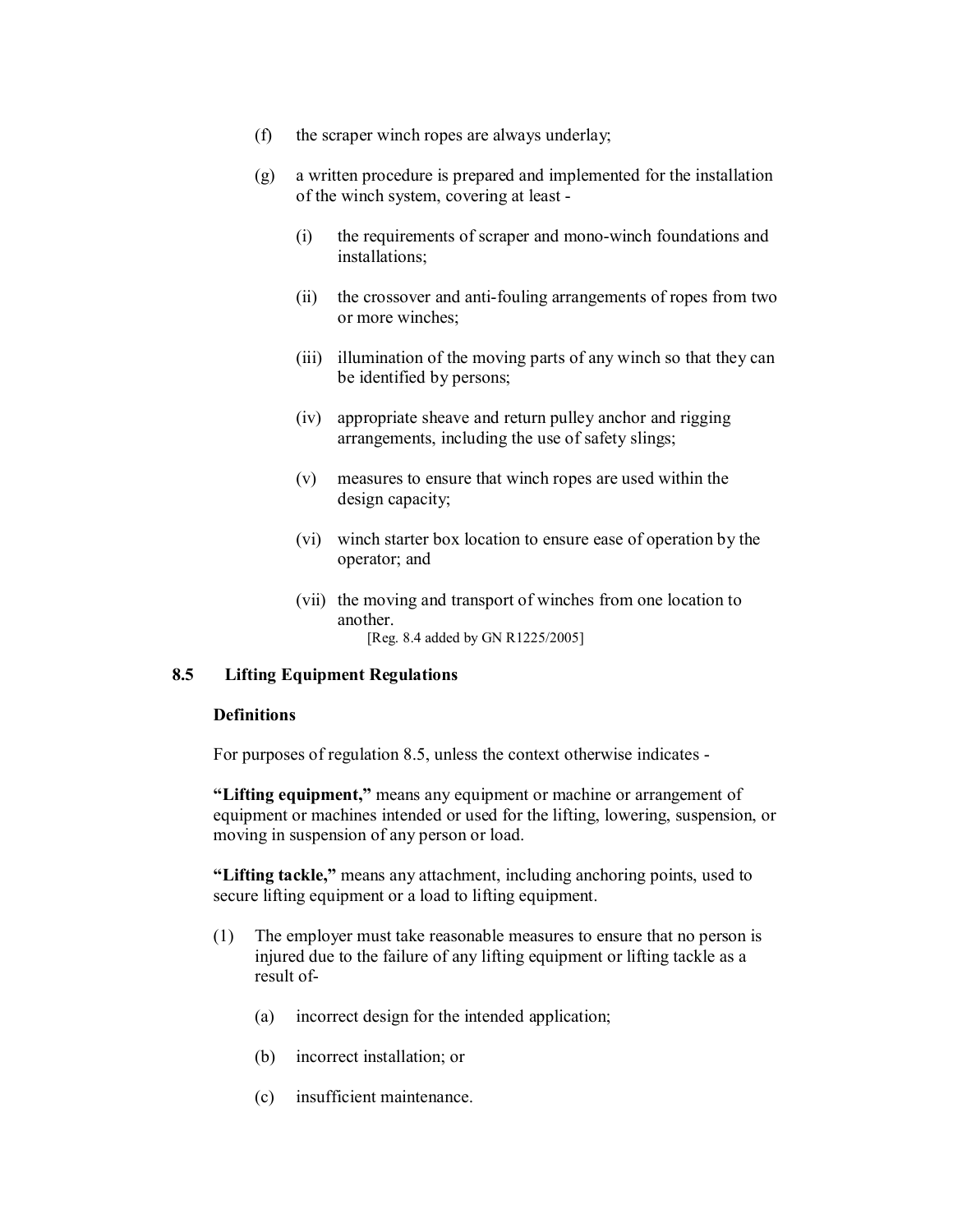- (2) The employer must take reasonable measures to ensure that the installation, use (including the transport of persons), maintenance, inspection, testing and keeping of records of lifting equipment and lifting tackle are done in accordance with a written operating procedure prepared and implemented for that purpose.
- (3) The employer must take reasonably practicable measures to ensure that
	- (a) only lifting equipment and lifting tackle with a minimum factor of safety of four (4) is used;
	- (b) lifting equipment and lifting tackle are not used beyond their design capacity; and
	- (c) the safe working load of any lifting equipment and lifting tackle is conspicuously and clearly marked or indicated thereon.
- (4) Notwithstanding regulation 8.5(2), the employer must take reasonably practicable measures to ensure that the following lifting tackle has a minimum factor of safety of
	- (a) ten (10) for natural fiber ropes;
	- (b)  $\sin(6)$  for steel wire ropes, man-made fiber ropes and textile webbing; and
	- (c) four (4) for high tensile steel chains.
- (5) The employer must take reasonable measures to ensure that only persons authorised in writing by the employer to do so, operate lifting equipment and lifting tackle.
- (6) The employer must take reasonably practicable measures to ensure that the lifting equipment used at the mine is designed and manufactured in accordance with an appropriate standard. [Reg. 8.5(6) amended by GN R90/2008]

## (7) **Repeal**

The following regulations promulgated under Minerals Act, 1991 (Act No, 50 of 1991) in force in terms of item 4 of Schedule 4 of the Act are hereby repealed

| <b>Chapter 6</b> | <b>Chapter 16</b> | <b>Chapter 19</b> |
|------------------|-------------------|-------------------|
|                  | 16.98             | 19.1              |
| 6.1.2            | 16.98.1           | 19.2.1            |
| 6.1.3            | 16.98.2           | 19.2.2            |
| 6.2.1            | 16.98.3           | 19.3.1            |
|                  | 16 98 4           | 19.3.2            |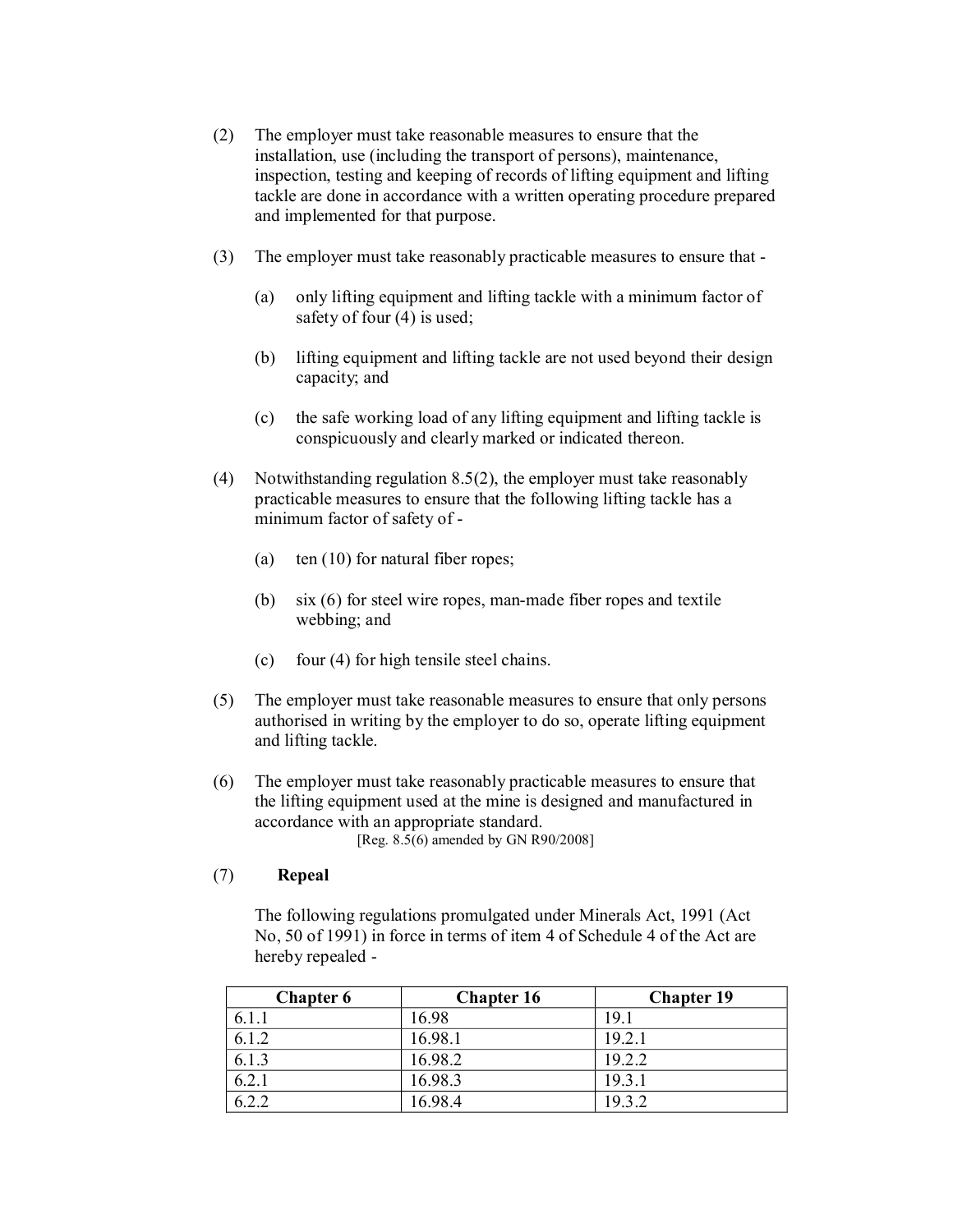| 6.2.3    | 16.98.5  | 19.3.3 |
|----------|----------|--------|
| 6.2.4    | 16.99    | 19.3.4 |
| 6.2.5    | 16.100   | 19.4   |
| 6.3.1    | 16.101   | 19.5   |
| 6.3.2    | 16.102   | 19.6   |
| 6.3.2.1  | 16.103   |        |
| 6.3.2.6  | 16.103.1 |        |
| 6.3.2.7  | 16.103.2 |        |
| 6.3.2.8  | 16.104   |        |
| 6.3.2.12 |          |        |
| 6.3.3.1  |          |        |
| 6.3.3.2  |          |        |
| 6.3.3.3  |          |        |
| 6.3.3.4  |          |        |
| 6.3.3.5  |          |        |
| 6.3.3.6  |          |        |
| 6.9      |          |        |
| 6.11     |          |        |

[Reg. 8.5(7) substituted by GN R90/2008] [Reg. 8.5 added by GN R1225/2005]

#### **8.6 Fans**

#### **Definitions**

For purposes of regulation 8.6, unless the context otherwise indicates

**"booster fan"** means a fan installed underground in the main air stream or in a split of the main air stream to assist the main fan to increase airflow and/or overcome resistance through a section of a mine.

**"main fan"** means a fan that controls the entire air flow of a mine, or the airflow of one or more of the major air circuits.

- (1) The employer must take reasonable measures to ensure that combustible materials, explosives or natural vegetation are not located so near to fan installations and its switch-gear used for underground ventilation, that if such combustible materials, explosives or natural vegetation catch fire, there is a significant risk to the supply of clean air to any underground working place as a result of
	- (a) the fan installation or its switch-gear being damaged; or
	- (b) smoke or fumes being drawn into any working place.
- (2) The employer must ensure, where a significant risk of an explosion of flammable gas or coal dust exists, that measures are in place to ensure that there is always a supply of clean air to all underground working places. Such measures must include: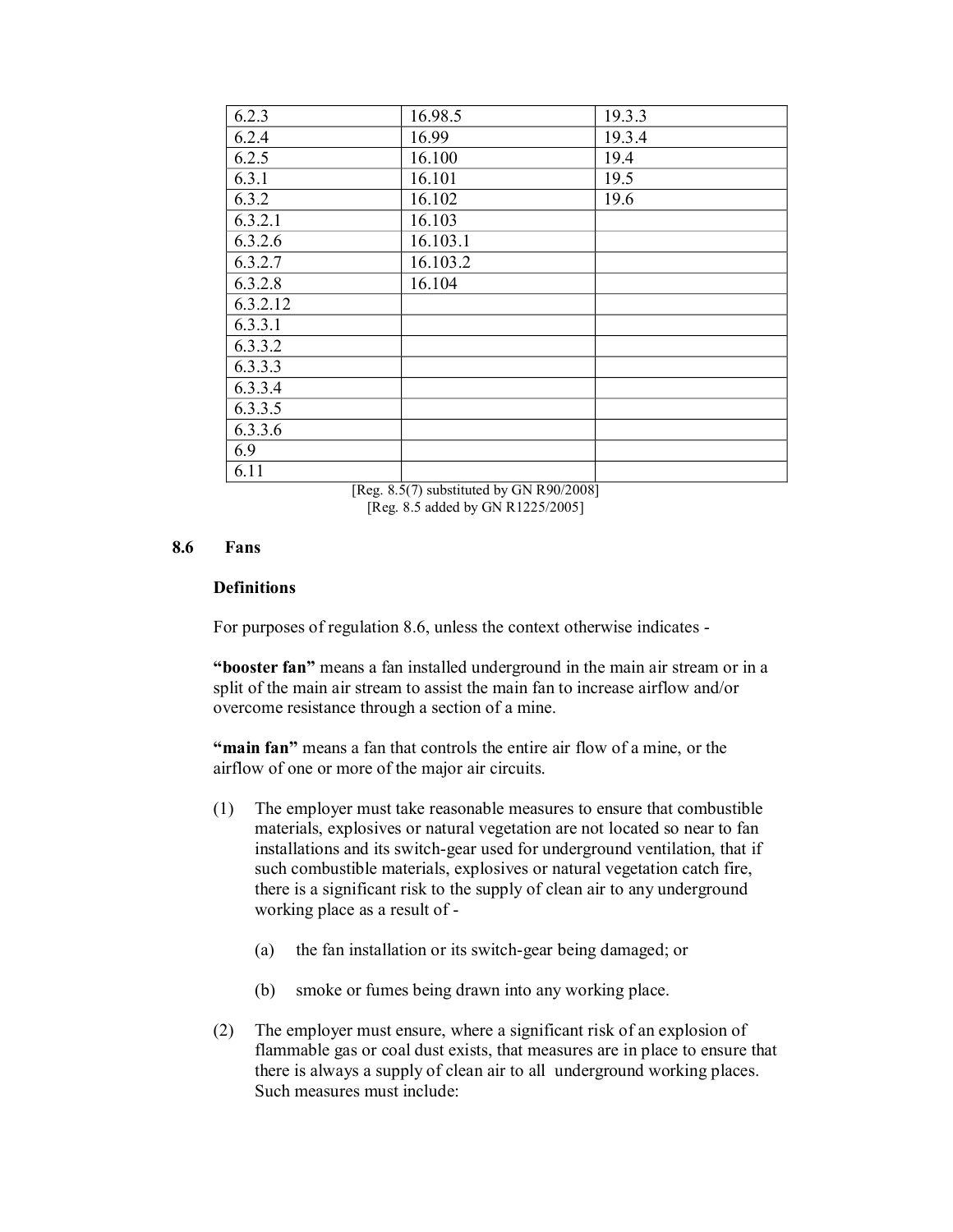- (a) installing the main fan on surface;
- (b) providing an effective means of protecting the main fan against damage caused by explosion;
- (c) ensuring the main fan is readily accessible to effect emergency repairs; and
- (d) having a back up system in place to provide clean air should the main fan become inoperative.
- (3) The employer must ensure, as far as reasonably practicable, that every main fan is provided with:
	- (a) an automatic means of alerting a responsible person should it stop or cease to operate;
	- (b) an effective means of giving early warning of defective operation;
	- (c) a power supply from two different sources or networks, which can include an emergency supply alternator / generator, for power supply in the event of an interruption to the normal power supply; and
	- (d) an effective means for safe entrance to and exit (escape) from the main fan housing.
- (4) The employer must take reasonable measures to ensure that a competent person examines every main and booster fan for effective operation, internally and externally, together with all appurtenant components that are necessary for the operation of the fan, at intervals not exceeding three months, or any other lesser interval determined by the mine's hazard identification and risk assessment in terms of section 11.
- (5) The employer must keep records of all examinations conducted in terms of regulation 8.6(4), including remedial measures taken, for a period of at least the most recent ten years of the fan installation.
- (6) The employer must take reasonable measures to ensure that all main and booster fans are installed, operated and maintained in accordance with a written procedure prepared and implemented for that purpose. [Reg. 8.6 added by GN 911/2006]

#### **8.7 Refrigeration and AirConditioning Installations**

(1) The employer must take reasonable measures to ensure that all refrigeration or air-conditioning installations at the mine comply with the requirements of the South African Bureau of Standards Code of Practice SANS 10147, "Refrigerating systems including plants associated with air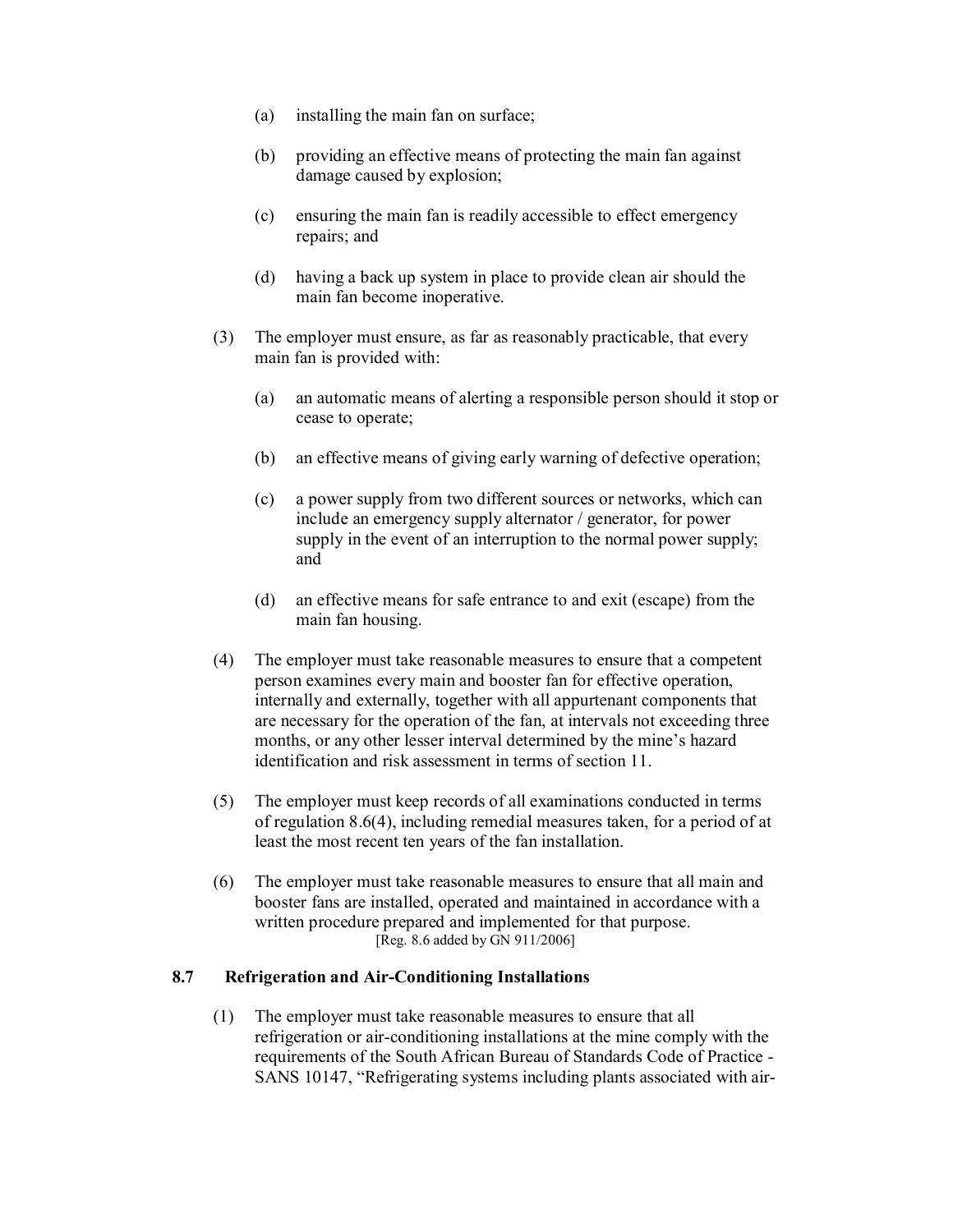condition systems" (2002: 4th ed) with respect to its safety, construction, erection, operation, inspection and testing.

- (2) The employer must take reasonable measures to ensure that a competent person examines and operationally tests the entire refrigeration system as contemplated in SANS 10147, excluding pressure relief devices, at least once every 3 (three) months.
- (3) Regulation 8.7(1) and 8.7(2) do not apply to any:
	- (a) household refrigerator;
	- (b) water cooler or similar equipment that contains less than 1 kg of refrigerant;
	- (c) unit type display counter or any commercial refrigerator that contains less than 15 kg of a group 1 refrigerant; and
	- (d) refrigeration plant that requires a prime mover of less than 10 kW or less.
- (4) Despite Regulation 8.7(3) the clauses in SANS 10147 that refer to the Montreal Protocol apply to all air-conditioning and refrigeration equipment.
- (5) The normative references in the above standard of SANS 10147 are not applicable to the employer.

#### **Repeal**

(6) The following regulations made under the Minerals Act, 1991 (Act No. 50 of

1991) in force in terms of Schedule 4 of the Act are hereby repealed –

| <b>Chapter 10</b> | <b>Chapter 23</b> |
|-------------------|-------------------|
| 10.13             | 23.15.1           |
| 10.13.1           | 23.15.2           |
| 10.13.2           | 23.15.3           |
| 10.13.3           | 23.15.4           |
| 10.13.4           | 23.15.5           |
| 10.14             | 23.15.6           |
| 10.14.1           | 23.15.7           |
| 10.14.2           | 23.15.8           |
| 10.14.3           | 23.15.9           |
|                   | 23.15.11          |
|                   | 23.15.12          |
|                   | 23.15.13          |
|                   | 23.15.14          |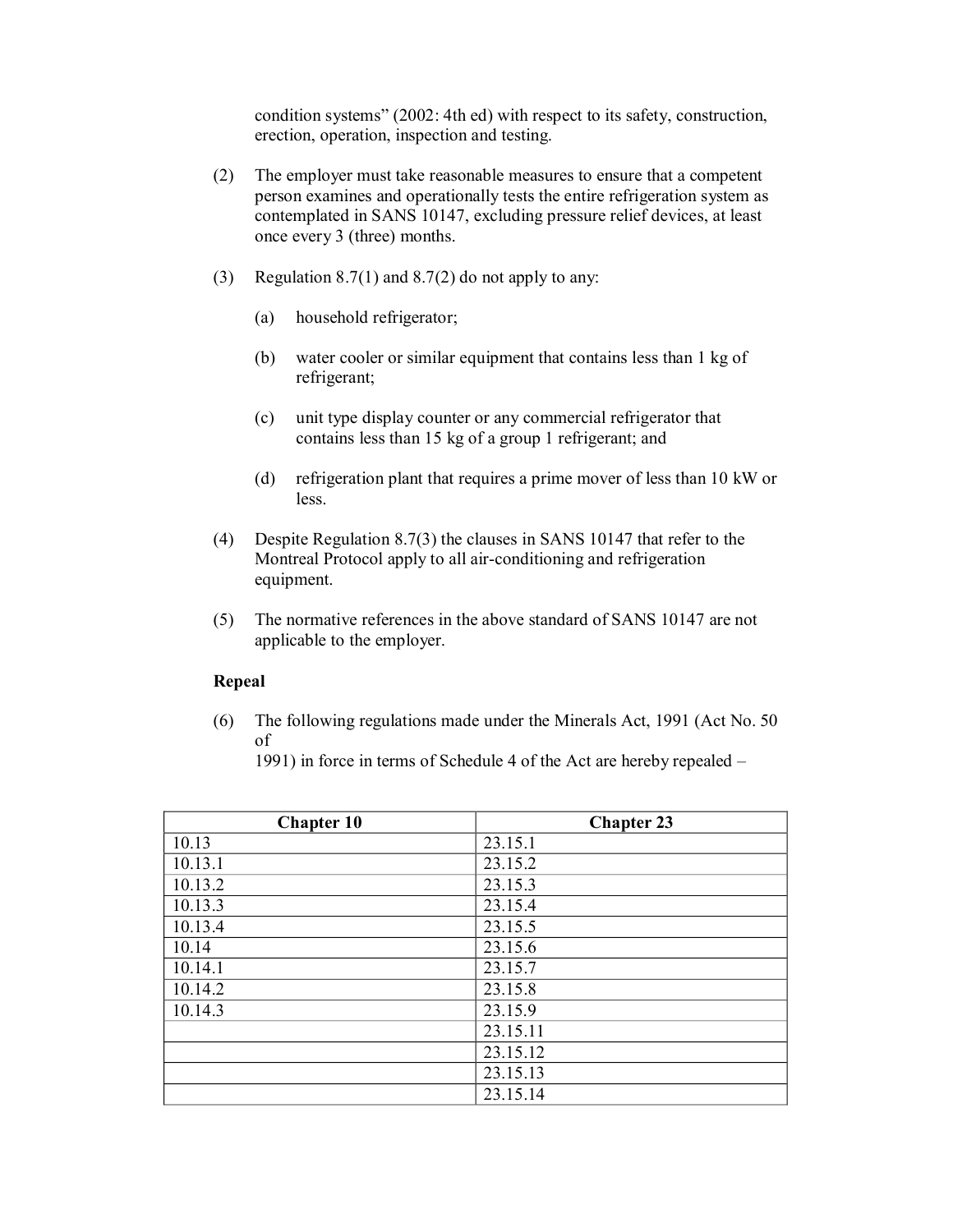|                                                                                                                   | $\mathbf{A}$<br>23.13.13 |
|-------------------------------------------------------------------------------------------------------------------|--------------------------|
|                                                                                                                   | $\mathbf{A}$<br>23.13.10 |
| $ID_{\alpha\alpha}$ , $Q$ , $T_{\alpha}d\partial_{\alpha}d$ , $I_{\alpha\alpha}$ $CN$ , $Q$ $I$ , $Q$ $Q$ $Q$ $I$ |                          |

[Reg. 8.7 added by GN 911/2006]

### **8.8. General Machinery Regulations**

- (1) The employer must take reasonably practicable measures to prevent persons from being injured as a result of them, the clothes being worn by them or any equipment being held by them coming into contact with or being drawn into any moving part of any machine.
- (2) The employer must take reasonably practicable measures to prevent persons from being injured because of any machinery failing as a result of  $\blacksquare$ 
	- (a) incorrect design;
	- (b) incorrect installation;
	- (c) poor maintenance; or
	- (d) incorrect use or non-compliance with proper operating or safety procedures.
- (3) The measures to be taken by the employer in terms of regulation 1 must include measures to ensure that
	- (a) only persons authorized by the employer to do so, start operate and maintain any machine where such starting, operation or maintenance may pose a significant risk to any person;
	- (b) where the moving of machinery may pose a significant risk to any person, such machinery is only moved under the constant supervision of a competent person who is fully aware of the risks attached to such moving of the machinery;
	- (c) only persons authorised by the employer to do so enter any area where machinery is operated, where such operation may pose a significant risk to any person;
	- (d) machinery is only operated if all installed safety devices are operational and functional;
	- (e) persons in close proximity to moving parts of machinery do not wear or are not permitted to wear clothing or anything else that can be caught in such moving parts;
	- (f) where the unexpected moving of any machinery or any part of any machinery could pose a significant risk to any person, appropriate prestart warning devices, such as audible warning devices, the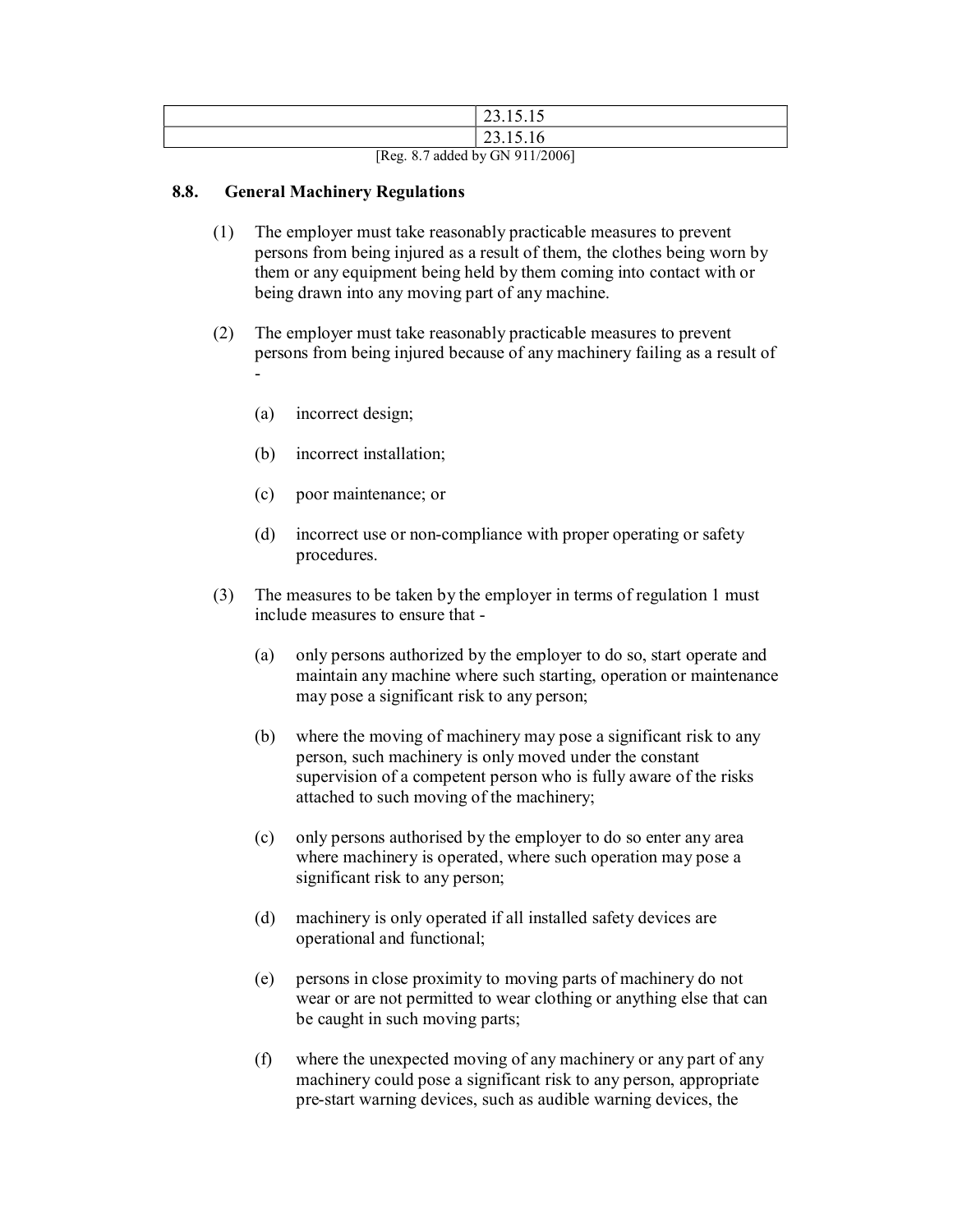delay time must be determined by risk assessment with a minimum of a ten second time delay, are fitted to such machinery and used to warn persons that such machinery is about to be set in motion;

- (g) here there could be a significant risk to any person working on any machinery due to the release from such machine of any mechanical, electrical, hydraulic, chemical or other source of energy, a written lockout procedure is prepared and implemented to ensure that such source of energy is effectively locked out and de-energised before any person works on such machinery;
- (h) access scaffolding is erected, used, maintained and dismantled safely and in accordance with SANS Standard 10085-1:2004 "The design, erection, use and inspection of access scaffolding".
- (i) means are provided, on or in close proximity to any machine, to immediately remove the source of power to that machine in case of an emergency;
- (j) where the starting of machines are interlocked, no unintended starting of any of those machines can take place;
- (k) starting devices are so arranged that no accidental starting of machinery can take place; and
- (l) all electrical, pneumatic and hydraulic portable equipment are operated and maintained in a safe working order;
- (4) The measures to be taken by the employer to prevent any person from coming into contact with any moving part of machinery or any equipment attached thereto, must include
	- (a) effective physical barriers at the machinery such as screening, guarding or fencing; or
	- (b) failsafe electric or electronic barriers interlocked with the machinery in such a way that the machinery would be stopped before persons come into contact with moving machinery or parts thereof; or
	- (c) effective barriers at a safe distance away from any machinery.
- (5) The employer must take reasonably practicable measures to ensure that:
	- (a) when a compression ignition engine system is found to have any defect which may cause a significant risk to the safety or health of persons, the use of such engine system is discontinued immediately;
	- (b) all services, maintenance and repairs to diesel-powered equipment are performed by a competent person;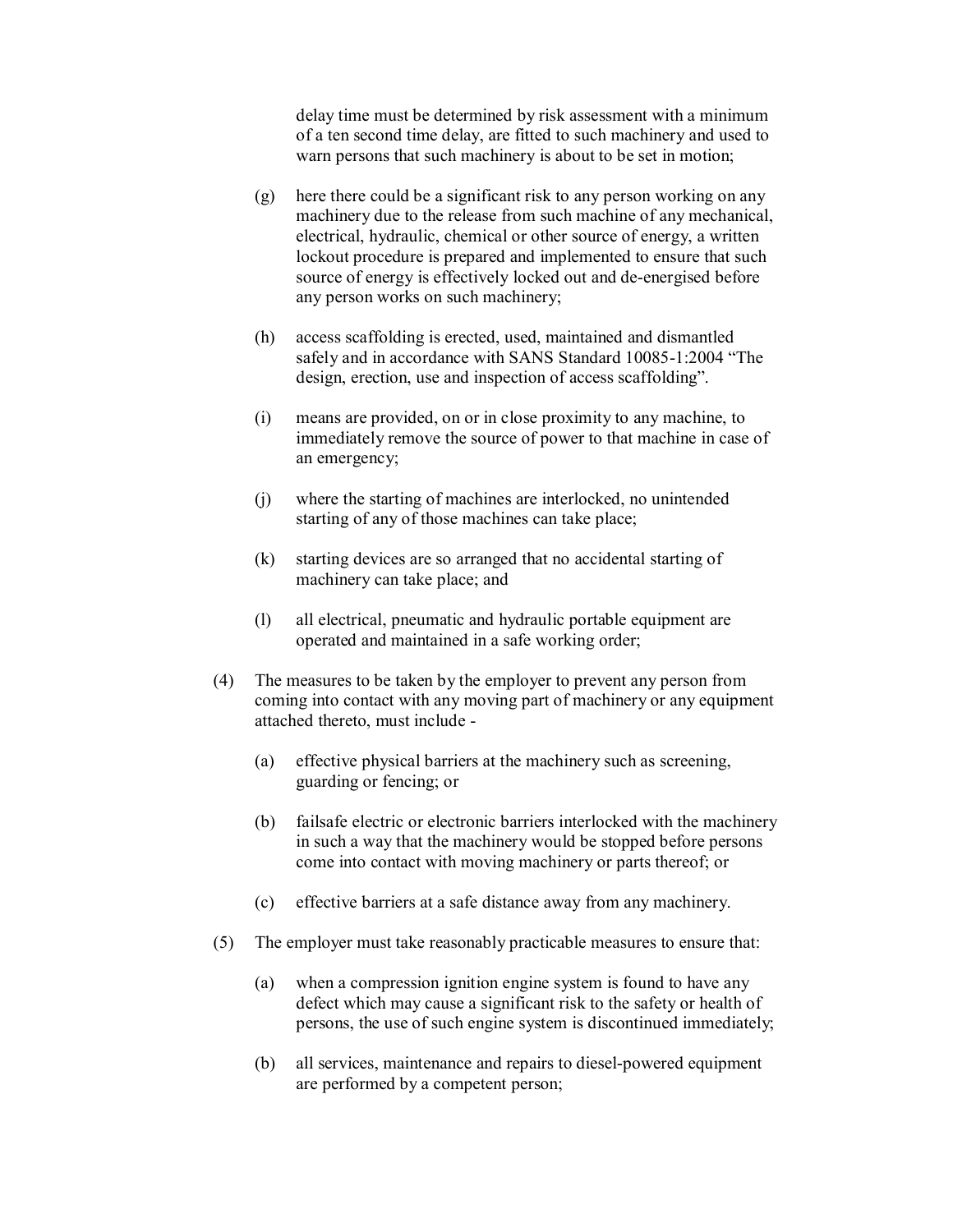- (c) all areas where diesel fuel is stored and where fuelling is carried out are clearly marked and that measures are in place to prevent spillage, contamination and fire, including that
	- (i) diesel engine fuel is delivered underground in such a way that no spillage takes place during delivery;
	- (ii) when fuel is piped underground fuel delivery pipes are drained each time after use;
	- (iii) fuel is stored underground only in non-flammable robust containers which do not leak; and
	- (iv) the quantity of fuel stored underground is limited to 3 (three) day's estimated consumption.
- (6) The employer must take reasonably practicable measures to ensure that every mobile diesel engine powered unit, when not in use, is kept at a location that is sufficiently ventilated to prevent a build up of diesel fumes in the air at that location sufficient to cause a significant risk when starting up that engine.
- (7) The employer must take reasonably practicable measures to ensure that all areas where diesel fuel is stored are clearly indicated on the mine's rescue plan contemplated in regulation 17 (19). [Reg. 8.8 added by GN R93/2008]

#### **8.9 Conveyor Belt**

#### **Definitions**

For purposes of regulation 8.9, unless the context otherwise indicates

**"conveyor belt installation"** means a mechanical system used for the transportation of minerals, material, or persons on a belt.

**"power supply"** means any energy source feeding the drive motor of a conveyor belt installation

- (1) In compliance with regulation  $8.8(1)$  the employer must ensure that -
	- (a) a conveyer belt installation is not cleaned when any of its parts are in motion;
	- (b) the power supply of a stationary conveyer belt installation is locked out during repairs, maintenance, routine cleaning and cleaning of spillage;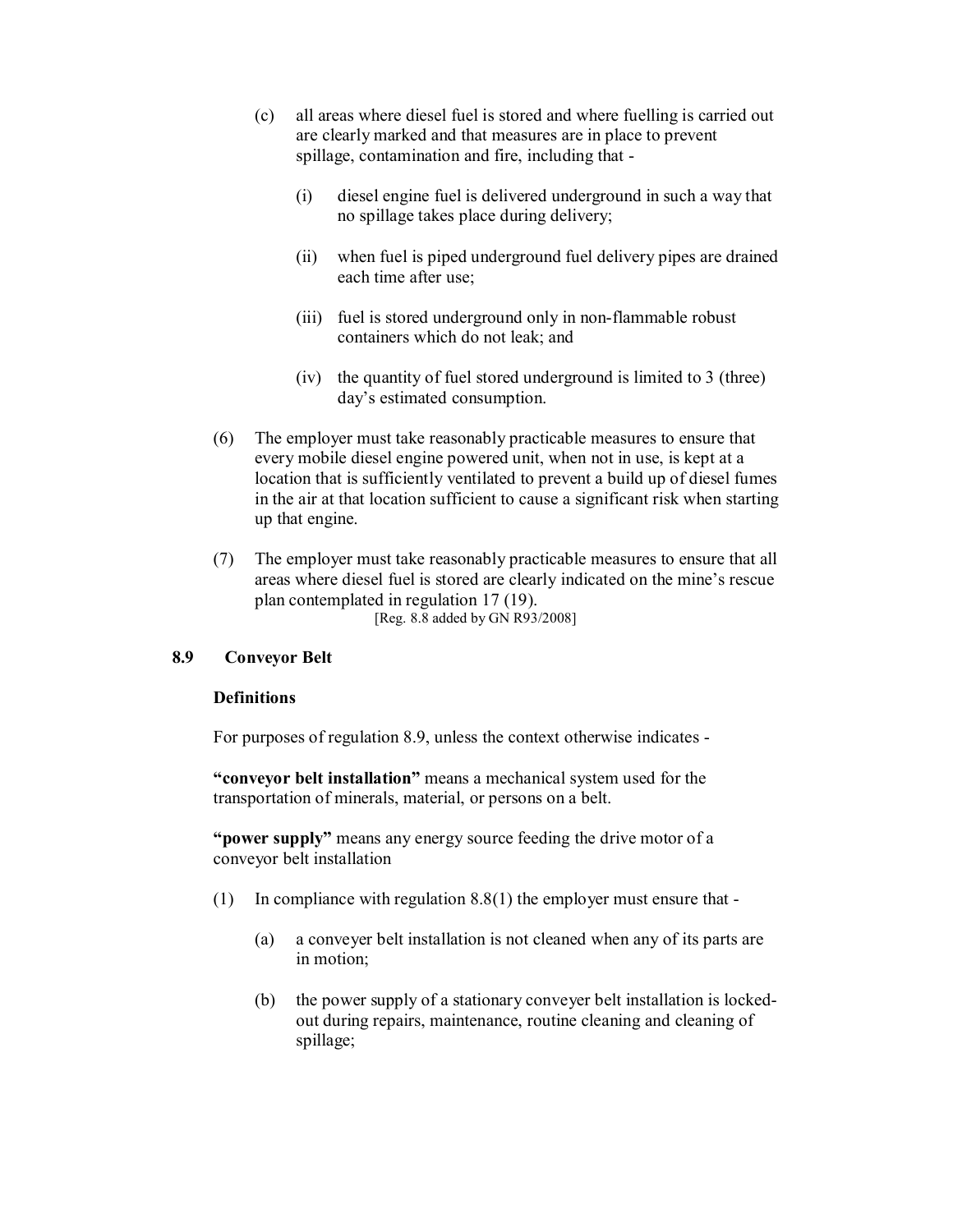- (c) the driving machinery of the conveyor belt installation can be stopped by any person from any point, along its length where access to the belt is possible;
- (d) the driving machinery of the conveyor belt installation is stopped should the belt break, jam or slip excessively;
- (e) persons are prevented from entering any side of a conveyer belt installation where there is no walk way, unless means has been provided to do so safely;
- (f) one or more devices are fitted and used to give all persons at any point where access to the conveyer belt installation is possible sufficient prior warning for a period to be determined by the mines risk assessment with a minimum period of 10 seconds that any part of such a conveyer belt installation is about to be put into motion;
- (g) the take up or belt tensioning device will not move during repairs, routine cleaning, cleaning of spillage, maintenance or belt splicing;
- (h) where two or more conveyor belt installations are used in series, sequence interlocking is provided which automatically will
	- (aa) stop all conveyor belt installations feeding a belt conveyor that has stopped; and
	- (bb) prevent a conveyor belt from starting until the conveyor belt onto which it feeds is moving;
- (i) only persons authorised to do so by the employer operate, maintain, clean and repair a conveyor belt installation;
- (j) the belt of any conveyor belt installation cannot run away; and
- (k) the overall structural design of every conveyor belt installation is approved by a competent person.
- (3) The employer must take reasonably practicable measures to prevent persons from being injured by material or mineral falling from a conveyor belt installation, which measures must include the fitting and use of one or more devices to prevent run-back or run-on; when such conveyor belt installation is stopped;
- (4) The employer must take reasonably practicable measures to prevent persons from being exposed to flames, fumes or smoke arising from a conveyor belt installation catching fire, including instituting measures to prevent, detect and combat such fires.
- (5) The employer must take reasonably practicable measures to prevent persons from being injured as a result of the breaking, misalignment or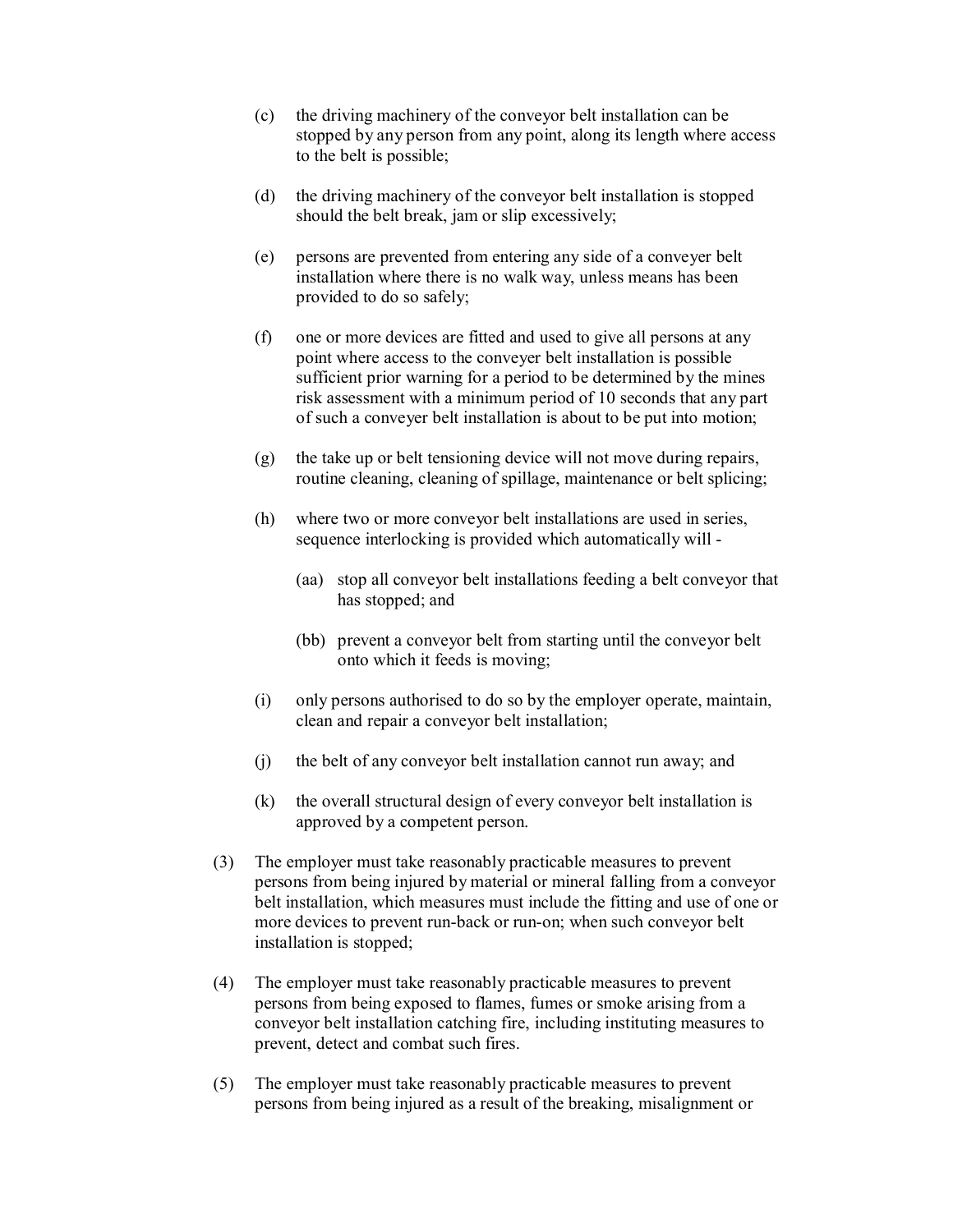damage of a conveyor belting due to any mineral, material or coal dust accumulating on or around the moving parts of any conveyor belt installation.

- (6) The employer must take reasonably practicable measures to prevent persons at or near conveyor belt installations from being injured due to lightning directly or indirectly striking the installation.
- (7) The employer must take reasonably practicable measures to ensure that the use, operation and inspection of manriding conveyors comply with SANS 10266: 2006 Edition 1 'The safe use, operation and inspection of man-riding belt conveyors in mines".
- (8) The normative references in SANS 10266: 2006 are not applicable to the employer.
- (9) The employer must take reasonable measures to ensure that the functionality of the devices contemplated in regulation  $8.9(1)(f)$  and  $(g)$ and of any other safety devices relating to the conveyor belt installation are tested weekly.
- (10) The employer must ensure that a written procedure is prepared and implemented for conveyor belt splicing, joining and repairing and for the safe use of chemicals during such splicing, joining and repairing. [Reg. 8.9 added by GN R93/2008]

#### **CHAPTER 9**

### **MINE ENVIRONMENTAL ENGINEERING AND OCCUPATIONAL HYGIENE**

- 9.1 Environmental Engineering
- 9.2 Occupational Hygiene

## **9.1 Environmental Engineering**

#### (1) **Use of Compressed Air**

No person may use, or permit any person to use, compressed air:

- (a) in such a manner that it might endanger the *health* or *safety* of any person; or
- (b) to clean the body of any person or clothes being worn by any person.

#### (2) **Early Warning Systems**

Where the *risk* assessment at the *mine* indicates a significant *risk* of a fire and/or explosion and/or toxic release, that could lead to an irrespirable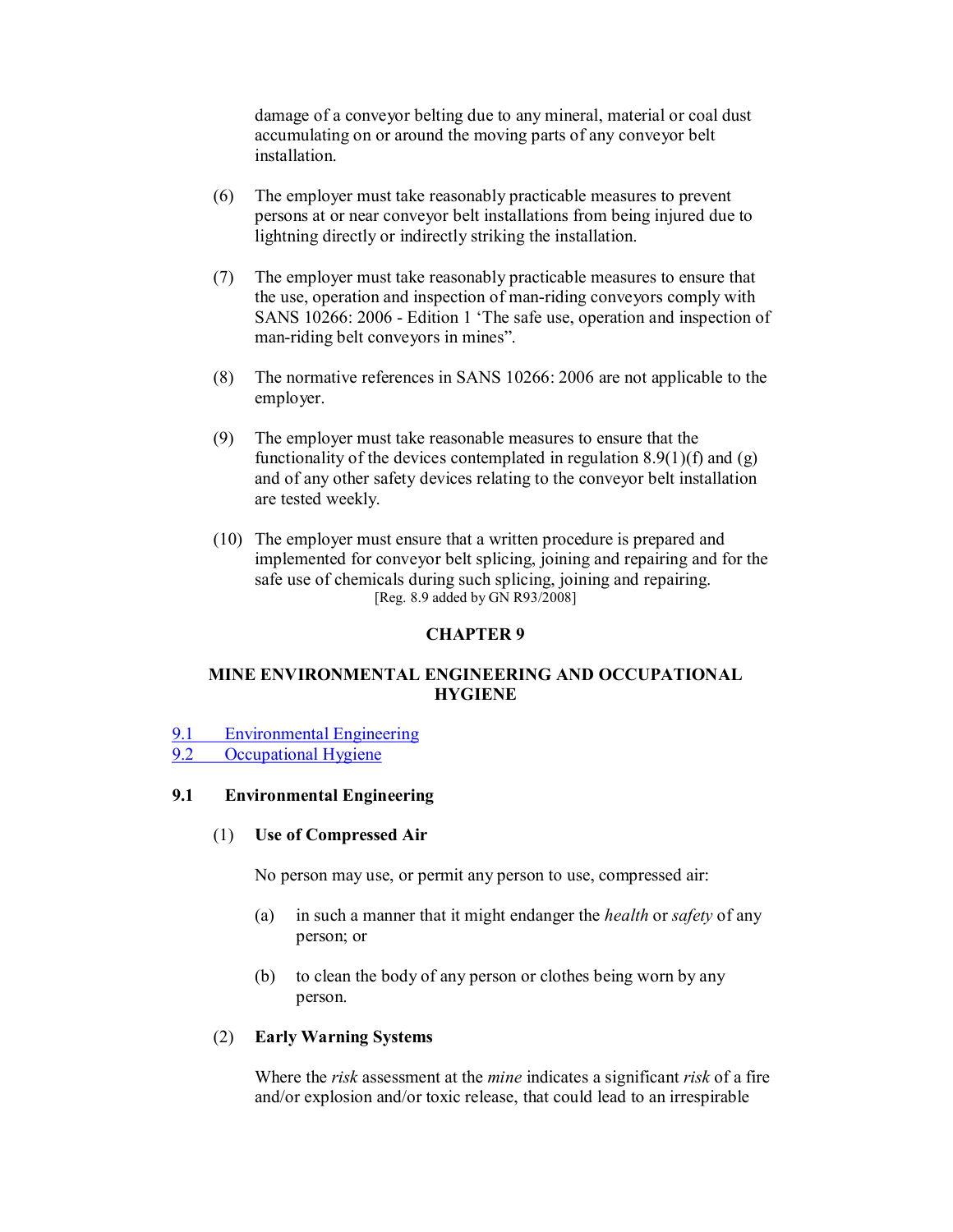atmosphere or an atmosphere immediately dangerous to life or *health*, the *employer* must provide an early warning system or systems at all *working places*.

#### (3) **Ventilation Control Devices**

The *employer* must ensure that polymer underground ventilation control devices or appliances, which have the potential for electrical static discharge

- (a) comply with the SABS standard specifications 1287: Part I and Part II; and
- (b) are of anti-static characteristics when used in *working places* where there is a *risk* of igniting gas, dust or vapour. (Subreg. (3) with effect from: 1 September 2002)

#### (4) **Working places where work has ceased**

The *employer* must take *reasonably practicable* measures to ensure that no *employee* is exposed to any *health hazard* at, or emanating from, any *working place* where work has ceased, either temporarily or permanently.

#### **9.2 Occupational Hygiene**

#### (1) **Occupational exposure to health hazards**

The *employer* must ensure that the occupational exposure to *health hazards* of *employees* is maintained below the limits set out in Schedule  $22.9(2)(a)$  and (b).

#### (2) **System of Occupational Hygiene Measurements**

The *employer* must establish and maintain a system of *occupational hygiene* measurements, as contemplated in section 12, of all *working places* where the following *hazard* limits prevail:

- (a) airborne pollutants particulates  $\geq \frac{1}{10}$  of the occupational exposure limit;
	- gases and vapours  $\geq \frac{1}{2}$  of the occupational exposure limit;
- (b) thermal stress heat  $>25.0$  °C wet bulb and/or >32,0 ºC dry bulb and/or >32,0 ºC mean radian temperature;
	- cold <10 ºC equivalent chill temperature; and
- (c) noise  $\geq$ 82dBL<sub>Aeq,8h</sub>.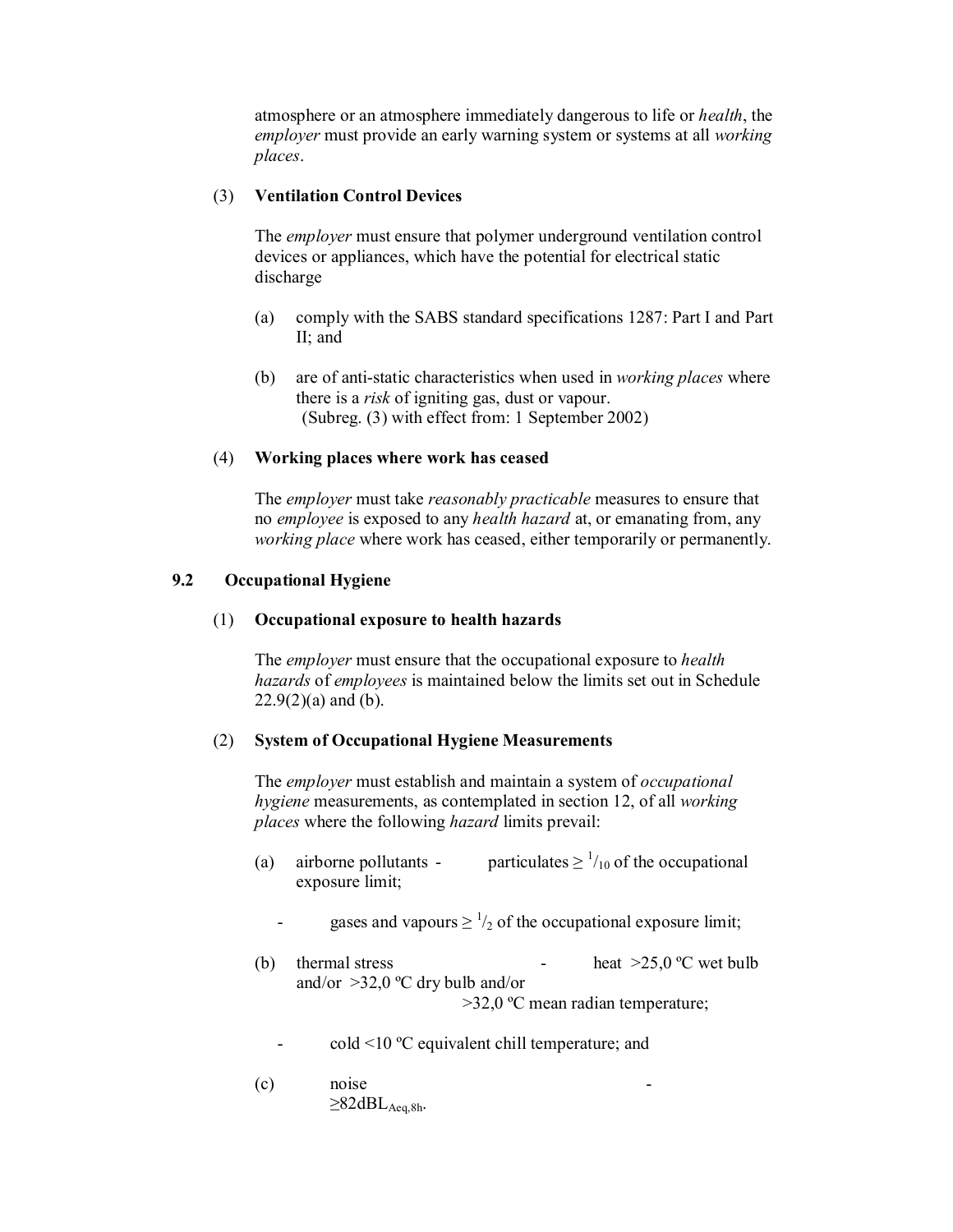Reference is made to the following Guidelines issued by the Chief Inspector of Mines in terms of section 9(2) of this Act

- (i) Guideline for the Compilation of a Mandatory Code of Practice for an Occupational Health Programme on Personal Exposure to Airborne Pollutants: Ref. No. DME  $16/3/2/4$ -A1
- (ii) Guideline for the Compilation of a Mandatory Code of Practice for an Occupational Health Programme on Personal Exposure to Thermal Stress Ref. No. DME  $16/3/2/4$ -A2

#### (3) **Report to Employer**

The competent person engaged by the *employer* in terms of section 12(1) must, as part of the compliance with section 12(2)(b), report to the *employer* on

- (a) the *occupational hygiene risk* assessment, with specific reference to planning, design, implementation and management of *occupational hygiene* at the *mine*;
- (b) the *occupational hygiene hazards* that may cause illness or adverse *health* effects to persons, assess the results in terms of the implementation of control systems and the management thereof, and recommend remedial actions to the *employer*.

#### (4) **Provision of potable and palatable water**

The *employer* must ensure that sufficient potable and palatable water, which comply with the requirements set out in Schedule  $22.9(2)(c)$ , is readily available to all *employees* and clearly identified as drinkable.

#### (5) **Provision and maintenance of ablution and change house facilities**

The *employer* must provide and maintain suitable and adequate:

- (a) change houses to enable *employees* who perform work involving *hazardous substances* to change into working clothes at the start of their shift and to wash themselves and change their clothes at the end of their shift;
- (b) facilities to enable *employees* who perform work involving *hazardous substances* to wash their hands and faces before eating any meals at work; and
- (c) readily available latrine facilities, within a reasonable distance from each *working place*.

### (6) **Working Clothes**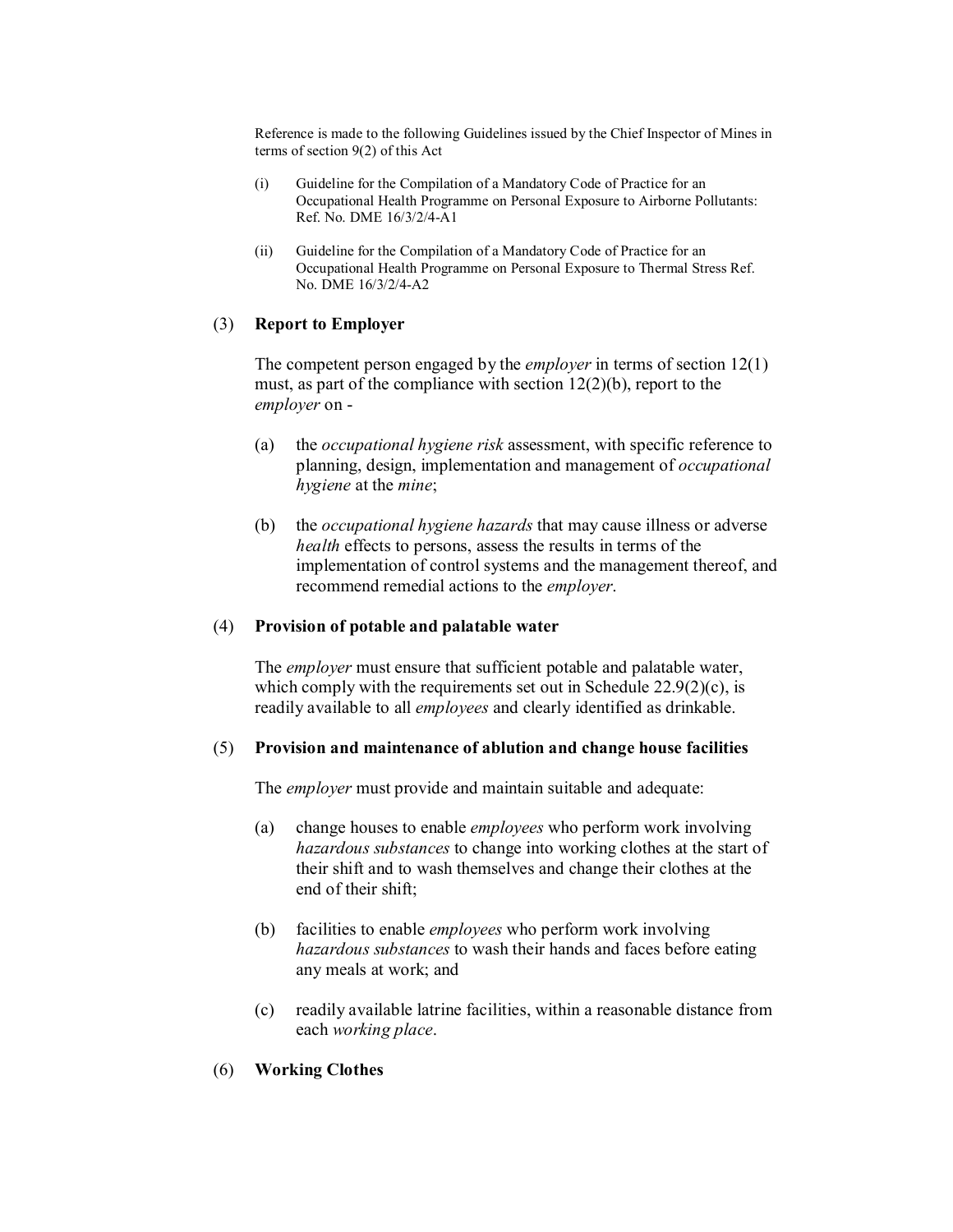No *employee* may remove clothes referred to in *regulation* 9.2(5)(a) from the *mine* unless such clothes have been decontaminated.

#### (7) **Report to Regional Principal Inspector**

The *employer* must submit to the regional *principal inspector of mines*, on forms  $21.9(2)(a)$ ;  $21.9(2)(b)$ ;  $21.9(2)(c)$  and  $21.9(2)(d)$ ,  $21.9.2$  (e) and 21.9.2(f) *prescribed* in chapter 21, and within 60 days from the end of the relevant reporting period as indicated on each form, reports which contain information on the airborne pollutant, thermal stress and noise aspects of the system of *occupational hygiene* measurements, established and maintained in terms of *regulation* 9.2(2).

[Subreg. (7) substituted by GN R1226/2005] (Subreg. (7) with effect from: 1 September 2002)

### (8) **Respiratory Protective Equipment**

The *employer* must ensure that all respiratory protective equipment used at a *mine*, other than body-worn self-contained self rescuers, comply with the South African bureau of Standards Code of Practice, Homologation of Respiratory equipment SABS 0338.

### (9) **Illumination of Working Places**

The employer must ensure that the illumination at all working places is sufficient to enable employees, who have conformed with the requirements of the vision tests conducted in terms of the Guideline for the Minimum Standards of Fitness to Perform work at a Mine, to perform their work safely.

[Chapter 9 inserted by GN R904/2002]

## **CHAPTER 10**

### **MISCELLANEOUS AND GENERAL PROVISIONS**

- 10.1 Place of an accident to be left undisturbed
- 10.2 Right to attend inspection in loco

10.1

10.2 Water Storage and Pumping Regulations

10.3 Draw Points, Tipping Points, Rock Passes and Box Fronts

#### **10.1 Place of an accident to be left undisturbed**

(1) When an accident causes the immediate death of any *employee,* the place where the accident occurred must not, without the consent of the *Principal Inspector of Mines,* be disturbed or altered before such place has been inspected by an *Inspector* or any other person authorised under section 49(4) by the *Chief Inspector of Mines.*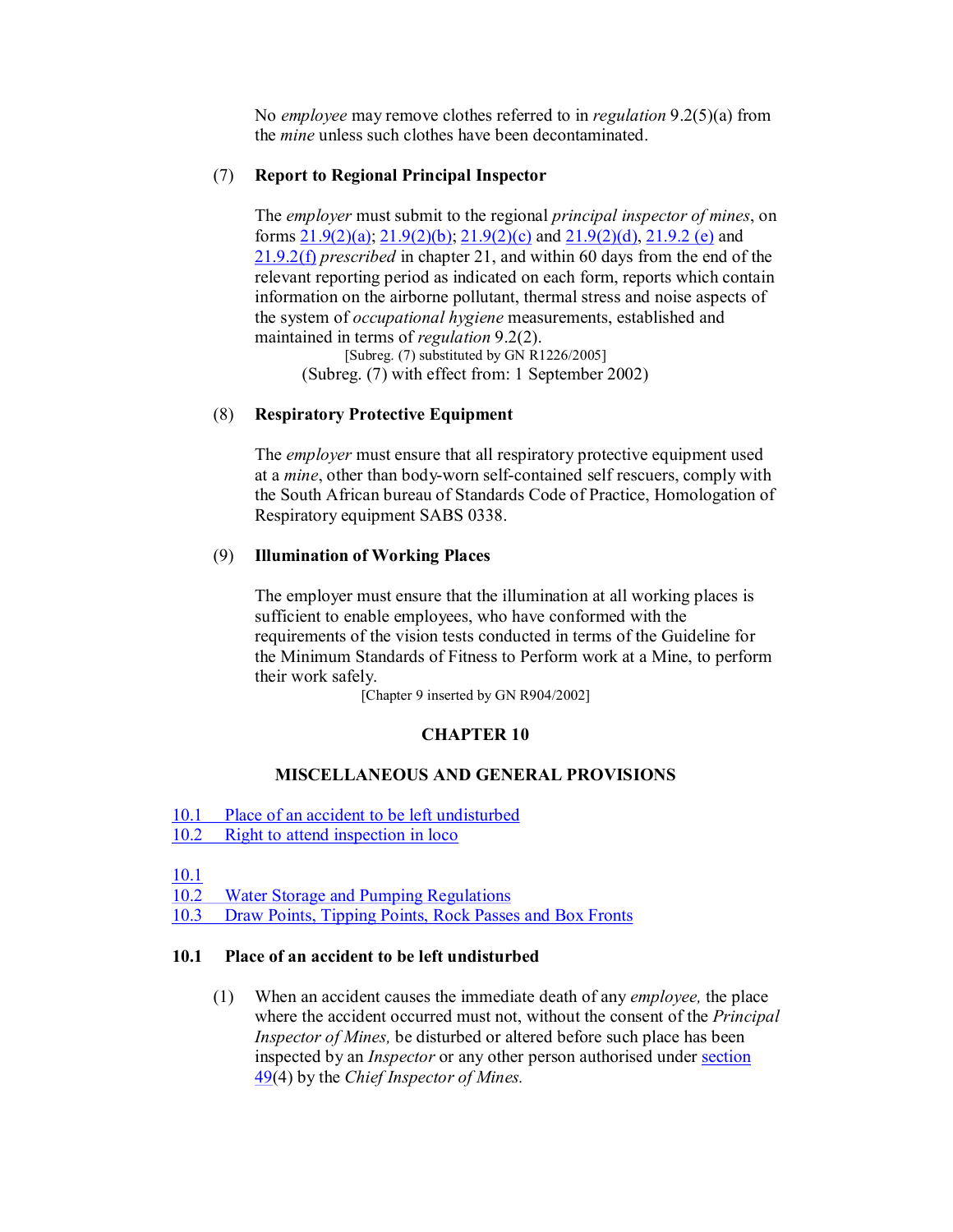- (2) Regulation 10. 1 (1) does not apply if:
	- (a) such disturbance or alteration is unavoidable to prevent further accidents, to remove fatalities and injured *employees* or to rescue *employees* from danger; or
	- (b) the discontinuance of work at such place would seriously impede the working of the *mine.*
- (3) Despite regulation 10.1 (1), work may be resumed at the place where the accident occurred if such *inspector* or other person authorised by the *Chief Inspector of Mines* fails to inspect the place within three days after notice of the accident has been given.

#### **10.2 Right to attend inspection in loco**

Any *employee* having a material interest in an accident referred to in paragraph 10.1(1) as well as that *employee's* representative may attend any inspection in loco conducted by an *inspector* but such attendance is at their own risk. In case such *employee* is, by reason of death or the severity of his/her injuries, unable to appoint any representative to attend the inspection in loco, the relatives, or in their absence the fellow *employees,* of such *employee* may appoint such representative

[Chapter 10 inserted by GN R134/2001]

#### **Hazardous Location**

#### **Definitions**

For purposes of regulation 10.1 .unless the context indicates otherwise

**"certified"** means type tested, batch tested or produced under an approved product certification scheme, as described in South African National Standard ARP 0108 "Regulatory requirements for explosion protected apparatus";

**"double protected"** means a combination of any two independent types of explosion protection in such a way that in the event of failure of one of them, the other independent second means provides the required level of protection;

**"explosion protected apparatus"** means any apparatus used in a hazardous location and selected in accordance with the guidelines as defined in the South African National Standard SANS 10108-2005, 'The classification of hazardous locations and the selection of apparatus for use in such locations" and the Aanbevolle / Recommended Praktyk/ Practice ARP 0108, "Regulatory requirements for explosion protected apparatus"

**"hazardous location"** means any location, where there may be a significant risk of igniting gas, dust, mist or vapour, including the following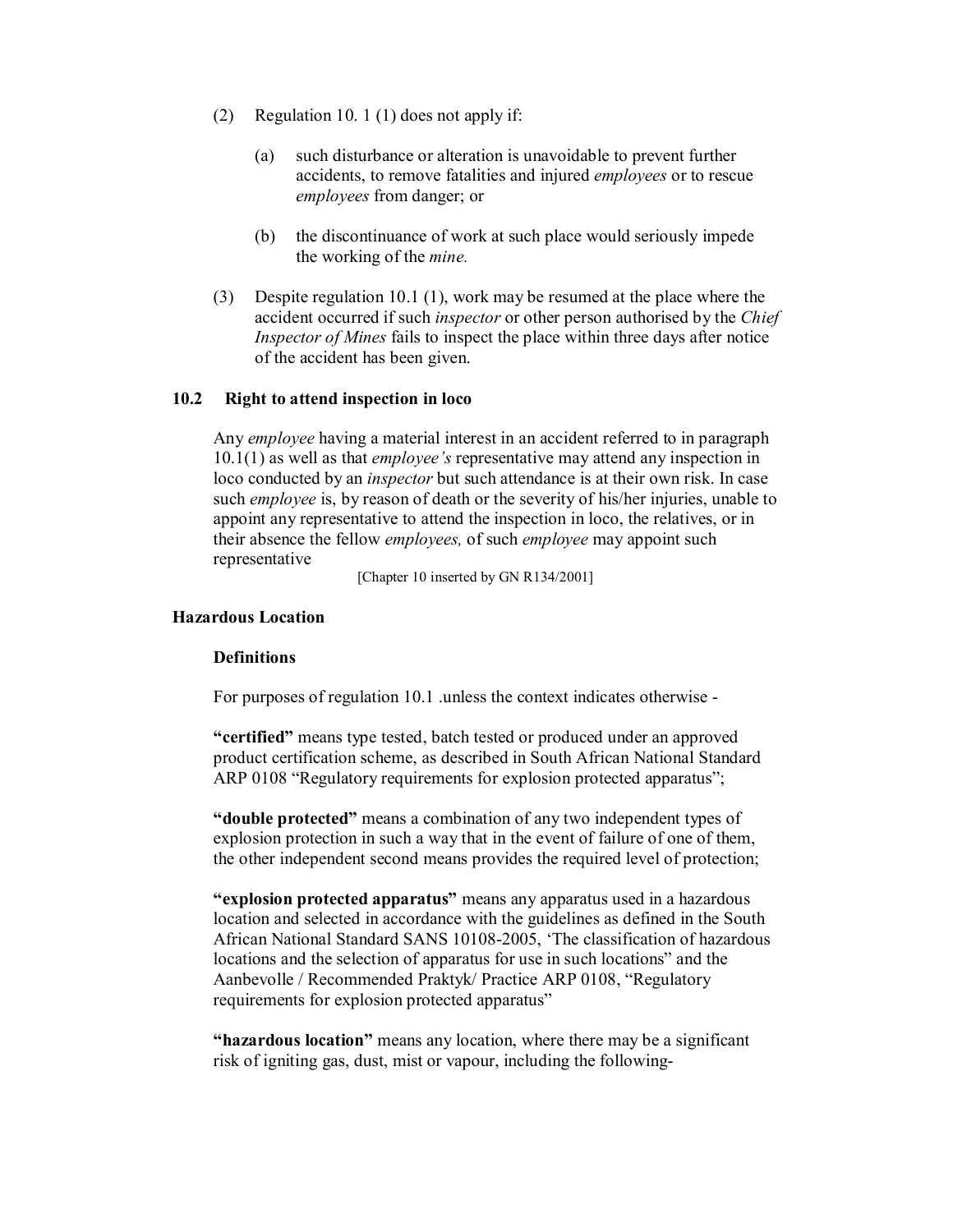- (a) for underground coal mines any location where, under normal operating conditions, there is a continuous presence of flammable gas, measured at a concentration of 0,5 % or more by volume in the general body of the air, including:
	- (i) a return airway, and
	- (ii) any location determined by risk assessment but not less than 180m from any working face.
- (b) for underground mines other than coal mines any location where, under normal operating conditions, there is a continuous presence of flammable gas measured at a concentration of 0,5% or more by volume in the air.
- (c) for surface mines and surface locations at all mines including offshore installations any location as identified in accordance with South African National Standard SANS 10108: 2004 (Edition 5), "The classification of hazardous locations and the selection of apparatus for use in such locations".

#### "Light-metal" means -

- (a) aluminium;
- (b) magnesium;
- (c) titanium; and
- (d) any alloy containing more than
	- (i) 15 per cent aluminium by mass of the alloy;
	- (ii) 15 per cent aluminium, magnesium and /or titanium, taken together by mass of the alloy; or
	- (iii) 6 per cent magnesium and /or titanium, taken together or separately, by mass of the alloy.

#### **10.1**

- (1) The employer must take reasonable measures to ensure that all electrical reticulation systems used in hazardous locations are designed and selected by a competent person or under the direct supervision of such a competent person.
- (2) The employer must take reasonably practicable measures to prevent persons from being injured in any hazardous location as a result of fire, explosion or the ignition of gas, dust, mist or vapour. Such measures must ensure that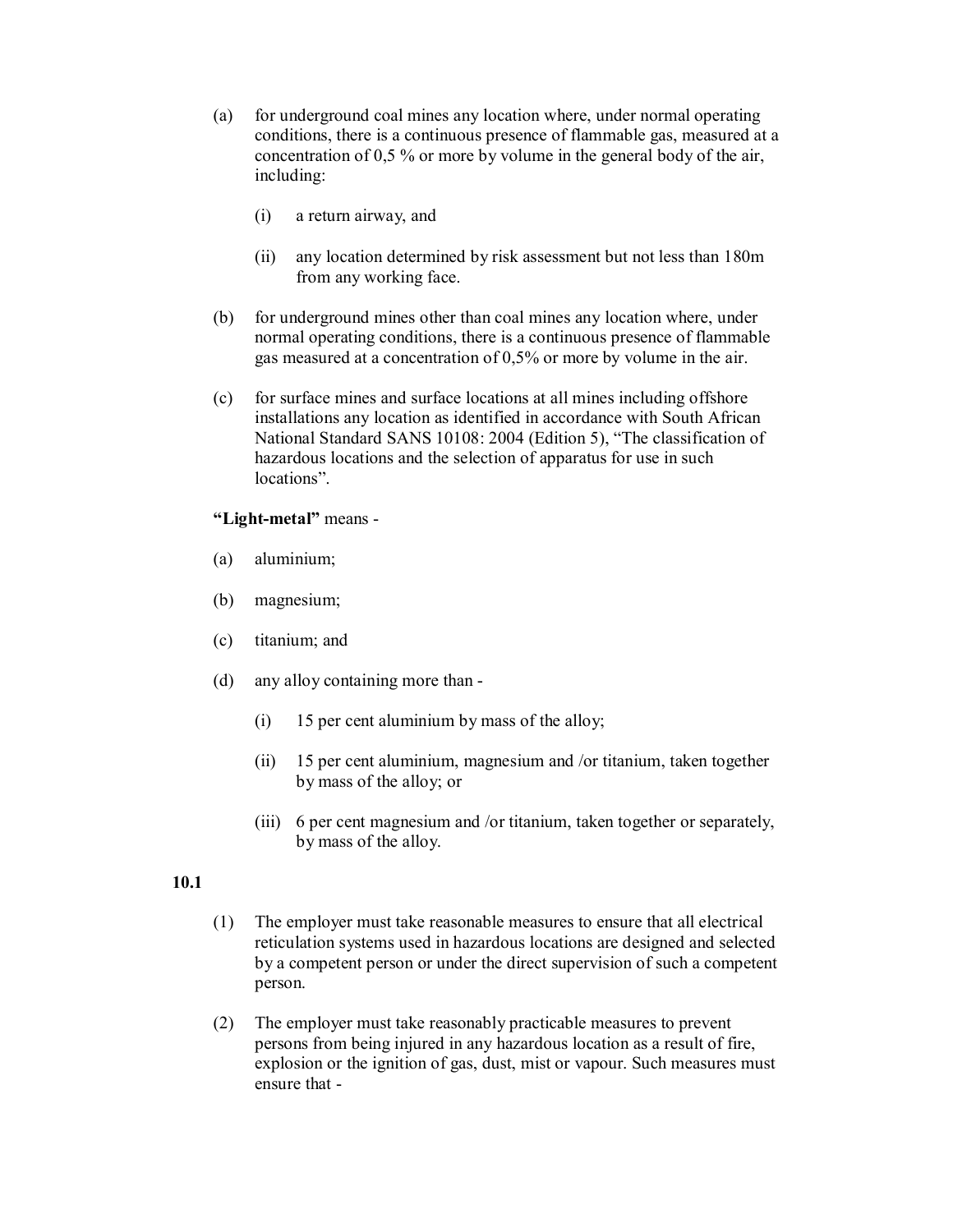- (a) all hazardous locations are identified, clearly marked and recorded on a plan or register, which must be kept updated and readily available at the mine;
- (b) only explosion protected apparatus and systems certified for use in a hazardous location in accordance with the South African National Standard ARP 0108: 2005, "Regulatory requirements for explosion protected apparatus", are used in any hazardous location;
- (c) the selection of explosion protected apparatus used in any hazardous location is done in accordance with SANS 10108:2005 "The classification of hazardous locations and the selection of apparatus for use in such locations". The normative references as listed in SANS 10108 are not applicable to the employer;
- (d) the installation, inspection and maintenance of explosion protected apparatus used in a hazardous location is carried out in accordance with SANS 10086-1 2005"The installation, inspection and maintenance of equipment used in explosive atmospheres Part 1: Installations including surface installations on mines" and SANS 100862 2004'The installation, inspection and maintenance of equipment used in explosive atmospheres Part 2: Electrical equipment installed underground in mines" as appropriate;
- (e) any repair, overhaul or modification to any explosion protected apparatus used in any hazardous location does not alter its design characteristics and is carried out in accordance with SANS 10086-3 2005".The installation, inspection and maintenance of equipment used in explosive atmospheres Part 3: Repair and overhaul of apparatus used in explosive atmospheres";
- (f) explosion protected apparatus used in any hazardous location is installed, maintained, repaired, overhauled, inspected and tested by a competent person;
- (g) only double protected or intrinsically safe type Ex ia explosion protected apparatus remains energized where flammable gas is present in concentrations in excess of 1.4% by volume in the air. All other explosion protected apparatus must be de-energized at flammable gas concentrations in excess of 1.4% by volume in air;
- (h) every battery operated self propelled mobile machine used in any hazardous location complies with "SANS 1654: 2005 DC powered machines for use in hazardous areas in mines";
- (i) any trailing cable used in any hazardous location is
	- (aa) provided with a pilot circuit of intrinsically safe voltage and current which will prevent power being supplied to the cable unless the earth conductor is continuous;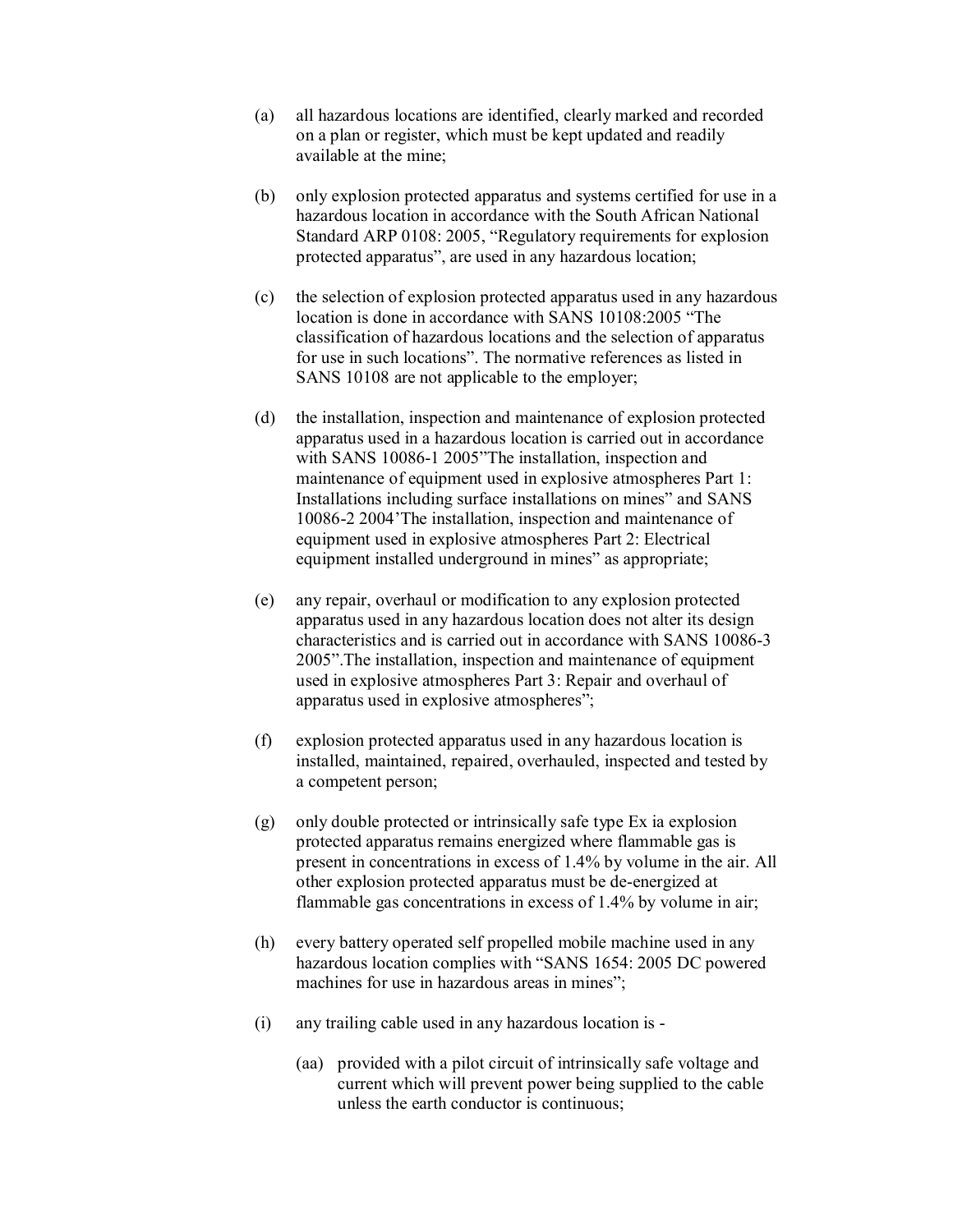- (bb) provided with a means (system) to prevent arcing of power contacts of any plug used in conjunction with the cable while such plug is being inserted or withdrawn;
- (cc) provided with a supply of electricity of which the earth fault current is limited to a value so that there is no significant risk of electrocution;
- (dd) individually screened on poly phase and collectively screened on single phase power conductors; and
- (ee) designed for being dragged across the ground;
- (j) measures are in place to verify, as far as reasonably practicable, that electrical circuits and components of such circuits used for explosion protected apparatus have been correctly designed, selected, installed and repaired;
- (k) only internal compression ignition engine system and machines that comply with the South African National Standard . SANS 868-1-1 2005: "Compression-ignition engine systems and machines powered by such engine systems, for use in mines and plants with explosive gas atmospheres or explosive dust atmospheres or both", Parts 11 or 12, whichever is applicable, are used in a hazardous location.
- (l) all compression ignition engines used in a hazardous location have a valid Inspection (IA) certificate for the components and the complete machine and test reports issued by an accredited testing laboratory (ATL) that must be available at the mine
- (m) when a compression ignition engine system has any defect which may contaminate the air and cause a significant risk to the safety or health of persons, the use of such engine system is discontinued immediately;
- $(n)$  all maintenance and repairs to diesel-powered equipment is performed by a competent person;
- (o) no apparatus, component or machinery made of a light metal is used in a hazardous location unless such apparatus, component or machinery is:-
	- (ff) covered by a housing, sheath, cover or coating (excluding paint) that will prevent such ignition; or
	- (gg) contained, situated or used in such a manner that does not create a significant risk of such ignition; or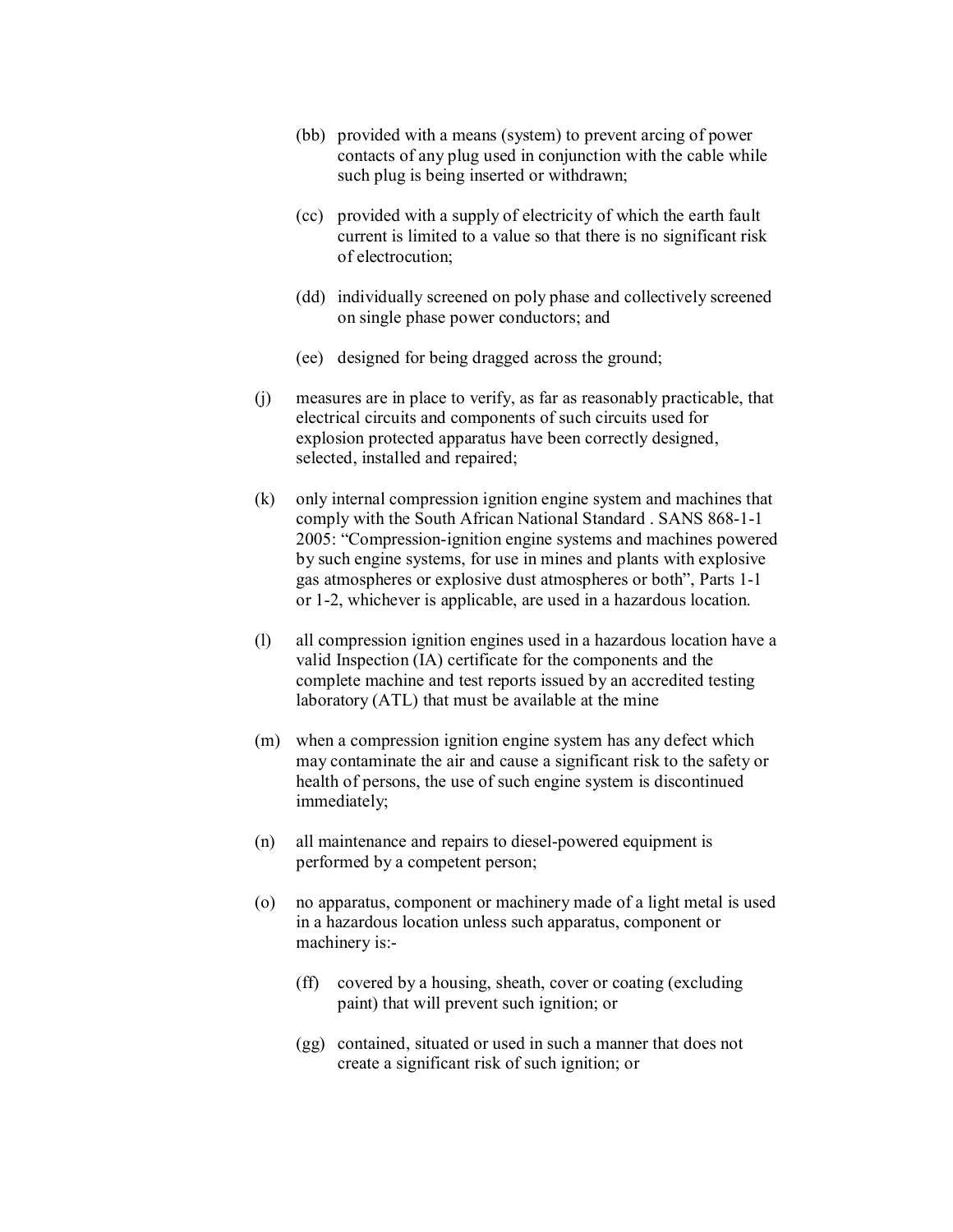(hh) complies with South African National Standard SANS 10012: 2004"The use of light metals in hazardous locations at mines".

### **10.2 Water Storage and Pumping Regulations**

- (1) The employer must take reasonable measures to ensure that no person is injured as a result of the failure of any dam wall, plug or barricade keeping back water underground due to inappropriate design, sub standard construction, or inadequate inspection and maintenance of such dam wall, plug or barricade.
- (2) The measures to be taken by the employer to comply with regulation 10.2(1) above, must include measures to ensure that
	- (a) any dam wall, plug or other barricade keeping back water underground, where the product of the capacity in cubic meters and the hydraulic head in meters of the dam storing water underground and of which they form part, exceeds 50 000, is designed by and constructed under the supervision of a competent person<sup>1</sup>;
	- (b) any dam wall, plug or barricade contemplated in sub-regulation  $(a)$ above is maintained by a competent person<sup>2</sup>;
	- (c) any dam wall, plug or other barricade keeping back water underground, where the product of the capacity in cubic meters and the hydraulic head in meters of the dam storing water underground and of which they form part, does not exceed 50 000, is designed, constructed, inspected and maintained under the supervision of a competent person<sup>2</sup>; and
	- (d) all design calculations and drawings of dam walls, plugs and barricades and mine plans indicating the exact position of such dam walls, plugs and barricades are stored safely for the life of such dam walls, plugs and barricades and are readily available.
- (3) The employer must:
	- (a) take reasonably practicable measures to prevent persons from being injured by the unintentional release of water and hydraulic pressure from any dam storing water underground; and
	- (b) prepare and implement a procedure to prevent injury to persons involved with the installation, construction, inspection, testing and maintenance of the following hydraulic pressure systems -
		- (i) high pressure water jetting systems;
		- (ii) shaft high pressure cement columns;
		- (iii) shaft water and sludge columns;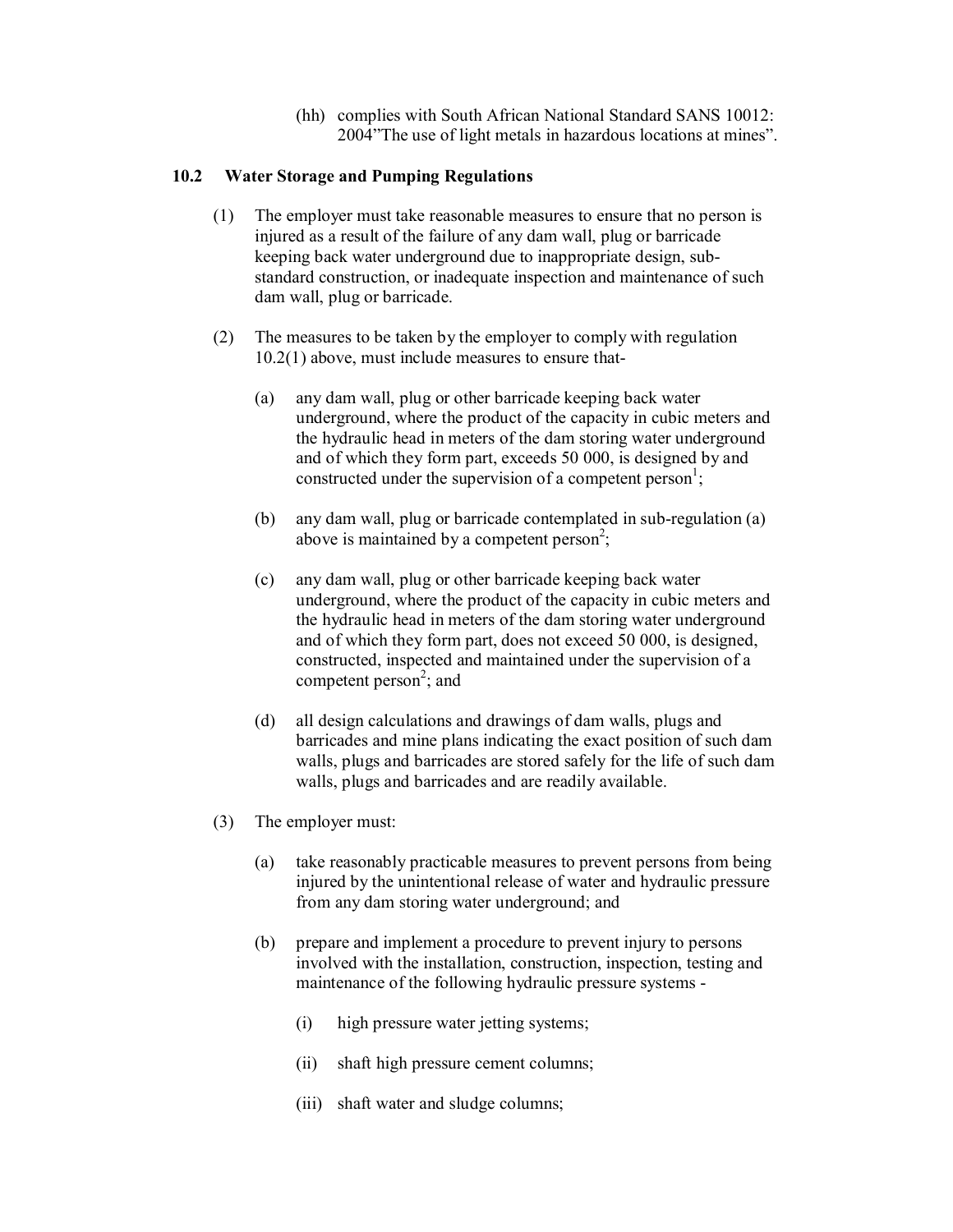- (iv) dam water and sludge systems;
- (v) mine residue discharge pumps;
- (vi) hydraulic water accumulator systems;
- (vii) high pressure pumping installations; or
- (viii) backfill columns and associated equipment.

### **10.3 Draw Points, Tipping Points, Rock Passes and Box Fronts**

### **Definitions**

For purposes of regulation 10.3, unless the context indicates otherwise

**"box front"** means a structure installed at an opening of a rock pass to control the flow of rock, and includes bulkheads, chutes, platforms, control mechanisms, cylinders and similar accessories;

**"draw point"** means a point where rock is loaded out or allowed to flow out from an excavation;

**"rock"** means any mineral, ore and waste in solid form and coal;

**"rock pass"** means any inclined excavation in which any rock is transported by the force of gravity; and

**"tipping point"** means the upper inlet into a rock pass.

- (1) The employer must take reasonably practicable measures to ensure that:
	- (a) the designs, and any modification thereto that can change the design criteria, of structures for draw points, tipping points, rock passes and box fronts are recorded and approved in writing by a competent person; and
	- (b) the approved designs and records of approval are kept readily available at the mine for the life of such installation.
- (2) The employer must take reasonably practicable measures to ensure that:
	- (a) a competent person in writing certifies that the construction, installation and modification of draw points, tipping points, rock passes and box front structures have been done in accordance with their design criteria before they are used; and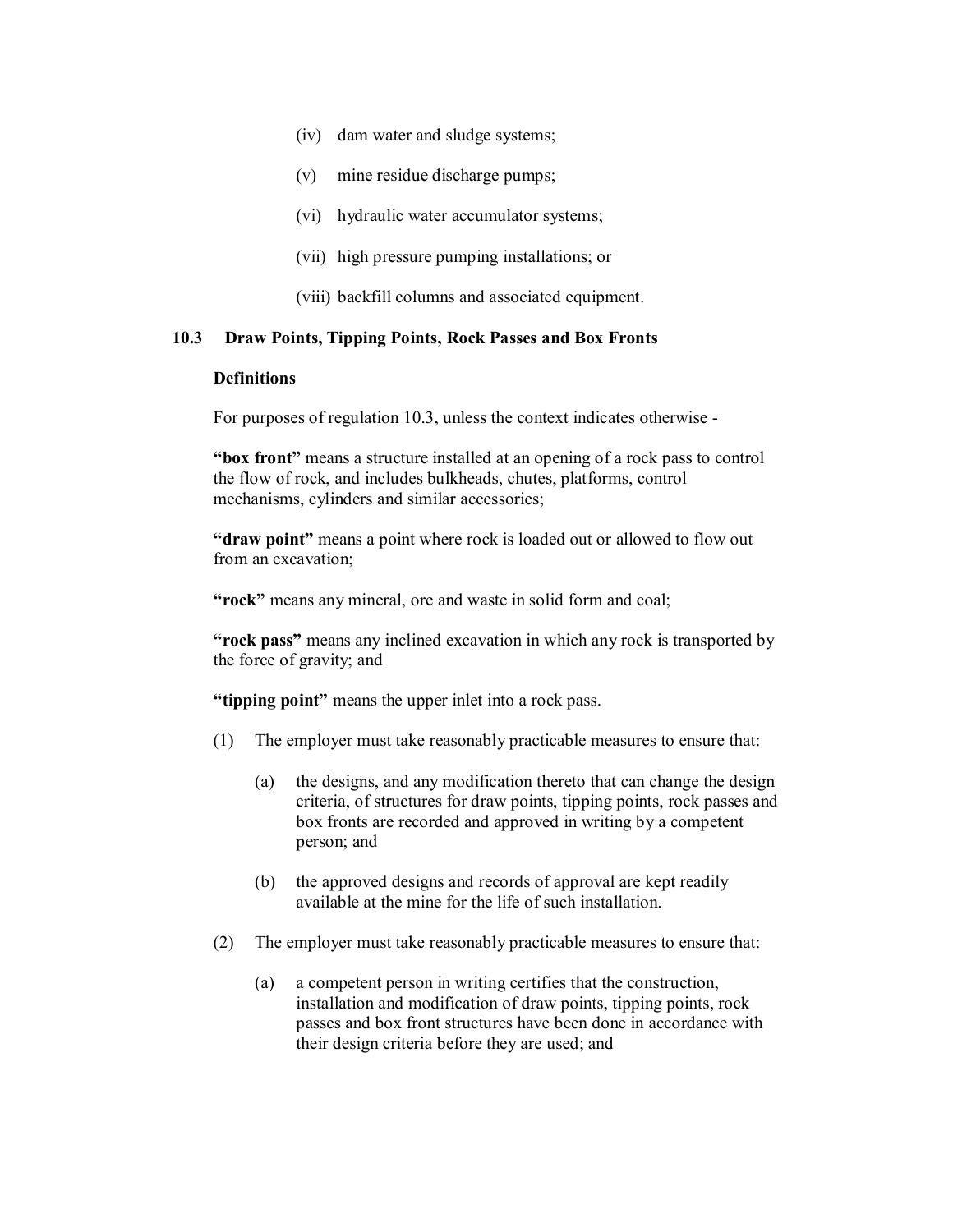- (b) the written certifications contemplated in regulation  $10.3(2)(a)$  are kept readily available at the mine for the life of the particular structure.
- (3) The employer must take reasonably practicable measures to ensure that written procedures are prepared and implemented for:
	- (a) the removal of structures for draw points, tipping points and box fronts;
	- (b) persons entering a rock pass while it contains water, mud, rock or a combination thereof;
	- (c) clearing blocked rock passes; and
	- $(d)$  the lock-out, maintenance and rehabilitation of draw points, tipping points, rock passes and box fronts.

[Chapter 10 re-inserted by GN R94/2008]

**Editor's Note: Reinsertion of Regulation 10.1 and 10.2 by GN R94/2008 under investigation. Department of Minerals and Energy notified. Awaiting correction notice/clarification.** 

# **CHAPTER 11**

# **OCCUPATIONAL HEALTH**

- 11.1 Appeal regarding finding of unfitness to perform work
- 11.2 Annual Medical Report
- 11.3 Exit certificate
- 11.4 Noise
- 11.5 Asbestos dust
- 11.6 Coal dust
- 11.7 Crystalline silica dust

## **11.1 Appeal regarding finding of unfitness to perform work**

An appeal under  $section\ 20$  (1) must be lodged with the Medical Inspector -

- (a) within 30 days of a decision or finding that an employee is unfit to perform any particular category of work;
- (b) within 90 days of the date of issue of an exit medical certificate; or
- (c) within such period as the Medical Inspector may allow on good cause shown.

[Reg. 11.1 inserted by GN R721/99]

# **11.2 Annual Medical Report**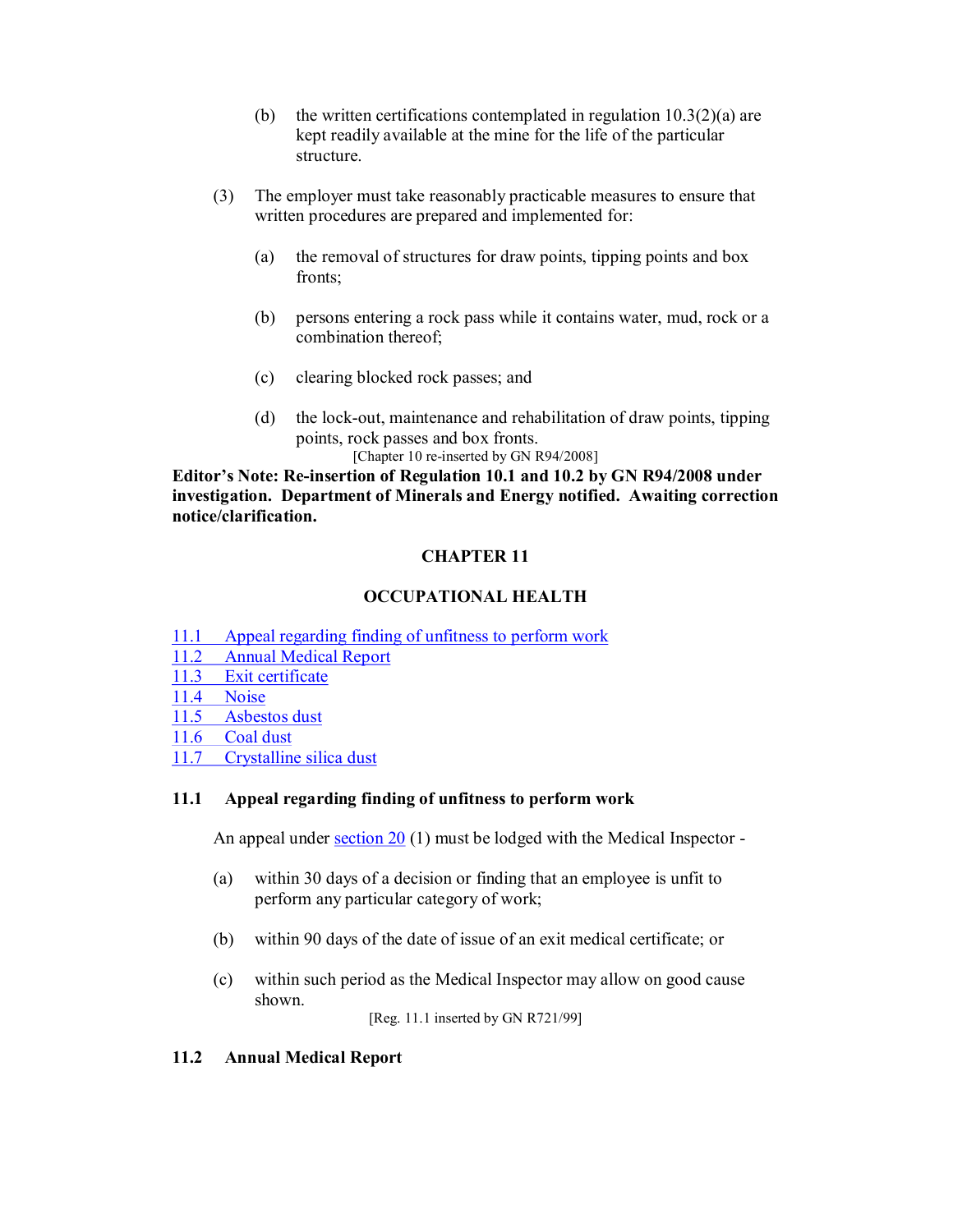The annual medical report contemplated in section 16 (1) must include details regarding at least the following:

- (a) (i) Name of mine.
	- (ii) Name, address and telephone number of the occupational medical practitioner responsible for compiling the annual medical report.
- (b) Type of mine. Commodity or commodities being mined.
- (c) Total number of employees (including contract workers) who were subject to medical surveillance in terms of section 13 during the reporting period and the total number of hours worked by those employees.
- (d) The number of initial, periodical and exit examinations conducted as part of the medical surveillance system.
- (e) An analysis of the employees' health based on the employees' records of medical surveillance, without disclosing the names of the employees.
- (f) Comments on the future direction of the medical surveillance system.
- (g) The number of employees certified for compensation for occupational diseases.

[Reg. 11.2 inserted by GN R1486/99]

## **11.3 Exit certificate**

The exit certificate contemplated in section 17 must include details regarding at least the following:

#### (a) *Particulars of mine:*

- (i) Name of mine.
- (ii) Type of mine. Commodity or commodities being mined.
- (iii) Postal address.
- (iv) Telephone number.
- (v) Fax number.
- (vi) Name of occupational medical practitioner responsible for producing the exit certificates [Section 17(4)].

#### (b) *Particulars of employee:*

(i) Name.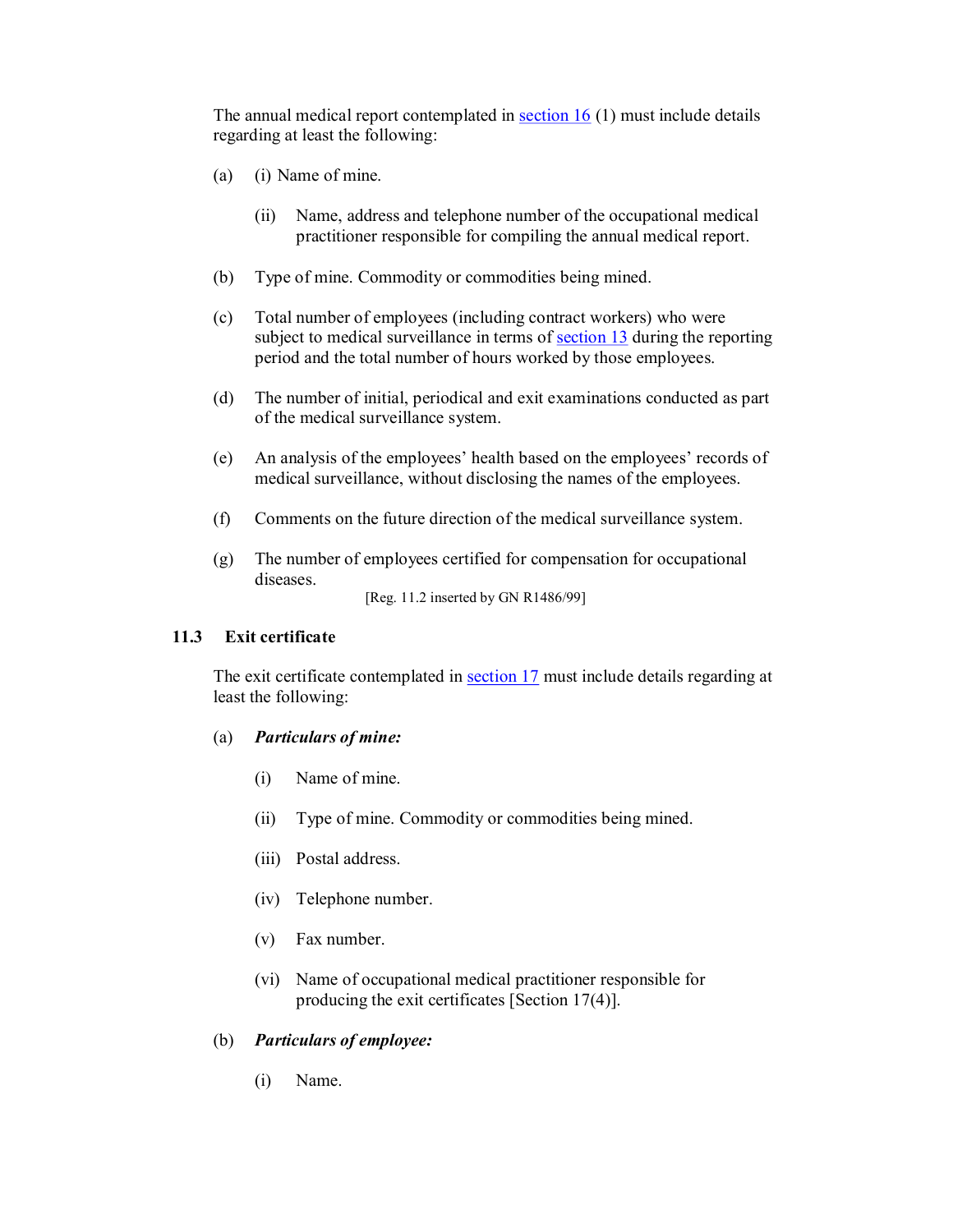- (ii) Date of birth.
- (iii) Any one of the following numbers: Identity number, the Department of Mineral and Energy (DME) number, industry number, company number, or Medical Bureau for Occupational Diseases (MBOD) number.
- (iv) Date of initial medical examination.
- (v) Labour history, specifying occupations, periods in each, occupation and, if available, the number of shifts worked in each occupation. [Subpara. (v) corrected by GN R303/2000]

#### (c) *Exit medical summary:*

- (i) Date of last medical examination.
- (ii) Clinical comments on chest x-ray  $(CXR)$ .
- (iii) International Labour Organization (ILO) classifications of the chest  $x$ -ray (CXR), if applicable.
- (iv) Lung function testing:
	- • Forced Expiratory Volume in 1 second  $(FEV_1)$ :
		- Actual and predicted percentages.
	- • Forced Vital Capacity (FVC):
		- Actual and predicted percentages.
	- • Ratio of Forced Expiratory Volume in 1 second  $(FEV<sub>1</sub>)/Forced Vital Capacity (FVC) - expressed as a$ percentage.
- (v) Audiometry (hearing loss average in decibles (dB) at 0.5, 1, 2, 3 kilohertz (kHz).
- (vi) Other *biological monitoring* by the employer of the employee, and if so, comments on the results.
- (vii) The significant hazards/risks the employee was exposed to, such as dust, noise, radiation, chemical or other.
- (viii) Occupational diseases, past or present, including severity.
- (ix) Summary of whether any compensation has been received or if a claim for compensation has been submitted.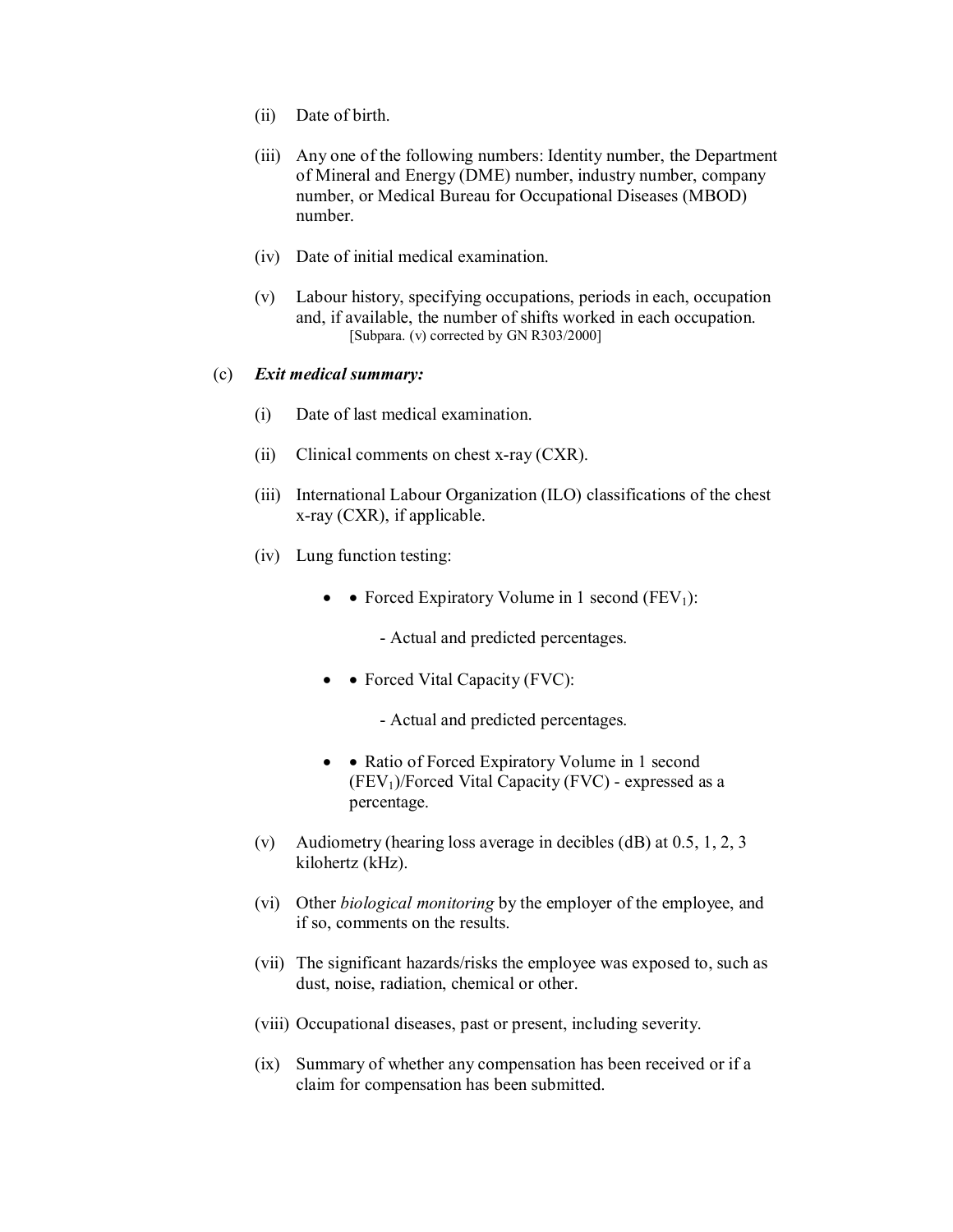- (x) Name and signature of occupational health practitioner completing the exit certificate if such certificate is not completed by the occupational medical practitioner responsible for producing the exit certificate.
- (xi) Signature of employee and date of receipt by employee of a copy of the exit certificate.

[Reg. 11.3 inserted by GN R1486/99]

## **11.4 Noise**

# (1) **System of Medical Surveillance**

The *employer* must establish and maintain a system of *medical surveillance*, as contemplated in section 13, of all *employees* in any *working place* where the equivalent, continuous A-weighted sound pressure level, normalised to an eight hour working day or a forty hour working week, is equal to or exceeds 85 dB(A).

# (2) **Types of Audiograms**

The system of *medical surveillance* contemplated in regulation 11.4 (1) must consist of a baseline *audiogram*, periodic *audiograms* and an exit *audiogram*.

(3) A competent person must perform all *audiograms*.

## (4) **Baseline Audiogram**

A baseline *audiogram* must be recorded before an *employee* commences employment or within 30 days of commencement of employment in any *working place* contemplated in regulation 11.4(1).

- (5) Testing for the baseline *audiogram* must not be done within 16 hours from when an *employee* has been exposed to an environment in which the noise level was equal to or exceeded 85 dB(A). The use of hearing protection devices to effect this attenuation will not be acceptable.
- (6) The baseline *audiogram* is the better of the *employee's* two *audiograms* performed on the same day and that do not differ from each other by more than 10 dB for any of the following measured test frequencies, i.e. 0.5,1,2,3, and 4 kilohertz (kHz).
- (7) If it is impossible to obtain two *audiograms* that comply with the requirements of regulation 11.4 (6), the *employees* must be referred to a competent person to establish baseline-hearing levels in accordance with regulation 11.4 (6).
- $(8)$  If it is impossible for the competent person to establish baseline-hearing levels as contemplated in regulation 11.4 (7), the competent person may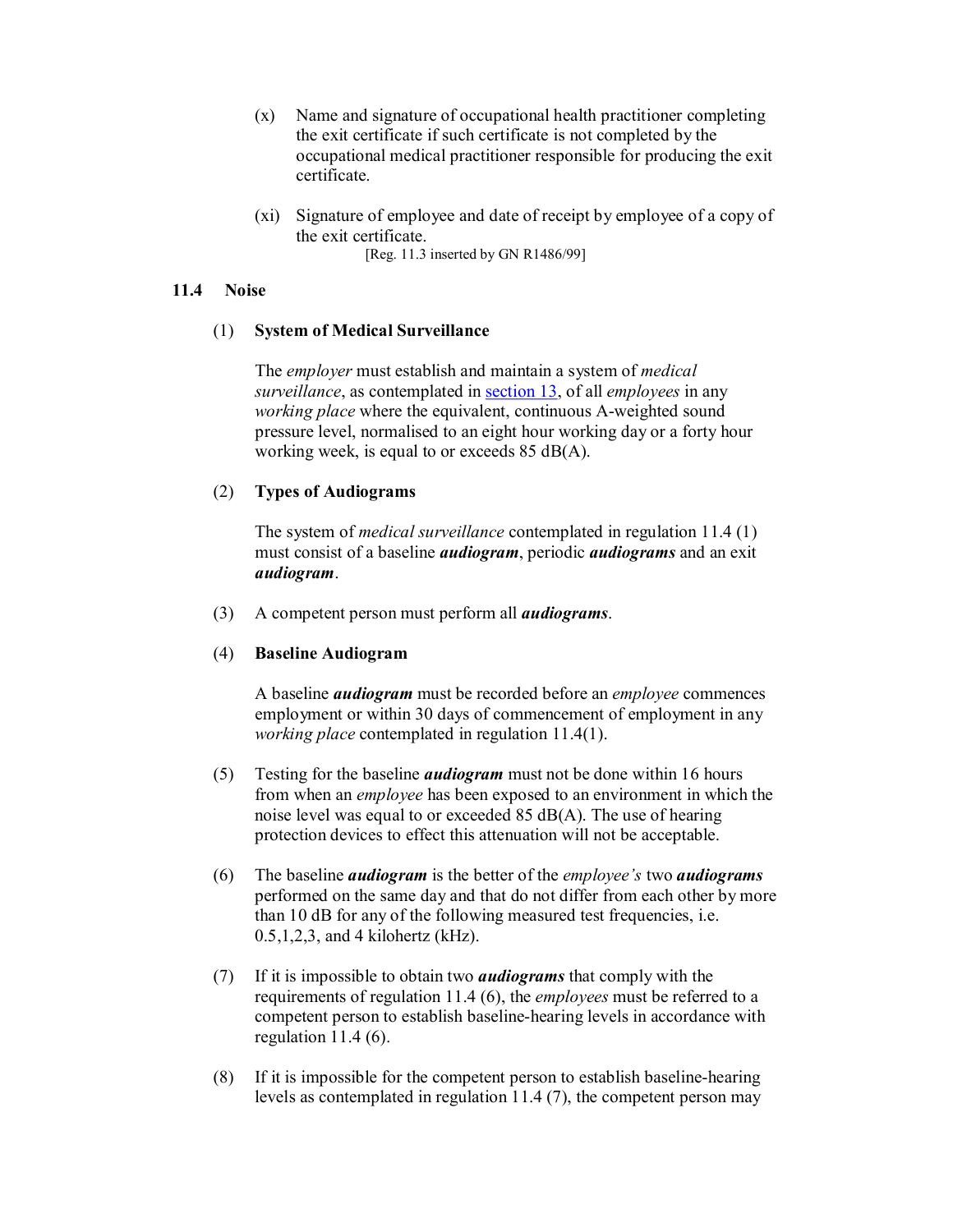establish baseline-hearing levels by using other techniques, such as speech reception thresholds.

### (9) **Periodic Audiograms**

The *employer* must ensure that a periodic *audiogram* is obtained at least annually for all *employees* subject to *medical surveillance* in terms of regulation 11.4(1).

(10) The periodic *audiogram* contemplated in regulation 11.4(9) must be performed at least 16 hours after any exposure of the *employees* to a noise level equal to or exceeding 85 dB(A.) Use of appropriate hearing protection devices to reduce exposure will be acceptable.

### (11) **Exit Audiogram**

In addition to the exit medical examination for the purposes of section 17, the *employer* must arrange an *audiogram* forevery *employees* subject to *medical surveillance* in terms of regulation 11.4 (1) and who is permanently transferred to *a working place* in respect of which *medical surveillance* is not required under regulation 11.4(1).

(12) An *audiogram* conducted within the preceding six months may be used as an exit *audiogram* for purposes of section 17 or regulation 11.4(11). [Reg. 11.4 inserted by GN R786/2002]

## **REGULATIONS FOR MEDICAL SURVEILLANCE FOR ASBESTOS DUST EXPOSURE**

#### **11.5 Asbestos dust**

#### (1) **System of Medical Surveillance**

The employer must establish and maintain a system of medical surveillance as contemplated in section 13, for all employees who perform work in any working place where exposure to asbestos dust occurs in excess of 50% of the OEL for asbestos dust as set out in Schedule  $22.9(2)(a)$  and (b).

#### (2) **Types of Examinations to be Performed**

The system of medical surveillance contemplated in regulation 11.5(1) must consist of an initial examination, periodic examinations and an exit examination.

#### (3) **Initial Examination**

The employer must ensure that an initial examination is performed before an employee commences employment, or within 30 days of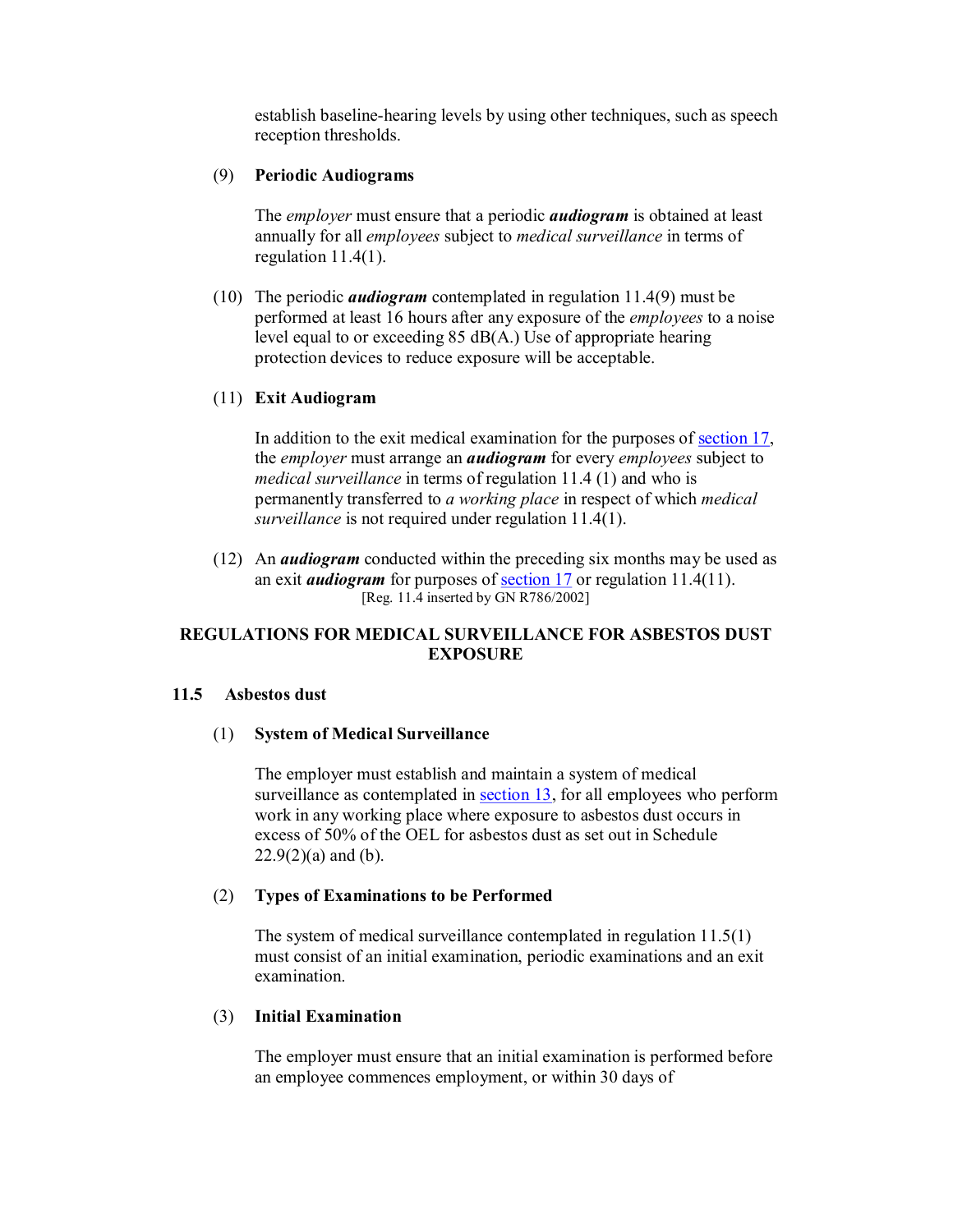commencement of employment, in any working place contemplated in regulation 11.5(1). The initial examination must consist of:

- (a) the completion of an appropriate respiratory questionnaire aimed at establishing the employee's medical profile, including current and past cardio-respiratory problems and an occupational history detailing possible exposure to asbestos dust.
- $(b)$  a cardio-respiratory examination, including:
	- $(i)$  a full size chest x-ray; and
	- (ii) a lung function test.

#### (4) **Periodic Examinations**

The employer must ensure that the following periodic examinations are conducted on all employees required to undergo medical surveillance in terns of regulation 11.5(1):

- (a) a cardio-respiratory examination, including a lung function test, but excluding a chest x-ray, one year after the initial examination contemplated in regulation 11.5(3); and thereafter
- (b) a cardio-respiratory examination, at three yearly intervals, which includes:
	- $(i)$  a full size chest x-ray; and
	- (ii) a lung function test.

## (5) **Exit Examination**

In addition to the exit medical examination for the purposes of section 17, the employer must arrange a cardio-respiratory examination for every employee subject to medical surveillance in terms of regulation 11.5(1) and who is permanently transferred to a working place in respect of which medical surveillance is not required under regulation 11.5(1).

- $(6)$  A full size chest x-ray conducted within the preceding twelve months may be used as the exit, chest x-ray for the purposes of section 17 and regulation 11.5(5).
- (7) A lung function test conducted within the preceding twelve months may be used as the lung function test for the purposes of section 17 and regulation 11.5(5).

[Reg. 11.5 inserted by GN R1792/2003]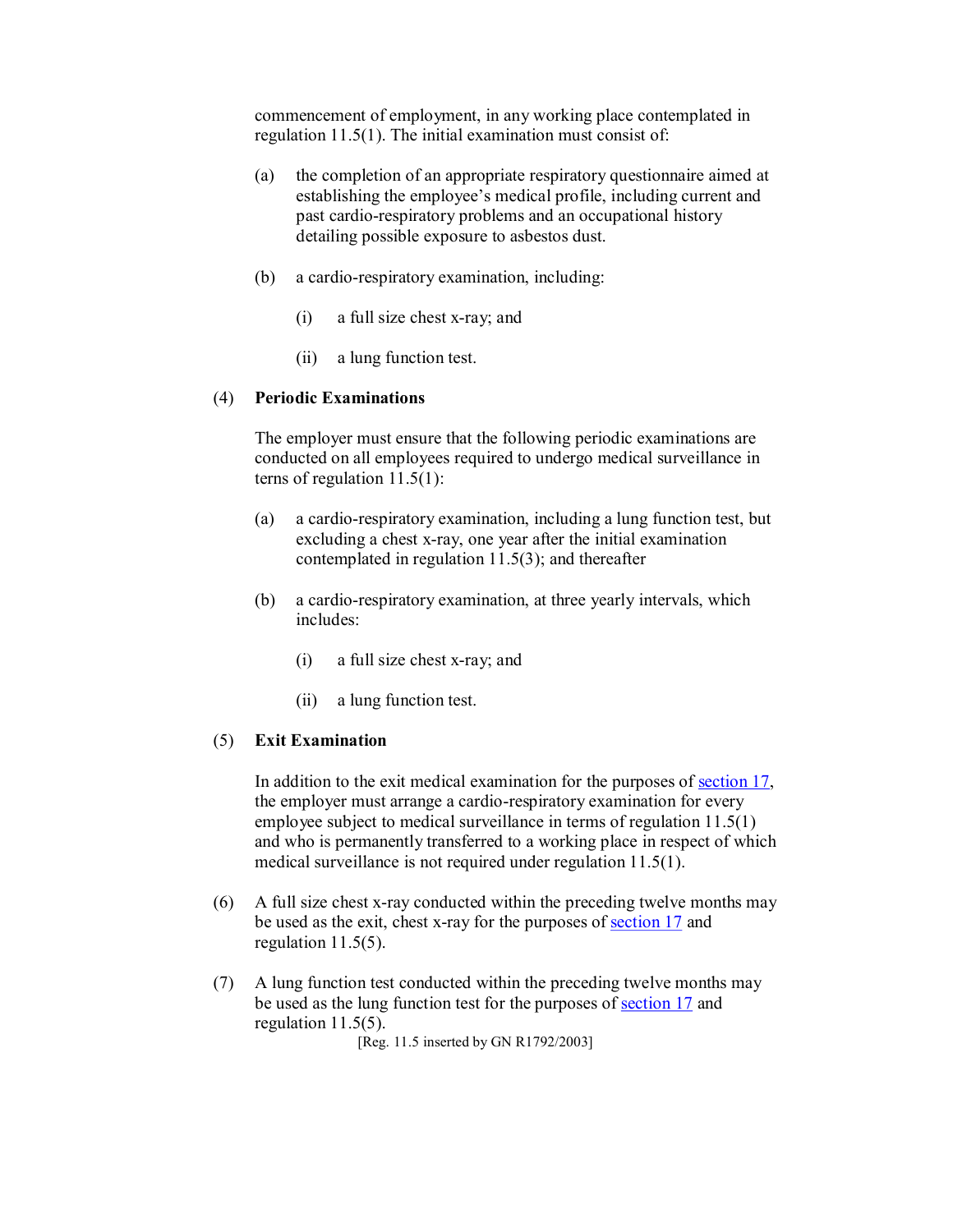## **REGULATIONS FOR MEDICAL SURVEILLANCE FOR COAL DUST EXPOSURE**

## **11.6 Coal dust**

## (1) **System of Medical Surveillance**

- (a) The employer must establish and maintain a, system of medical surveillance as contemplated in section 13, for all employees who perform work in any working place where exposure to coal dust occurs in excess of 50% of the OEL for coal dust with less than 5% crystalline silica content as set out in Schedule 22.9(2)(a) and (b).
- (b) If the cystalline silica content of the coal dust is 5% or more, the employer must establish and maintain a system of medical surveillance as contemplated in regulations 11.7(1) to 11.7(7):

# (2) **Types of Examinations to be Performed**

The system of medical surveillance contemplated in regulation  $11.6(1)(a)$ must consist of an initial examination, periodic examinations and an exit examination.

## (3) **Initial Examination**

The employer must ensure that an initial examination is performed before an employee commences employment, or within 30 days of commencement of employment, in any working place contemplated in regulation  $11.6(1)(a)$ . The initial examination must consist of:

- (a) the completion of an appropriate respiratory questionnaire aimed at establishing the employee's medical profile, including current and past cardio-respiratory problems and an occupational history detailing possible exposure to coal dust.
- $(b)$  a cardio-respiratory examination, including:
	- $(i)$  a full size chest x-ray; and
	- (ii) a lung function test.

## (4) **Periodic Examinations**

The employer must ensure that the following periodic examinations are conducted on all employees required to undergo medical surveillance in terms of regulation  $11.6(1)(a)$ :

(a) a cardio-respiratory examination, including a lung function test, but excluding a chest x-ray, one year after the initial examination contemplated in regulation 11.6(3); and thereafter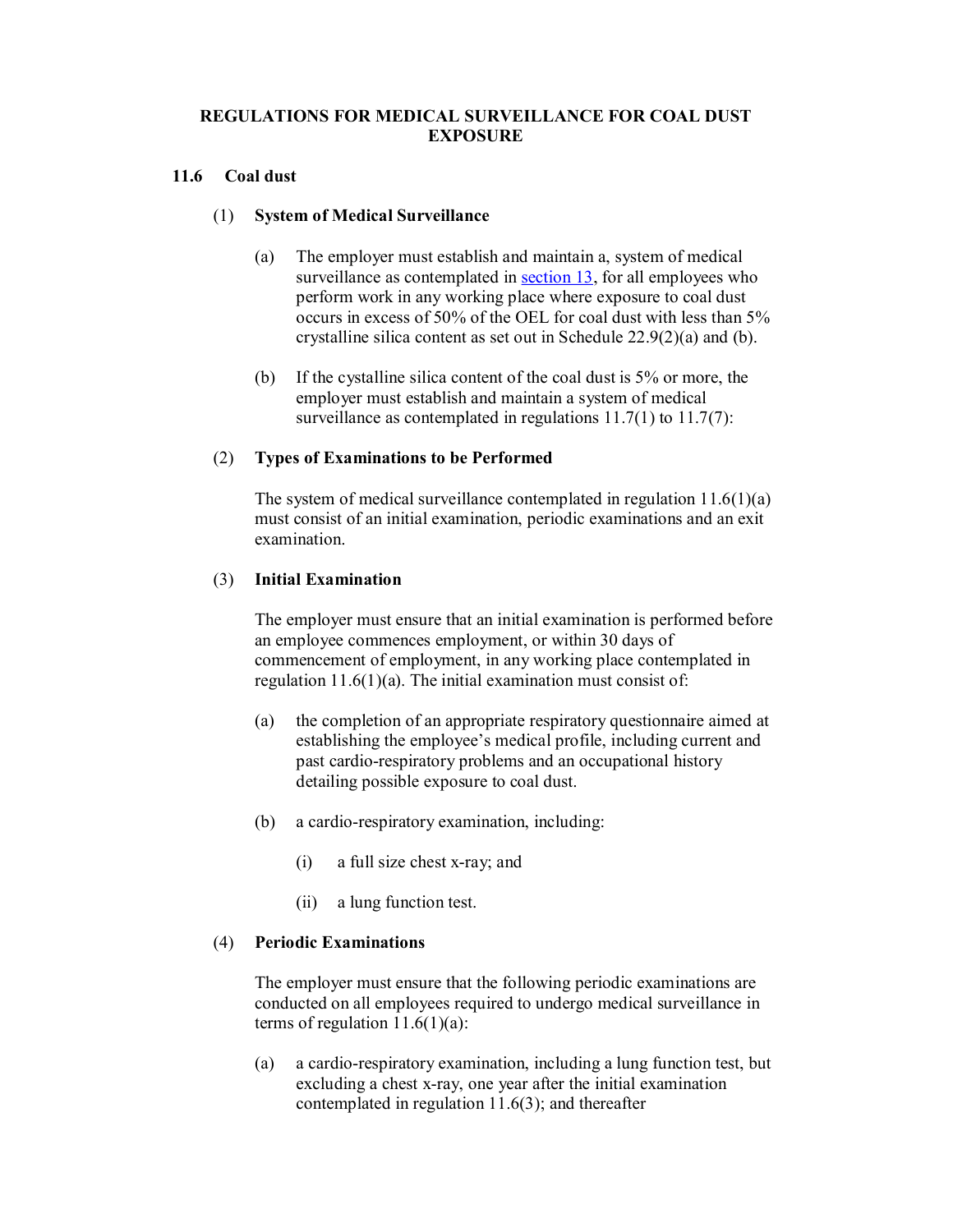- (b) a cardio-respiratory examination, at three yearly intervals, which includes:
	- $(i)$  a full size chest x-ray; and
	- (ii) a lung function test.

#### (5) **Exit Examination**

In addition to the exit medical examination for the purposes of section 17, the employer must arrange a cardio-respiratory examination for every employee subject to medical surveillance in terms of regulation 11.6(1)(a) and who is permanently transferred to a working place in respect of which medical surveillance is not required under regulation 11.6(1)(a).

- (6) A full size chest x-ray conducted within the preceding twelve months may be used as the exit chest x-ray for the purposes of section 17 and regulation 11.6(5).
- (7) A lung function test conducted within the preceding twelve months may be used as the lung function test for the purposes of section 17 and regulation 11.6(5).

[Reg. 11.6 inserted by GN R1792/2003]

## **REGULATIONS FOR MEDICAL SURVEILLANCE FOR SILICA DUST EXPOSURE**

#### **11.7 Crystalline silica dust**

## (1) **System of Medical Surveillance**

The employer must establish and maintain a system of medical surveillance as contemplated in section 13, for all employees who perform work in any working place where exposure to crystalline silica dust occurs in excess of 10% of the OEL for crystalline silica dust as set out in Schedule  $22.9(2)(a)$  and (b).

### (2) **Types of Examinations to be Performed**

The system of medical surveillance contemplated in regulation 11.7(1) must consist of an initial examination, periodic examinations and an exit examination.

## (3) **Initial Examination**

The employer must ensure that an initial examination is performed before an employee commences employment, or within 30 days of commencement of employment, in any working place contemplated in regulation 11.7(1) The initial examination must consist of: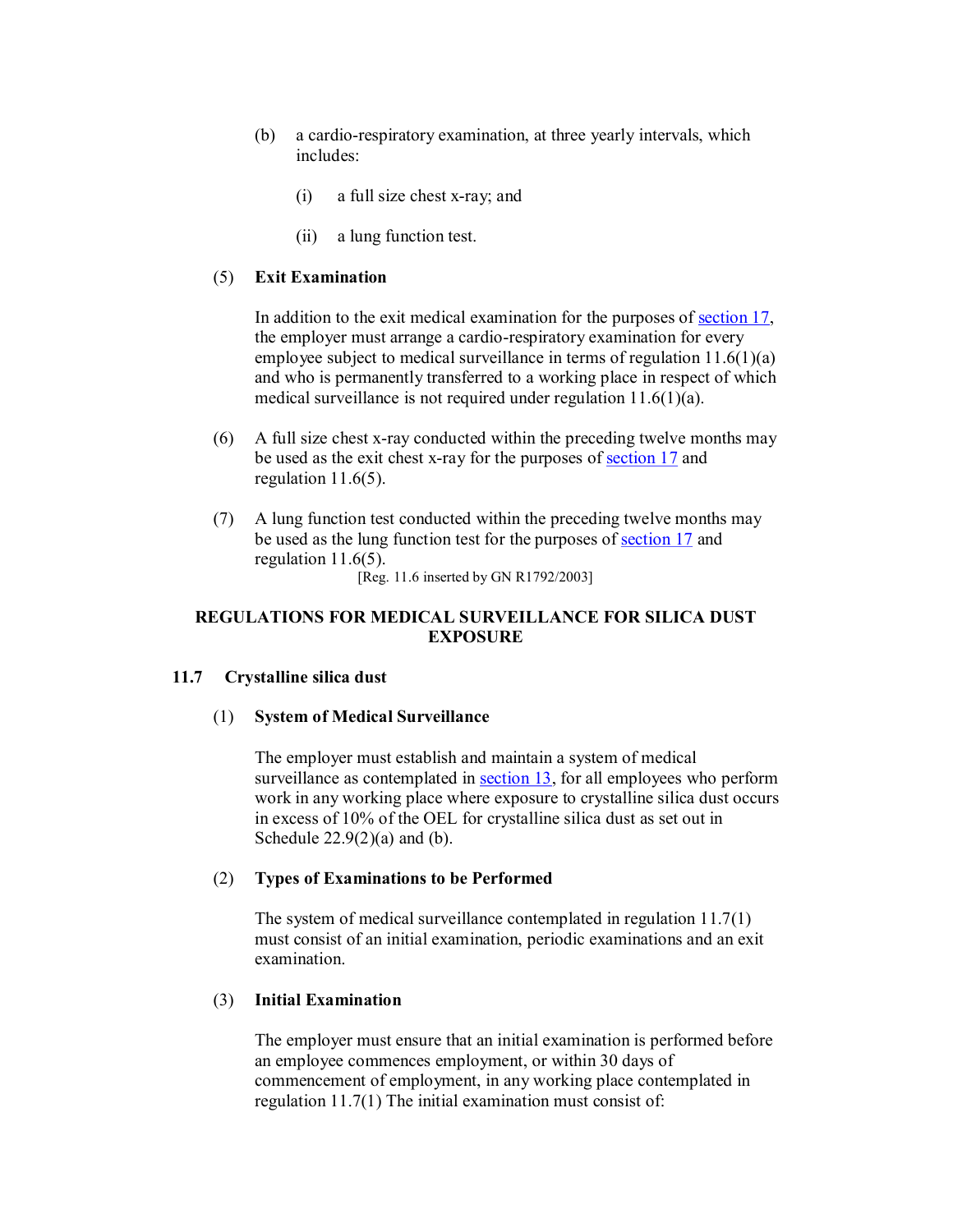- (a) the completion of an appropriate respiratory questionnaire aimed at establishing the employee's medical profile, including current and past cardio-respiratory problems and an occupational history detailing possible exposure to silica dust.
- $(b)$  a cardio-respiratory examination, including:
	- $(i)$  a full size chest x-ray; and
	- (ii) a lung function test.

## (4) **Periodic Examinations**

The employer must ensure that the following periodic examinations are conducted on all employees required to undergo medical surveillance in terms of regulation 11.7(1):

- (a) a cardio-respiratory examination, including a lung function test, but excluding a chest x-ray, one year after the initial examination contemplated in regulation 11.7(3); and thereafter
- (b) a cardio-respiratory examination, at three yearly intervals, which includes:
	- $(i)$  a full size chest x-ray; and
	- (iii) a lung function test.

## (5) **Exit Examination**

In addition to the exit medical examination for the purposes of <u>section 17</u>, the employer must arrange a cardio-respiratory examination for every employee subject to medical surveillance in terms of regulation 11.7(1) and who is permanently transferred to a working place in respect of which medical surveillance is not required under regulation 11.7(1).

- $(6)$  A full size chest x-ray conducted within the preceding twelve months may be used as the exit chest x-ray for the purposes of section 17 and regulation 11.7(5).
- (7) A lung function test conducted within the preceding twelvemonths may be used as the lung function test for the purposes of section 17 and regulation 11.7(5).

[Reg. 11.7 inserted by GN R1792/2003]

# **CHAPTER 12**

# **OFFSHORE INSTALLATIONS**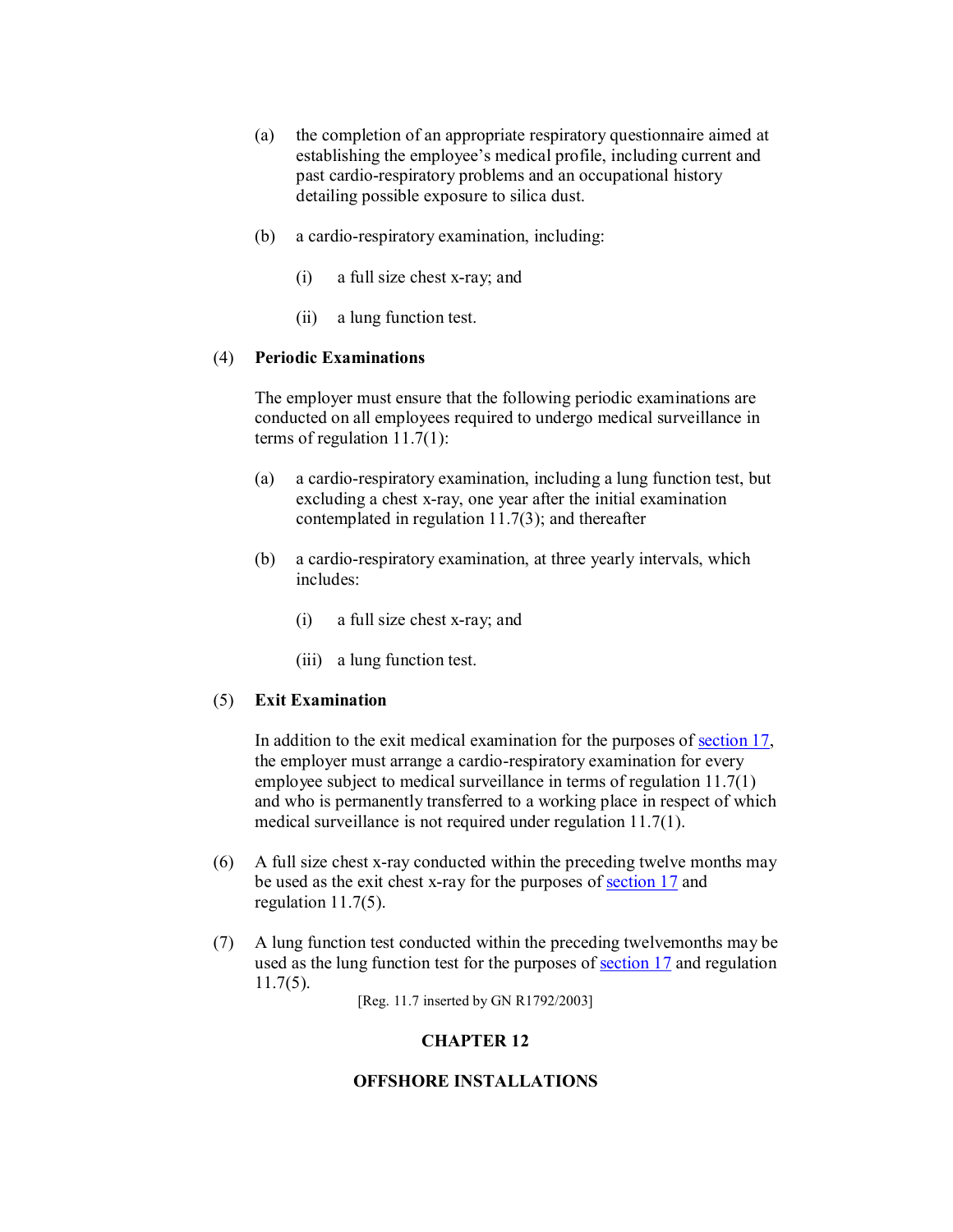# **CHAPTER 13**

## **OUTLETS, LADDERWAYS AND TRAVELLING WAYS**

## **13.1 Outlets**

- (1) The employer must prevent employees from being trapped in any underground excavation by providing whenever practicable, from every underground working place, two exits, each of which is connected to separate means of egress to the surface.
- (2) Where it is not practicable to provide two exits as contemplated in regulation 13.1(1) above, the employer must implement other reasonably practicable measures, determined by the mine's risk assessment, to prevent employees from being trapped in any underground excavation.  $[Subreg. (2)$  amended by GN R90/2008]
- (3) Except in the case of emergency no person may enter or leave the underground workings of a mine except by means of ingress or egress especially provided or set apart for that purpose by the employer unless such person is authorised to do so by the employer.
- (4) The following regulations promulgated under Minerals Act, 1991 (Act No. 50 of 1991) in force in terms of item 4 of Schedule 4 of the Act, are hereby repealed –

| <b>Chapter 6</b> | <b>Chapter 16</b> | <b>Chapter 19</b> |
|------------------|-------------------|-------------------|
| 6.1.1            | 16.98             | 19.1              |
| 6.1.2            | 16.98.1           | 19.2.1            |
| 6.1.3            | 16.98.2           | 19.2.2            |
| 6.2.1            | 16.98.3           | 19.3.1            |
| 6.2.2            | 16.98.4           | 19.3.2            |
| 6.2.3            | 16.98.5           | 19.3.3            |
| 6.2.4            | 16.99             | 19.3.4            |
| 6.2.5            | 16.100            | 19.4              |
| 6.3.1            | 16.101            | 19.5              |
| 6.3.2            | 16.102            | 19.6              |
| 6.3.2.1          | 16.103            |                   |
| 6.3.2.6          | 16.103.1          |                   |
| 6.3.2.7          | 16.103.2          |                   |
| 6.3.2.8          | 16.104            |                   |
| 6.3.2.12         |                   |                   |
| 6.3.3.1          |                   |                   |
| 6.3.3.2          |                   |                   |
| 6.3.3.3          |                   |                   |
| 6.3.3.4          |                   |                   |
| 6.3.3.5          |                   |                   |
| 6.3.3.6          |                   |                   |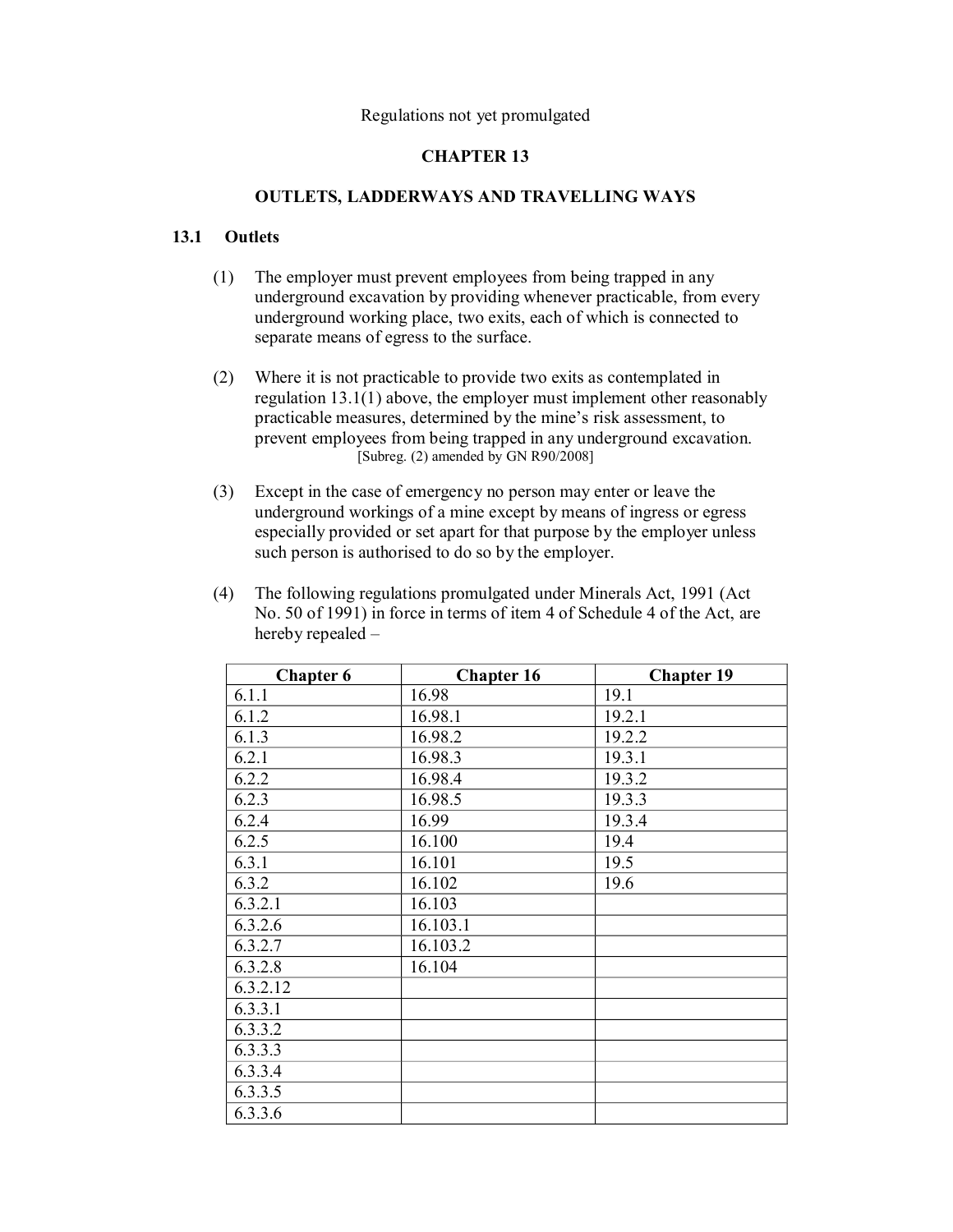| $\Gamma \cap 1$ | $(4)$ 1 $(1)$ 11 $(2)$ Decomposition |  |
|-----------------|--------------------------------------|--|

[Subreg. (4) substituted by GN R90/2008] [Chapter 13 added by GN R1224/2005]

# **CHAPTER 14**

# **PROTECTION OF THE SURFACE AND THE WORKINGS**

## **FALL OF GROUND REGULATIONS**

- 14.1 Entering of working places
- 14.2

14.3

14(4) 14(5)

14(6)

14(7)

## **14.1 Entering of working places**

At every underground mine where a risk of rock bursts, rock falls or roof falls exists, and at every other mine where a significant risk of rock bursts, rock falls or roof falls exists, the employer

- (1) may not permit any person, other than those persons examining and making safe, to enter any of the following areas at the mine until such areas are declared safe by competent persons:
	- (a) the area between the face and the nearest line of permanent support; and
	- (b) access ways, travelling ways or places where persons need to travel or work;
- (2) must ensure that the examinations for purposes of regulation 14.1(1) are carried out as often as may be required, in terms of the mine's risk assessment, to maintain a safe working environment;
- (3) must ensure that a record of declarations contemplated in regulations  $14.1(1)$  and  $14.1(5)$  is kept for a period of at least three months;
- (4) must ensure that where areas contemplated in regulation 14.1(1) have not been examined, made and declared safe, persons are prevented from inadvertently entering such areas;
- (5) must ensure, if at any time a working place or part thereof becomes unsafe during a shift, that all persons, other than those examining and making safe, are removed from such unsafe area and are not permitted to return thereto until declared safe by a competent person.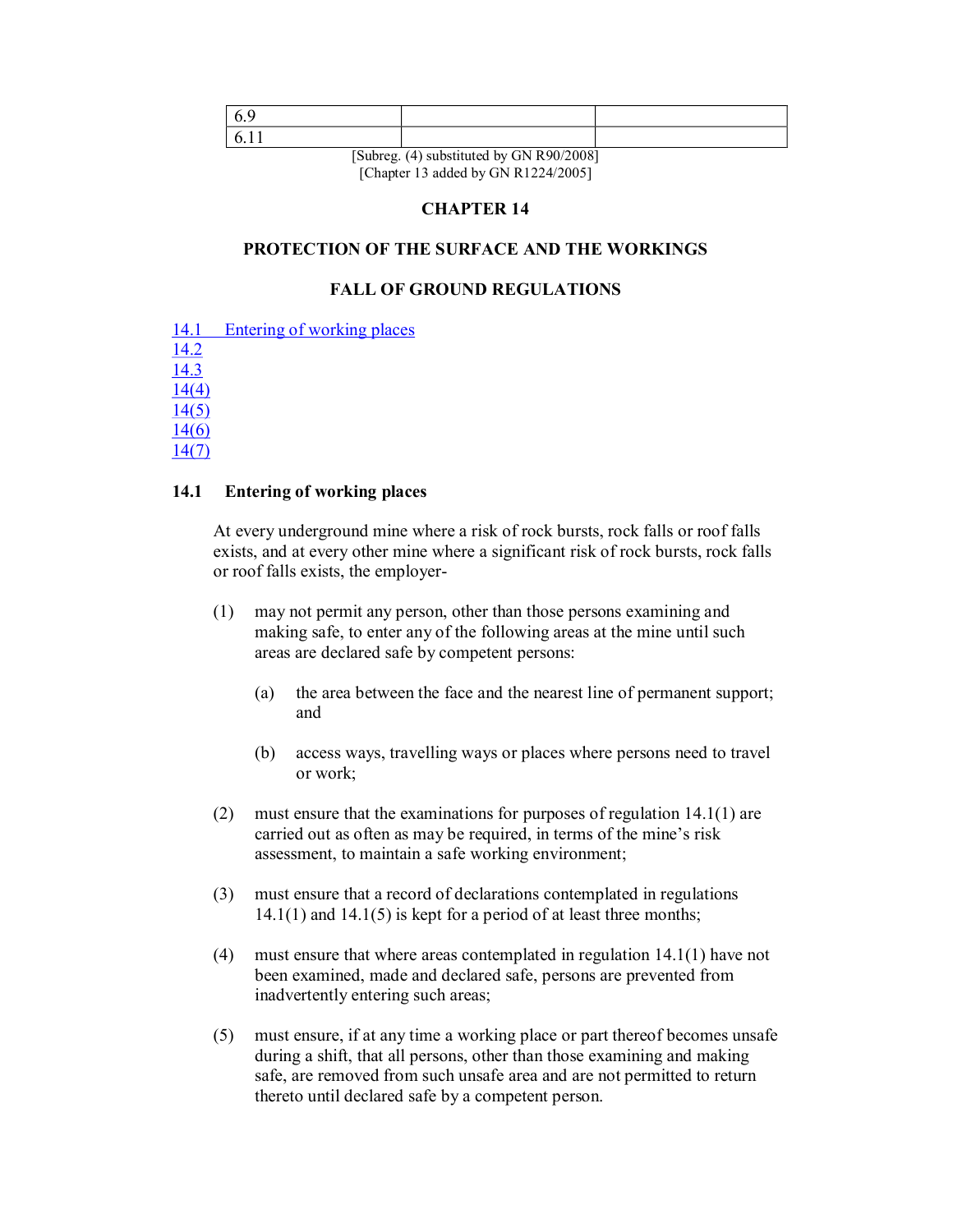- (6) must ensure that a quality, assurance system is in place, which ensures that the support units used at the mine provide the required performance characteristics for the loading conditions expected;
- (7) must ensure that only competent persons install, maintain and remove any support unit;
- (8) must ensure that the input of a competent person is properly and timeously considered and integrated into mine design, planning and operations.
- **14.2** No person, other than those persons examining and making safe, may enter any of the areas contemplated in regulation 14.1(1) until such areas have been declared safe as contemplated in regulations 14.1(1) and 14.1(5).
- **14.3** The following regulations made under the Minerals Act, 1991 (Act 50 of 1991) in force in terms of Schedule 4 of the Mine Health and Safety Act, 1996 (Act 29 of 1996) are hereby repealed

| 7.1   | $8.4.2(a)$ , (b) and (d) |
|-------|--------------------------|
| 7.2.2 | 8.4.3                    |
| 7.4.5 | 8.4.4.1                  |
| 8.1.1 | 8.4.4.2                  |
| 8.1.2 | 8.4.4.3                  |
| 8.1.3 | 8.4.5                    |
| 8.1.5 | 8.8                      |
| 8.1.6 | 8.9.1, 8.9.2             |
| 8.2   | 8.9.6                    |
| 8.3.1 | 8.10.11                  |
| 8.3.2 |                          |

**14(4)** The employer must take reasonable measures to ensure where the condition at any working place pose or might pose a significant risk to the health and safety of persons resulting from an ingress of water or other fluid material likely to cause drowning, asphyxiation, inundation, physical impact, chemical exposure or being trapped, that all working places are adequately protected against such ingress of water or other fluid material.

[Subreg. (4) added by GN R1323/2004]

- **14(5)** The employer must take reasonable measures to ensure that no person is endangered by any significant risks such as falling, drowning, slipping, asphyxiation or being struck by rock or other material associated with subsidences or cavities brought about by mining operations. [Subreg. (5) added by GN R1323/2004]
- **14(6)** The employer must take reasonable measures to ensure that no person is endangered by any significant risks such as the collapse of surface buildings and structures thereon associated with structural failure as a result of the removal of any type of support provided for the protection of the surface of a mine or structures or objects thereon.

[Subreg. (6) added by GN R1323/2004]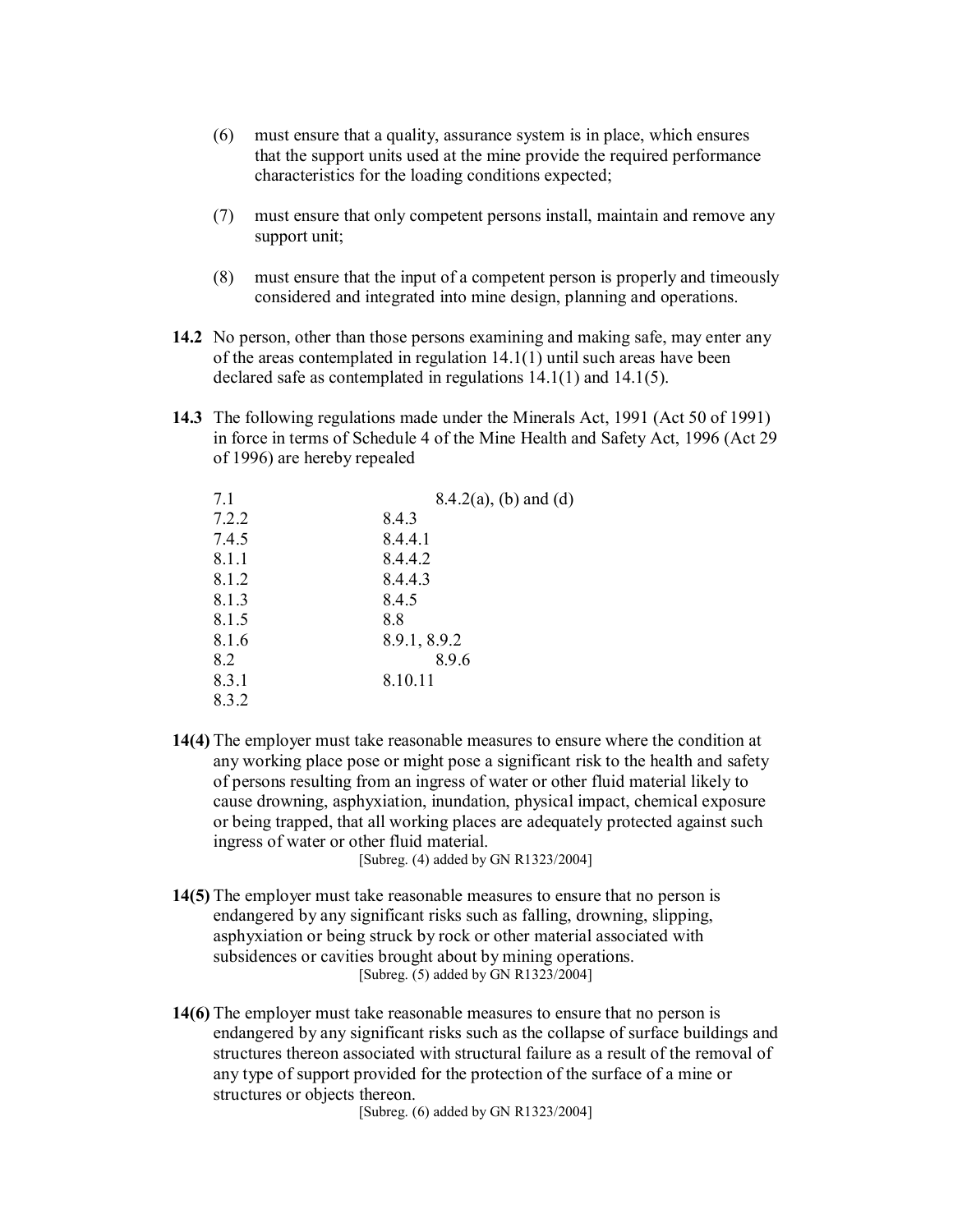- **14(7)** The following regulations made under the Minerals Act, 1991 (Act 5r of 1991), in force in terms of Schedule 4 of the Mine Health and Safety Act, 1996 (Act 29 of 1996) are hereby repealed:
	- 5.1.1 5.1.2 5.2 5.3.3 5.3.4 5.4.5 5.4.6 5.5 5.6.1 5.6.2 5.6.3 5.7 5.10

[Subreg. (7) added by GN R1323/2004] [Chapter 14 inserted by GN R959/2002 and amended by GN R1323/2004]

# **CHAPTER 15**

## **QUALIFICATIONS AND COMPETENCIES**

Regulations not yet promulgated

# **CHAPTER 16**

## **RESCUE, FIRST AID AND EMERGENCY PREPAREDNESS AND RESPONSE**

- 16.1 Report to Employer Relating to Explosions, Fires and Flooding
- 16.2 Issuing of Self-Contained Self-Rescuers
- 16.3 No Defective Self-Contained Self-Rescuer is Issued
- 16.4 Monitoring Programme
- 16.5 Emergency Preparedness and Response Definitions

## **16.1 Report to Employer Relating to Explosions, Fires and Flooding**

(1) The *employer* must ensure that a competent person reports to the *employer*, at appropriate intervals determined in accordance with the *mine's risk* assessment, on the adequacy of escape and rescue procedures at the *mine* relating to explosions, fires and flooding. [Reg. 16.1 inserted by GN R904/2002]

## **16.2 Issuing of Self-Contained Self-Rescuers**

(1) **Coal Mines**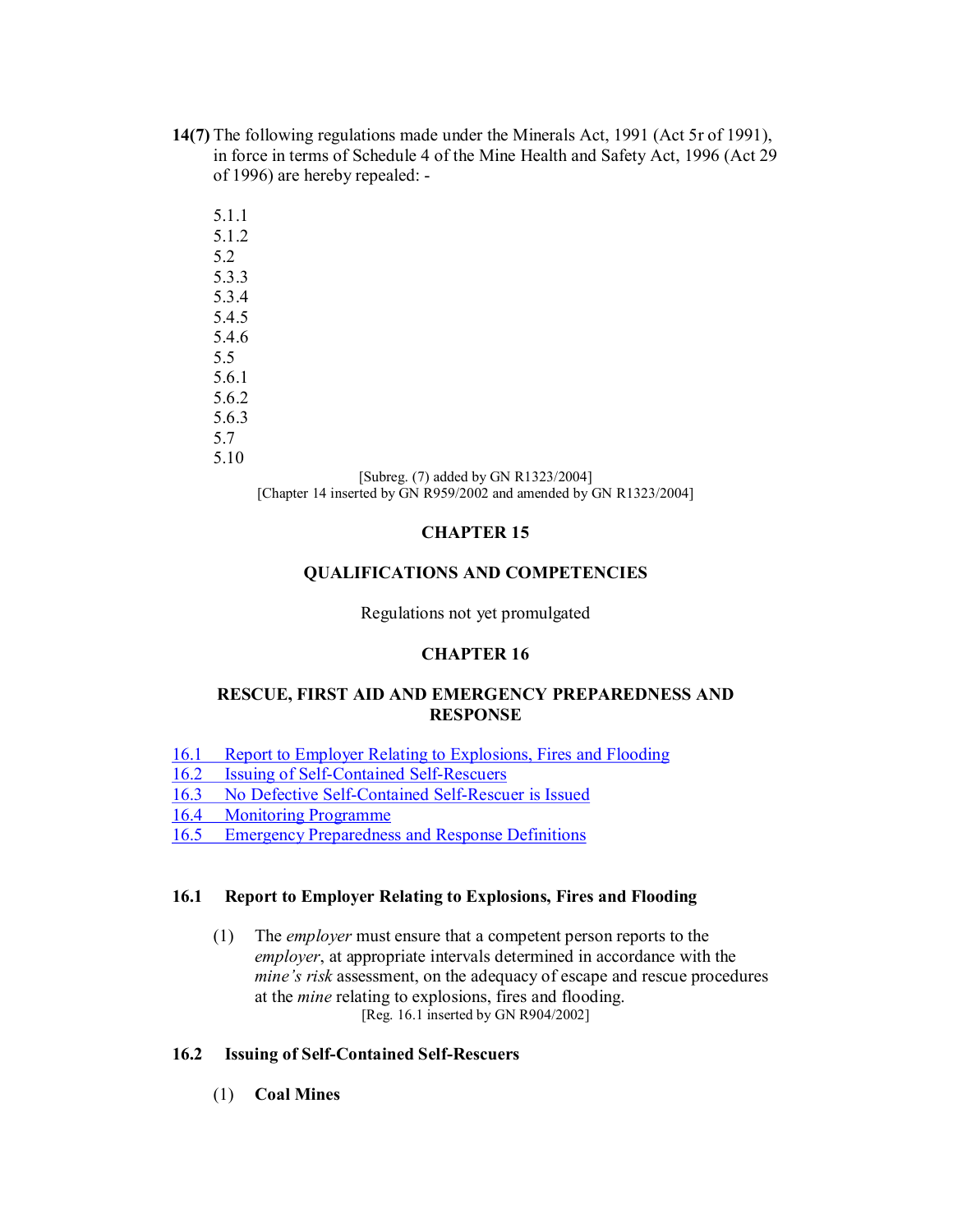The *employer* of every coal *mine* must ensure that no person goes underground at the *mine* without a body-worn self-contained self-rescuer, which complies with the South African Bureau of Standards specification SAGS 1737.

### (2) **Mines other than Coal Mines**

If at any *mine* other than a coal *mine*, the *risk* assessment in terms of section 11 shows that there is a significant *risk* that *employee*'s may be exposed to irrespirable atmospheres at any area at the *mine*, the *employer* must ensure that no person goes into such area without a body-worn selfcontained self-rescuer, which complies with the South African Bureau of Standards specification SABS 1737.

## (3) **Sole Allocation of a Self-Contained Self-Rescuer**

Any body-worn self-contained self-rescuer supplied to any *employee*; employed in a full time capacity at the *mine*, in terms of sub *regulation*s 16.2(1) and 16.2(2), must be allocated to the *employee* for that *employee*'s sole use for the duration of the deployment of that self-contained selfrescuer at the *mine* or until that self-contained self-rescuer becomes defective and the *employee* is issued with another self-contained selfrescuer as required by these *regulation*s.

[Reg. 16.2 inserted by GN R569/2002 w.e.f.1/9/2002]

### **16.3** No Defective Self-Contained Self-Rescuer is Issued

#### (1) **Employer to ensure no defective self-contained self-rescuer is issued**

The *employer* must ensure that no defective self-contained self-rescuer is issued for use to any *employee* at a *mine*. [Reg. 16.3 inserted by GN R569/2002 w.e.f.1/9/2002]

#### **16.4 Monitoring Programme**

#### (1) Annual testing of a Self-Contained Self-Rescuer

The *employer* must annually have a representative sample of the self contained self-rescuers at the *mine* tested by an organisation accredited to do so in terms of the South African National Accreditation System for assessment of the structural integrity and functional performance.

Such representative sample must not be less than  $1\%$  of the self-contained self-rescuers at the *mine* and must be representative of the age and deployment of the self-contained self-rescuers.

#### (2) **Record keeping**

The *employer* must keep the following information, on self-contained selfrescuers at the *mine*, covering the preceding 24 months: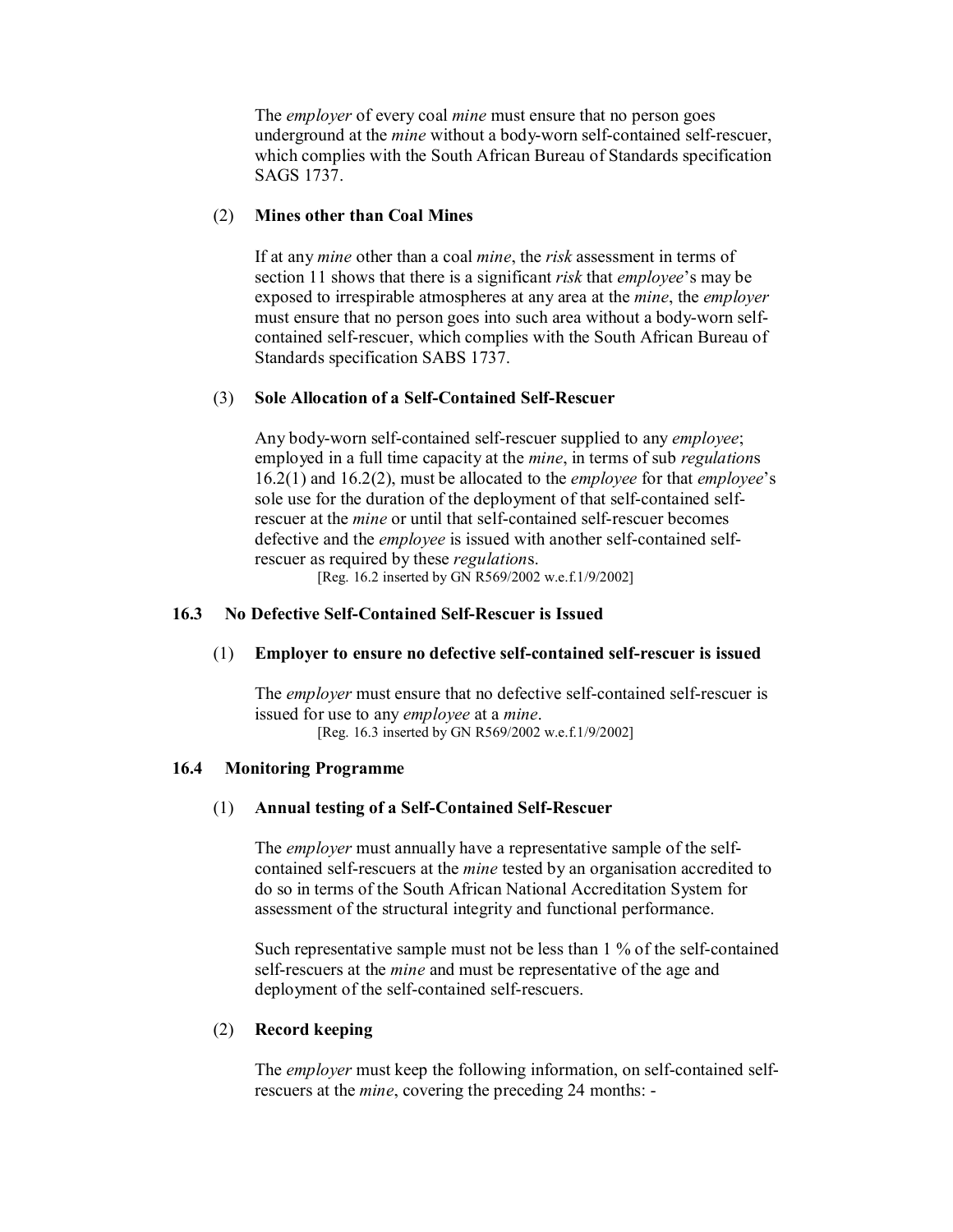- (a) total number and makes of self-contained self-rescuers in service at the *mine*;
- $(b)$  number and make of self-contained self-rescuers purchased by the *mine* in that period;
- (c) number and make of self-contained self-rescuers withdrawn from use by the *mine* in that period;
- (d) the number of shifts worked per day  $(1, 2 \text{ or } 3)$ ;
- $(e)$  number of self-contained self-rescuers in daily use (average for each month);
- (f) number of *employee*s underground (average per shift);:
- $(g)$  number of spare self-contained self-rescuers available (average per month);
- (h) a tabulation of the type of defects found;
- $(i)$  number of self-contained self-rescuers repaired/refurbished; and;
- (i) number of self-contained self-rescuers tested in terms of *regulation*  $16.4(1)$ . [Reg. 16.4 inserted by GN R569/2002 w.e.f.1/9/2002]

## **16.5 Emergency Preparedness and Response Definitions**

For purposes of regulation 16.5, unless the context indicates otherwise

**"emergency"** means a situation, event or set of circumstances at a mine that could threaten the health or safety of persons at or off the mine, and which requires immediate remedial action, such as the evacuation, rescue or recovery of persons, to prevent serious injury or harm, or further serious injury or harm, to persons;

**"breathing apparatus"** means an apparatus, which renders the user independent from breathing from the atmosphere for a minimum of two (2) hours.

- (1) The employer at every underground mine must
	- (a) provide and maintain, readily available at the mine, mine rescue teams, consisting of at least five competent persons, per mine rescue team, in the following minimum proportions determined by the maximum number of persons who could be underground at any one time -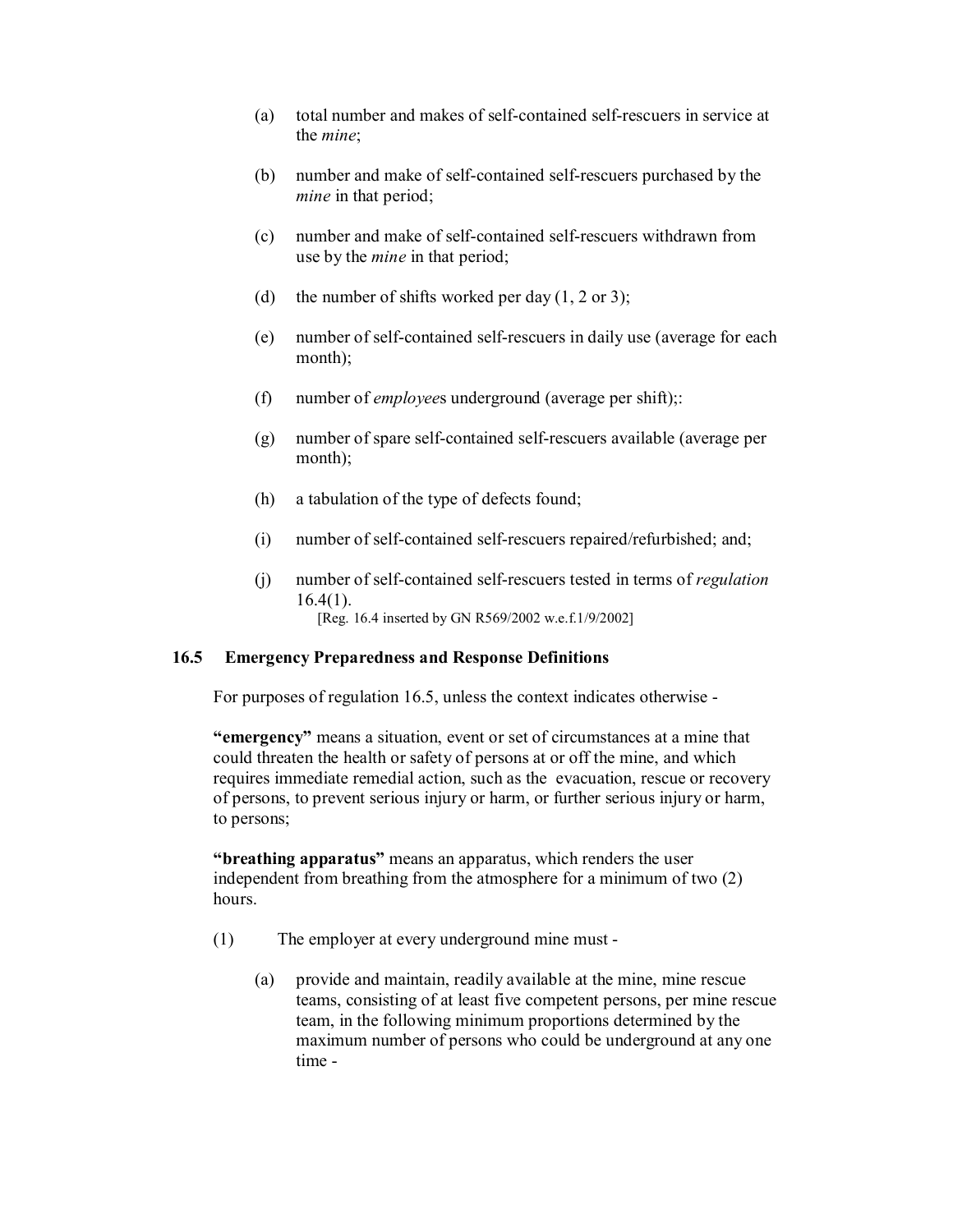- (i) where there could be between 100 and 1100 persons underground, at least 1 mine rescue team;
- (ii) where there could be between 1101 and 3600 persons underground at least 2 mine rescue teams;
- (iii) where there could be between 3601 and 8100 persons underground at least 3 mine rescue teams; and
- (iv) where there could be more than 8100 persons underground at least 3 mine rescue teams and at least 1 additional mine rescue team for every additional 6300 persons who could be underground;

*Side note: Reference is made to the Guidelin for the Compilation of a Code of Practice on Emergency Preparedness and Response. Reference 16/3/2/1-A5, as issued by the Chief Inspector of Mines, in terms of section 9.2 of the Mine Health and Safety Act.*

- (b) have readily available, at the mine for use by the rescue team members contemplated in regulation 16.5(1)(a), sufficient breathing apparatus that may be required in any emergency and which breathing apparatus must continually comply with SANS 50145:1997/EN 145:1997 "Respiratory protective devices - Selfcontained closed-circuit breathing apparatus - Compressed oxygen or compressed oxygen-nitrogen type -Requirements, testing, marking";
- (c) enter into a contract with a mines rescue service provider to coordinate and facilitate the provision of mines rescue teams and other services, relating to an emergency, on a cooperative basis; and
- (d) immediately notify such mines rescue service provider should any emergency occur at the mine that may require the use of rescue team members, contemplated in 16.5(1)(a), or the use of the services of such mines rescue service provider.
- (2) For the purposes of regulation  $16.5(1)(c)$  and (d), a mines rescue service provider must
	- (a) be an organisation/institution which has personnel with specialist knowledge and experience in mines rescue and emergencies and which has access to rescue equipment and training facilities, including facilities for Heat Tolerance Testing, Workload Testing and Simulated Training;
	- (b) render an emergency rescue service on a co-operative basis;
	- (c) provide mines rescue services with emphasis on mobilisation of mine rescue teams, quantity or access to rescue teams, emergency communication, additional emergency resources, back up facilities and transport;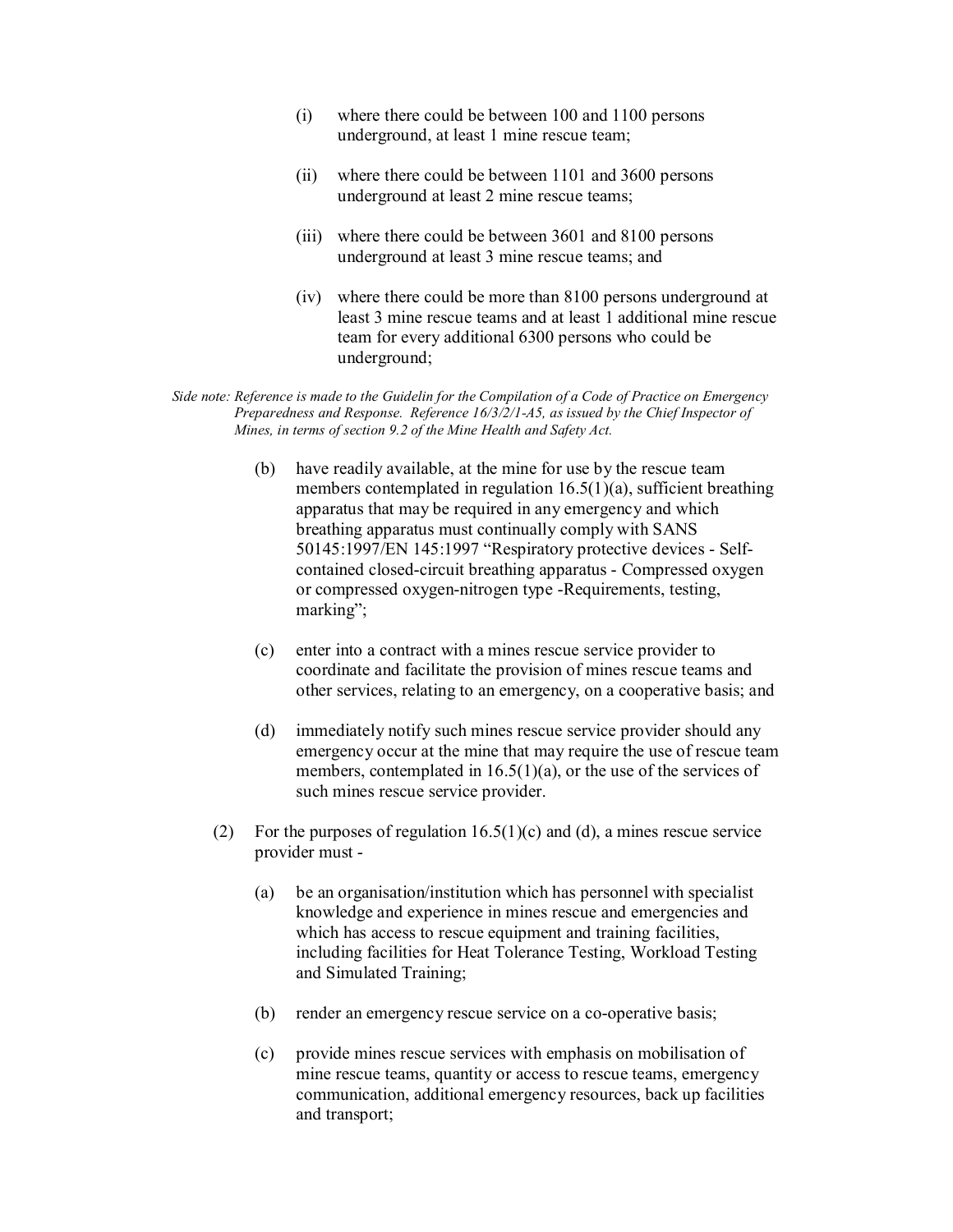- (d) ensure that any breathing apparatus that may be used by mine rescue teams continually complies with SANS 50145:1997/EN 145:1997 "Respiratory protective devices - Self-contained closed-circuit breathing apparatus - Compressed oxygen or compressed oxygennitrogen type - Requirements, testing, marking";
- (e) ensure that their personnel is competent to check and maintain any rescue equipment used by it in accordance with the Original Equipment Manufacturer's specifications;
- (f) test and maintain the functional performance of any other rescue equipment used by it in accordance with the Original Equipment Manufacturer's specifications; and
- (g) ensure that the rescue team members used by them to provide mines rescue services meet the qualification requirements as prescribed in Chapter 22.
- (3) Every mines rescue service provider, referred to in regulation 16.5(2), must -
	- (a) keep a register of all persons who have been found competent to practice as a rescue team member by that mines rescue service provider;
	- (b) implement and maintain a system to issue licences to practice to persons contemplated in 16.5(3)(a) and who meet such criteria as determined by the rescue service provider, which criteria must include at least the following
		- (i) the person has not attained the age of 46 years;
		- (ii) the person has been declared medically fit in terms of the requirements of the mine's "Code of Practice on Minimum Standards of Fitness to Perform Work at the Mine" as may be amended from time to time, prepared in accordance with the : Guideline for the Compilation of a Mandatory Code of Practice on Minimum Standards of Fitness to Perform Work at a Mine;
		- (iii) the person has undergone and passed the Heat Tolerance Test, conducted in terms of Chamber of Mines of South Africa Research Organization Research Report No. 29/87 "A guide to the selection and classification of rescue brigadesmen on the basis of Heat tolerance", initially and thereafter at intervals not exceeding 24 months;
		- $(iv)$  the person has undergone refresher-training sessions as determined by the mines rescue service provider at intervals of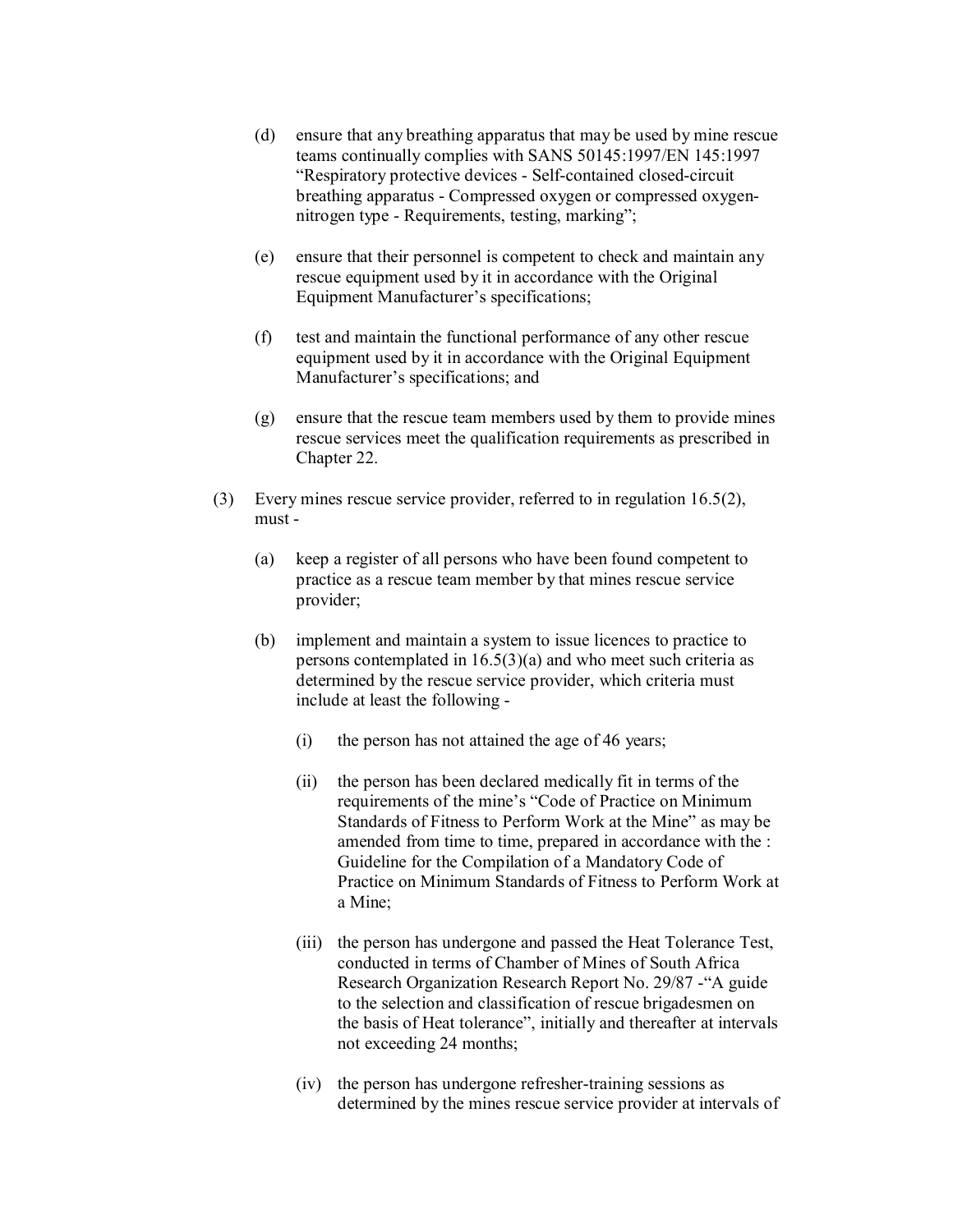not more than 3 months. At least 2 of these trainings per annum must be in a mine or simulated mine, in an atmosphere filled with smoke, whilst using a breathing apparatus; and

- (v) the person has undergone and passed the Work Load Test, conducted in terms of the Chamber of Mines of South Africa S and TS Circular No. 39/93 dated 5 April 1993, initially and thereafter at intervals not exceeding 12 months.
- (c) monitor compliance by persons, issued with a licence to practice by it, with the requirements contemplated in regulation 16.5(3)(b) and suspend or revoke any such licence if the person no longer meets any of those requirements, and re-issue a licence when the person again meets the requirements.
- (4) Whenever an emergency occurs at a mine that requires the deployment of mine rescue teams, the employer and any mines rescue service provider notified in terms of regulation 16.5(1)(d) and whose assistance has been requested, must take reasonable measures to ensure that the required mine rescue teams are deployed as soon as possible.
- (5) No employer or mines rescue service provider may allow any rescue team member contemplated in regulation 16.5(1)(a) to be deployed as a member of a mine rescue team during an emergency unless such rescue team member is in possession of a valid licence to practice , as contemplated in regulation  $16.5(3)$  and has passed a pre-operational medical examination, determined by the mines rescue service provider, to ensure that the rescue team member is medically fit at the time to be so deployed.

[Reg. 16.5 added by GN 86/2008]

### **CHAPTER 17**

## **SURVEYING, MAPPING AND MINE PLANS**

(1) Definitions  $(2)$ (3) (4) (5) (6) (7)  $\overline{(8)}$  $\overline{(9)}$  $(10)$  $(11)$ (12) (13) (14) (15)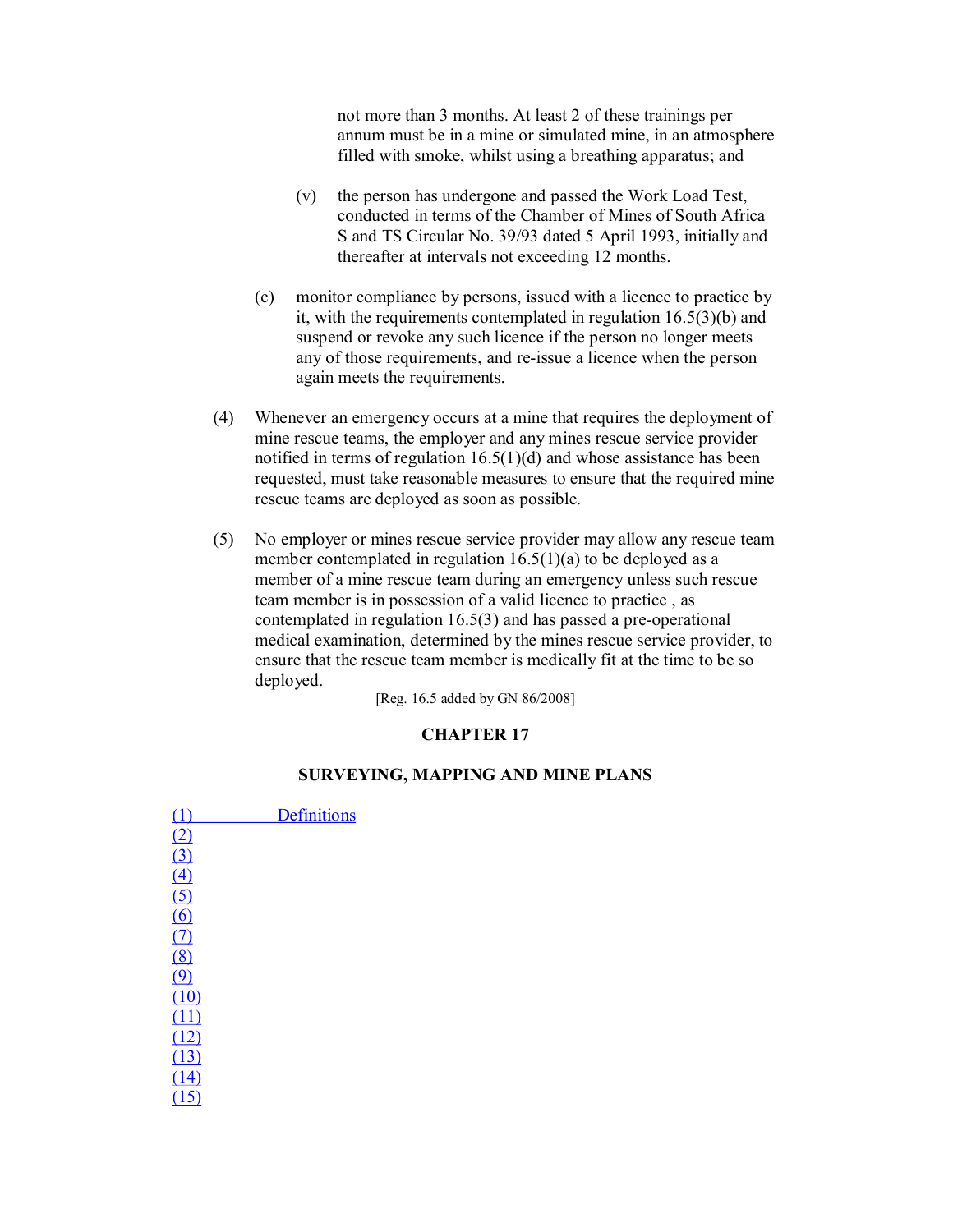| $\overline{\mathbf{r}}$<br>Č |
|------------------------------|
| $\overline{\mathcal{L}}$     |
|                              |
| )                            |
| į                            |
| $\overline{ }$               |
|                              |
|                              |
|                              |
|                              |
|                              |
|                              |
|                              |
|                              |
| ١                            |
|                              |
|                              |

### **17.** (1) **Definitions**

In this Chapter, unless the context indicates otherwise

*"bedded mineral deposit"* means any reef, coal seam, lode, mineral bed or fissure, which occurs conformably within it's country rock and is not of a massive nature;

*"chart datum"* means the height referencing datum as determined by the Hydrographer of the South African Navy;

## *"competent person"* means:

(a) in the case of an underground mine or an opencast mine where blasting takes place, a person in possession of a Mine Surveyor's Certificate of Competency issued by the Department of Minerals and Energy; or

a person in possession of at least a Level 6 qualification in mine surveying and mapping registered on the National Qualifications Framework and which qualification includes appropriate and relevant legal knowledge;

(b) in the case of an opencast mine where blasting does not take place, a person in possession of a Mine Surveyor's Certificate of Competency issued by the Department of Minerals and Energy; or

a person who has passed the examination for legal knowledge as is required for the Department's Mine Surveyor's Certificate of Competency and who is in possession of either :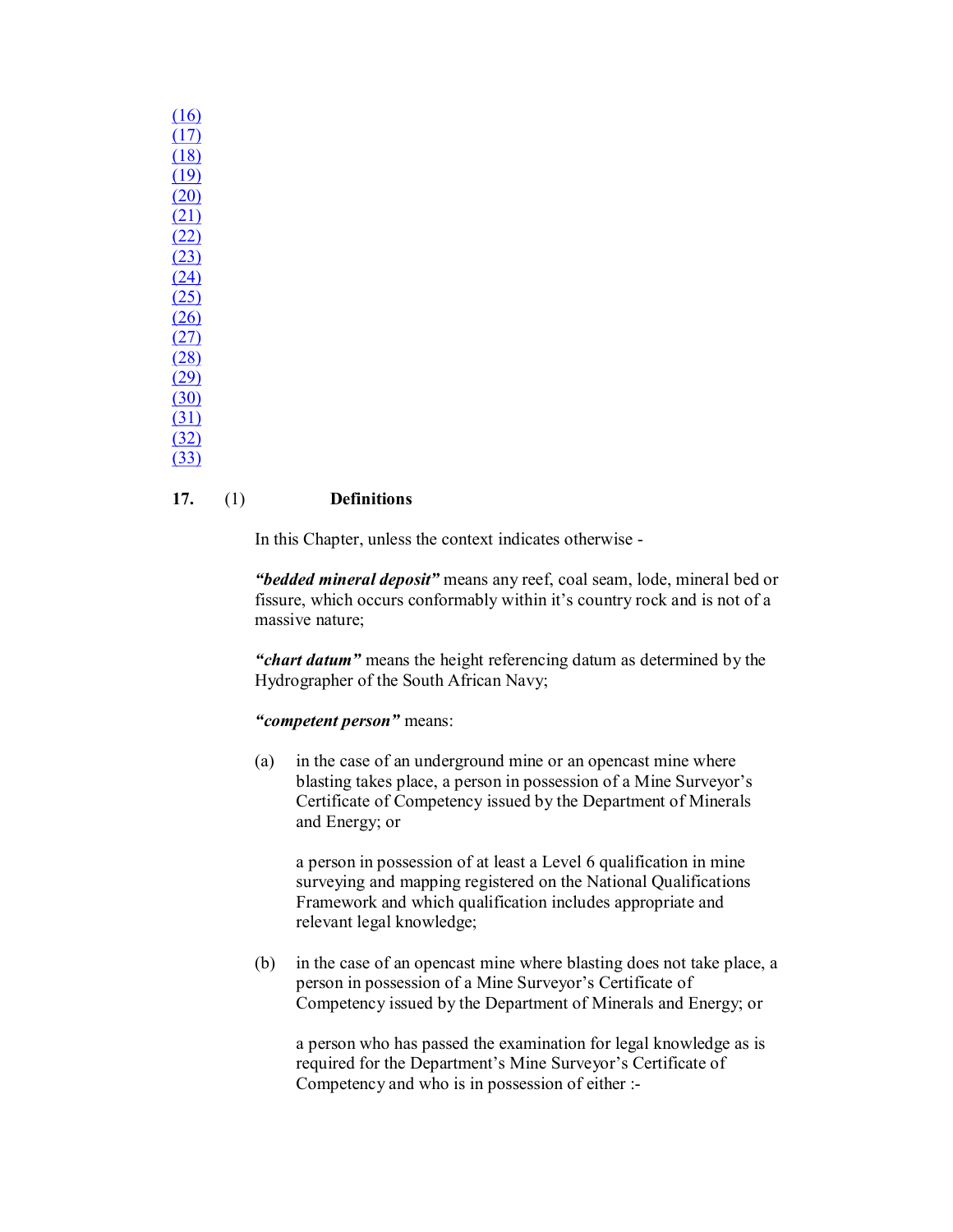- (i) an advanced Certificate in Mine Surveying issued by the Chamber of Mines of South Africa and who has at least three (3) years practical experience in mine surveying; or
- (ii) National Diploma in Mine Surveying issued by a tertiary institution accredited by the Department of Education; or

a person in possession of at least a Level 5 qualification in mine surveying and mapping registered on the National Qualifications Framework and which qualification includes appropriate and relevant legal knowledge;

(c) in the case of mining at sea, a person in possession of a Mine Surveyor's Certificate of Competency related to sea mining issued by the Department of Minerals and Energy; or

a person who has passed the examination for legal knowledge as required for the Department's Mine Surveyor's Certificate of Competency and who is in the possession of either :

- (i) a National Diploma in Hydrographic Surveying issued by a tertiary institution accredited by the Department of Education; or
- (ii) an equivalent qualification in hydrographic surveying recognized by the Council for Professional and Technical Surveyors of South Africa; or

a person in possession of at least a Level 5 qualification in hydrographic surveying registered on the National Qualifications Framework and which qualification includes appropriate and relevant legal knowledge.

*"fixed position"* means any point other than a *survey station* which is fixed within the relevant accuracy requirements for the class of survey concerned, and which is used for the purpose of locating details to be shown on *plans*;

*"fluid material"* means any substance, excluding gas, that has a potential to flow, including water, slimes and mud;

*"hazardous service"* means any object, structure or installation rendering a service with a potential risk to health or safety;

*"plan(s)"* means any plan, section or projection required to be prepared by these regulations;

*"reserve"* means any piece of land over which a servitude is registered or reserved for possible registration of a servitude in respect of roads, railways, power lines, pipe lines, conveyor lines, canals, etc.;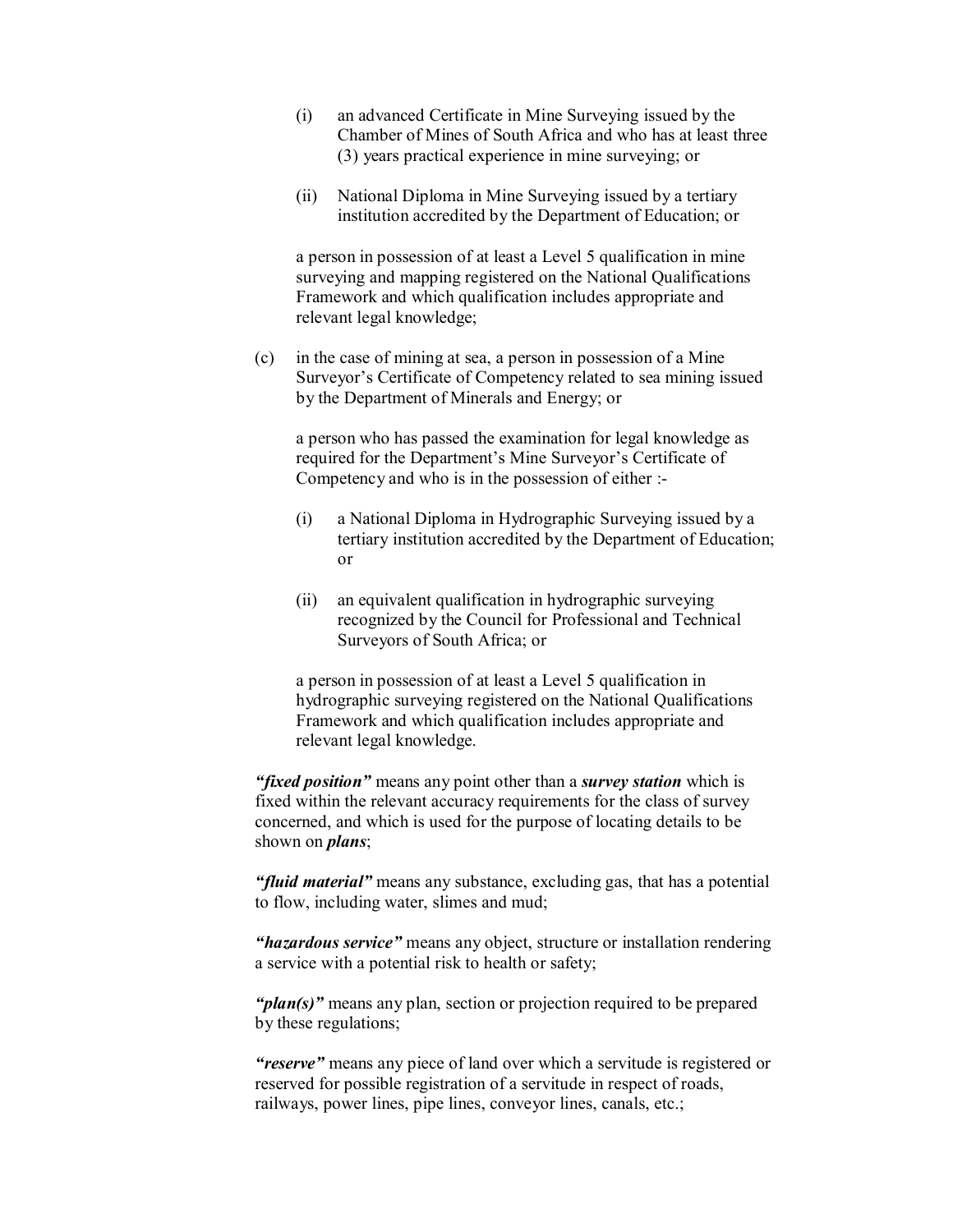*"restricted area"* means any area where mining is restricted due to significant risk;

*"risk assessment"* means the hazard identification and risk assessment required in terms of section 11 of the Act;

*"safety pillar"* means every portion of a reef, mineral deposit or ground left in situ for the support and protection of the surface, objects thereon or underground workings;

*"sea"* means the sea as defined in the Sea Shores Act, Act No. 21 of 1935

*"survey point"* means any easily identifiable point located by localised surveying, other than a *survey station*;

*"survey station"* means any point that has been surveyed within the prescribed standards of accuracy; and

*"workings"* means any excavation made or being made for the purpose of searching for or winning minerals or for any purpose connected therewith.

## **GENERAL REQUIREMENTS AT SEA AND ON LAND**

#### *Responsibility for Surveying, Mapping and Mine Plans*

- (2) The employer must engage the part-time or full-time services of a *competent person* to be in charge of surveying, mapping and mine plans at the mine, and if the services of more than one *competent person* are engaged, ensure that their functions do not overlap.
- (3) No person may withhold from the employer any survey records or *plans* prepared in terms of these regulations.
- (4) The employer must take reasonable measures to ensure, in all surveying and mapping done and all plans prepared for purposes of these regulations by the *competent person* referred to in regulation 17(2), that

#### *Units of Measure*

(a) all units of measure conform to the metric system, except angular measurements which must conform to the sexagesimal system;

## *Survey System*

(b) all mine surveys conform to the National Control Survey System as determined by the Chief Director: Surveys and Mapping as contemplated in the Land Survey Act, Act No. 8 of 1997. The projection origin may however be changed to reduce the numerical values of the co- ordinates. Survey systems established on a mine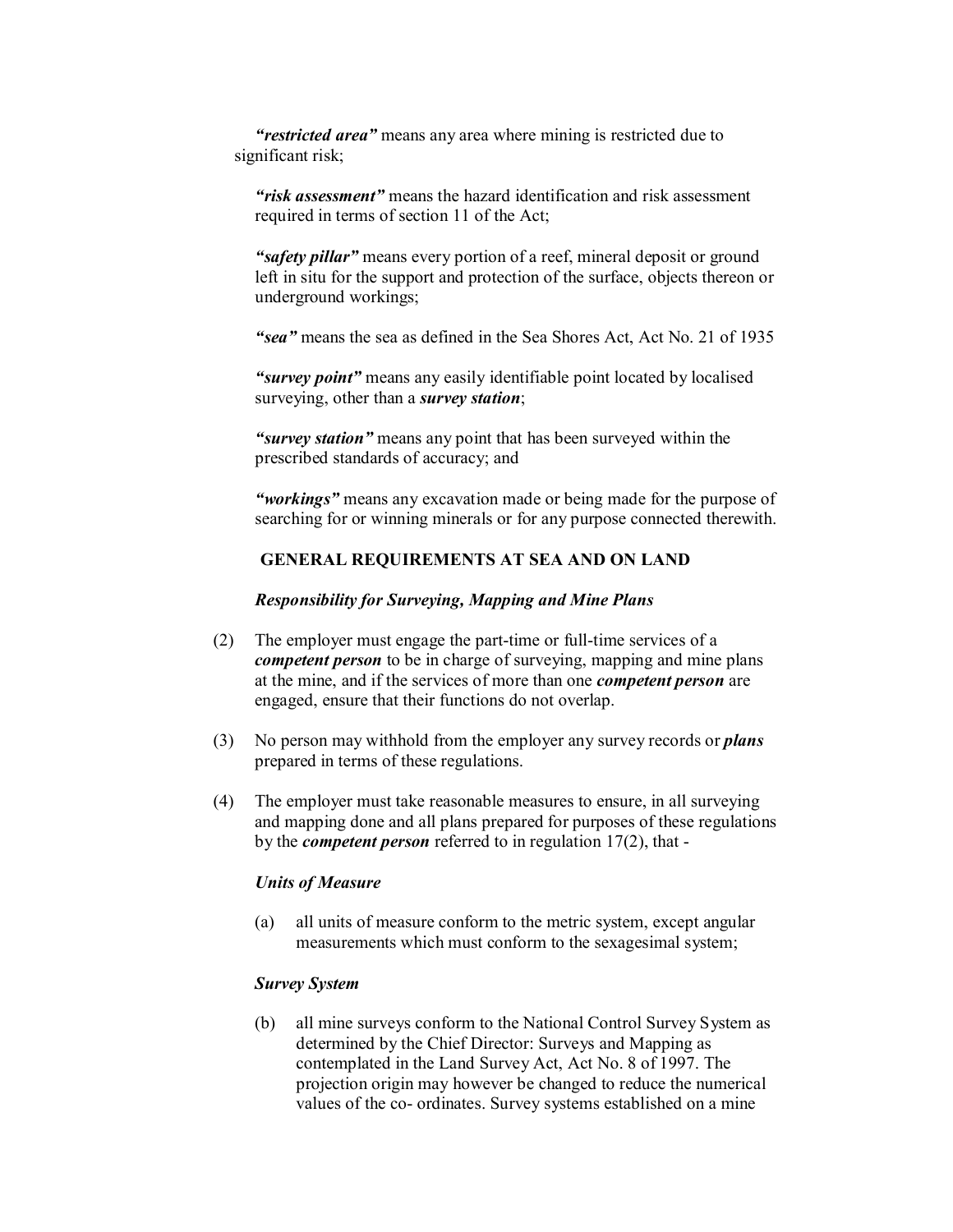prior to 1 January 1999 may be retained provided that a tabulation of the co-ordinates of at least 3 (three) *survey stations*, in both the existing and the national control survey system, are shown on every sheet comprising a *plan*;

### *Datum Plane*

(c) elevations determined above and below ground on a mine refer to mean *sea level*, based on the South African Land Levelling Datum as determined by the Chief Director: Surveys and Mapping as contemplated in the Land Survey Act, Act No. 8 of 1997. In the case of prospecting and mining at *sea*, all elevations determined and soundings taken must refer to *chart datum*;

### *Chart Datum*

(d) elevations determined at sea for all offshore mine surveying and mapping must refer to *chart datum* unless otherwise specified by the Chief Inspector of Mines. The relationship of *chart datum* to the South African Land Levelling Datum must be noted in the title block of all *plans* of prospecting and mining operations;

### *Colours and Sign Conventions*

(e) all *plans* conform to the conventional signs and colours provided by the Director: Mine Surveying; and

#### *Back up of Electronic Information*

(f) if survey records required in terms of these regulations are kept electronically, they are adequately backed up.

### **SAFETY PRECAUTIONS**

#### *Responsibilities regarding safety precautions*

- (5) The employer must take reasonable measures to ensure that the *competent person* referred to in regulation 17(2) is at all times aware of -
	- (a) *workings* which are being advanced;
	- (b) surface structures or objects which may be affected by mining;
	- (c) *workings* being abandoned or closed down, in order to allow the final surveying thereof;
	- (d) faces of *workings* being advanced within 50 (fifty) metres or any lesser distance determined by *risk assessment* from any excavation, mining, *restricted area* or any place where there is, or is likely to be,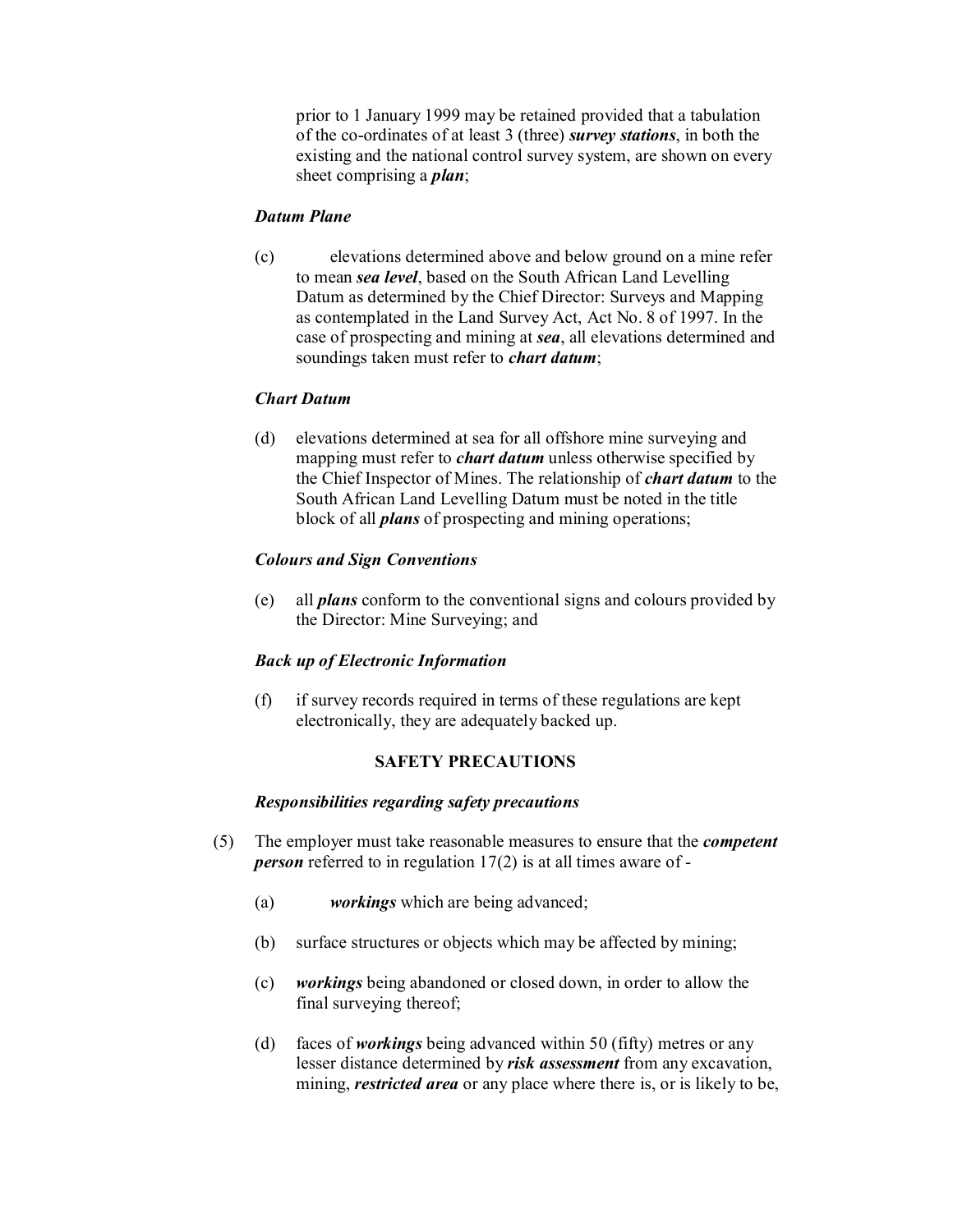a dangerous accumulation of *fluid material*, noxious or flammable gas; and

- (e) *safety pillars* that are being, or have been, removed.
- (6) The employer must ensure that
	- (a) no mining operations are carried out under or within a horizontal distance of 100 (one hundred) metres from buildings, roads, railways, *reserves*, mine boundaries, any structure whatsoever or any surface, which it may be necessary to protect, unless a shorter distance has been determined safe by *risk assessment* and all restrictions and conditions determined in terms of the *risk assessment* are complied with;
	- (b) where ground movement, as a result of mining operations, poses significant risk, an effective ground movement monitoring system is in place.
- (7) No person may erect or construct any buildings, roads, railways, or any structure within a horizontal distance of 100 metres from the *workings* of a mine, or such lesser distance and at such positions and subject to such restrictions and conditions, determined by
	- (a) *risk assessment*; or
	- (b) the Chief Inspector of Mines.
- (8) The person(s) responsible for activities in terms of regulations  $17(6)(a)$ and  $17(7)(a)$  must -
	- (a) in the case of an employer, provide the Chief Inspector of Mines with the distance and accompanying restrictions and conditions for comment, prior to commencement of such activity;
	- (b) in the case of other persons, provide the Chief Inspector of Mines with the distance and accompanying restrictions and conditions for approval, prior to commencement of such activity.
- (9) The employer must take reasonable measures to ensure that the relevant survey records and *plans* resulting from conditions described in regulation 17(5)(a) to 17(5)(e) are updated by the *competent person* referred to in regulation 17(2) at intervals not exceeding 3 (three) months.

## *Boundary Pillars*

(10) The employer must ensure that on the inside of every mine boundary, continuous pillars are left standing (in situ) the width of which, measured horizontally and at right angles to the boundary line, must not be less than -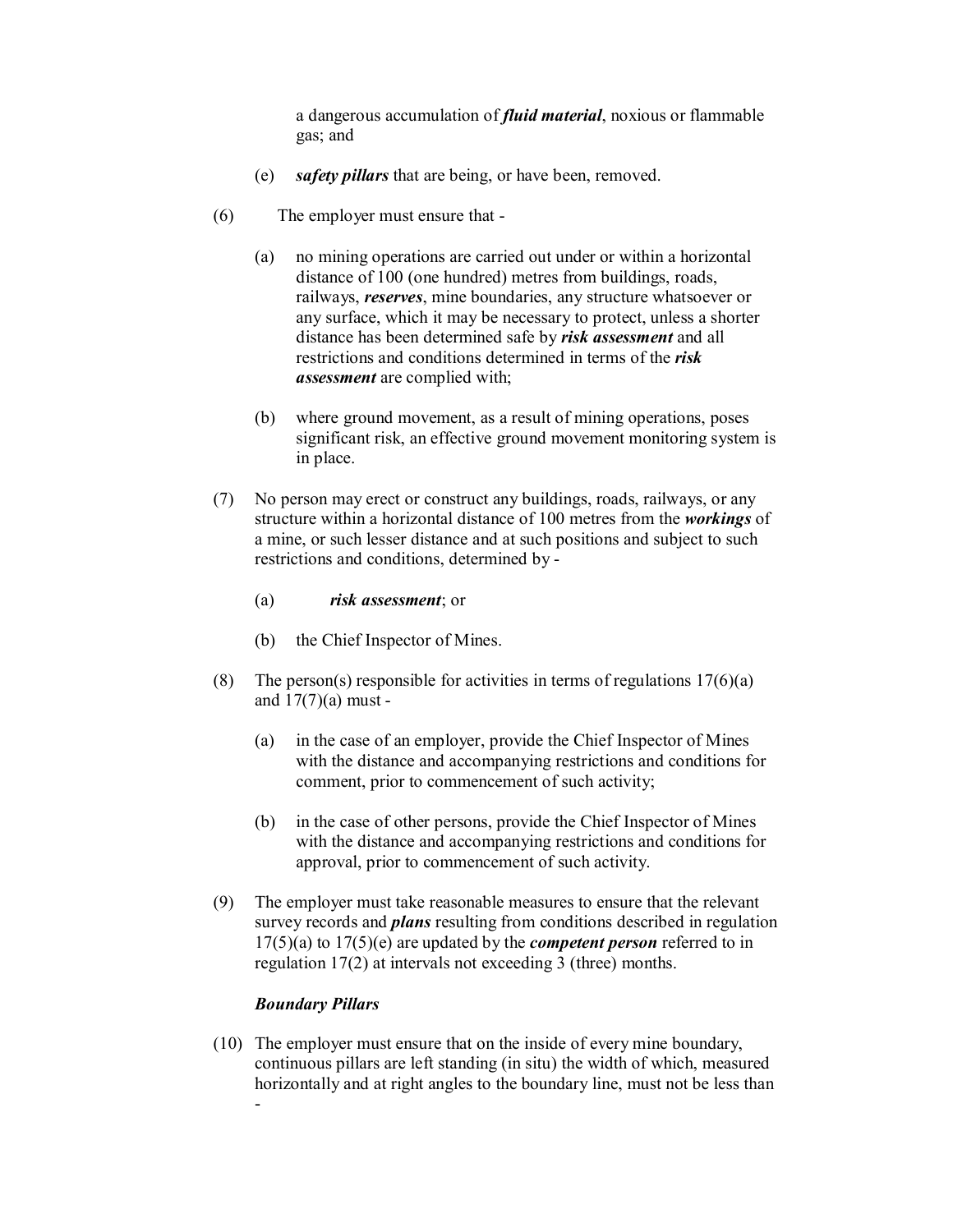- (a) for underground coal mines, 15 (fifteen) metres;
- (b) for all other mines, 9 (nine) metres.
- (11) The employer must take reasonable measures to ensure that no boundary pillars are worked or cut through unless written permission has been obtained from all relevant adjacent employers and the Principal Inspector of Mines.
- (12) In the absence of any adjacent employer, permission need only be obtained from the Principal Inspector of Mines to work or cut through such boundary pillars.

#### *Check Survey*

(13) Should the Director: Mine Surveying be of the view that there may be errors in any survey or *plans* constructed there from or where they do not conform to the standards of accuracy required by these regulations, such Director may cause a check survey to be carried out. The cost of such check survey must be borne by the employer if it is proved that there are errors in any survey or *plans* constructed therefrom, or that they do not conform to the standards of accuracy required by these regulations.

## **SURVEY PRACTICE ON LAND (SURFACE AND UNDERGROUND) AND AT SEA**

(14) The employer must take reasonable measures to ensure that in all surveying and mapping done and all plans prepared for purposes of these regulations by the competent person referred to in regulation 17(2):

#### *Survey Stations*

(a) sufficient *survey stations* are established, so that all surface objects and all *workings* can be accurately surveyed. Each survey station must be clearly marked with a unique number and recorded in a register;

#### *Standards of Accuracy: Surface and Underground*

(b) the minimum standard of accuracy and class of survey for the fixing of *survey stations* on both horizontal and vertical planes are in accordance with the following formula:

$$
A = 0.015 + \frac{S}{30000}
$$

where S is the distance in metres between the known and the unknown *survey station*; provided that in the case of a traverse, after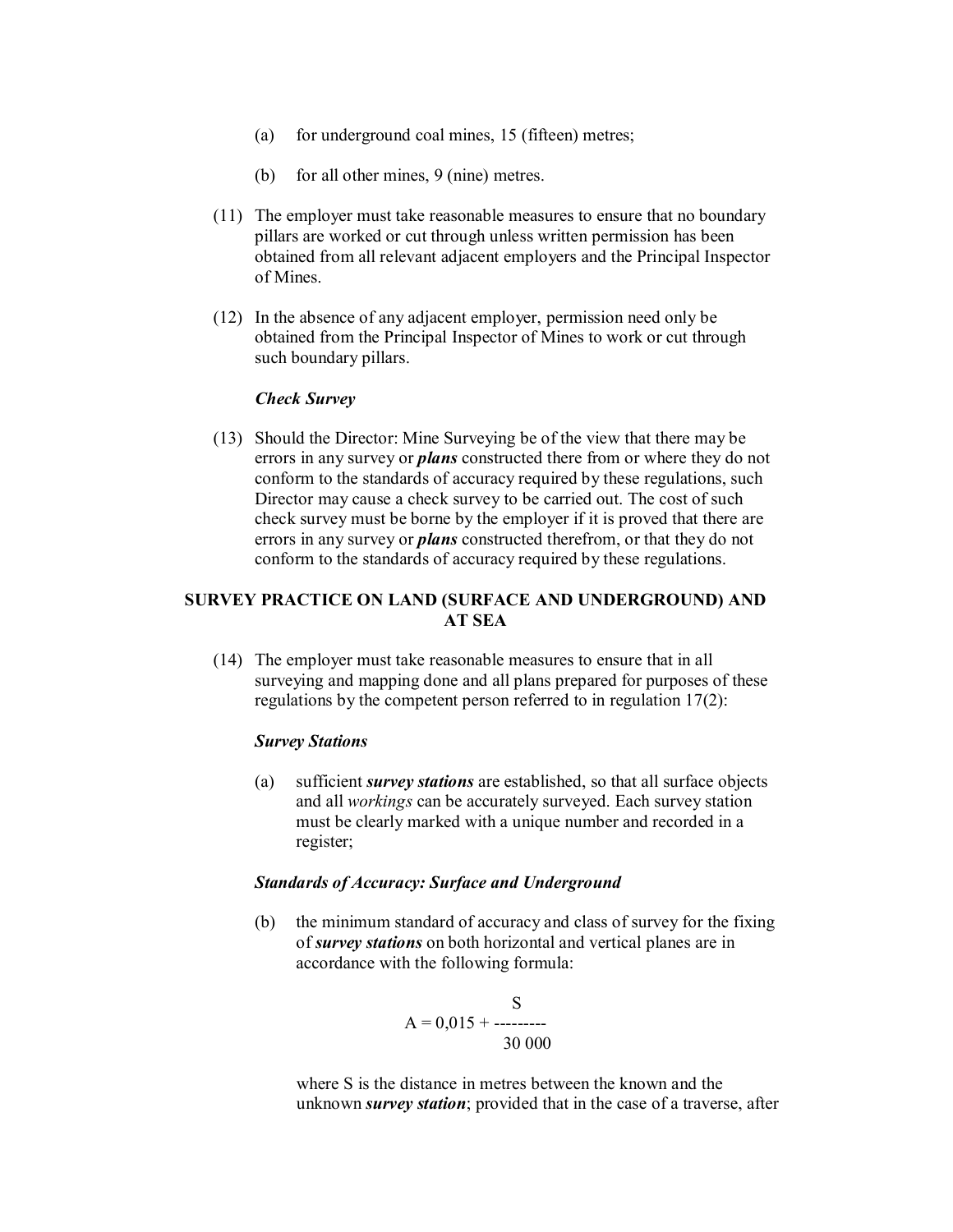a check survey has been completed, the error in direction of a line between any two consecutive *survey stations* must not exceed 2 (two) minutes of arc, provided that the horizontal and vertical displacement between the measured position and final position of a survey station does not exceed 0,1 (zero comma one) metres;

- (i) the allowable error for a Primary Survey (Class A) is not greater than A metres. Primary Survey means any survey carried out for the purpose of fixing shaft positions, shaft stations, underground connections, upgrading of secondary surveys to primary surveys and establishing primary surface survey control;
- (ii) the allowable error for a Secondary Survey (Class B) is not greater than 1,5A metres. Secondary Survey means any survey carried out for the purpose of fixing main or access development, mine boundaries and establishing secondary surface survey control;
- (iii) the allowable error for a Tertiary Survey (Class C) is not greater than 3A metres. Tertiary Survey includes *survey stations* established from secondary *survey stations* for localised survey purposes;
- (iv) the allowable error for a Localised Survey is not greater than 0,2 (zero comma two) metres in addition to the allowable error at the nearest *survey station*. Localised Survey means measurements taken from a survey network to locate surface or underground *workings*, structures and features. This includes normal tape triangulation for month-end measurements, plugging, offsetting and tacheometric work;

#### *Accurate Representation on Plan*

(v) errors in representation on *plan* do not exceed 0,1% (zero comma one per cent) of the denominator of the scale of the *plan*, in addition to the allowable survey error at the nearest *survey station* or fixed position. Where the surveying cannot be accurately done due to significant risks, the estimated position of affected *workings* or objects must be indicated by broken lines. An explanatory note must be written giving reasons why accurate measurements could not be made;

## *Standards of Accuracy at Sea*

(c) all *fixed positions* determined at *sea* for the purpose of locating detail to be shown on *plans*, are verified to within a horizontal accuracy of 30 (thirty) metres. In determining bathymetric data, soundings based on *chart datum* must be established to within 0,30 (zero comma three zero) metres for water depths of 0,0 (zero) to 30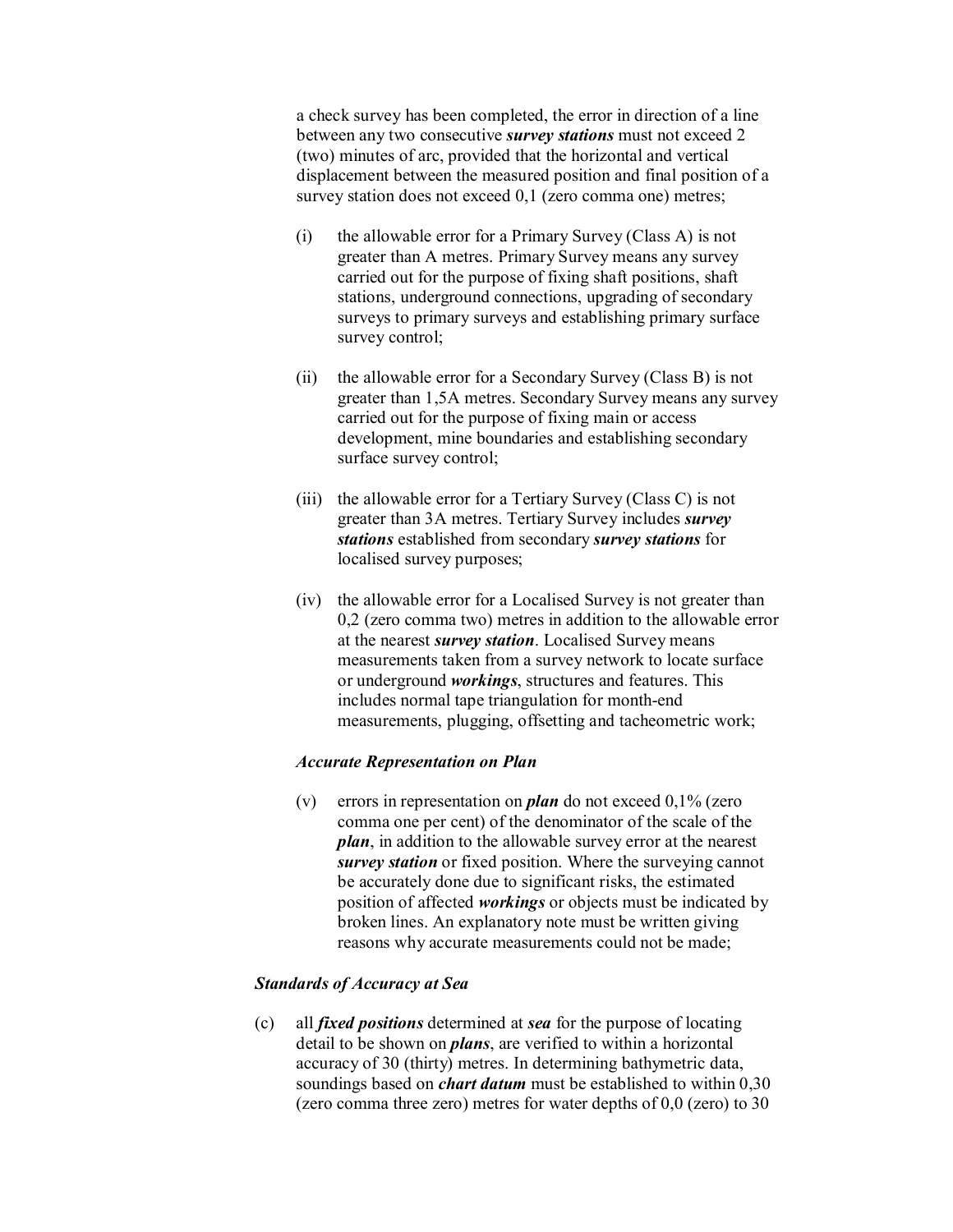(thirty) metres and to within 1 % (one percent) of water depths of 30 (thirty) metres and more;

#### *Details required on Plans*

- (d) the following detail is depicted on all *plans* where applicable
	- (i) date of measurement of *workings*;
	- (ii) surface contours;
	- (iii) planes of sections or planes of *plans*;
	- (iv) a subject heading indicating the name of the mine and the name of the *plan*;
	- (v) name and signature of the *competent person* referred to in regulation 17(2) against relevant date of updating;
	- (vi) identification number allotted by authorities;
	- (vii) the survey system and co-ordinates of origin used;
	- (viii) a north point;
	- (ix) the scale of the *plan*;
	- (x) a legend illustrating colours and conventional signs not provided for by the Director: Mine Surveying;
	- (xi) co-ordinate lines sufficient in number for the scale of the *plan* to be verified;
	- (xii) in the case of mining at *sea*, the centre position of the sheet must be indicated in geographic co-ordinates (longitude and latitude);

#### *Material and Size of the Plans*

(e) all *plans* are drawn on durable transparent draughting material on sheets of a size not greater than A0 as defined by the International Organisation for Standardisation. The Director: Mine Surveying may request in the case of *plans* produced by means of computer aided draughting (CAD), that such *plans* be produced on suitable draughting material;

## *Scale of Plans Land*

(f) all *plans* are drawn to a scale of 1:1 500 in the case of a coal mine, and 1:1000 in the case of any other mine;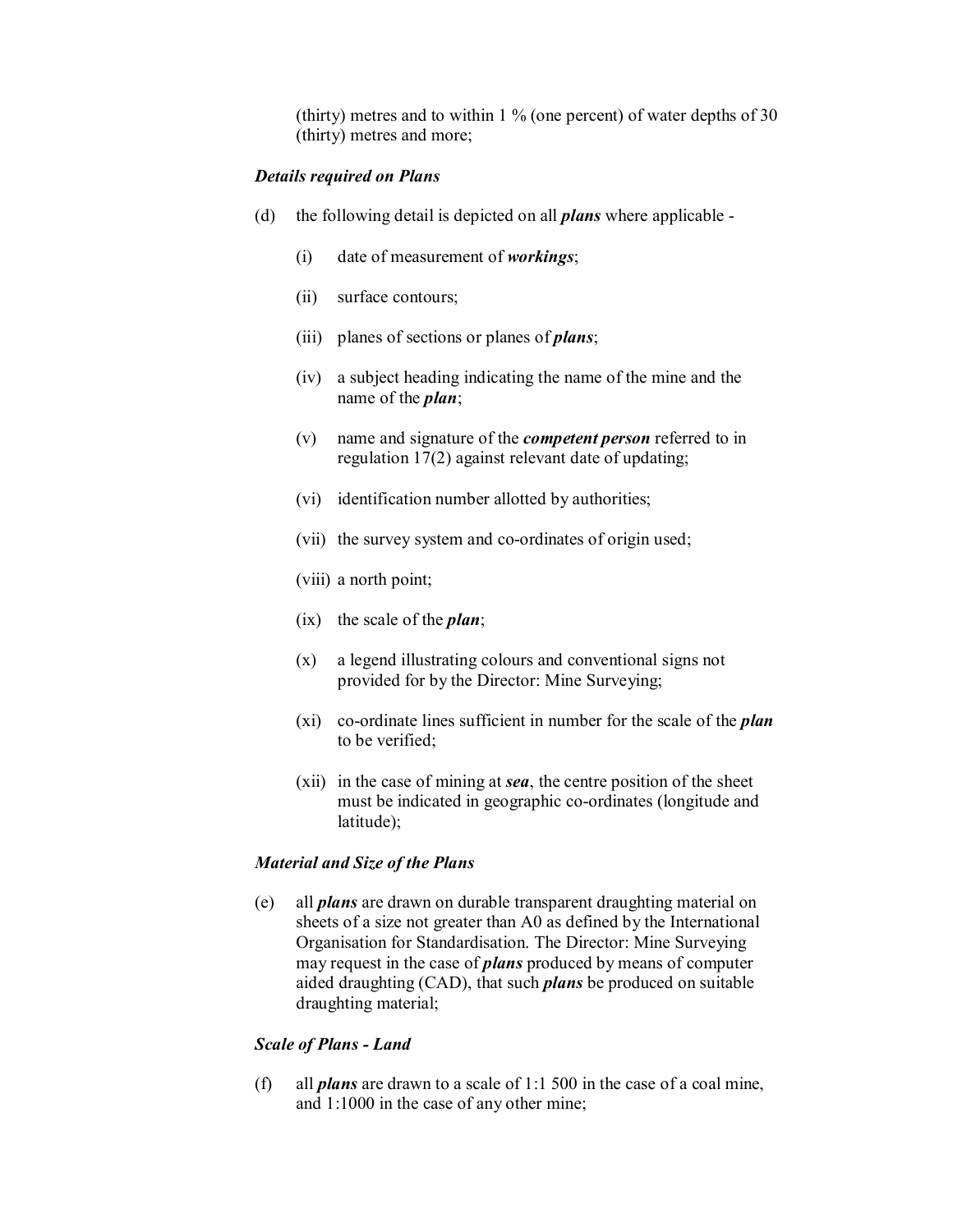# *Scale of Plans Sea*

(g) in the case of mining at *sea*, the general *plan* referred to in regulation 17(27) is drawn to a legible scale;

## *Plans to be Kept Up to Date*

(h) *plans* are at all times correct to within 12 (twelve) months, except for the *plans* showing the *workings* which must at all times be correct to within 3 (three) months. In the case of offshore prospecting and mining, *plans* must at all times be correct to within 6 (six) months;

## *Inventory of Plans*

- (i) inventory of all *plans* and all copies called for in terms of regulation 17(28) is kept, showing the following details
	- (A) name of the mine;
	- (B) name and number of the *plan*;
	- (C) date of the last updating of the plan and the name of the *competent person* referred to in regulation 17(2);
	- (D) relevant details where a *plan* has been superseded; and

## *Superseded Plans*

(j) when a *plan* or sheet is superseded by another *plan* or sheet, the old and the new *plan* are referenced accordingly.

## **MINE PLANS**

(15) The employer must take reasonable measures to ensure that the *competent person* referred to in regulation 17(2) constructs accurate plans, as contemplated in regulations  $17(16)$  to  $17(27)$ , which are readily available to the employer. Such *plans* must cover at least all *restricted* areas and the areas where the surface infrastructure or *workings* occur.

## *Index Key Plan*

(16) A legible index key *plan*, showing the areas covered by the relevant *plan* sheets, the mine boundaries and the farm names and boundaries within and adjacent to the mine, or this detail may be shown on every *plan* sheet as an inset key *plan* drawn to a legible scale.

## *Surface Plan*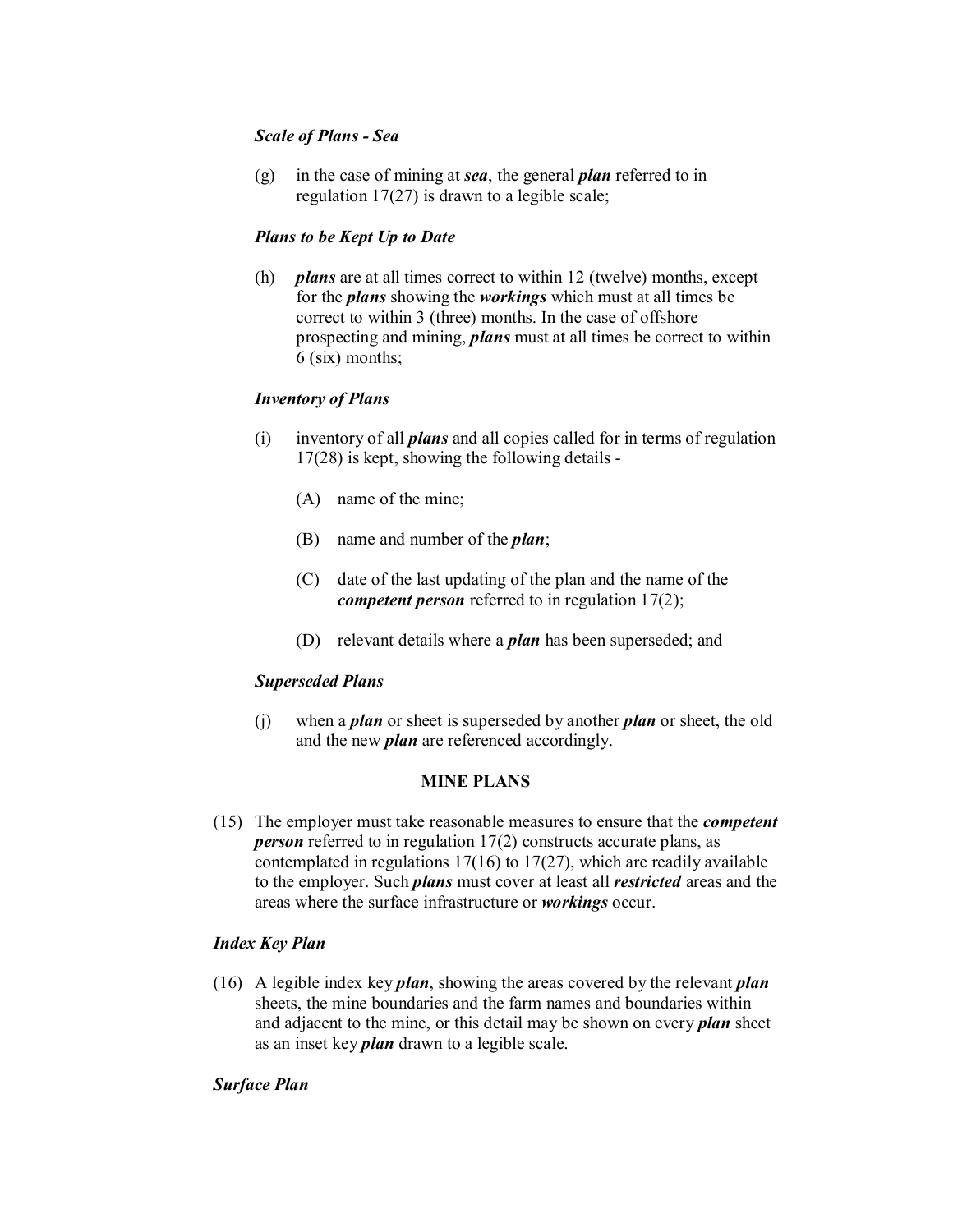(17) A *plan* of the surface showing the boundaries of the mining area, names of adjacent mining areas, the primary surface *survey stations*, outcrops and dips of the mineral deposits, perimeters of all surface mining, shafts, openings, rescue boreholes, subsidence or cavities, areas of restricted mining affecting the surface, any *hazardous services* whether on surface or buried and every surface object, structure or *reserve* which requires protection against mining.

# *Surface Contour Plan*

(18) A surface contour *plan* showing relevant mine and farm boundaries, original surface contours, boreholes and watercourses.

### *Mine Ventilation and Rescue Plan*

- (19) At every underground mine, a ventilation and rescue *plan* of the *workings*, taking into consideration the requirements of regulation 17(23), drawn to a legible scale depicting the ventilation districts, the direction of air currents, the quantity of air circulating in such ventilation district and the position of each fan, door, regulator, crossing, stopping and telephone, the position of each refuge bay, rope-aided or normal escape route, safe place, first aid room, main water valve, fire fighting equipment site and any area sealed off for fire or spontaneous combustion.
	- (a) A square grid, lettered horizontally and numbered vertically, drawn to a suitable scale must be shown on the *plan* contemplated in regulation 17(19).
	- (b) An updated hard copy of the *plan* contemplated in regulation 17(19) must be immediately available at the mine for rescue operation purposes. In the case of a coal mine, an updated hard copy must be submitted to the Principal Inspector of Mines at intervals not exceeding 3 (three) months.

#### *Rehabilitation Plan*

(20) A rehabilitation *plan* showing the final surface contours and established water courses.

## *Mine Residue Deposit Plans*

(21) Separate *plans* and sections of mine residue deposits containing *fluid material*.

## *Geological Plan*

(22) A *plan*, drawn to a legible scale, depicting geological features that could affect mining, or these features may be shown on the plan(s) referred to in regulation 17(23).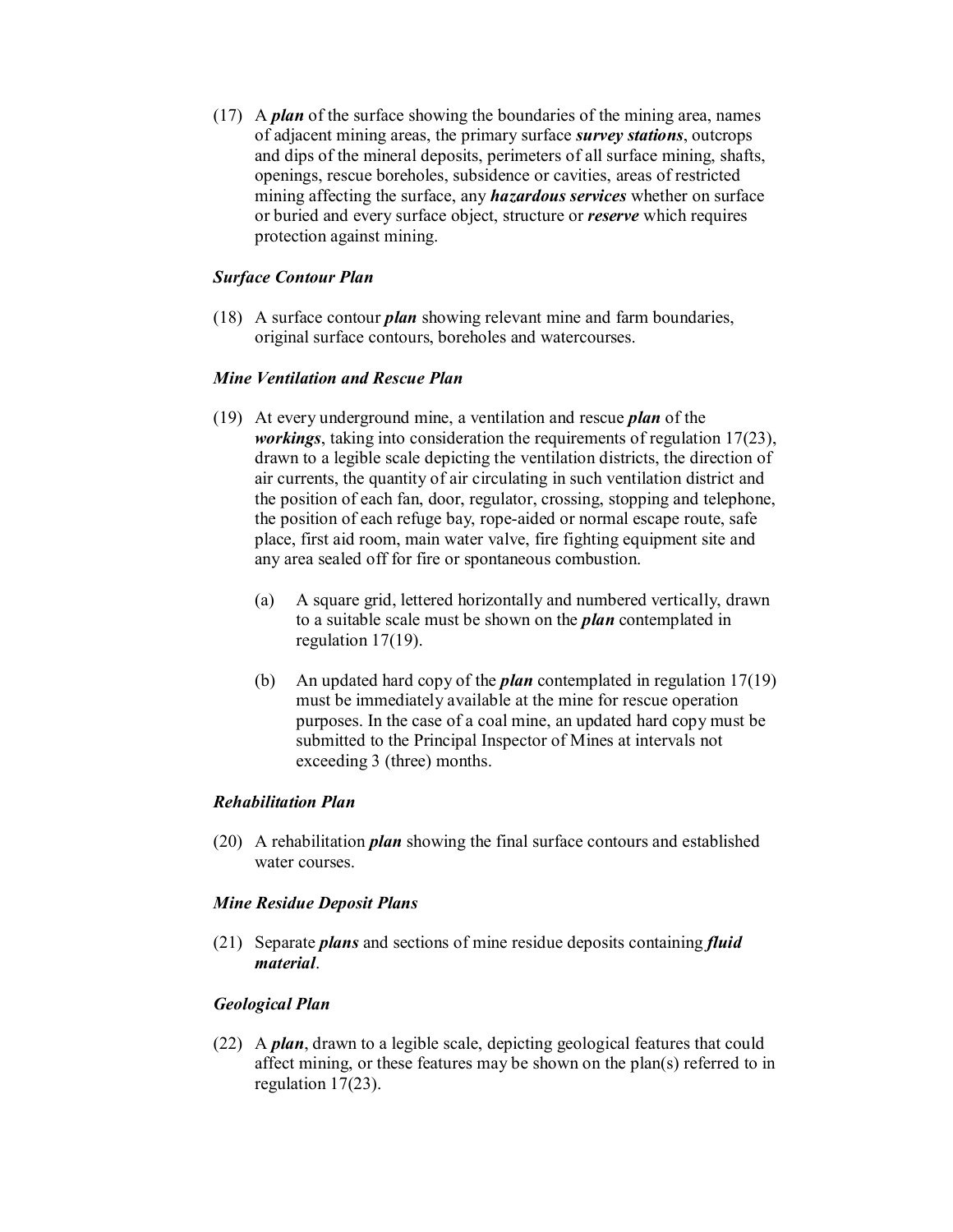## *Plans of the Workings*

- (23) *Plans* of the *workings* showing the following: boundaries of the mining area; names of adjacent mining areas; outlines and dips of the *workings*; heights representative of *workings*, *survey stations*; relevant *survey points*; areas in which mining has been restricted or prohibited; dams; explosives magazines; lines indicating the planes of sections; faults; dykes and water plugs.
	- (a) In the case of underground mines:
		- (i) Where a *bedded mineral deposit* has an average inclination to the horizontal of more than 60º (sixty degrees), a *plan* showing the projection of the *workings* onto a vertical plane parallel to the average strike.
		- (ii) Where multiple *bedded mineral deposits* overlie each other, the *workings* thereof must be shown on separate *plans*.
		- (iii) Where a massive or irregular ore body is worked, level *plans* and vertical sections through the *workings* must be kept.
	- (b) In the case of surface mines:
		- (i) Where *bedded mineral deposits* are worked by surface mining methods, there must be shown on the surface *plan* sufficient data regarding the thickness and elevation of every mineral deposit worked in a suitable grid pattern. As an alternative to the grid pattern data, vertical sections may be kept, the lines of which must be indicated on the surface *plan*.
		- (ii) where massive or irregular mineral deposits are worked, level **plans** or vertical sections or a composite **plan** showing all the bench outlines, must be kept. [Subpara. (ii) corrected by GN R89/2008]

#### *Level Plans and Vertical Sections*

- (24) Level *plans* must show the outline of all *workings* at suitably chosen elevations. In the case of underground mines, the detail required in regulation 17(23) must be shown.
- (25) Vertical sections must be drawn through the *workings* shown on the *plans* contemplated in regulations  $17(23)(a)(iii)$  and  $17(23)(b)$  to show the appropriate detail required for level *plans*.

## *General Plan Mining on Land*

(26) A general *plan* must be constructed, showing the detail required in regulations 17(17), 17(18) and 17(23) on one *plan* instead of on three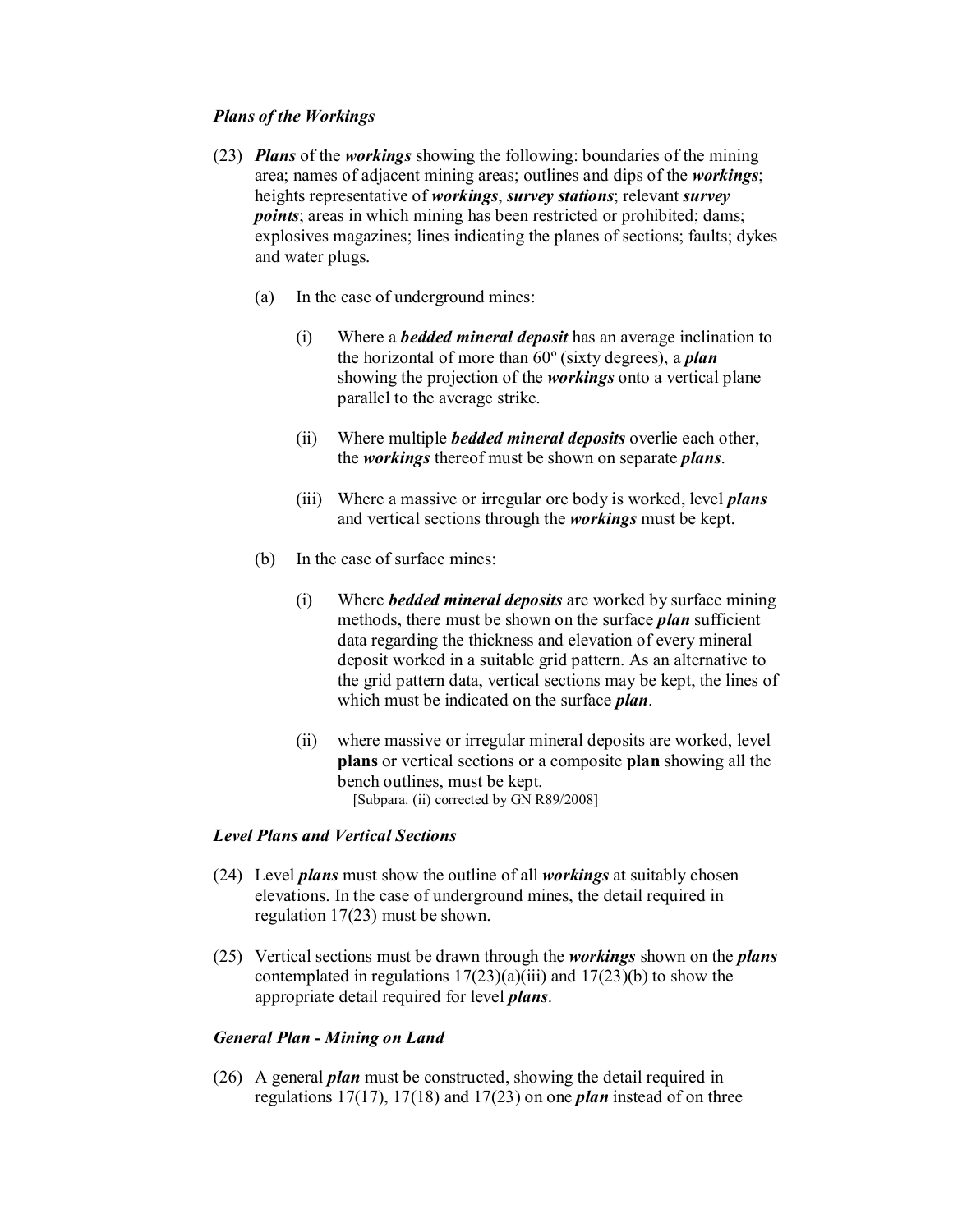separate *plans*, or a general surface *plan* showing the detail required in regulations 17(17) and 17(18) on one *plan* instead of on two separate *plans*.

### *General Plan Mining at Sea*

(27) A general *plan* must be constructed showing the boundaries of the mining area, the names of adjacent mining areas and the locality of semipermanent production rigs and platforms.

## *Departmental copies of plans*

(28) The employer must provide the Principal Inspector of Mines annually with updated copies of the *plans*. In the case of computer aided draughting (CAD), legible *plans* in book form (approximately A3 size) or a copy of the index key *plan* referred to in regulation 17(16), indicating additionally the outlines of the *workings* as well as the surface infrastructure, and a copy of the back-up referred to in regulation  $17(4)(f)$ must be provided.

## *Unsatisfactory Plans*

(29) Where *plans* are deficient, the Director: Mine Surveying may have the mine surveyed and new *plans* prepared at the expense of the employer.

#### *Plans Confidential*

(30) The Principal Inspector of Mines and the Director: Mine Surveying must keep information contained in any *plan* confidential and may only release such information in accordance with the Promotion of Access to Information Act (Act 2 of 2000).

### **MINE CLOSURE**

#### *Plans brought Up to Date*

(31) The employer must take reasonable measures to ensure that, before a mine is abandoned, closed or rendered inaccessible, the *plans* and departmental copies thereof referred to in regulation 17(28) are brought up to date by the *competent person* referred to in regulation 17(2) and that the Director: Mine Surveying is notified to inspect such *plans* for approval.

#### *Plans and Books to be Handed In*

(32) The employer must take reasonable measures to ensure that updated hard copies of the *plans*, copies referred to in regulation 17(28) and inventories thereof on durable draughting material, together with the *survey station* register are handed in at the office of the Director: Mine Surveying, following the inspection and approval of the *plans* as contemplated in regulation 17(31).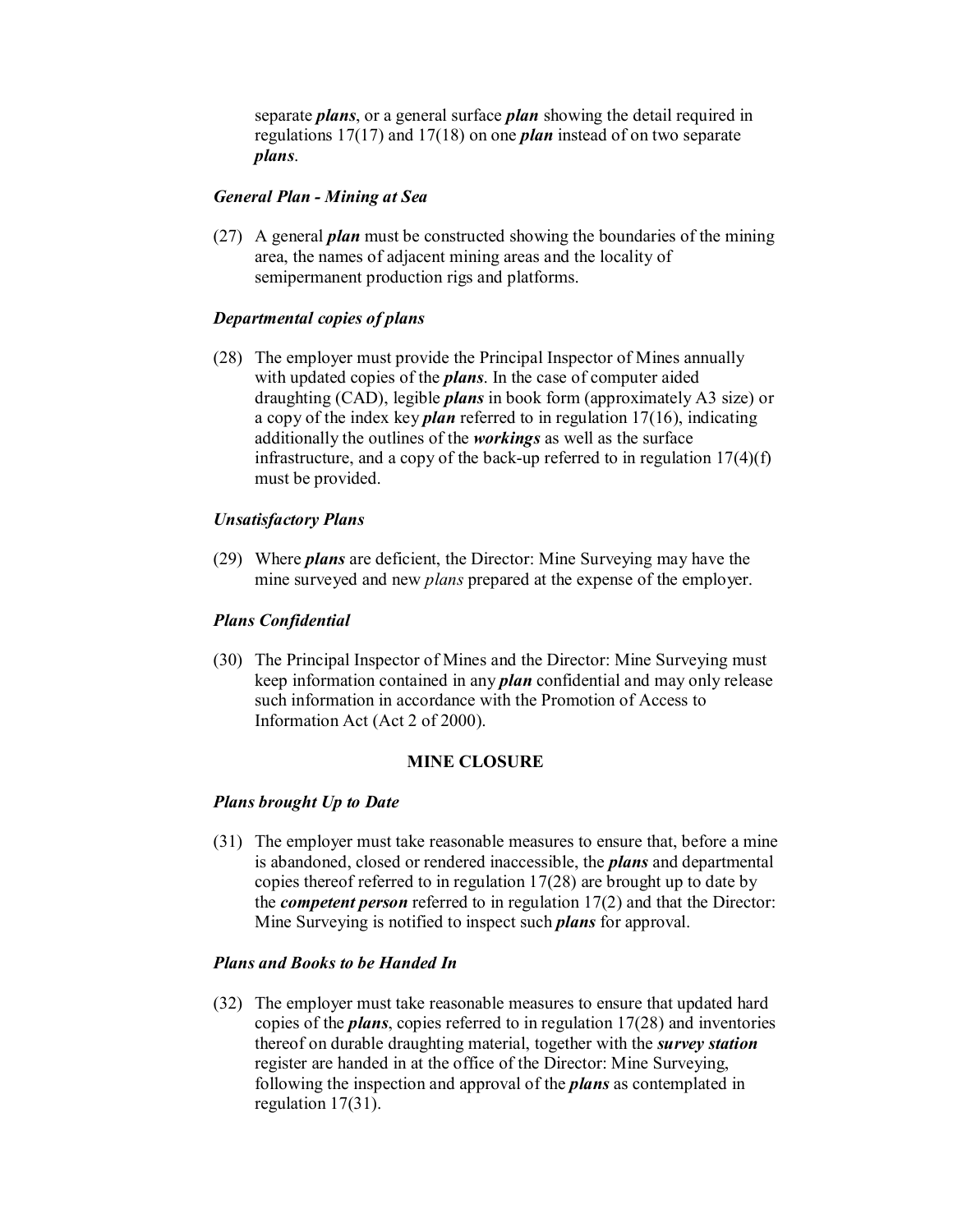## *Certificate of compliance*

(33) The Director: Mine Surveying must issue a certificate of compliance with the requirements of regulations  $17(31)$  and  $17(32)$  to the employer within 60 (sixty) calendar days of compliance in respect of the said regulations. [Chapter 17 inserted by GN R1304/2004]

# **CHAPTER 18**

# **TRIPARTITE INSTITUTIONS**

| 18.1 | Nomination of members to represent employees and owners  |
|------|----------------------------------------------------------|
| 18.2 | Appointment of members representing employees            |
| 18.3 | Appointment of members representing owners               |
| 18.4 | Appointment of members representing departments of State |
| 18.5 | Term of office of members                                |
| 18.6 | Filling of casual vacancies                              |
| 18.7 | Publication of names of members                          |

### **18.1 Nomination of members to represent employees and owners**

- (1) Nominations for the appointment of members of every tripartite institution are invited by notice in the *Gazette* from
	- (a) every registered trade union with employees as members to represent employees; and
	- (b) every employers' organisation with owners as members to represent owners.
- (2) Every nomination must be submitted in writing within 30 days of the notice referred to in subregulation (1) and must contain
	- (a) the name, address and a short curriculum vitae of the nominee;
	- (b) the tripartite institution for which the person is nominated;
	- (c) if submitted by
		- (i) a registered trade union, a statement of the number of employees who are members of the union; or
		- (ii) an employer's organisation, a statement of the number of employees employed by the members of the organisation; and
	- (d) any other information or documentation required in the notice.
- (3) Any registered trade union or employer's organisation that has submitted a nomination must, within 15 days of receiving a request from the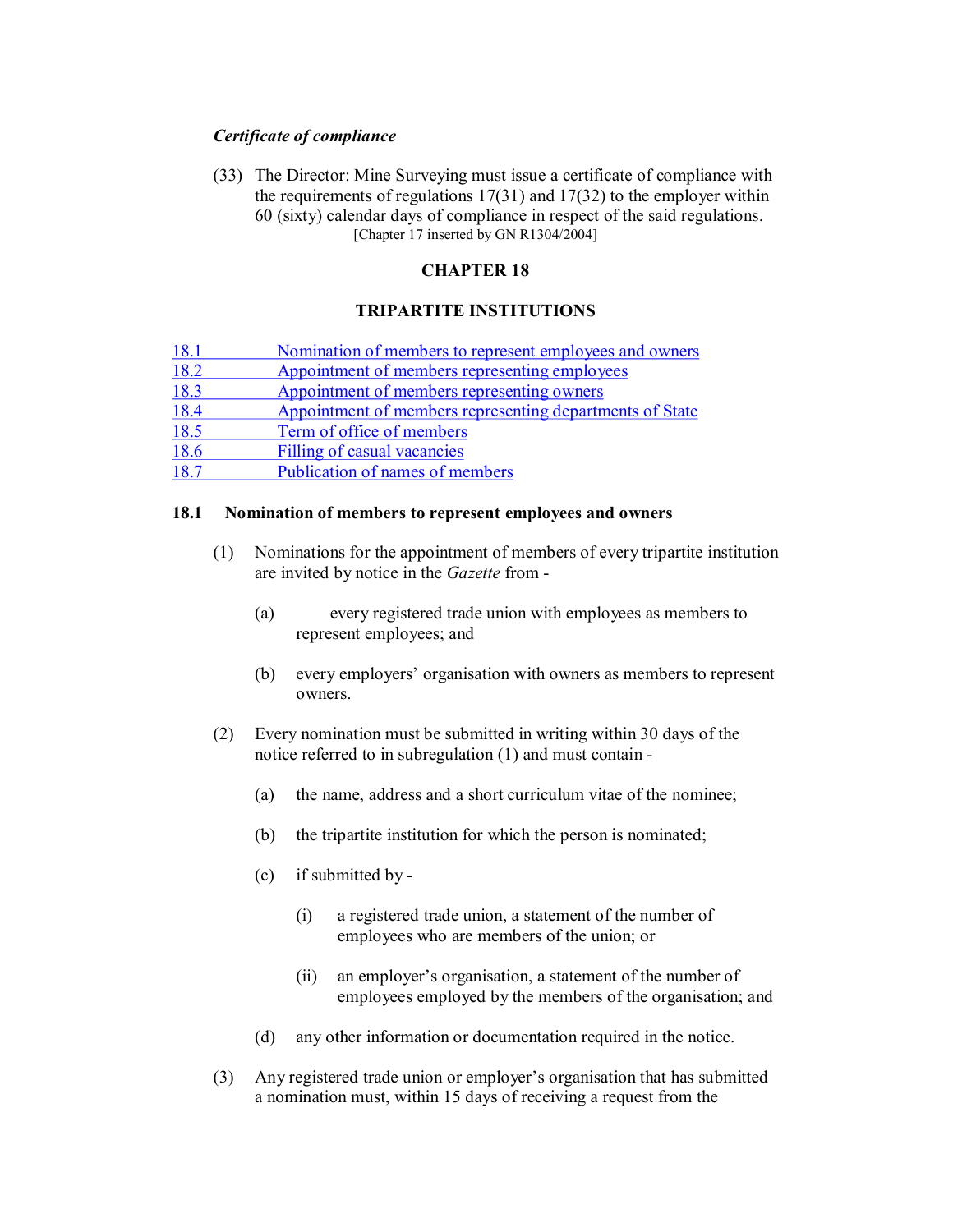Minister, provide such further information or documentation as the Minister may reasonably request regarding such nomination, including but not limited to information or documentation necessary to verify a statement contemplated in subregulation (2).

(4) The nomination period referred to in subregulation (2) may be extended.

## **18.2 Appointment of members representing employees**

The Minister must appoint persons, nominated under regulation 18.1 (2) to represent employees as members of tripartite institutions so that

- (a) the members are all nominated by agreement between registered trade unions representing at least 75% of employees belonging to such trade unions in the mining industry; or
- (b) failing agreement in terms of paragraph (a)
	- (i) at least half the members are persons nominated by a registered trade union or unions representing the majority of employees belonging to registered trade unions in the mining industry; and
	- (ii) the rest are persons nominated by registered trade unions with members employed in the mining industry and appointed in accordance with the significance in the mining industry of the trade unions concerned.

## **18.3 Appointment of members representing owners**

The Minister must appoint persons, nominated under regulation 18.1 (2) to represent owners in the mining industry, as members of tripartite institutions so that

- (a) the members are all nominated by agreement between employers' organisations whose members employ at least 75% of employees in the mining industry; or
- (b) failing agreement in terms of paragraph (a)
	- (i) at least half the members are persons nominated by an employers' organisation or organisations whose members employ the majority of the employees in the mining industry; and
	- (ii) the rest are persons nominated by employers' organisations and appointed in accordance with the significance in the mining industry of the organisations concerned.

## **18.4 Appointment of members representing departments of State**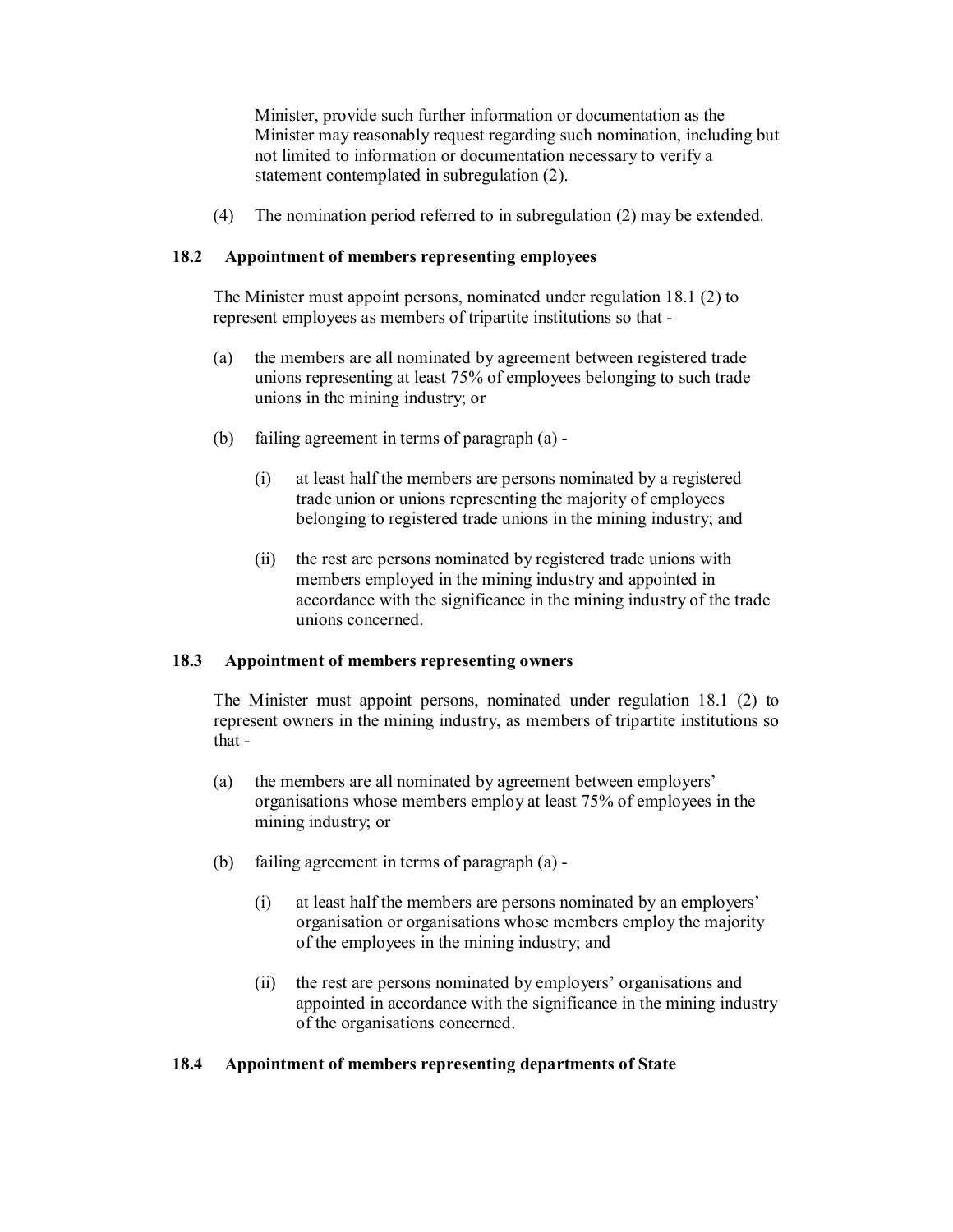The Minister, after consulting the Chief Inspector, must appoint the members representing departments of the State on every tripartite institution.

### **18.5 Term of office of members**

- (1) A member of a tripartite institution is appointed for a period of three years.
- (2) Despite subregulation (1), a person appointed to replace a member of a tripartite institution who has vacated office before the expiry of such member's term of office, is appointed for the remainder of that member's term of office.
- (3) Every member of a tripartite institution is eligible for reappointment after the expiry of such member's term of office.
- (4) If for any reason a person to replace a member of a tripartite institution is not appointed at the expiry of the period of office of such member, the Minister may extend the period of office of such member for a period not exceeding six months.

### **18.6 Filling of casual vacancies**

- (1) If a member vacates office in terms of the constitution of the tripartite institution before the expiry of such member's terms of office, subject to subregulation  $(2)$  -
	- (a) the party that nominated the member is invited to nominate a replacement; and
	- (b) the Minister must appoint the person nominated as a member of the tripartite institution concerned.
- (2) If the party contemplated in subregulation (1) (a) no longer satisfies the representative requirements of regulation 18.2 or 18.3
	- (a) nominations of persons to fill the vacancy are invited in terms of regulation 18. 1; and
	- (b) the Minister must appoint a person to fill the vacancy in terms of regulation 18.2 or 18.3.
- (3) If a member representing a department of the State on a tripartite institution vacates office before the expiry of such member's term of office, a person must be appointed to fill the vacancy in terms of regulation 18.4.

## **18.7 Publication of names of members**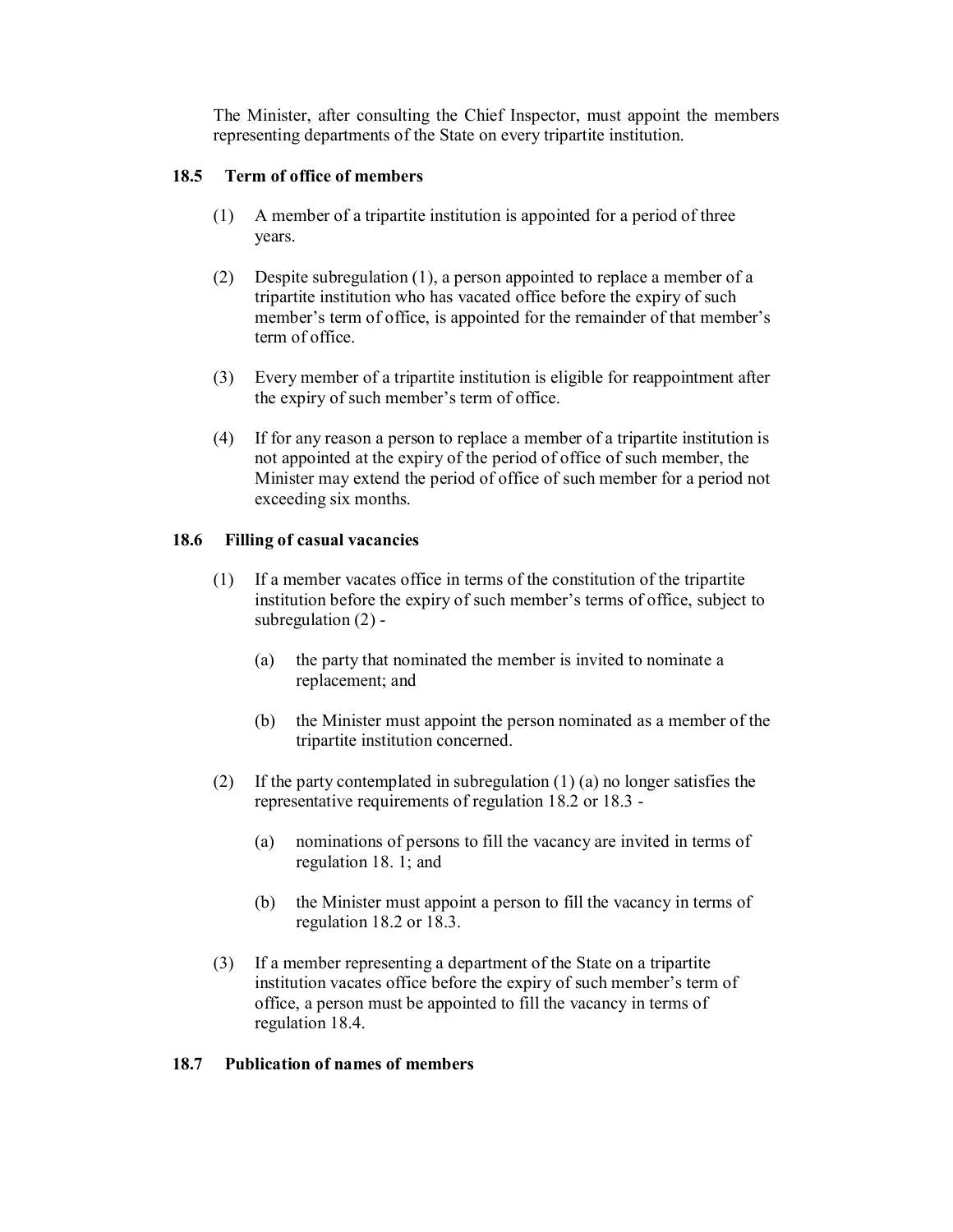The names of persons appointed in terms of these regulations, their period of office and the parties who they represent are published by notice in the *Gazette.*

#### **CHAPTER 19**

#### **UNDERWATER MINING**

Regulations not yet promulgated

#### **CHAPTER 20**

#### **DEFINITIONS**

**20.1** In these regulations a word or phrase to which a meaning has been assigned in this Act has that meaning and, unless the context otherwise indicates

**"Audiogram"** means a chart, graph or table indicating the hearing threshold levels of an individual as a function of frequency (viz. 0.5,1,2,3,4,6 and 8 kilohertz), as determined during a measurement of a person's hearing threshold levels by means of monaural, pure-tone, air-conduction threshold tests; [Definition of "Audiogram" inserted by GN R786/2002]

**"braking system"** means a device or combination of devices capable of reducing the speed of a locomotive or train to a standstill including emergency brake, park brake and service brake;

[Definition of "braking system" inserted by GN R583/2004]

"Cardio-respiratory examination" means a clinical examination of the cardiorespiratory system including a full size chest x-ray and a lung function test. [Definition of "cardio-respiratory examination" inserted by GN R1792/2003]

**"dynamic type test"** means the test conducted on a train to determine the deceleration rate and braking efficiency;

[Definition of "dynamic type test" inserted by GN R583/2004]

"**Full size chest x-ray**" means a chest x-ray using a photographic plate measuring 35cm x 35 cm or 35 cm x 42 cm or the digital equivalent; [Definition of "full size chest x-ray" inserted by  $GN \, R1792/2003$ ]

"locomotive" means a self-propelled railbound machine which requires either a driver for manual operation or an operator for automatic operation; [Definition of "locomotive" inserted by GN R583/2004]

**"Lung function test"** means the measurement of the inspired and expired volume of air by means of a spirometry;

[Definition of "lung function test" inserted by GN R1792/2003]

**"Principal Inspector of Mines"** means the officer appointed by the Chief Inspector to be in charge of health and safety in any region established by Government Notice No. R. 92 of 15 January 1997; and

"**rolling stock**" means any railbound equipment that is not self-propelled;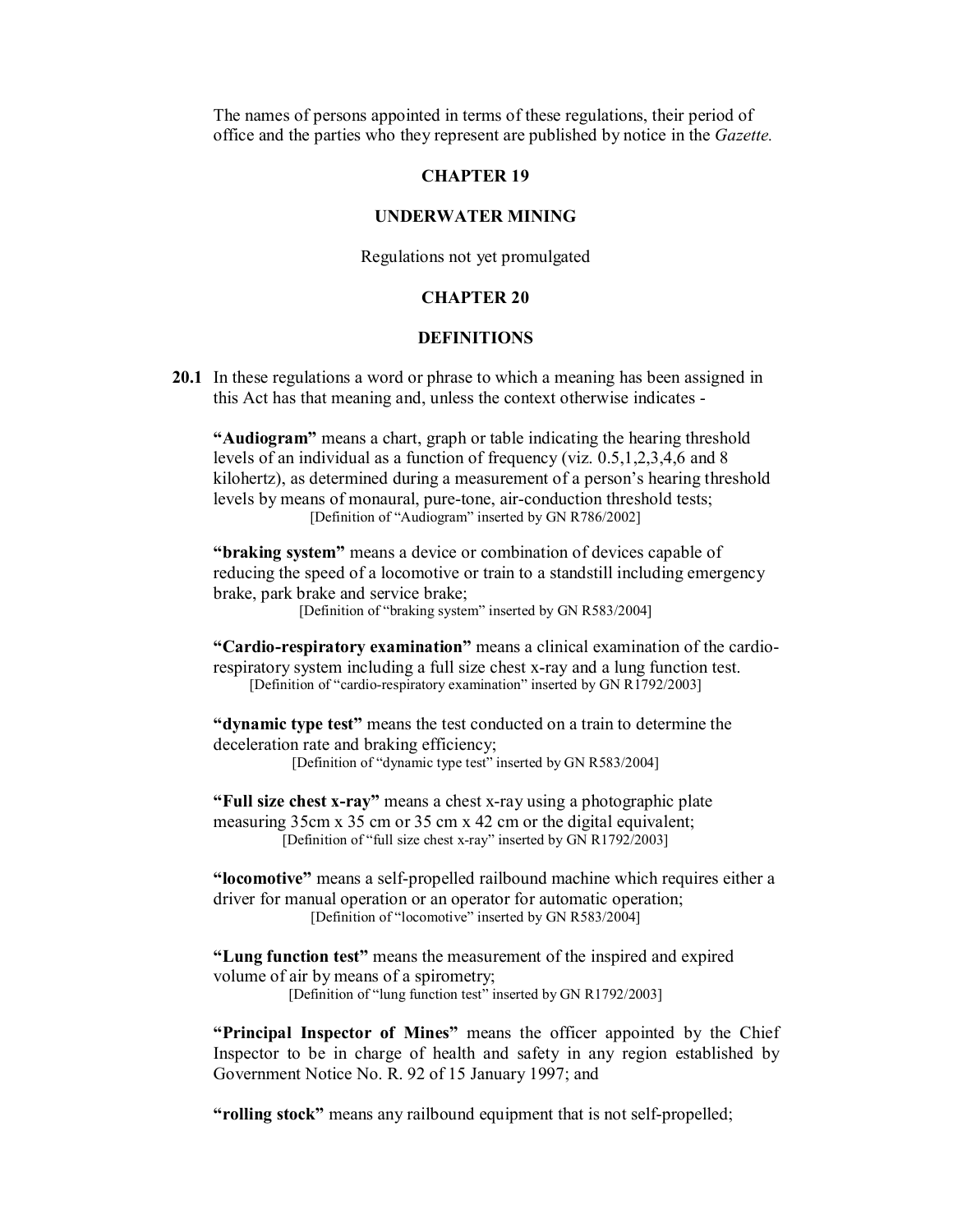[Definition of "rolling stock" inserted by GN R583/2004]

**"static test"** means the test carried out to determine the compliance of the brake holding power of a locomotive braking system measured against the design specification or an appropriate safety standard;

[Definition of "static test" inserted by GN R583/2004]

**"train"** means one or more locomotives and rolling stock, all attached. [Definition of "train" inserted by GN R583/2004]

**"tripartite institution"** means the Council and its permanent committees and the Mining Qualifications Authority.

[Chapter 20 substituted by GN R846/97]

# **CHAPTER 21**

#### **FORMS**

Form SAMRASS 1 (DME 132) – Accident and Dangerous Occurrence Report Form SAMRASS 2 (DME 200) – Injury Report Form Form SAMRASS 3 (DME 136) – Rockburst and Fall of Ground Accident Form SAMRASS  $4(DME 201) - 1-13 Day Injuries$ Form SAMRASS 5 (DME 133) - Explosives Form SAMRASS 6 (DME 134) - Fire Form SAMRASS 7 (DME 135) – Subsidence (Coal Mines) Form SAMRASS 8 (DME 137) – Heat Stroke / Heat Exhaustion Questionnaire Form SAMRASS 9 (DME 202) – Report on Date Resumed Work Report Form 21.9(2)(a) – Airborne Pollutants – Particulates Personal Exposure Report Form Report Form 21.9(2)(b) – Gases and Vapours Personal Exposure Report Form Report Form 21.9(2)(c) – Heat Stress Exposure Report Form Report Form 21.9(2)(d) – Cold Stress Exposure Report Form Report Form 21.9(2)(e) – Personal Noise Exposure Report Form [Form 21.9(2)(e) added by GN R1226/2005] Report Form 21.9(2((f) – Operations Details Report Form [Form 21.9(2)(f) added by GN R1226/2005] [Chapter 21 inserted by GN R134/2001 and amended by GN R904/2002 and GN R1226/2005]

## **CHAPTER 22**

#### **SCHEDULES**

### **COMPETENT PERSON FOR PRIMARY BLASTING, SECONDARY BLASTING AND BLASTING ASSISTANTS**

| 22.4    | <b>EXPLOSIVES</b>                                       |
|---------|---------------------------------------------------------|
| 22.8    | <b>Machinery and Equipment</b>                          |
| 22.9    | <b>OCCUPATIONAL HYGIENE</b>                             |
| 22.10.2 | <b>Water Storage and Pumping</b>                        |
| 22.10.3 | Draw Points, Tipping Points, Rock Passes and Box Fronts |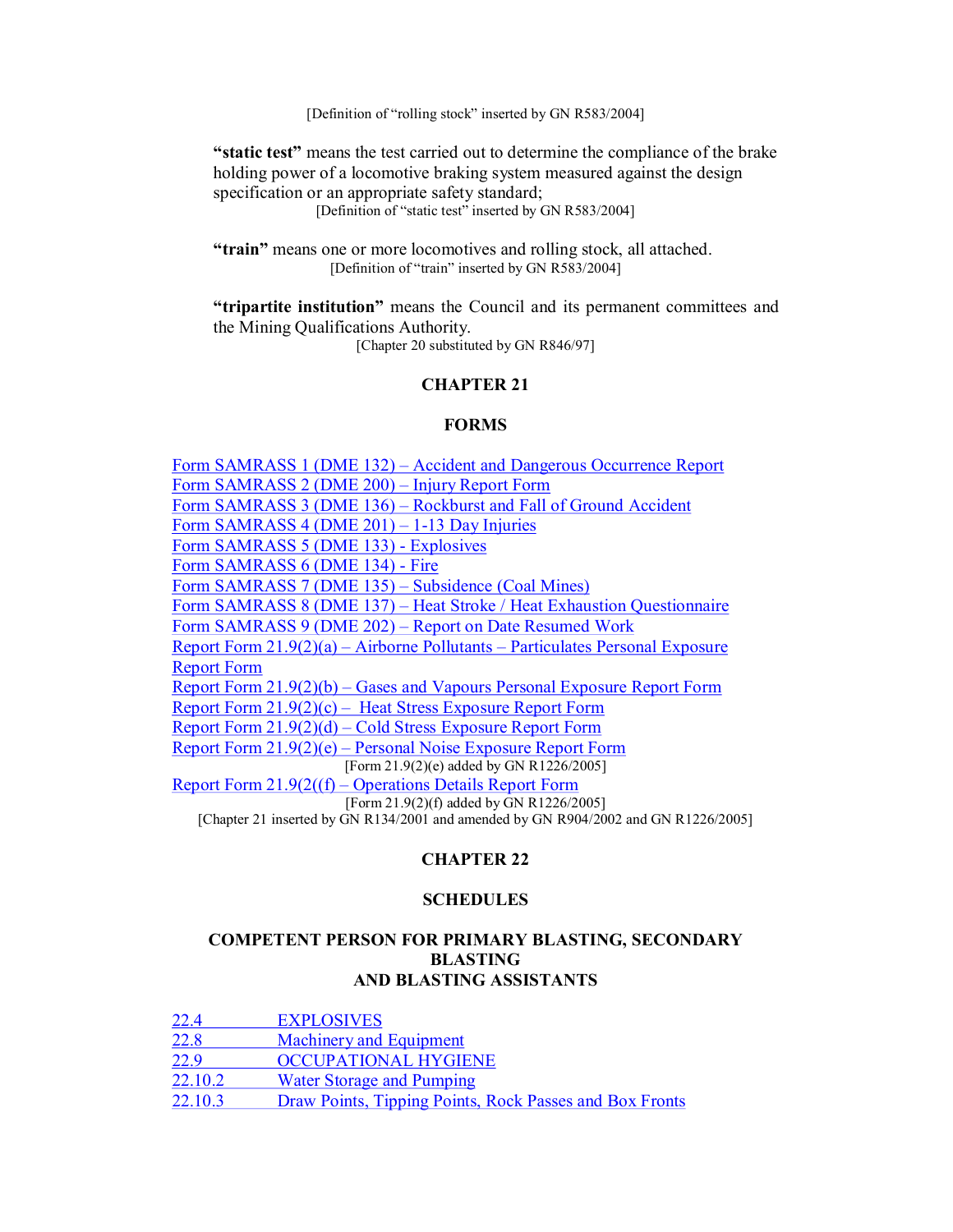# **22.4 EXPLOSIVES**

22.4.1 (1) For purposes of Regulations  $4.4(1)$  and  $4.4(2)$ , the competent person must have the

relevant competencies as indicated below

1. Underground hard rock tabular mine

# **(a) Primary blasting**

A person in possession of a valid blasting certificate for scheduled mines issued by the Department; or

A person assessed and found competent against a qualification recognised by the MQA for this purpose.

## **(b) Secondary blasting**

A person in possession of a blasting certificate for scheduled mines issued by the Department, or

A person assessed and found competent against a skills programme recognised by the MQA for this purpose.

## **(c) Blasting assistant**

A person assessed and found competent against a skills programme recognised by the MQA for this purpose.

# 2. Underground coal mines

# **(a) Primary blasting**

A person in possession of a blasting certificate for fiery mines issued by the Department, or

A person assessed and found competent against a qualification for the type of mining to be undertaken recognised by the MQA for this purpose.

# **(b) Secondary blasting**

A person in possession of a blasting certificate for fiery mines issued by the Department, or

A person assessed and found competent against a qualification recognised by the MQA for this purpose.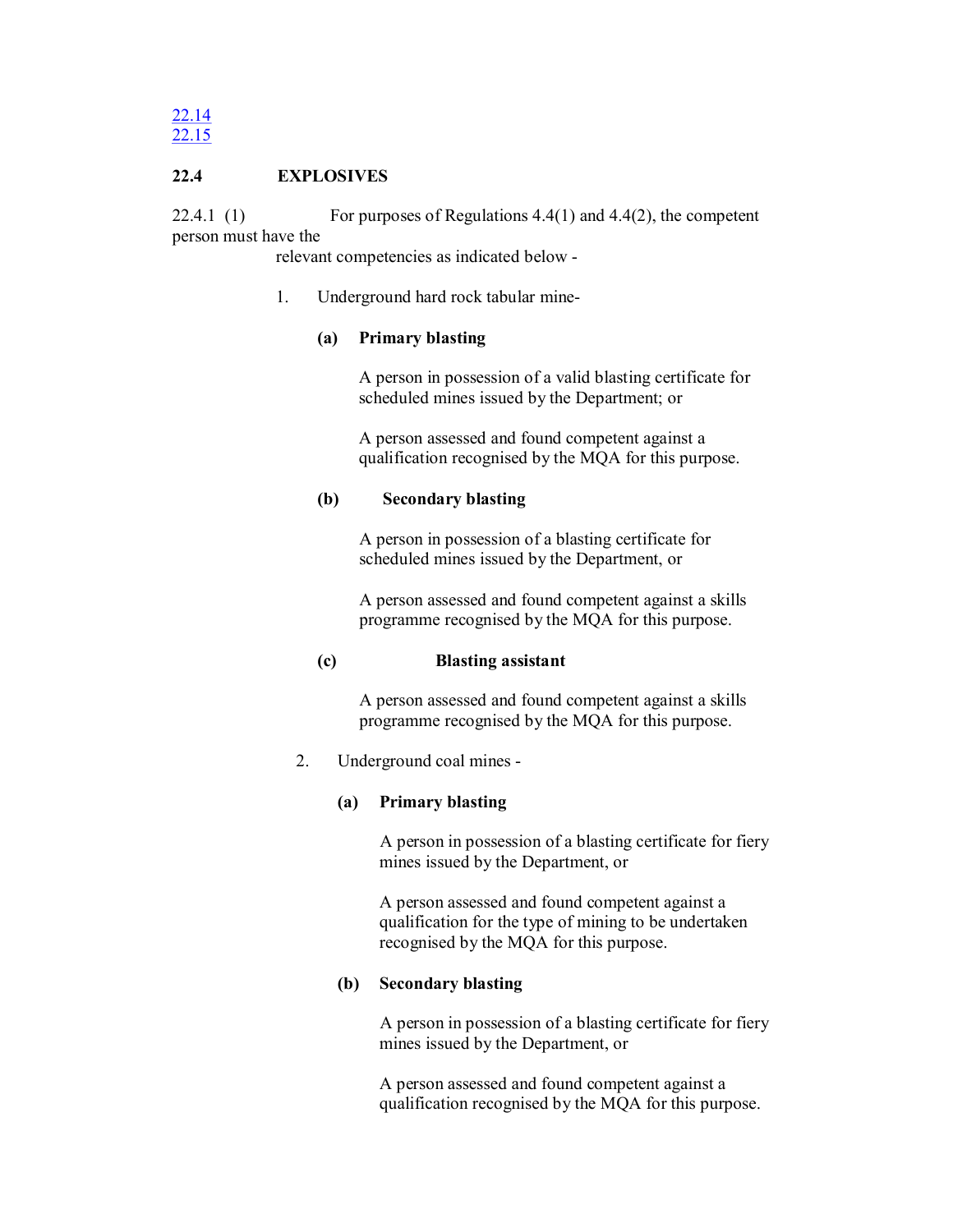### **(c) Blasting assistant**

A person assessed and found competent against a skills programme recognised by the MQA for this purpose.

### 3. Underground hard rock massive mine

### **(a) Primary blasting**

A person in possession of a blasting certificate for scheduled mines issued by the Department, or

A person assessed and found competent against a qualification recognised by the MQA for this purpose.

### **(b) Secondary blasting**

A person in possession of a blasting certificate for scheduled mines issued by the Department, or.

A person assessed and found competent against a skills programme recognised by the MQA for this purpose.

### **(c) Blasting assistant**

A person assessed and found competent against a skills programme recognised by the MQA for this purpose.

4. Quarries other than dimension stone quarries

## **(a) Primary blasting**

A person in possession of a blasting certificate for opencast mines issued by the Department, or

A person assessed and found competent against a qualification recognised by the MQA for this purpose.

#### **(b) Secondary blasting**

A person in possession of a blasting certificate for opencast mines issued by the Department, or

A person assessed and found competent against a qualification recognised by the MQA for this purpose.

## **(c) Blasting assistant**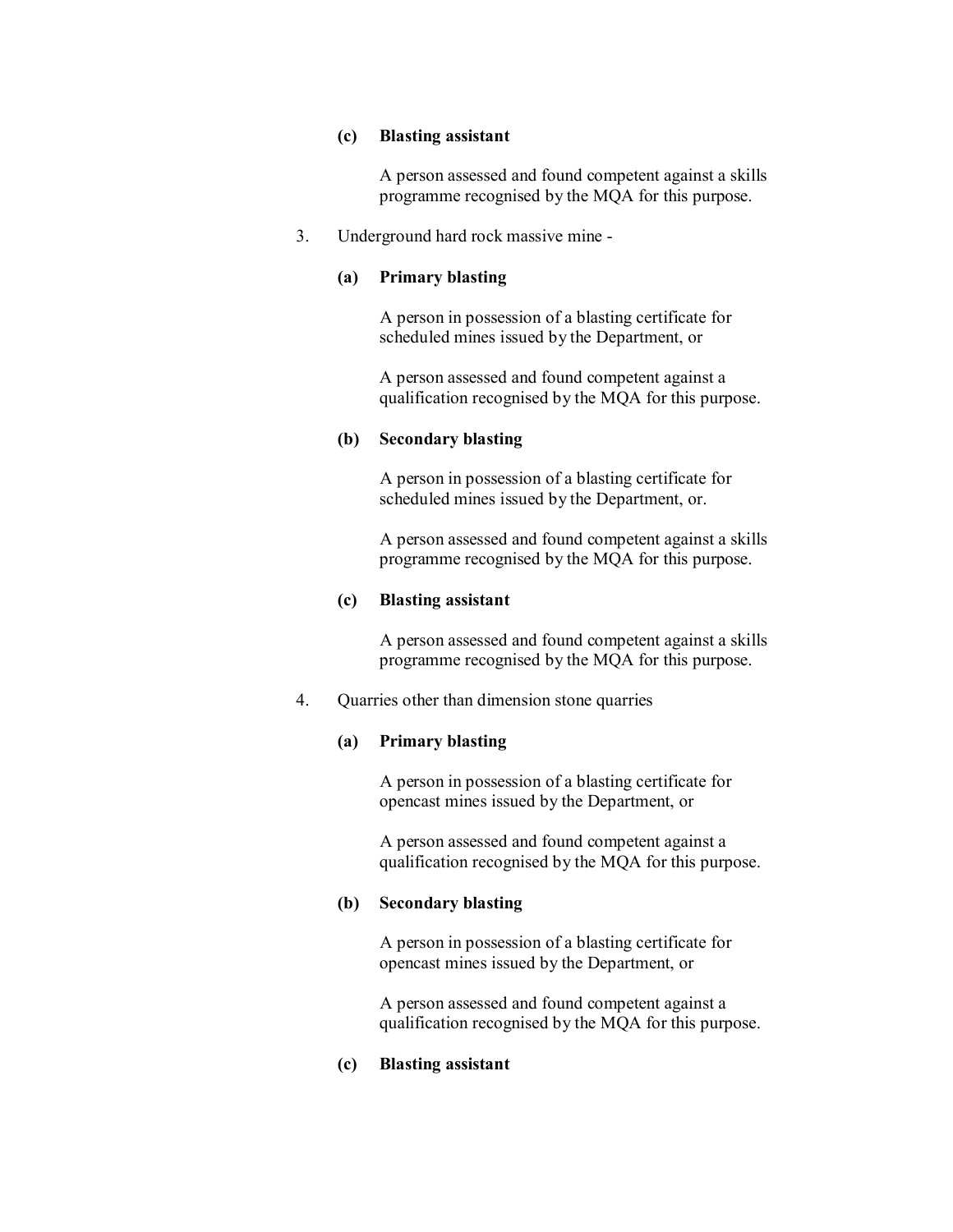A person assessed and found competent against a skills programme recognised by the MQA for this purpose.

#### 5. Openpit/strip mine

#### **(a) Primary blasting**

A person in possession of a blasting certificate for opencast mines issued by the Department.

A person assessed and found competent against a qualification recognised by the MQA for this purpose.

# **(b) Secondary blasting**

A person in possession of a blasting certificate for opencast mines issued by the Department, or

A person assessed and found competent against a qualification recognised by the MQA for this purpose.

### **(c) Blasting assistant**

A person assessed and found competent against a skills programme recognised by the MQA for this purpose.

#### 6. Dimension stone quarries

#### **(a) Primary blasting**

A person in possession of a blasting certificate for opencast mines issued by the Department, or

A person assessed and found competent against a qualification recognised by the MQA for this purpose.

#### **(a) Secondary blasting**

A person in possession of a blasting certificate for opencast mines issued by the Department, or

A person assessed and found competent against a qualification recognised by the MQA for this purpose.

### **(b) Blasting assistant**

A person assessed and found competent against a skills programme recognised by the MQA for this purpose. [Reg. 22.4

#### **22.8 Machinery and Equipment**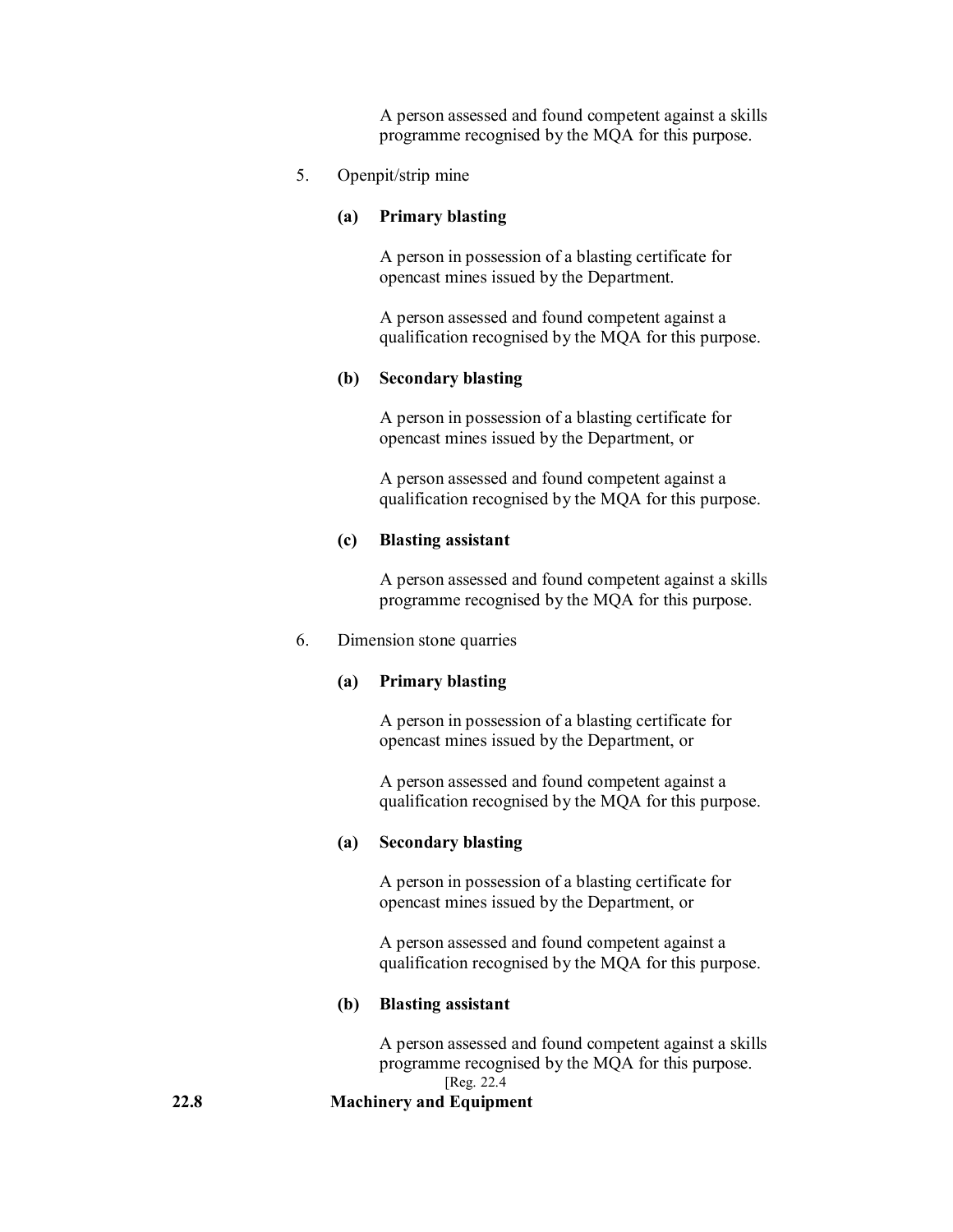# **22.8.6**

(4) For purposes of regulation 8.6(4) the competent person means a person who is a certificated electrical or mechanical engineer or has an appropriate qualification registered on the National Qualifications Framework and recognised by the Mining Qualifications Authority for this purpose.

# **22.8.7**

- (2) The competent person referred to in regulation 8.7(2) means a person who  $\blacksquare$ 
	- (i) is a certificated electrical or mechanical engineer or has an appropriate qualification registered on the National Qualifications Framework and which is recognized by the MQA for this purpose;
	- (ii) is familiar with the type of refrigeration and air conditioning plants used at the mine in so far it concerns aspects of safety, construction, erection, operation, inspection and testing of such plants, and
	- (iii) is familiar with any relevant national or international Standards, Codes of Practice and specifications related to the type of refrigeration, and air conditioning plants used at the mine. [Reg. 22.8 inserted by GN 911/2006]

#### **22.9**

### (2) OCCUPATIONAL HYGIENE

# (a) OCCUPATIONAL EXPOSURE LIMITS FOR AIRBORNE POLLUTANTS

In this Schedule the following terms/abbreviations have the meanings as set out below.

## **TERMS**

"Asbestos" means any of the following minerals: - Crocidolite, Amosite, Chrysotile, Fibrous actinolite, Fibrous anthophyllite, Fibrous tremolite, and any mixture containing any of these minerals.

**"Occupational exposure limit"** (OEL) means the time weighted average concentration for a 8 hour work day and a 40 hour work week to which nearly all workers may be repeatedly exposed without adverse health effects.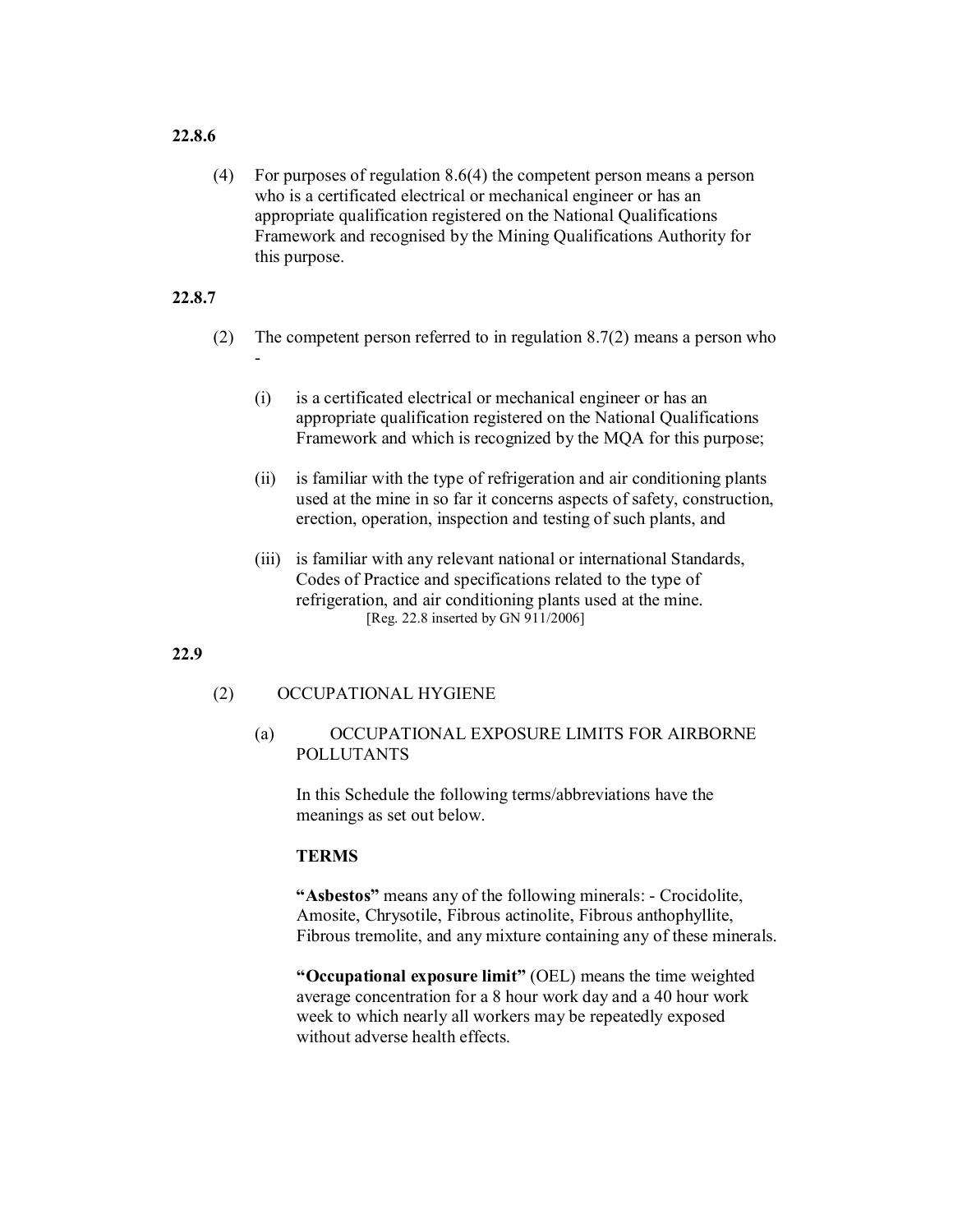**"Occupational exposure limit Ceiling limit"** (OEL C) means an instantaneous value which must never be exceeded during any part of the working exposure.

### **"Occupational exposure limit Short term exposure limit"**

(OEL-STEL) means a 15 minute TWA exposure which should not be exceeded at any time during a workday even if the 8-hour TWA is within the OELTWA. Exposures above the OELTWA up to the STEL should not be longer than 15 minutes and should not occur more than four times per day. There should be at least 60 minutes between successive exposures in this range. An averaging period other than 15 minutes may be recommended when this is warranted by observed biological effects.

For those substances for which no OEL-STEL have been specified, excluding airborne particulates, a figure of three times the occupational exposure limit is to be used when controlling short term excursions in exposure.

**"Respirable particulates"** means the respirable fraction of airborne particulates.

**"Inhalable particulates"** means airborne particulates as collected by a personal gravimetric sampler without particle size selection.

## **ABBREVIATIONS**

**CAS** = Chemical Abstracts Service is an organisation under the American Chemical Society. CAS Numbers are used to identify specific chemicals or mixtures.

**PPM** = parts per million

 $mg/m<sup>3</sup>$  = milligrams per cubic metre

**Sk** = Skin absorption

**Sen** = Capable of causing respiratory sensitisation

 $f/ml =$  fibres per millilitre

# **OCCUPATIONAL EXPOSURE LIMITS FOR AIRBORNE POLLUTANTS**

Click here to see Table [Table substituted by GN R989/2006]

- (b) OCCUPATIONAL EXPOSURE LIMITS FOR PHYSICAL AGENTS
	- (i) **NOISE**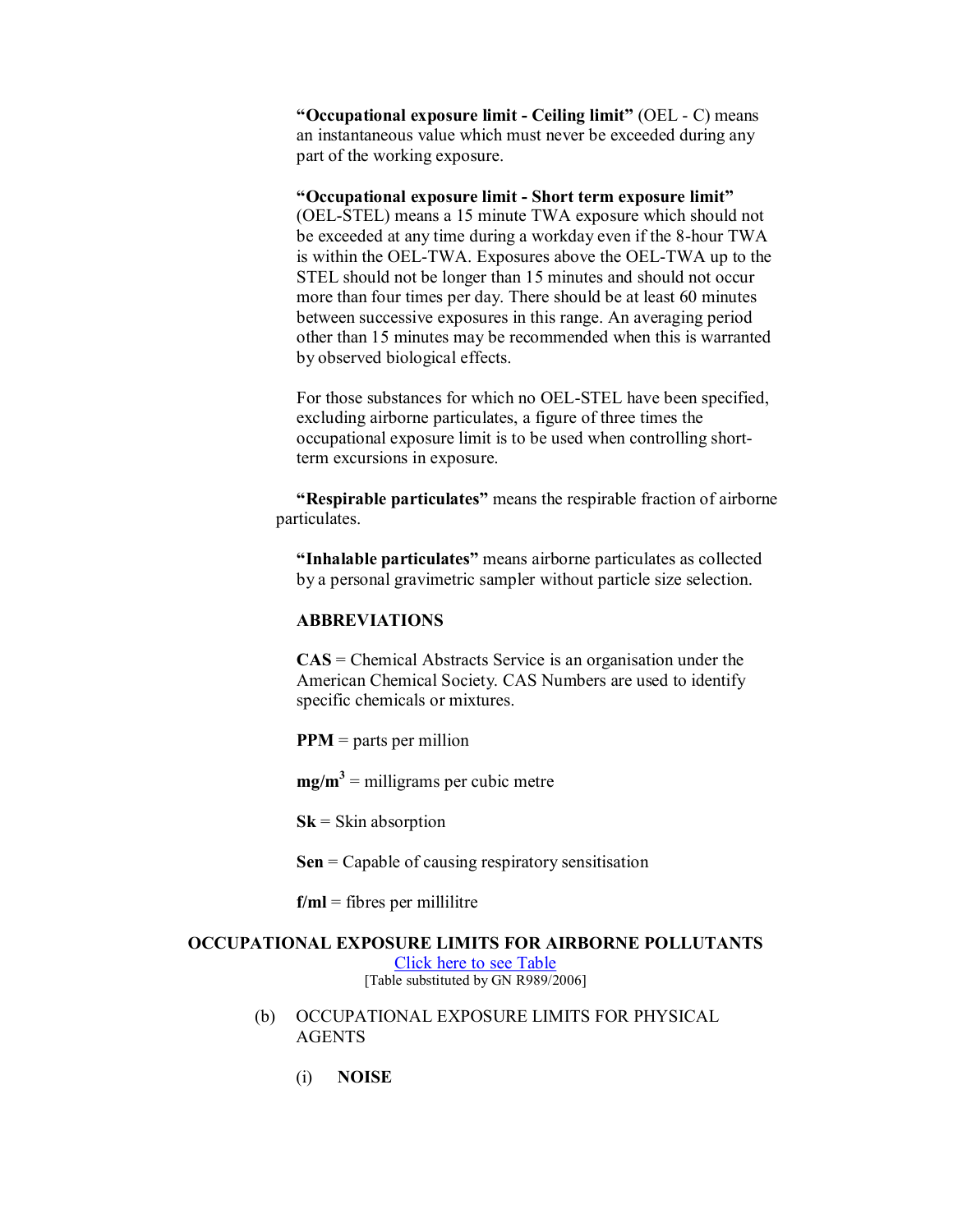- (1) Noise Exposure :  $85 \text{ dBL}_{\text{Aeq,8h}}$
- (2) Peak Sound Level :  $135 \text{ dB}(A)$

### (ii) **THERMAL STRESSES**

- $(1)$  Wet Bulb  $(°C)$ : 32.5
- (2) Dry Bulb  $(^{\circ}C)$ : 37
- (3) Mean Radiant Temperature (°C)  $\qquad \qquad$  : 37
- (4) Equivalent Chill Temperature  $(^{\circ}C)$  : 4

# (c) POTABLE WATER

(i) **QUALITY** Click here to see Table

# (ii) **Macro, Micro Determinants and Bacteriological Limits** Click here to see Table

# (iii) **Other Consituents**

The water shall not contain any other constituents in concentrations, which may render it unsuitable for use as drinking water. [Reg. 22.9(2) inserted by GN R904/2002 and amended by GN R989/2006]

#### **22.10.2 Water Storage and Pumping**

(2) (a) Competent Person<sup>1</sup>

For purposes of regulation 10.2(2)(a) the competent person<sup>1</sup> means a person who is registered as a professional engineer with the Engineering Council of South Africa and is competent in the design of underground dam walls, plugs and barricades.

(b) Competent Person<sup>2</sup>

For the purpose of regulation  $10.2(2)(b)$  and (c) competent person<sup>2</sup> means a person who

(a) is the holder of a Certificate of Competency for mechanical or electrical engineering issued by the Chief inspector of Mines and has knowledge and experience in the design, construction and maintenance of dams and plugs; or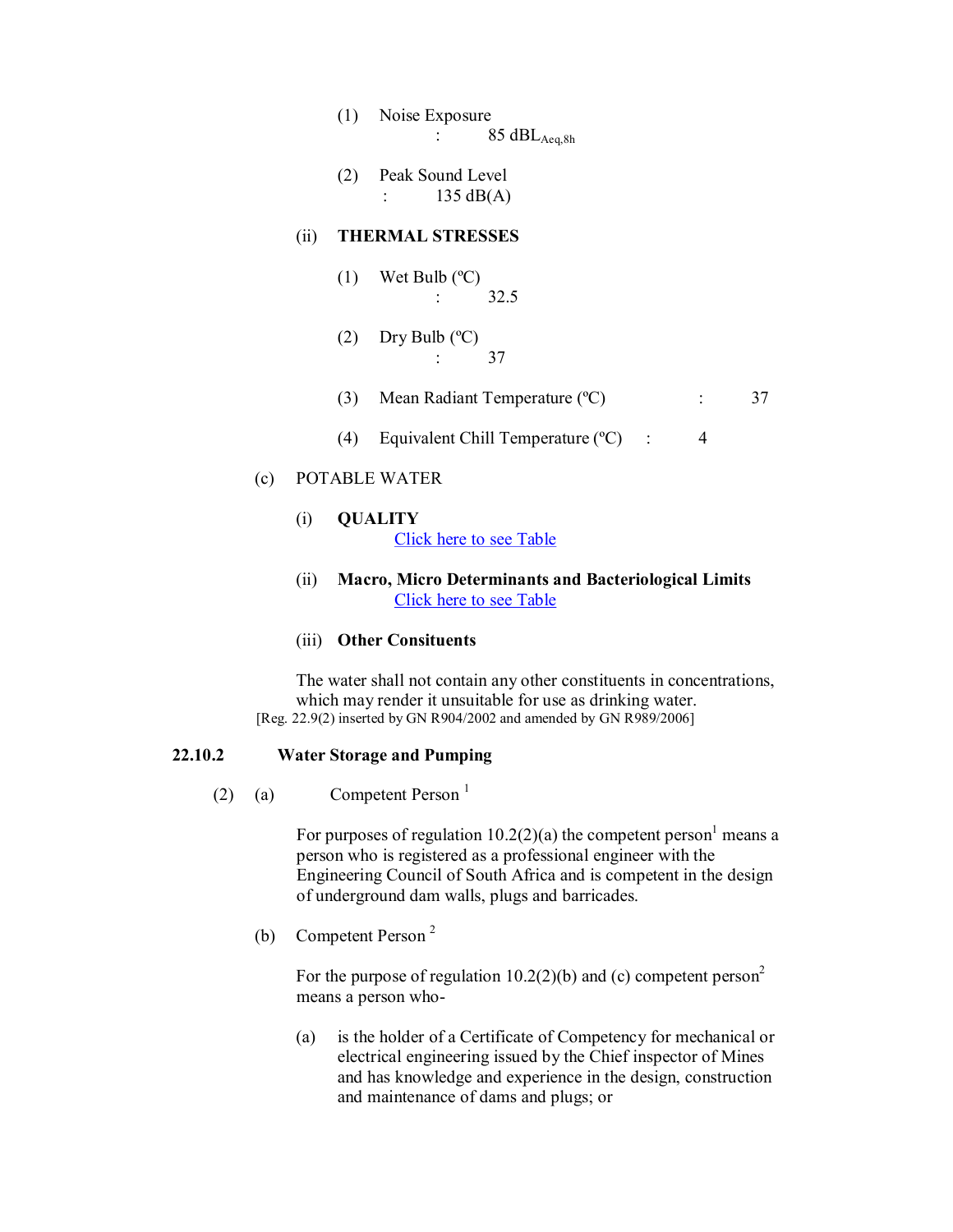(b) has been assessed competent against a qualification recognised by the MQA for this purpose. [Reg. 22.10.2 inserted by GN R94/2008]

# **22.10.3 Draw Points, Tipping Points, Rock Passes and Box Fronts**

- (1) (a) The competent person referred to in regulation  $10.3(1)(a)$ means a person who is registered with the Engineering Council of South Africa as a professional engineer or professional technologist or who has been assessed competent against a qualification recognised by the Mining Qualification Authority for this purpose.
- (2) (a) The competent person referred to in regulation  $10.3(2)(a)$ means a person who is the holder of a Certificate of Competency for Mechanical or Electrical Engineers (Mines and Works) issued by the Department or who has been assessed competent against a qualification recognised [Reg. 22.10.3 inserted by GN R94/2008]

### **22.14.1**

- (1) For the purpose of regulations 14.1.1, 14.1.5 and 14.1.7. a competent person means a person who
	- (a) is in possession of a valid certificate of competency, recognised for this purpose by the Mining Qualifications Authority; or
	- (b) has been assessed competent against a unit standard, skills programme or qualification, recognised for this purpose by the Mining Qualifications Authority. [Subreg. (1) substituted by GN R886/2003 and GN 34/2007]
- (7) ………. [Subreg. (7) substituted by GN R886/2003 and deleted by GN 34/2007]
- (8) For purposes of Regulation 14.1(8) competent person means a person who is at least in possession of either the Chamber of Mines Certificate in Rock Mechanics (Metalliferous Mines), or the Chamber of Mines Certificate in Rock Mechanics (Coal Mines), whichever is appropriate for the type of mine concerned.

[Reg. 22.14.1 inserted by GN R959/2002]

## **22.15**

(5) (a) The competent person referred to in regulations  $5.1(1)$ must be in possession of the following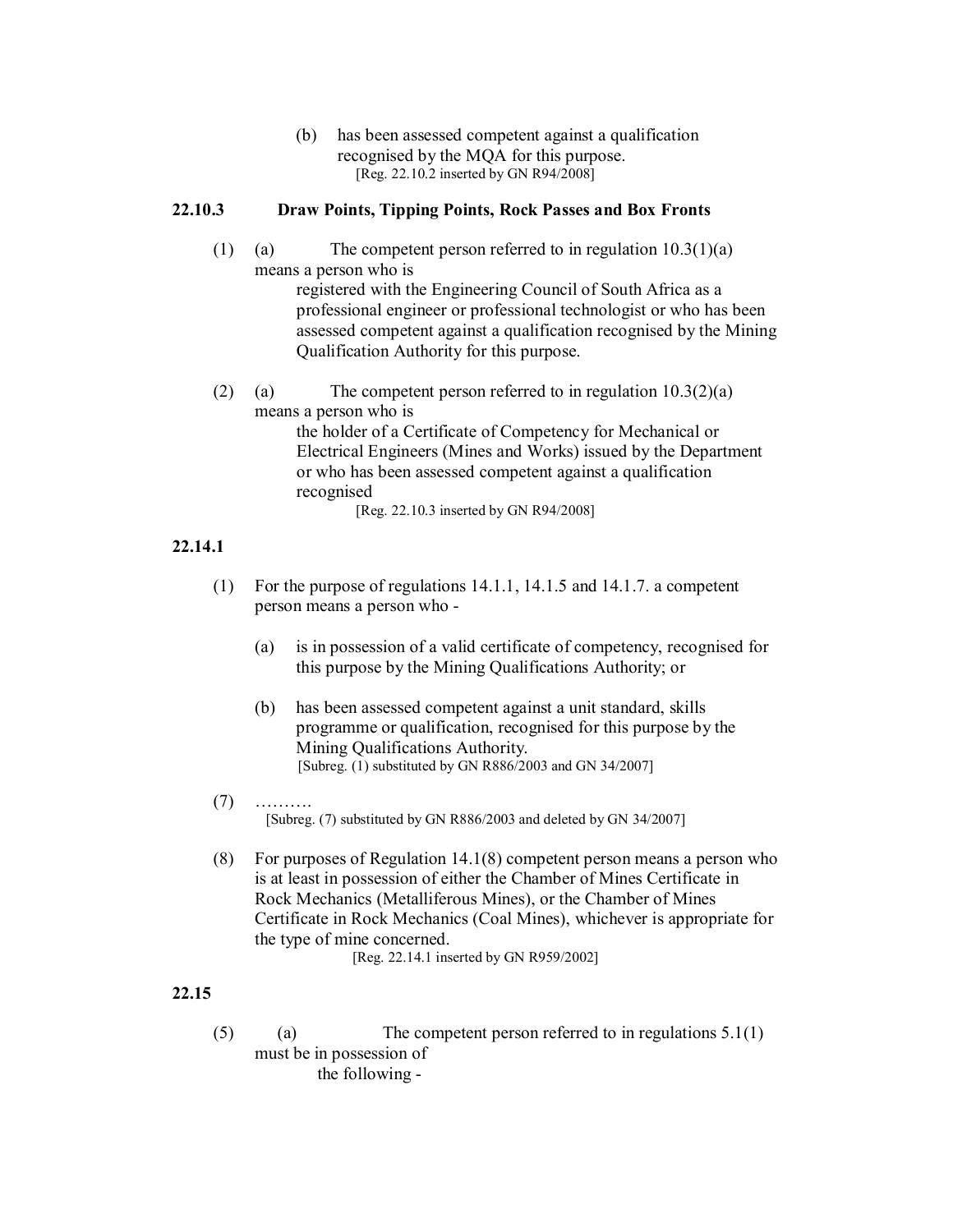- (i) Where the competent person performs the obligations underground:
	- (1) Certificate in Mine Environmental Control, issued by the Chamber of Mines of South Africa.
- (ii) Where the competent person performs the obligations on surface:
	- (1) Intermediate Certificate in Mine Environmental Control, issued by the Chamber of Mines of South Africa, and be certified as an Occupational Hygienist by the Southern African Institute for Occupational Hygiene; or
	- (2) Certificate in Mine Environmental Control, issued by the Chamber of Mines of South Africa. [Reg. 22.15(5) inserted by GN R904/2002]
- (8) (a) The competent person referred to in regulation  $8.2$  (6) must be in possession of
	- the following:
	- (i) An Electrical or Mechanical Certificate of Competency for Mines and Works issued by the Chief Inspector of Mines;
	- (ii) A B degree in Electrical or Mechanical Engineering. [Reg. 22.15(8) inserted by GN R583/2004]
- (9) (a) The competent person referred to in regulations 9.2(3) must be in possession of the following
	- (i) Where the competent person performs the obligations underground:
		- (1) Certificate in Mine Environmental Control, issued by the Chamber of Mines of South Africa.
	- (ii) Where the competent person performs the obligations on surface:
		- (1) Intermediate Certificate in Mine Environmental Control, issued by the Chamber of Mines of South Africa, and be certified as an Occupational Hygienist by the Southern African Institute for Occupational Hygiene;
		- (2) Certificate in Mine Environmental Control, issued by the Chamber of Mines of South Africa. [Reg. 22.15(9) inserted by GN R904/2002]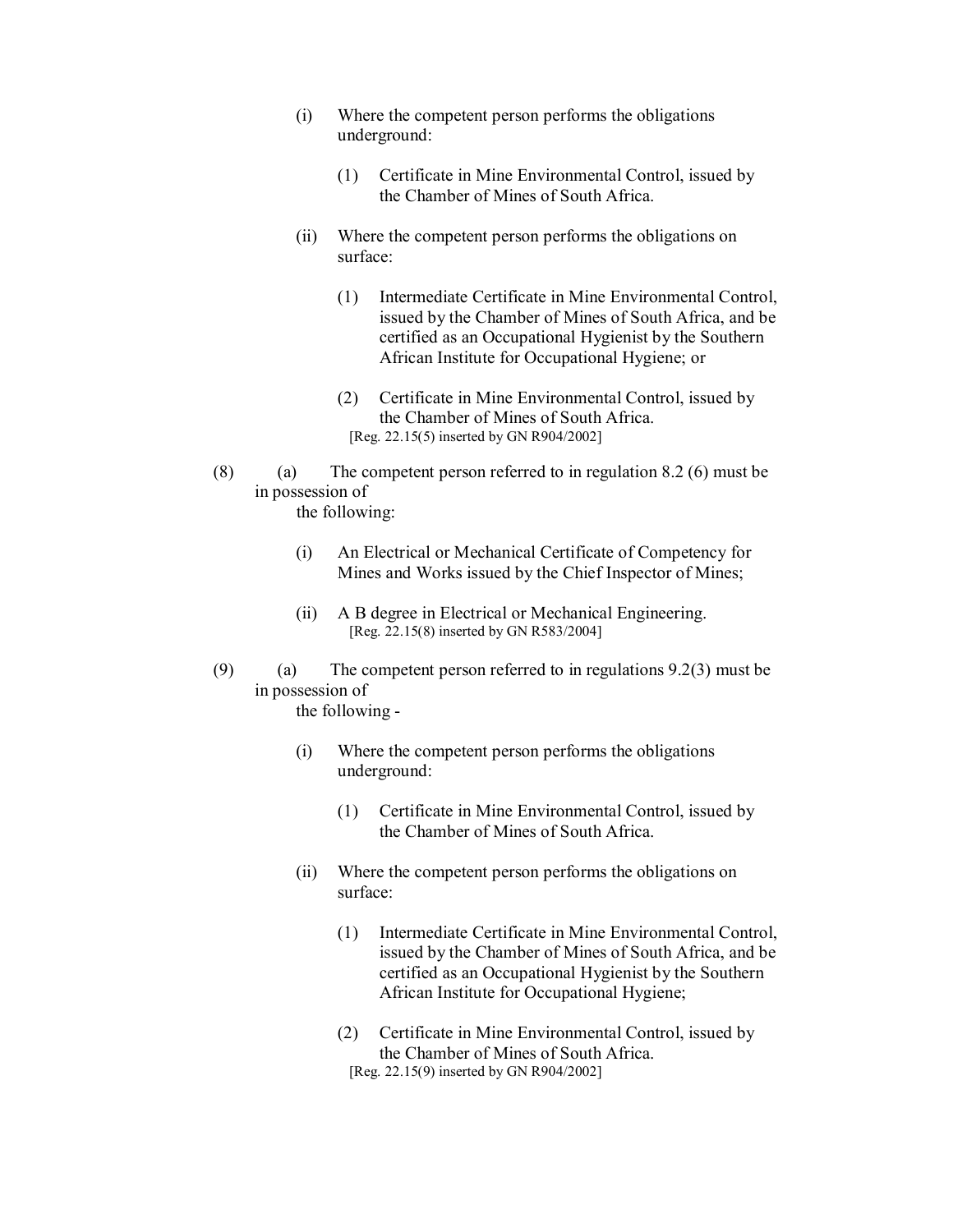- (11) (a) **"Competent person"** for purposes of sub-regulation 11.4(3) means:
	- (i) A person registered with the Health Professions Council in any of the following three categories:
		- (a) as an ear, nose and throat specialist;
		- (b) in speech therapy and audiology; or
		- (c) as an occupational medical practitioner; or
	- (ii) A person qualified in audiometric techniques from an institution registered with the relevant Education and Training Quality Assurer (ETQA) registered in terms of the South African Qualifications Authority Act (Act No. 58 of 1995.
	- (b) **"Competent person"** for purposes of sub-regulations 11.4(7) and 11.4(8) means
		- (i) A person registered as an audiologist with the Health Professions Council. [Reg. 22.15 (11) inserted by GN R786/2002]
- (16) (a) The competent person referred to in regulations 16.1(1) must be in possession of the following

- (i) Where the competent person performs the obligations underground.
	- (1) Certificate in Mine Environmental Control, issued by the Chamber of Mines of South Africa.
- (ii) Where the competent person performs the obligations on surface:
	- (1) Intermediate Certificate in Mine Environmental Control, issued by the Chamber of Mines of South Africa, and be certified as an Occupational Hygienist by the Southern African Institute for Occupational Hygiene;
	- (2) Certificate in Mine Environmental Control, issued by the Chamber of Mines of South Africa. [Reg. 22.15(16) inserted by GN R904/2002]
- (16) (a) For purposes of Regulation 16.5(1)(a), competent person means a person who
	- (i) has passed a course of training approved for this purpose by the Chief Inspector of Mines;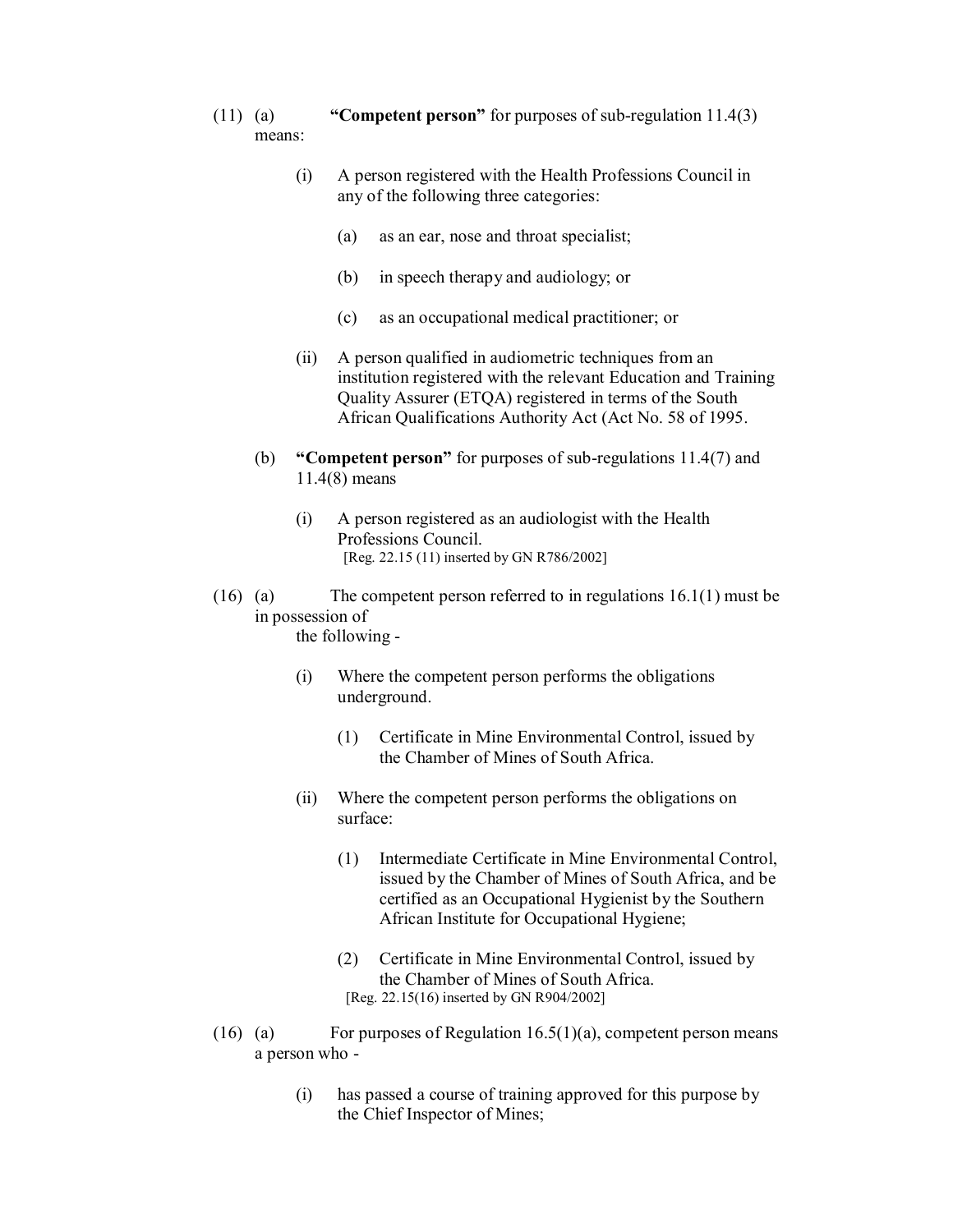- (ii) has been assessed and found competent against applicable unit standards, skills programme and/or a qualification recognised for this purpose by the Mining Qualifications Authority  $(MOA)$ .
	- [Reg. 22.15(16) inserted by GN 86/2008]

**Editor's Note: Reinsertion of Regulation 22.15(16)(a) by GN 86/2008 under investigation. Department of Minerals and Energy notified. Awaiting correction notice/clarification.** 

### **CHAPTER 23**

#### **REPORTING OF ACCIDENTS AND DANGEROUS OCCURENCES** [Heading substituted by GN R787/2002]

| 23.1 | Accidents to be reported             |
|------|--------------------------------------|
| 23.2 |                                      |
| 23.3 |                                      |
| 23.4 | Dangerous occurrences to be reported |
| 23.5 |                                      |
| 23.6 |                                      |
| 23.7 |                                      |

#### **23.1 Accidents to be reported**

The employer must report to the Principal Inspector of Mines in the manner prescribed in this chapter any accident at the mine that results in:

- (a) the death of any employee;
- (b) an injury, to any employee, likely to be fatal;
- (c) unconsciousness, incapacitation from heatstroke or heat exhaustion, oxygen deficiency, the inhalation of fumes or poisonous gas, or electric shock or electric bum accidents of or by any employee and which is not reportable in terms of paragraph (d).
- (d) an injury which either incapacitates the injured employee from performing that employee's normal or a similar occupation for a period totaling 14 days or more, or which causes the injured employee to suffer the loss of a joint, or a part of a joint, or sustain a permanent disability,
- (e) an injury, other than injuries referred to in paragraph (d), which incapacitates the injured employee from performing that employee's tiormal or a similar occupation on the next calendar day.

**23.2** (1) An accident referred to in paragraph (a), (b) or (c) of regulation 23.1 must be reported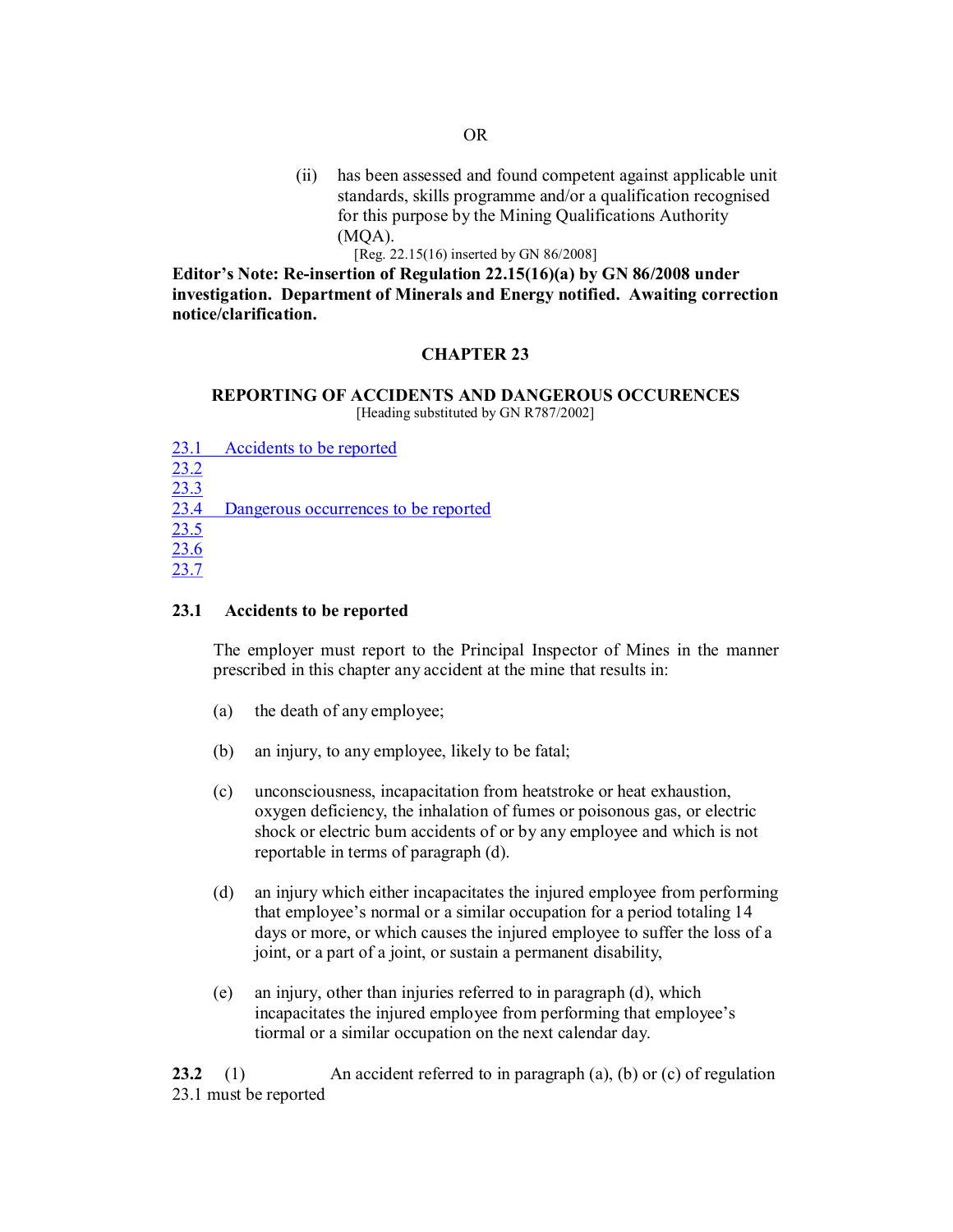immediately by the quickest means available and must be confirmed without delay on Forms SAMRASS 1 and 2 prescribed in Chapter 21.

- (2) An accident referred to in paragraph (d) of regulation 23.1 must, after the accident becomes reportable, be reported within three days on Forms SAMRASS 1 and 2 prescribed in Chapter 21.
- (3) The Form **SAMRASS 9** must be submitted on a monthly basis for all persons not having returned to work at the time of submitting SAMRASS 2 on a monthly basis.
- (4) An accident referred to in paragraph (e) of regulation 23.1 must be reported without delay on a monthly basis, on Form SAMRASS 4 prescribed in Chapter 21

**23.3** (1) Where the death of an *employee,* referred to in regulation  $23.1(a)$  is related to a rockburst

> or fall of ground, the duly completed Form SAMRASS 3, prescribed in Chapter 21, for such rockburst or fall of ground must be forwarded by the *employer* to the *Principal Inspector of Mines* within 14 days of such death.

- (2) When an injury results in the death of the injured *employee* after the report in terms of regulation 23.1 (b), (c), (d) or (e) has been given or when a slight injury, which was not reportable, results in the death of the injured *employee,* or when general sepsis or tetanus develops as a result of an injury, the *employer* must immediately report it to the *Principal Inspector of Mines* and without delay submit amended Form SAMRASS 1 prescribed in Chapter 21.
- (3) Where the injury of a person referred to in regulation 23 (1) or a dangerous occurrence referred to in regulation 23.4 (o), is related to the use of explosives, in addition to Form SAMRASS 1, the duly completed Form SAMRASS 5, prescribed in Chapter 21, must be forwarded by the *employer* to the *Principal Inspector of Mines* within 14 days of such occurrence.
- (4) Where the injury of a person referred to in regulation 23 (1) or a dangerous occurrence referred to in regulation 23.4 (f ) is related to fires, in addition to Form SAMRASS 1, the duly completed Form SAMRASS 6, prescribed in Chapter 21, must be forwarded by the *employer* to the *Principal Inspector of Mines* within 14 days of such occurrence.
- (5) Where the injury of a person referred to in regulation 23 (1) or a dangerous occurrence referred to in regulation 23.4 (b) is related to a subsidence in a coal mine, in addition to Form **SAMRASS 1**, the duly completed Form SAMRASS 7, prescribed in Chapter 21, must be forwarded by the *employer* to the *Principal Inspector of Mines* within 14 days of such occurrence.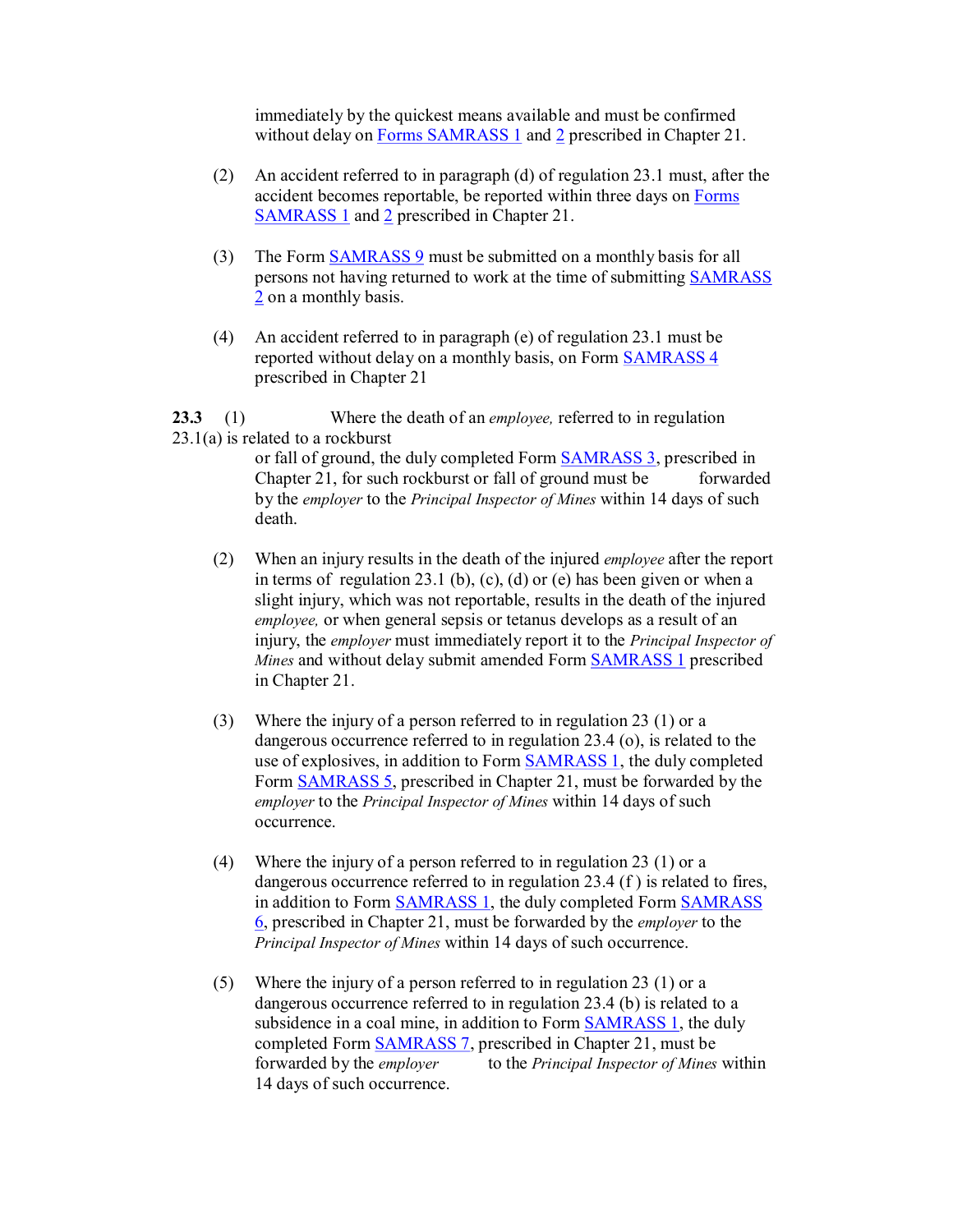(6) Where the injury of a person referred to in regulation 23 (1) is related to heat stroke or heat exhaustion, in addition to Form SAMRASS 1, the duly completed Form SAMRASS 8, prescribed in Chapter 21, must be forwarded by the *employer* to the *Principal Inspector of Mines* within 14 days of such occurrence.

### **23.4 Dangerous occurrences to be reported**

The *employer* must report to the *Principal Inspector of Mines* in the manner prescribed in this Chapter any of the following dangerous occurrences at the *mine*

#### (a) **ROCKBURSTS AND FALLS OF GROUND**

An extensive rockburst or fall of ground causing the following damage underground

- (i) At least 10 linear metres of working face has been severely damaged and choked and will require re-establishment and re-supporting, or be abandoned;
- (ii) At least  $25m^2$  of working area has been severely damaged and choked rendering support units ineffectual and will have to be reestablished and re-supported or be abandoned;
- (iii) At least 10 linear metres of gully has been restricted with rock clearly recently displaced from the hanging wall and gully sidewalls;
- (iv) At least 10 linear metres continuous or 30 linear metres cumulative of access ways of tunnel or travelling way has been severely damaged and will require rehabilitation or be abandoned;
- (v) At least 10 m<sup>2</sup> of roof or 5m<sup>3</sup> of rock has been displaced from the roof of the mining cavity or excavation;
- (vi) At least  $10m<sup>3</sup>$  of rock has been freshly displaced from pillars or tunnel sidewalls.

### (b) **CAVING**

Any unplanned or uncontrolled caving, side wall or slope failure or subsidence in the ground or workings, causing damage to the surface, which may pose a significant risk to the safety of persons at a *mine.*

### (c) **FLOW OF WATER, BROKEN ROCK, MUD OR SLIMES**

Any unplanned or uncontrolled flow of water, broken rock, mud or slimes at the *mine* which may pose a significant risk to the safety of persons*.* [Para. (c) substituted by GN 783/2004]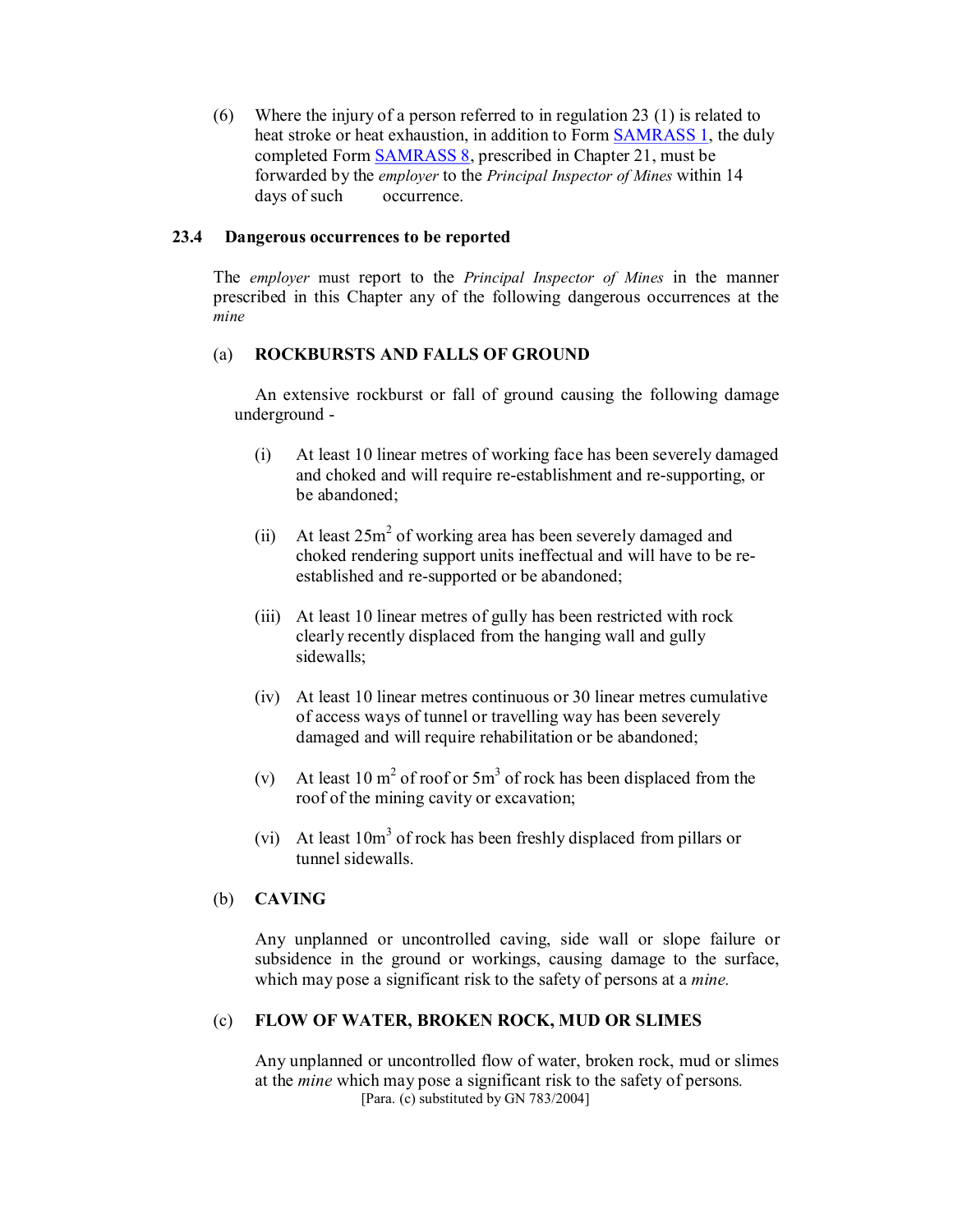#### (d) **BREAKDOWN OF MAIN VENTILATION FAN**

Breakdown of any main ventilation fan.

### (e) **POWER FAILURE**

Any power failure occurring in the underground workings of a *mine,* which poses a significant risk to the health, or safety of persons at a *mine.*

### (f) **FIRES AND EXPLOSIONS**

Any ignition or explosion of gas or dust, or any fire related to mining activities or any indication or recrudescence of fire or spontaneous combustion at or in a *mine.*

# (g) **FLAMMABLE GAS**

The presence of flammable gas exceeding one comma four parts per hundred by volume in the general atmosphere at a *mine,* or any portion of a *mine:*

- (i) if such flammable gas is detected for the first time; or
- (ii) the first time such flammable gas is again detected after not having been detected therein for a continuous period of three months.

## (h) **WINDING PLANTS**

- (i) Running out of control of windingengine, winding drum or conveyance;
- $(ii)$  Fracture or failure of any essential part of the winding-engine, fracture or failure of any safety device used in connection with the winding equipment;
- (iii) Fracture, failure or serious distortion of winding rope, fracture, failure or serious distortion of any connection between the winding rope and the drum or between the winding rope and the conveyance and any other load suspended from or attached to such rope; fracture, failure or failure or serious distortion of any connection between conveyances or between a conveyance and any suspended or attached load, fracture of guide rope or its connections, fracture of balance or tail rope or its connections;

[Subpara. (iii) amended by GN R787/2002]

(iv) Fracture or failure of winding or balance sheave; fracture or failure of any essential part of the headgear or other sheave support;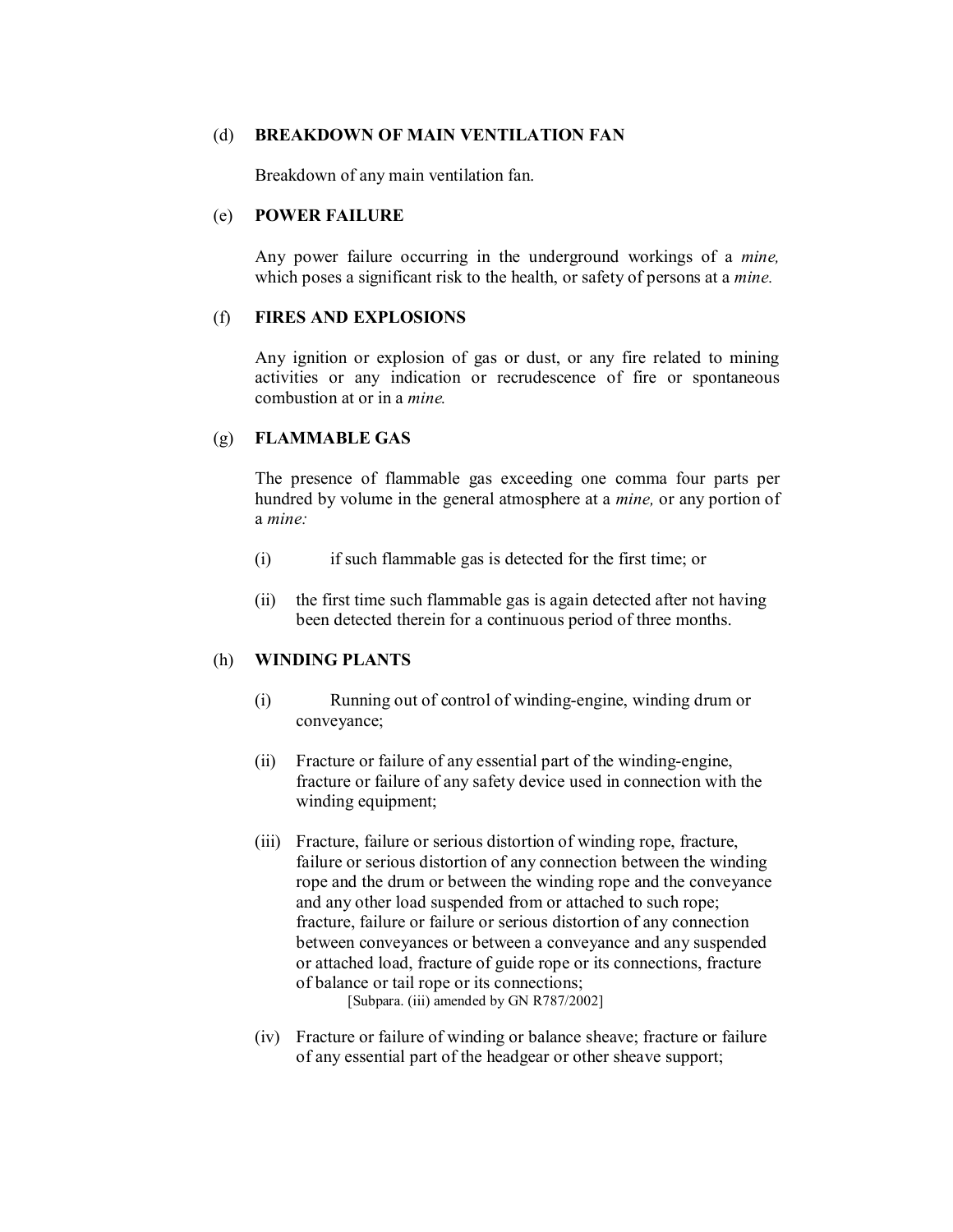- (v) Jamming or accidental overturning of conveyance; conveyance or its load fouling shaft equipment; jamming of crosshead;
- (vi) Derailing of conveyance;
- (vii) Conveyance, bridle, frame or crosshead accidentally leaving guides;
- (viii) Fracture or failure of the braking system or of any critical parts thereof;
- (ix) Failure to activate when required of any safety catches and/or arresting devices or activation of any safety catches and/or arresting devices when not required;
- (x) Failure to activate when required of any overwinding prevention device or activation of such device when not required;
- $(x_i)$  Any overwind or over-run of the conveyance to an extent which may have endangered persons or may have caused damage to the winding equipment;
- (xii) Failure of depth indicator.

# (i) **LIFTS AND ELEVATORS**

- (i) Fracture or failure of any essential part of the driving or operating machinery, fracture or failure of any safety device used in connection with lifts or elevators.
- (ii) Fracture or distortion of the lift or elevator rope, fracture or failure of attachments of such rope.
- (iii) Fracture or failure of any sheave or of the shaft or shaft bearing of such sheave.
- (iv) Jamming of car or counterpoise.
- (v) Fracture or failure of braking system or of any critical parts thereof
- (vi) Failure to activate when required of any safety catches and/or arresting devices or activation of any safety catches and/or arresting devices when not required.

# (j) **OBJECTS FALLING DOWN SHAFTS**

Any object falling down the shaft or any other incident which necessitates the inspection of the shaft.

# (k) **EMERGENCY OR RESCUE PROCEDURES**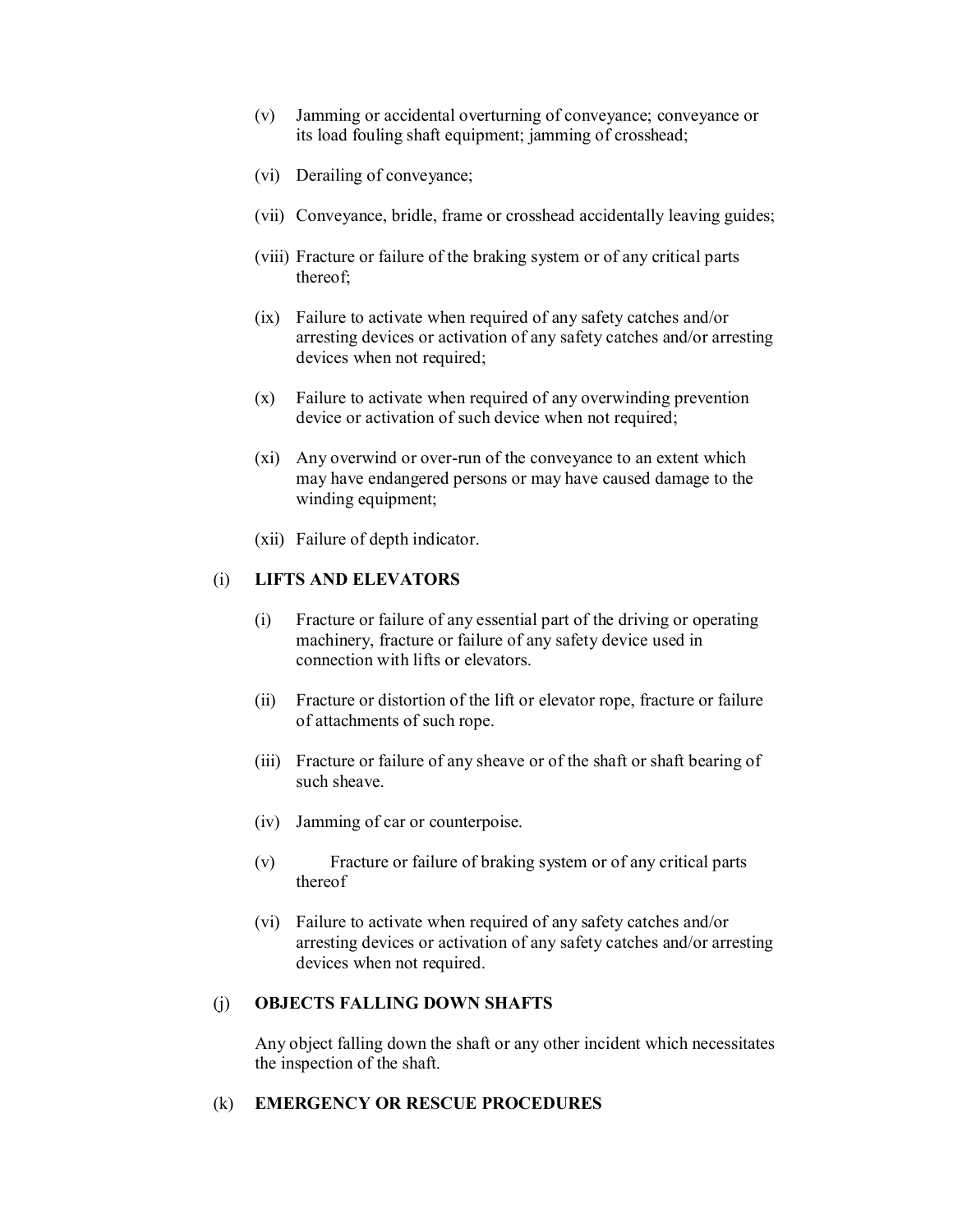- (i) Any failure of breathing apparatus whilst deployed.
- (ii) The use of emergency escape apparatus, procedures or rescue mechanisms, or the rescue from entrapment, associated with mining or related activities, of any *employee.*

# (l) **SELF PROPELLED MOBILE MACHINERY**

Any self-propelled mobile machine running out of control which may pose significant risk to the safety of persons at a *mine.*

## (m) **BOILERS AND PRESSURE VESSELS**

Fracture or failure of any part of a boiler or safety device of a boiler or pressure vessel which may have endangered persons.

### (n) **CHAIRLIFTS**

- (i) Fracture or failure of any part or safety device of a chairlift installation which may have endangered persons or may have caused damage to such chairlift installation.
- (ii) Fracture or failure of any essential part of the driving machinery.
- (iii) Fracture failure or serious distortion of any rope or chain forming part of a chairlift installation.

## (o) **EXPLOSIVES**

- (i) Any unauthorised or accidental ignition or detonation of explosives.
- (ii) Any exposure of persons to blasting fumes which is not reportable in terms of regulation 23.1.
- (iii) Any detonation of explosives which may pose a significant risk to the safety of persons.
- **23.5** A dangerous occurrence referred to in regulation 23.4 must be reported immediately by the quickest means available and must be confirmed without delay on Form **SAMRASS 1** prescribed in Chapter 21.
- **23.6** Every employer must ensure that a system is in place whereby the employer is informed, as soon as is practicable after its occurrence, of any accident or dangerous occurrence, which is reportable in terms of this Chapter.

**23.7** (i) Every employer must keep and maintain a record in which the particulars of all